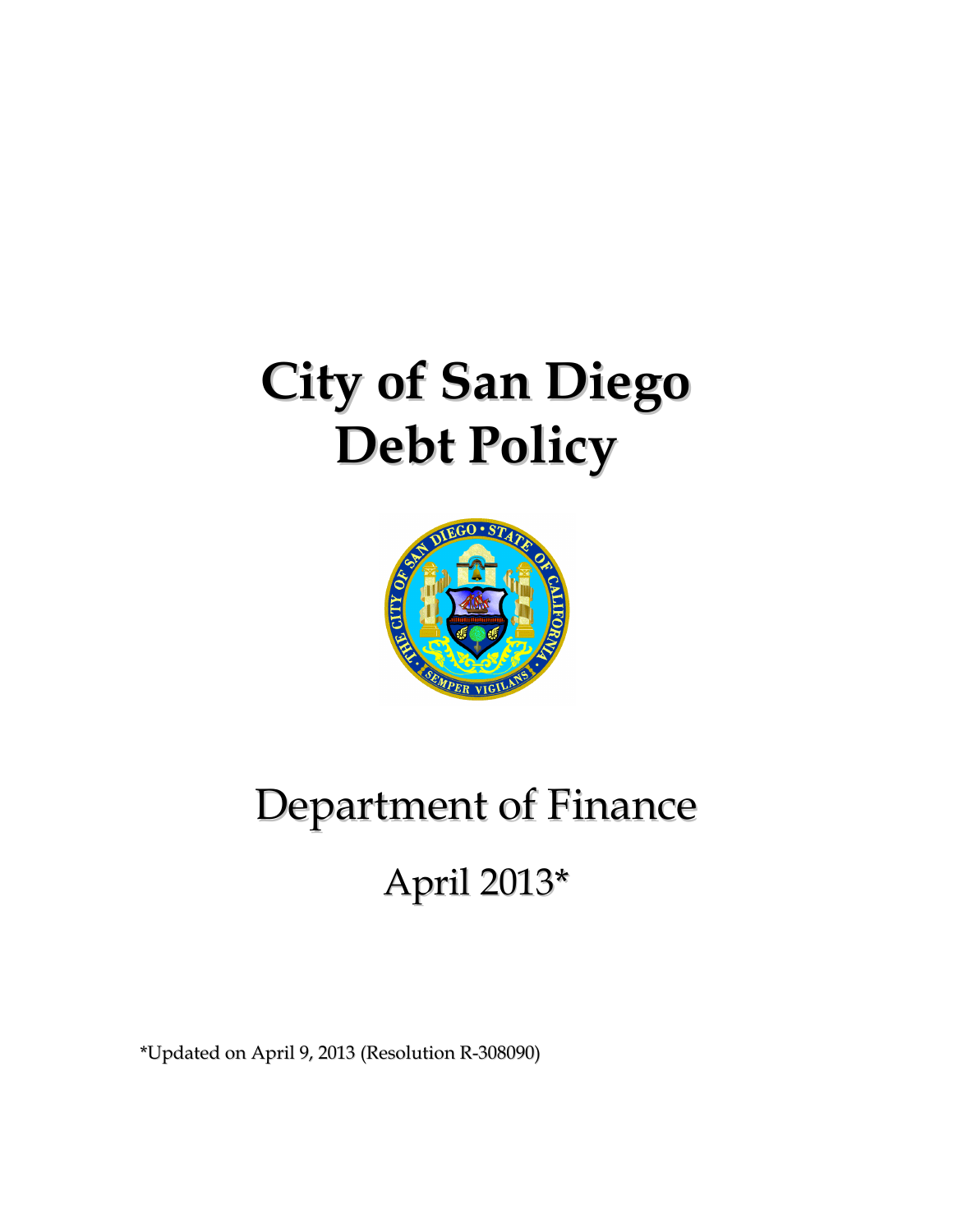# **TABLE OF CONTENTS**

| <b>CHAPTER I-PURPOSE &amp; NEED FOR FINANCING</b><br>$\boldsymbol{\beta}$<br>1.1<br>1.2<br>1.3<br><b>CHAPTER II - CREDITWORTHINESS OBJECTIVES</b><br>6<br>2.1<br>2.2<br>2.3<br><b>CHAPTER III - TYPES OF FINANCING INSTRUMENTS</b><br>7<br>3.1<br>3.2<br>3.3<br>3.4<br>3.5<br>3.6<br>3.7<br>3.8<br>3.9<br>3.10<br>3.11<br>3.12<br>3.13<br>3.14<br>3.15<br>3.16<br><b>CHAPTER IV - AFFORDABILITY TARGETS</b><br>13<br>4.1<br>4.2<br>4.3 | <b>OVERVIEW</b> |  | 1 |  |  |
|----------------------------------------------------------------------------------------------------------------------------------------------------------------------------------------------------------------------------------------------------------------------------------------------------------------------------------------------------------------------------------------------------------------------------------------|-----------------|--|---|--|--|
|                                                                                                                                                                                                                                                                                                                                                                                                                                        |                 |  |   |  |  |
|                                                                                                                                                                                                                                                                                                                                                                                                                                        |                 |  |   |  |  |
|                                                                                                                                                                                                                                                                                                                                                                                                                                        |                 |  |   |  |  |
|                                                                                                                                                                                                                                                                                                                                                                                                                                        |                 |  |   |  |  |
|                                                                                                                                                                                                                                                                                                                                                                                                                                        |                 |  |   |  |  |
|                                                                                                                                                                                                                                                                                                                                                                                                                                        |                 |  |   |  |  |
|                                                                                                                                                                                                                                                                                                                                                                                                                                        |                 |  |   |  |  |
|                                                                                                                                                                                                                                                                                                                                                                                                                                        |                 |  |   |  |  |
|                                                                                                                                                                                                                                                                                                                                                                                                                                        |                 |  |   |  |  |
|                                                                                                                                                                                                                                                                                                                                                                                                                                        |                 |  |   |  |  |
|                                                                                                                                                                                                                                                                                                                                                                                                                                        |                 |  |   |  |  |
|                                                                                                                                                                                                                                                                                                                                                                                                                                        |                 |  |   |  |  |
|                                                                                                                                                                                                                                                                                                                                                                                                                                        |                 |  |   |  |  |
|                                                                                                                                                                                                                                                                                                                                                                                                                                        |                 |  |   |  |  |
|                                                                                                                                                                                                                                                                                                                                                                                                                                        |                 |  |   |  |  |
|                                                                                                                                                                                                                                                                                                                                                                                                                                        |                 |  |   |  |  |
|                                                                                                                                                                                                                                                                                                                                                                                                                                        |                 |  |   |  |  |
|                                                                                                                                                                                                                                                                                                                                                                                                                                        |                 |  |   |  |  |
|                                                                                                                                                                                                                                                                                                                                                                                                                                        |                 |  |   |  |  |
|                                                                                                                                                                                                                                                                                                                                                                                                                                        |                 |  |   |  |  |
|                                                                                                                                                                                                                                                                                                                                                                                                                                        |                 |  |   |  |  |
|                                                                                                                                                                                                                                                                                                                                                                                                                                        |                 |  |   |  |  |
|                                                                                                                                                                                                                                                                                                                                                                                                                                        |                 |  |   |  |  |
|                                                                                                                                                                                                                                                                                                                                                                                                                                        |                 |  |   |  |  |
|                                                                                                                                                                                                                                                                                                                                                                                                                                        |                 |  |   |  |  |
|                                                                                                                                                                                                                                                                                                                                                                                                                                        |                 |  |   |  |  |
|                                                                                                                                                                                                                                                                                                                                                                                                                                        |                 |  |   |  |  |
|                                                                                                                                                                                                                                                                                                                                                                                                                                        |                 |  |   |  |  |
|                                                                                                                                                                                                                                                                                                                                                                                                                                        |                 |  |   |  |  |
|                                                                                                                                                                                                                                                                                                                                                                                                                                        |                 |  |   |  |  |
|                                                                                                                                                                                                                                                                                                                                                                                                                                        |                 |  |   |  |  |
|                                                                                                                                                                                                                                                                                                                                                                                                                                        |                 |  |   |  |  |
|                                                                                                                                                                                                                                                                                                                                                                                                                                        |                 |  |   |  |  |
|                                                                                                                                                                                                                                                                                                                                                                                                                                        |                 |  |   |  |  |
|                                                                                                                                                                                                                                                                                                                                                                                                                                        |                 |  |   |  |  |
|                                                                                                                                                                                                                                                                                                                                                                                                                                        |                 |  |   |  |  |
|                                                                                                                                                                                                                                                                                                                                                                                                                                        |                 |  |   |  |  |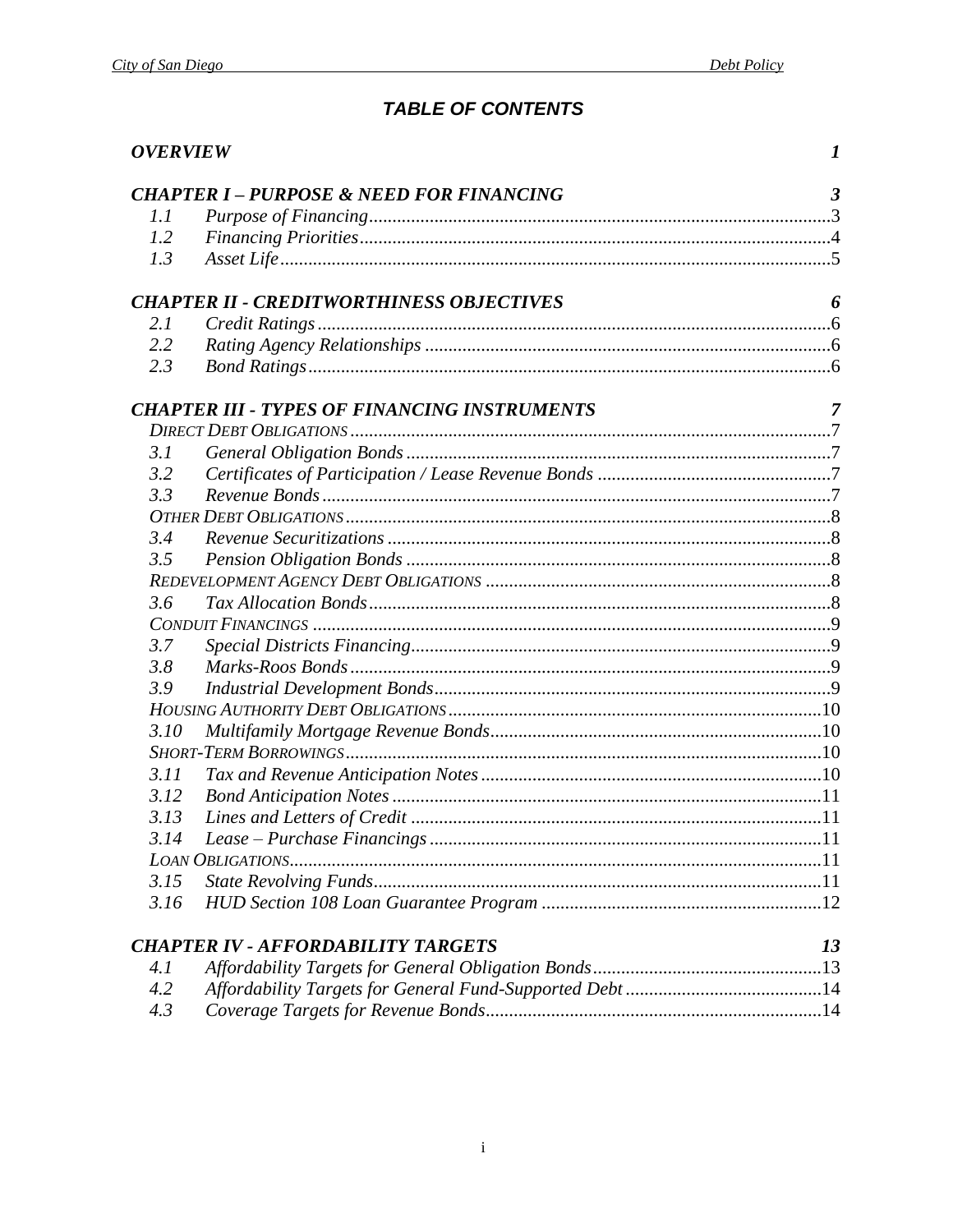|                | <b>CHAPTER V - STRUCTURE &amp; TERM OF CITY INDEBTEDNESS</b>      | 15        |
|----------------|-------------------------------------------------------------------|-----------|
| 5.1            |                                                                   |           |
| 5.2            |                                                                   |           |
| 5.3            | Serial Bonds, Term Bonds, and Capital Appreciation Bonds15        |           |
| 5.4            |                                                                   |           |
| 5.5            |                                                                   |           |
| 5.6            |                                                                   |           |
| 5.7            |                                                                   |           |
| 5.8            |                                                                   |           |
| 5.9            |                                                                   |           |
|                | <b>CHAPTER VI - METHOD OF ISSUANCE &amp; SALE</b>                 | 18        |
| 6.1            |                                                                   |           |
| 6.2            |                                                                   |           |
| 6.3            |                                                                   |           |
| 6.4            |                                                                   |           |
|                | <b>CHAPTER VII – FINANCING TEAM – ROLES AND SELECTION PROCESS</b> | <b>21</b> |
| 7.1            |                                                                   |           |
| 7.2            |                                                                   |           |
|                | <b>CHAPTER VIII - REFUNDING OF CITY INDEBTEDNESS</b>              | 24        |
| 8.1            |                                                                   |           |
| 8.2            |                                                                   |           |
| 8.3            |                                                                   |           |
|                | <b>CHAPTER IX - POST ISSUANCE ADMINISTRATION</b>                  | 25        |
| 9.1            |                                                                   |           |
| 9.2            |                                                                   |           |
| 9.3            |                                                                   |           |
| 9.4            |                                                                   |           |
|                | <b>CHAPTER X - COMPLIANCE WITH CITY DEBT POLICY</b>               | 27        |
|                | APPENDIX A - SPECIAL DISTRICT FORMATION AND FINANCING POLICY      | 29        |
|                |                                                                   |           |
| Al             |                                                                   |           |
| A2             | Considerations for Authorization of Special District Financing31  |           |
| A3             |                                                                   |           |
| A4             |                                                                   |           |
| A <sub>5</sub> |                                                                   |           |
| A6             |                                                                   |           |
| A7             |                                                                   |           |
| A8             |                                                                   |           |
|                |                                                                   |           |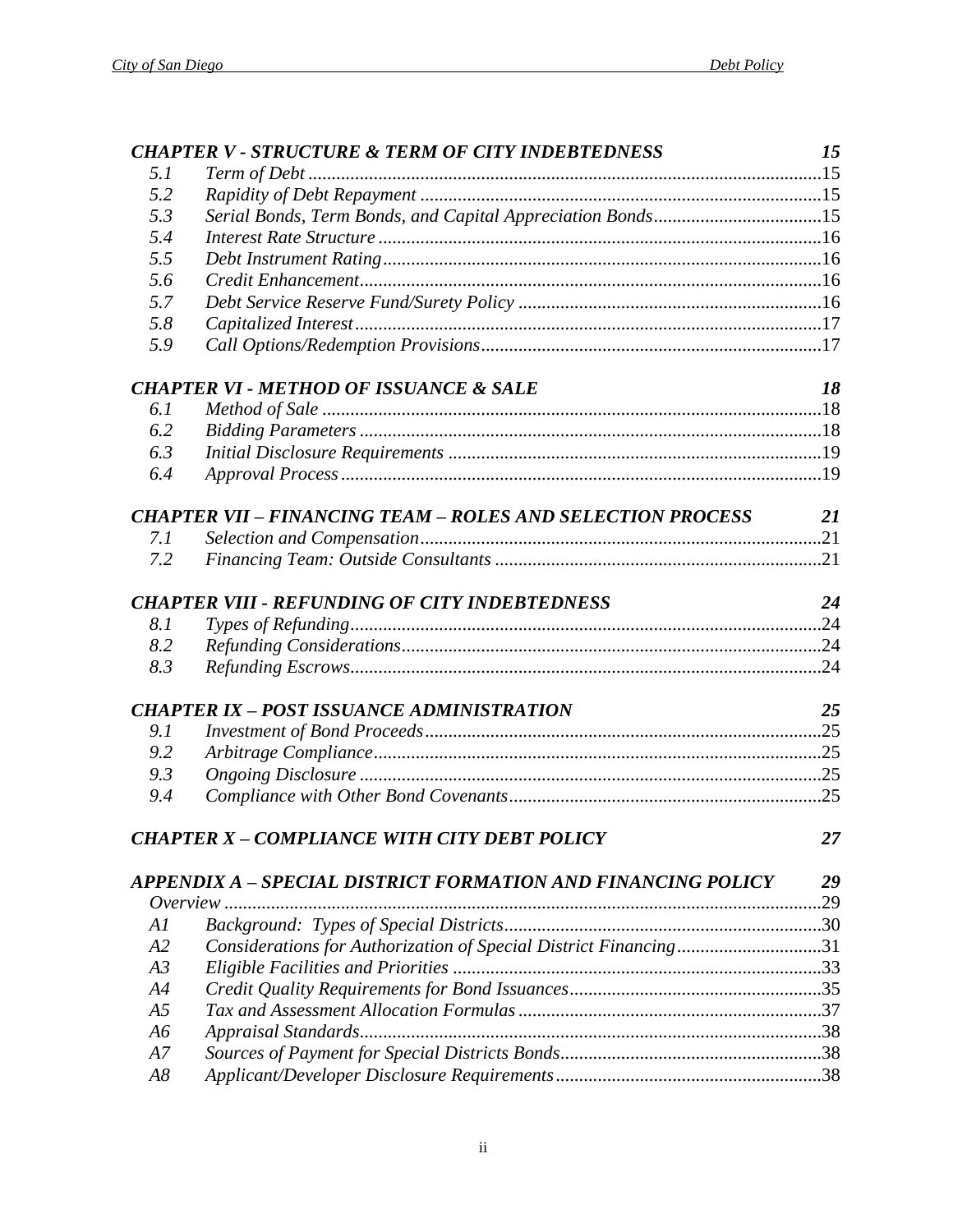| A <sup>9</sup>  |                                                                                                      |    |
|-----------------|------------------------------------------------------------------------------------------------------|----|
| A10             |                                                                                                      |    |
| A11             |                                                                                                      |    |
|                 | APPENDIX B – COUNCIL POLICY 100-12 "INDUSTRIAL DEVELOPMENT BOND                                      |    |
| <b>PROGRAM"</b> |                                                                                                      | 43 |
|                 | APPENDIX C – SAN DIEGO HOUSING COMMISSION POLICY MULTIFAMILY<br><b>MORTGAGE REVENUE BOND PROGRAM</b> | 46 |
|                 |                                                                                                      |    |
|                 | APPENDIX D – COUNCIL POLICY 800-14 "PRIORITIZING CIP PROJECTS"                                       | 55 |
|                 | APPENDIX E – BASIC LEGAL DOCUMENTS                                                                   | 63 |
| E1              |                                                                                                      |    |
| E2              |                                                                                                      |    |
| E3              |                                                                                                      |    |
| E4              |                                                                                                      |    |
| E5              |                                                                                                      |    |
| E <sub>6</sub>  |                                                                                                      |    |
| E7              |                                                                                                      |    |
| E8              |                                                                                                      |    |
| E9              |                                                                                                      |    |
|                 | APPENDIX F – DISCLOSURE PRACTICES WORKING GROUP –                                                    |    |
|                 | <b>DISCLOSURE CONTROLS AND PROCEDURES</b>                                                            | 68 |
|                 | APPENDIX G – GLOSSARY                                                                                | 99 |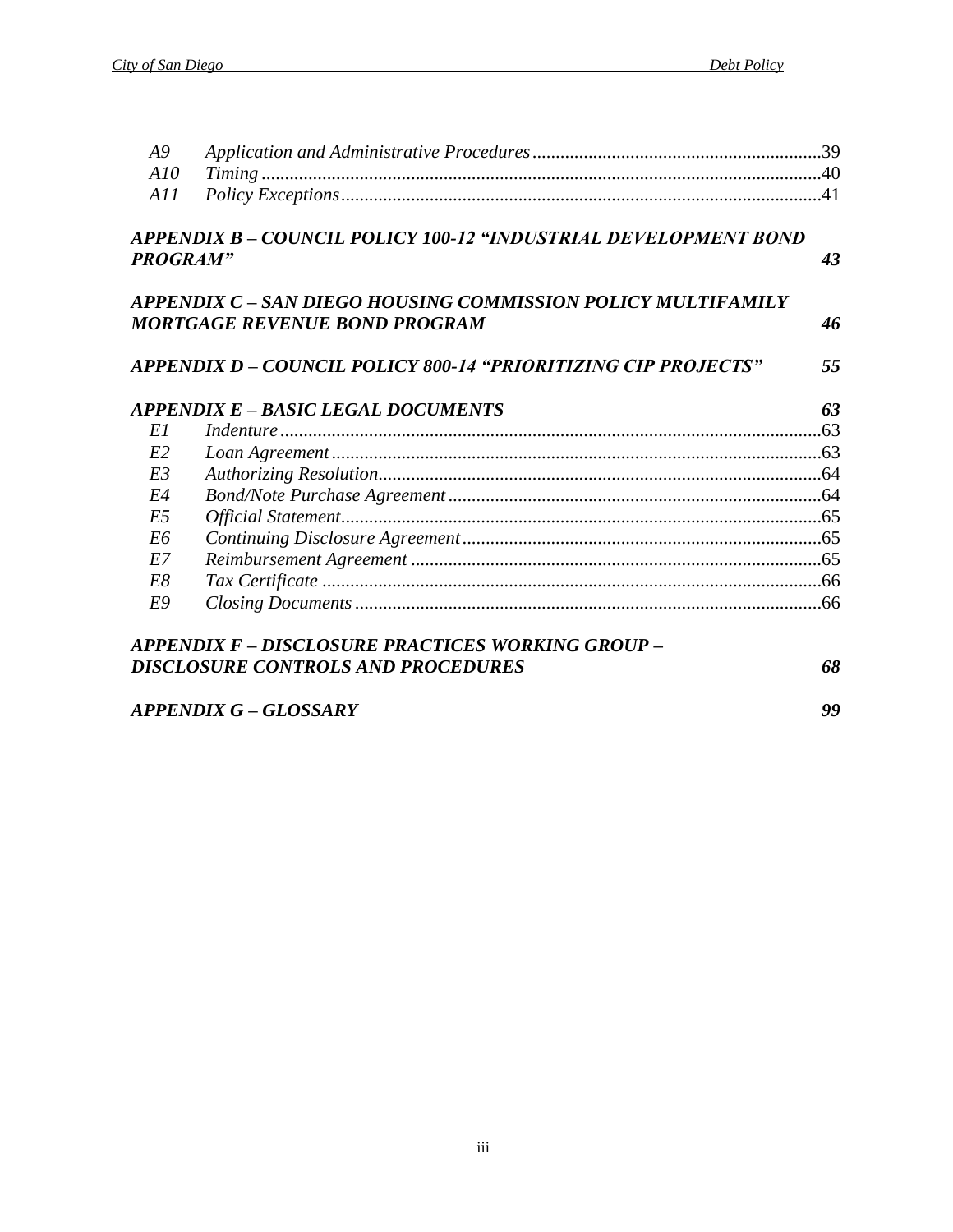$\overline{a}$ 

## *OVERVIEW*

<span id="page-4-0"></span>The City of San Diego (the "City"), through the Chief Financial Officer, executes debt instruments, administers debt proceeds, manages ongoing disclosure and debt compliance, and makes debt service payments, acting with prudence and diligence and with attention to prevailing economic conditions. The City believes that debt is an equitable means of financing projects and represents an important means of meeting fiscal responsibilities.

The debt policy primarily addresses debt instruments/securities issued by the City in public or private bond markets. This is consistent with examples of debt policies of other comparable municipalities, GFOA guidelines, and rating agency guidelines. The debt policies pertain to debt that is typically incurred when capital is raised in the public or private markets, including borrowings from sophisticated qualified institutional buyers, to meet the City's funding needs (the purpose and need for financings is discussed in Chapter 1). Such debt constitutes obligations whereby a third-party has provided funds, which is evidenced by the formal execution of a bond or certificate (or a similar instrument), and is held by the third-party until it is repaid.

The policy does not cover other obligations like contracts payable, notes payable, loans payable (e.g., HUD section 108 loans, SANDAG loans), arbitrage liability, and net pension obligation ("NPO") and/or pension Unfunded Actuarial Liability ("UAL") and Other Post Employment Benefits ("OPEB") UAL. The City's Comprehensive Annual Financial Reports ("CAFRs") provide a complete list of the outstanding long term liabilities. Following are the sections in the CAFR listing the long term liabilities: Governmental Activities Long-Term Liabilities; Business Type Activities Long-Term Liabilities; Discretely Presented Component Units Long-Term Debt; Short-Term Notes Payable; and Third Party Debt (Conduit Debt). Consistent with GASB standards, the NPO is reflected in the Governmental Activities Note 5 of the CAFR as a long term liability. Since Fiscal Year 2008, OPEB-related NPO has been captured in the same section as the NPO. The pension UAL and OPEB UAL are reflected in the Letter of Transmittal of the CAFR.

While various types of debt that may be issued by the City and its related agencies are generally discussed in Chapter 3 – Types of Financing Instruments, guidelines and parameters established under this policy do not encompass debt and other liabilities issued and administered by the San Diego Housing Authority<sup>1</sup> and the former City of San Diego Redevelopment Agency<sup>2</sup>.

The policy documents the City's procedures and goals for the use of debt to finance City needs. A regularly updated debt policy, in conjunction with the City's Capital Improvements Program, the Five-Year Financial Outlook, the Investment Policy, and the Cash Reserve Policy, serves as an important tool that supports the use of the City's resources to meet its financial commitments and to maintain sound financial management practices. This policy is enacted in an effort to standardize and plan the issuance and management of debt by the City. While the Debt Policy serves as a guideline for general use, it allows for exceptions in extraordinary conditions.

Appendices of this Debt Policy include: Appendix A, which provides policy direction on Special Districts Formation and Financing; Appendix B, Council Policy 100-12 (Industrial Development Bond Program),

 $1$  The San Diego Housing Commission administers the Multifamily Mortgage Revenue Bond Program (See Appendix C).

<sup>&</sup>lt;sup>2</sup> The City of San Diego Redevelopment Agency was dissolved as of February 1, 2012 (see Section 3.6).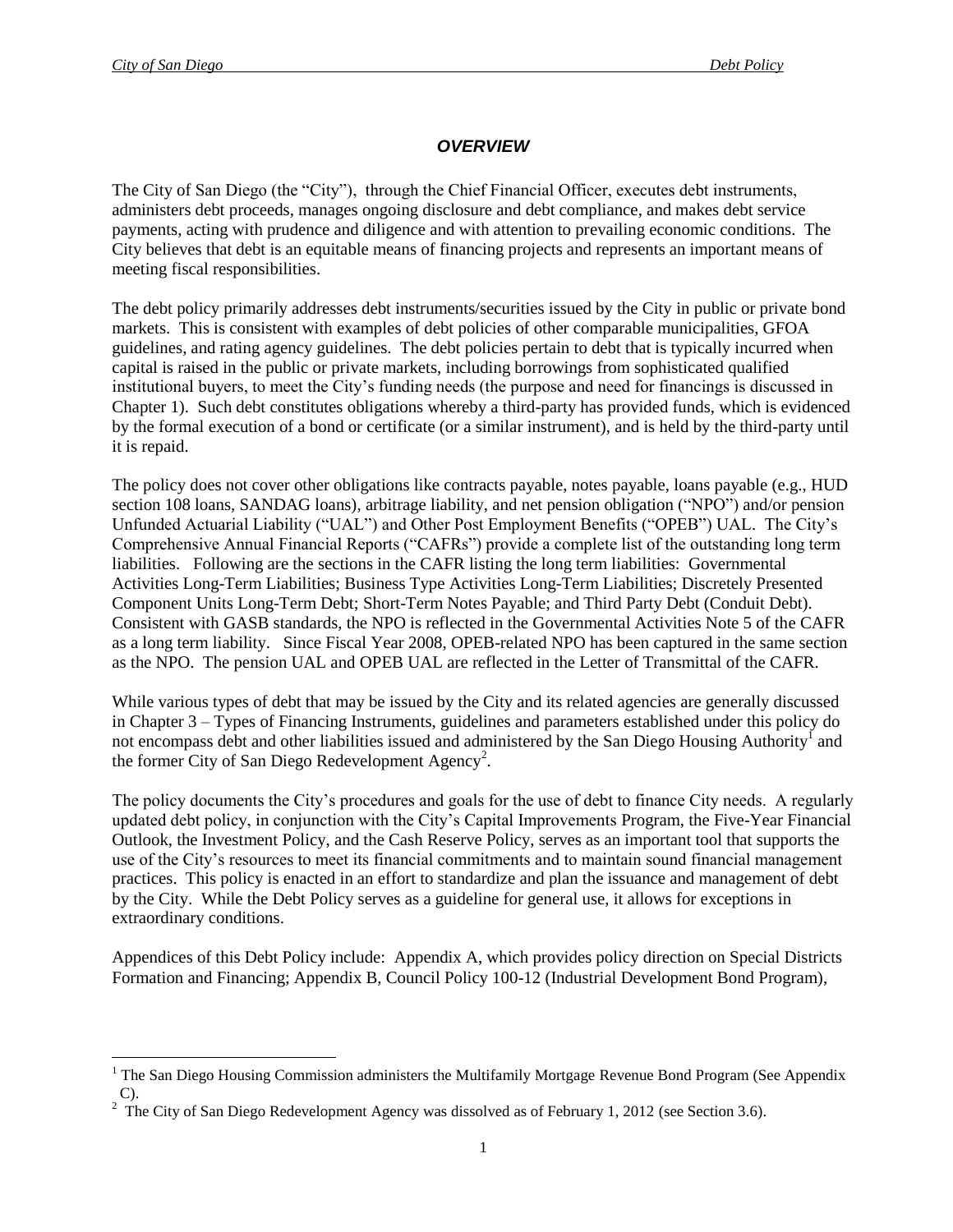which provides policy direction with regard to Industrial Development Bonds (also refer to Chapter 3, Section 3.9); Appendix C, the San Diego Housing Commission Policy Multifamily Mortgage Revenue Bond Program; and Appendix D, Council Policy 800-14, "Prioritizing CIP Projects."

The primary objectives of this debt policy are to establish guidelines for the use of various categories of debt; create procedures and policies that minimize the City's debt service and issuance costs; retain the highest practical credit ratings; and to provide full and complete financial disclosure and reporting.

The City's Debt Policy is also designed to:

- **Establish parameters for issuing and managing debt;**
- **Provide guidance to decision makers related to debt affordability standards;**
- Document the pre- and post-issuance objectives to be achieved by staff;
- **Promote objectivity in the debt approval decision making process; and**
- Facilitate the actual financing process by establishing important policy decisions in advance.

A biennial review of the Debt Policy will be performed and any changes to the Debt Policy will be brought forward for City Council consideration and approval. Further, in the event there are any deviations or exceptions from the Debt Policy when a certain bond issue is structured, those exceptions will be discussed in the staff reports when the bond issue is docketed for City Council's consideration.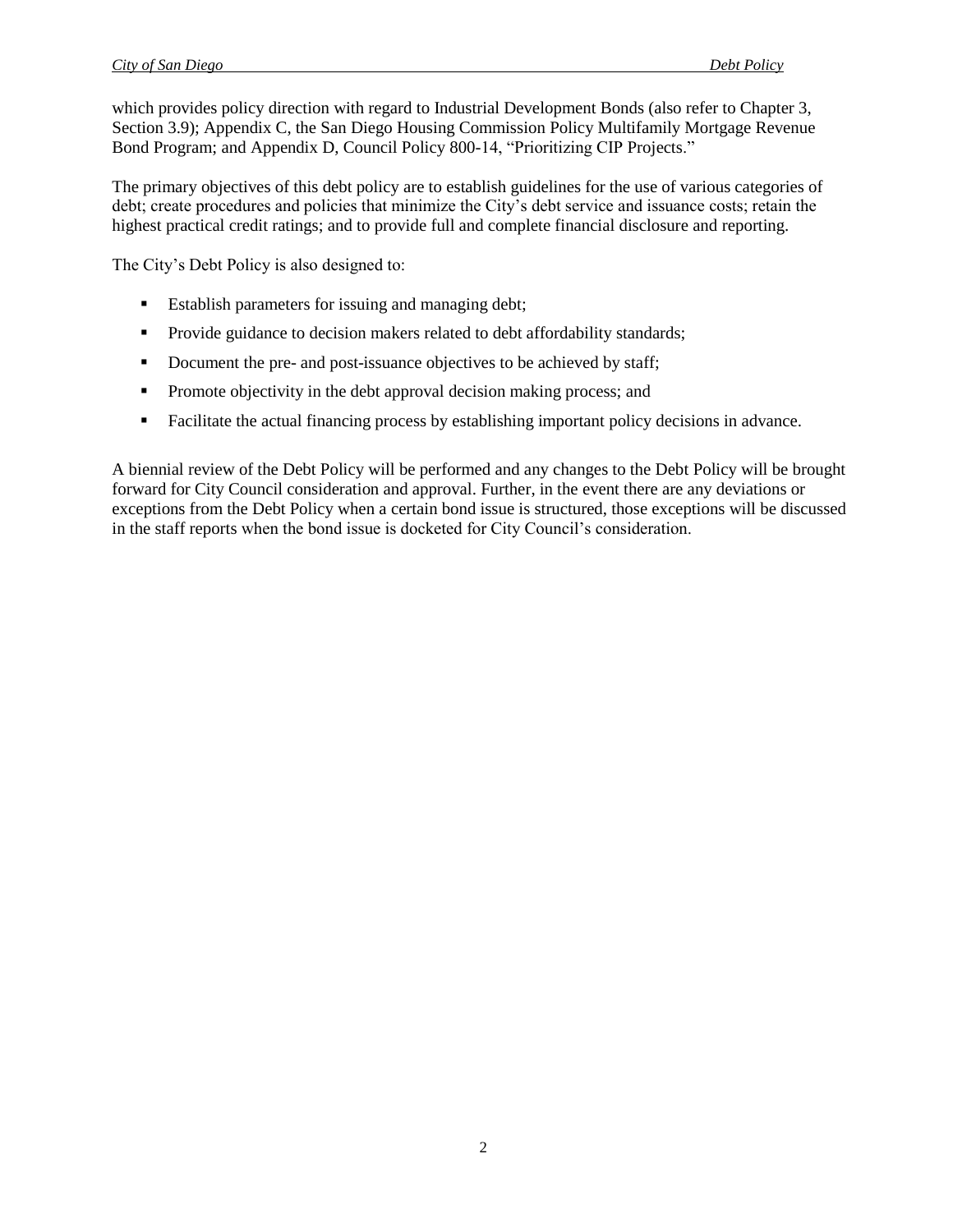$\overline{a}$ 

## *CHAPTER I – PURPOSE & NEED FOR FINANCING*

#### <span id="page-6-1"></span><span id="page-6-0"></span>*1.1 Purpose of Financing*

The City borrows money primarily to fund long-term capital improvement projects, essential equipment and vehicle needs, and to refinance existing debt. The issuance of debt to fund operating deficits is not permitted, with the exception of Tax and Revenue Anticipation Notes.<sup>3</sup> Debt will be used to finance eligible projects only if it is the most cost-effective means available to the City.

While the "pay-go" means of using current revenues to pay for capital projects is often considered the preferred means of financing because it avoids interest payments, it may not be entirely equitable. The "pay- go" funding option requires current citizens to pay taxes over long periods of time in order to accumulate reserves sufficient to pay for capital projects. The City would be able to undertake capital projects under this method only if sufficient cash accumulates. Prudent use of debt financing rather than pay-go funding of capital projects can facilitate better allocation of resources and increased financial flexibility.

The three primary borrowing purposes are summarized below:

#### A. Long-Term Capital Improvements

The City's Public Works Department will prepare a multi-year Capital Improvements Program (CIP) working with individual departments and agencies in accordance with Council Policy 800-14, "Prioritizing CIP Projects" (see Appendix D). The CIP will include projections for the upcoming fiscal years and will be updated during each Annual Budget process or if there are significant changes to the scope and/or cost of projects. In accordance with Council Policy 800-14, future operations and maintenance costs associated with capital improvement projects will be developed and identified prior to submission of the project for approval. The Financial Management Department will work with the Public Works Department to ensure that accurate and complete budgeting of the CIP is prepared as part of the City's Annual Budget process.

Since the aggregate cost of desired capital projects generally exceeds available funds, the capital planning process prioritizes projects and identifies the funding needs. The City will initially rely on internally-generated funds and/or grants and contributions from other governments to finance its capital needs. Debt will be issued for a capital project only when it is an appropriate means to achieve a fair allocation of costs between current and future beneficiaries and if a secure revenue source is identified to repay the debt.

The Debt Management Department, working with City departments within the context of the Capital Improvements Program and the City's Five-Year Financial Outlook, oversees and coordinates the timing, processing, and marketing of the City's borrowing and capital funding activities. Close coordination of capital planning and debt planning will ensure that the maximum benefit is achieved with the limited capital funds. The debt management process will determine the availability of funds which can be raised through debt based upon the debt capacity/affordability analysis.

<sup>&</sup>lt;sup>3</sup> The City issues annual Tax and Revenue Anticipation Notes ("TRANS") to meet its cash flow needs. TRANS are not deemed to be debt within the meaning of Section 90 of the City Charter. See Section 3.11 for details.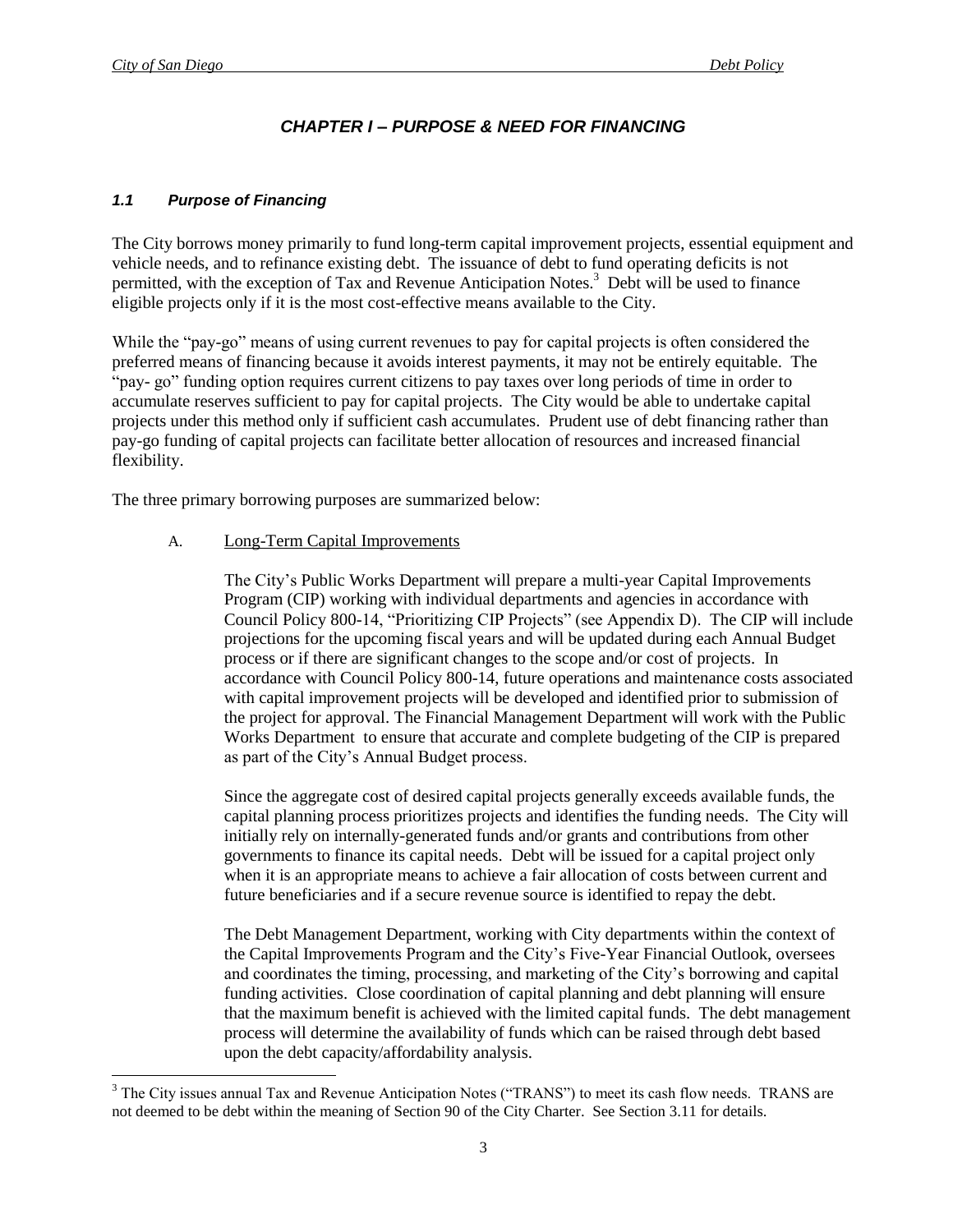#### B. Essential Vehicle and Equipment Needs

In addition to capital projects, the City regularly finances certain essential equipment and vehicles. These assets range from public safety vehicles and garbage trucks to information technology systems. The underlying asset must have a minimum useful life of three years. Short-term financings, including loans and capital lease purchase agreements, are executed to meet such needs.

#### C. Refinancings/Refunding of Existing Debt

The Chief Financial Officer working with the Debt Management Department will periodically evaluate its existing debt and execute refinancings when economically beneficial. A refinancing may include the issuance of bonds to refund existing bonds or the issuance of bonds in order to refund other obligations, such as pension obligations. See Chapter VIII for refunding considerations.

#### <span id="page-7-0"></span>*1.2 Financing Priorities*

All borrowing requests or debt refunding proposals shall be reviewed by the Chief Financial Officer. The Department of Finance shall be responsible for analyzing the proposal to determine if it is beneficial to the City and complies with the City's long-term financial planning objectives. Borrowing requests include any debt or refunding proposals made to the City involving a pledge or other extension of the City's credit through the sale of securities, execution of loans or leases, or making of guarantees or otherwise involving directly or indirectly the lending or pledging of the City's credit.

For each financing proposal related to a new capital improvement project, the Department of Finance will work with the Public Works Department to assess the feasibility and the impact of debt to fund the project based on the following assessments:

A. Nature of Project and Use of Funds

Each proposal will be evaluated by comparing the nature of the project and use of funds with competing proposals on the basis of the benefits derived and how it furthers the City's policy objectives as laid out in the City's Annual Budget, Five-Year Financial Outlook, and Capital Improvement Program.

B. Cost-Benefit Analysis of Project:

A cost-benefit analysis will be required for each project.

- 1. The benefits of a proposed project must be defined and, where appropriate, quantified in monetary terms. The funding sources will be identified and estimated. Where revenues are part of the benefits, all assumptions made in deriving the revenues will be documented. The validity of the assumptions and the risk associated with the revenue streams will be assessed.
- 2. The costs of the project will be estimated, with the basis documented and the risk associated with the estimates assessed. The uses of funds will be identified and estimated.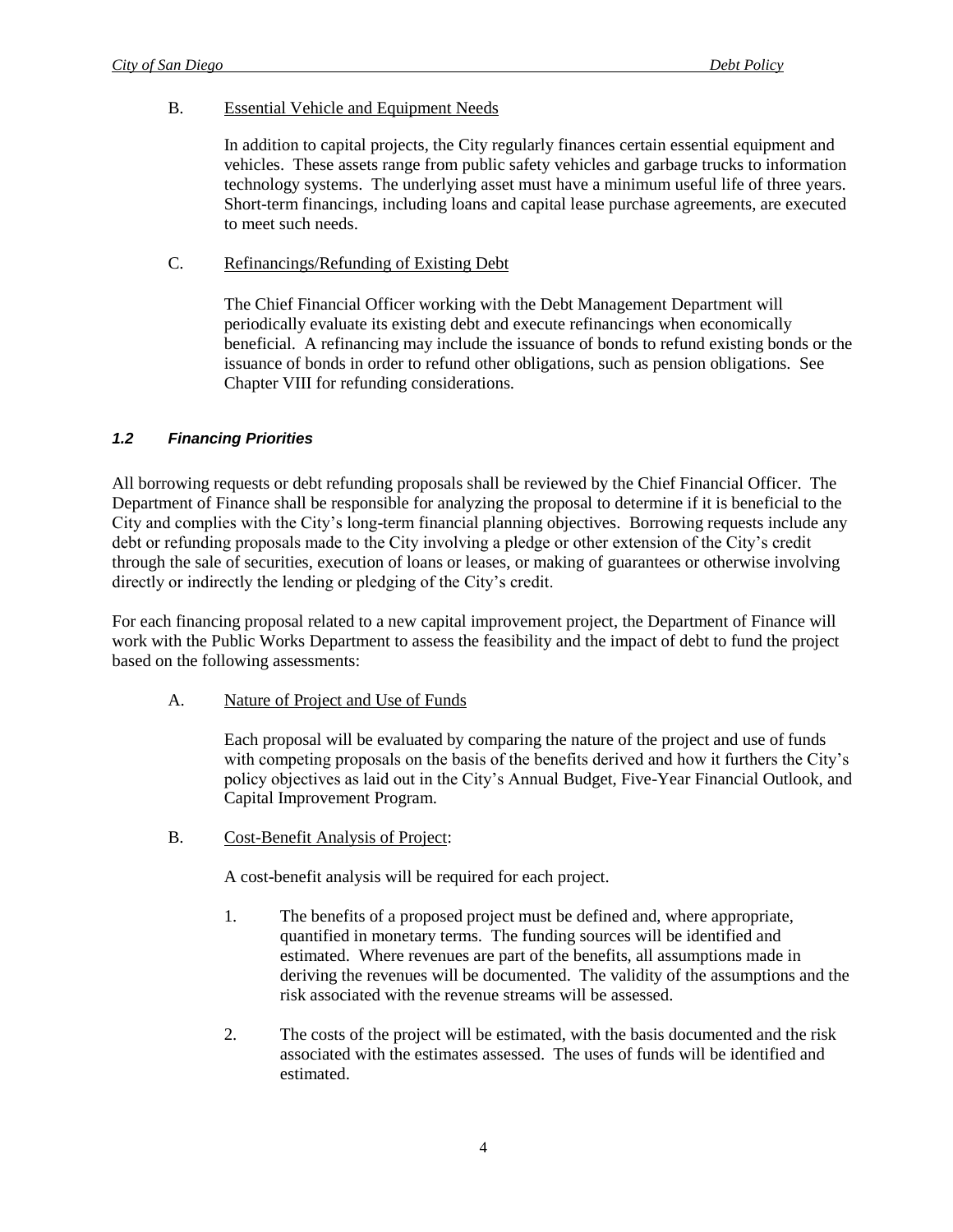- 3. Identify whether project will increase or reduce ongoing operation and maintenance expenses.
- C. Expenditure Plan

A detailed plan for the expenditure of funds will be developed for each project. The underlying assumptions of the project cost expenditure plan will be documented and the risk associated with these projections will be analyzed.

D. Revenue for Debt Service Payment

A detailed plan for the debt repayment will be developed for each project. The underlying assumptions of revenue cash flow estimates will be documented and the risk associated with these revenue streams will be analyzed. Where general fund revenues are proposed to service debt, the impact upon budgets will be assessed.

All requests will be prioritized based upon this evaluation. If the Debt Management Director recommends the financing proposal and the Chief Financial Officer is in concurrence, the Debt Management Department will prepare the financing proposal for the City Council's authorization.

#### <span id="page-8-0"></span>*1.3 Asset Life*

Consistent with its philosophy of keeping its capital facilities and infrastructure systems in good condition and to maximize a capital asset's useful life, the City will make every effort to set aside sufficient current revenues to finance ongoing maintenance needs and to provide reserves for periodic replacement and renewal. Generally, no debt will be issued for periods exceeding the useful life or average useful lives of projects to be financed.

The City will consider short or long-term financing for the acquisition, maintenance, replacement, or expansion of physical assets, including land. For short-term financing, the physical asset must have a minimum useful life of three years; for long-term financing, the physical asset must have a minimum useful life of ten years.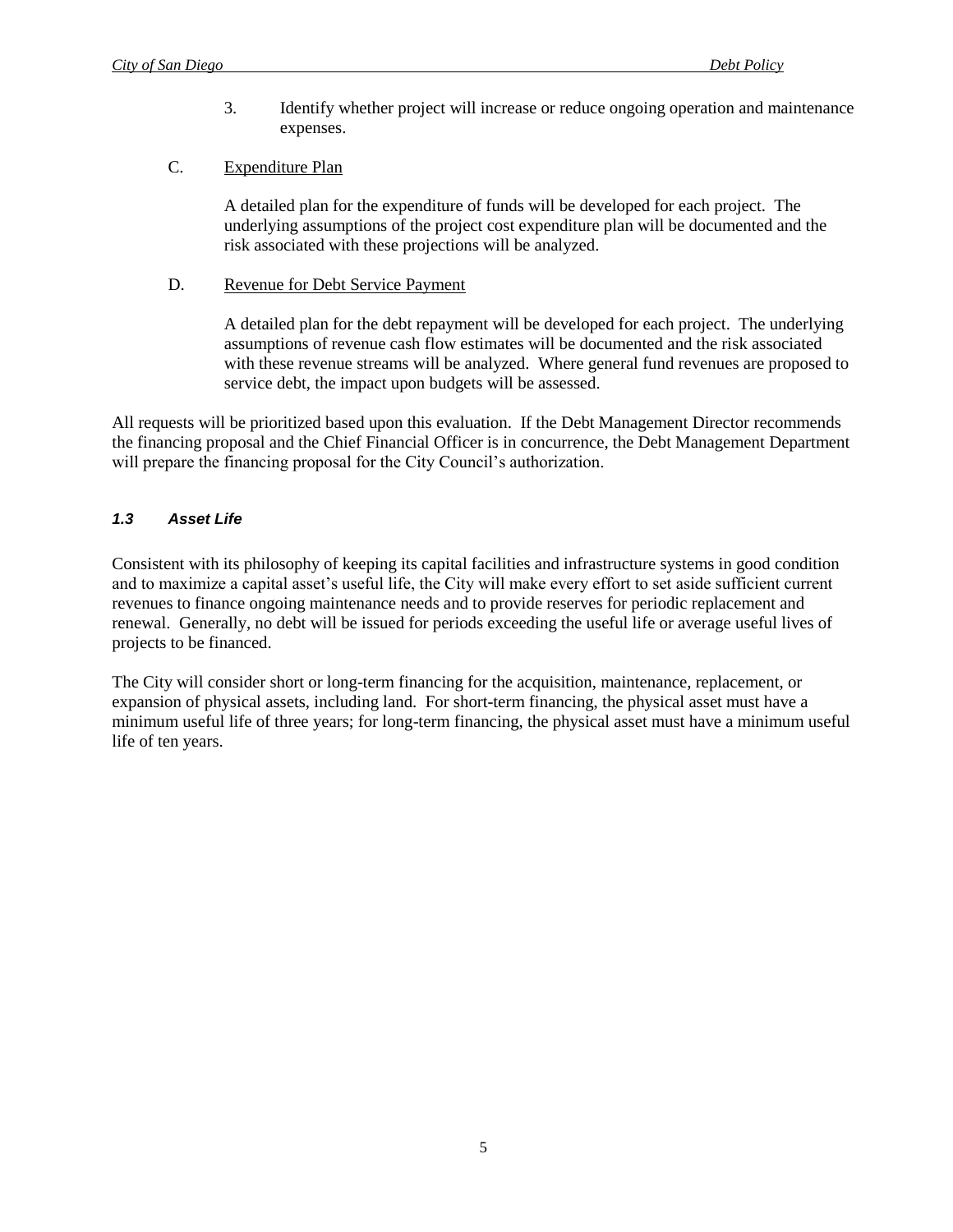# *CHAPTER II - CREDITWORTHINESS OBJECTIVES*

#### <span id="page-9-1"></span><span id="page-9-0"></span>*2.1 Credit Ratings*

The City seeks to maintain the highest possible credit ratings that can be achieved for debt instruments without compromising the City's policy objectives. Ratings are a reflection of the general fiscal soundness of the City and the capabilities of its management. By maintaining the highest possible credit ratings, the City can issue its debt at a lower interest cost. To enhance creditworthiness, the City is committed to prudent financial management, systematic capital planning, interdepartmental cooperation and coordination, and long-term financial planning.

Rating agencies consider various factors in issuing a credit rating; these typically include:

- City's fiscal status
- City's general management capabilities
- Economic conditions that may impact the stability and reliability of debt repayment sources
- City's general reserve levels
- City's debt history and current debt structure
- The capital improvement project that is being funded
- Covenants and conditions in the governing legal documents

The City recognizes that external economic, natural, or other events may from time to time affect the creditworthiness of its debt. Each proposal for additional debt will be analyzed for its impact upon the City's debt rating on outstanding debt. The major source of risk considered by the rating services is the stability and reliability of revenue to service the debt. Projects with volatile or risky debt repayment revenue streams that may adversely impact the City's rating will be avoided.

#### <span id="page-9-2"></span>*2.2 Rating Agency Relationships*

The Chief Financial Officer is responsible for maintaining relationships with the rating agencies that assign ratings to the City's various debt obligations. This effort shall include providing periodic updates, both formal and informal, on the City's general financial condition and coordinating meetings and presentations in conjunction with a new debt issuance when determined necessary (see sections 2.3, 5.6, and 5.7). Written disclosure documents to the Rating Agencies shall be approved by the City's Disclosure Practices Working Group<sup>4</sup> ("DPWG").

## <span id="page-9-3"></span>*2.3 Bond Ratings*

 $\overline{a}$ 

The Chief Financial Officer, working with the Debt Management Department and, if applicable, a financial advisor, shall be responsible for determining whether a rating shall be requested on a particular financing, and which of the major rating agencies shall be asked to provide such a rating. Obtaining ratings and credit enhancements for new issuances is discussed in Chapter V.

 $4$  The role of the DPWG in review and approval of disclosure documents is further discussed in Sections 6.3 and 6.4.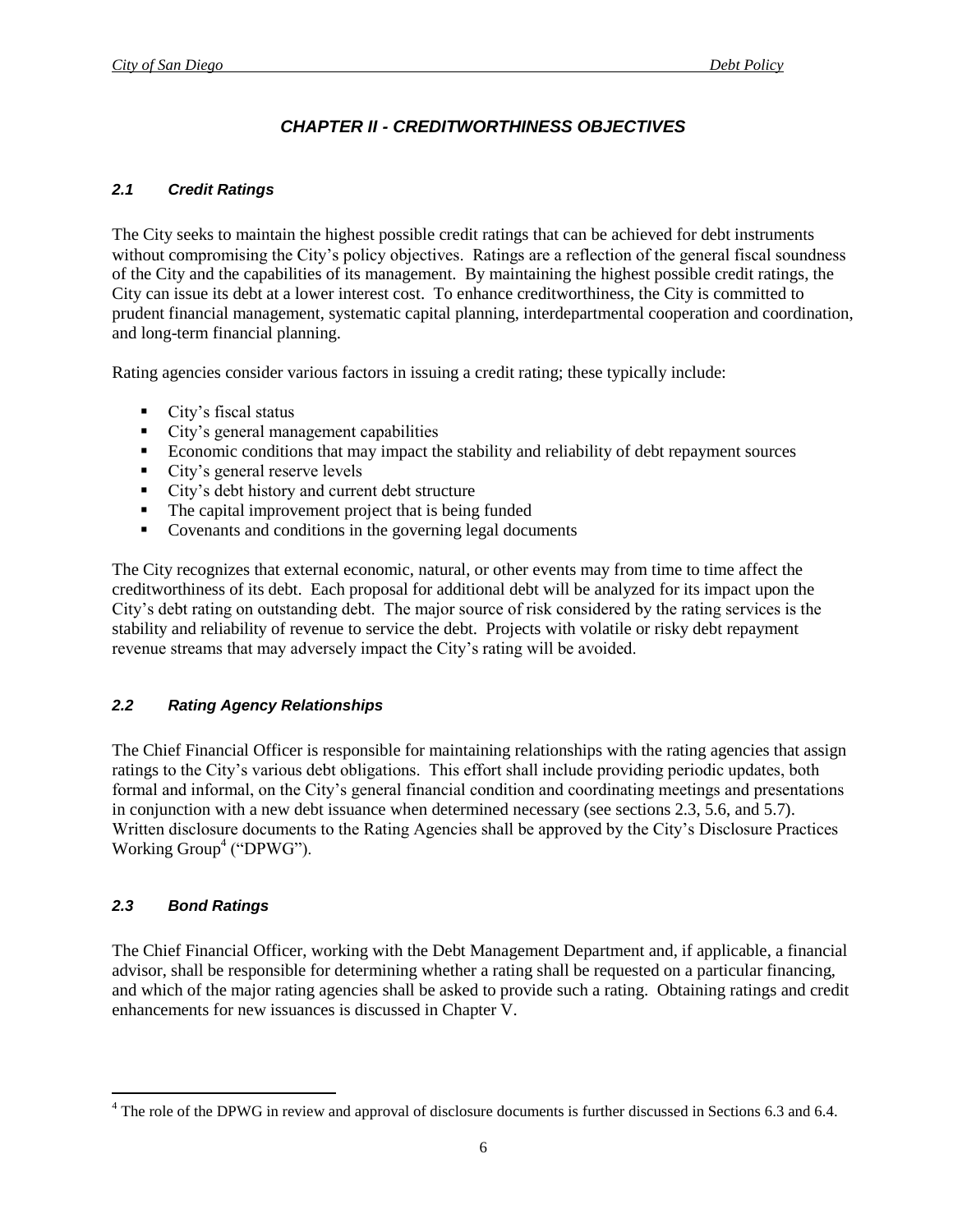## *CHAPTER III - TYPES OF FINANCING INSTRUMENTS*

<span id="page-10-0"></span>There are many different types of financing instruments available to the City; long term financing debt obligations like General Obligation Bonds, Lease Revenue Bonds and Revenue Bonds would typically constitute direct debt of the City. The City issues conduit financings to benefit third parties where public benefit can be achieved. The following are brief summaries of different types of long and short term financing instruments that the City may consider.

## <span id="page-10-1"></span>*DIRECT DEBT OBLIGATIONS*

## <span id="page-10-2"></span>*3.1 General Obligation Bonds*

General Obligation (GO) bonds are secured either by a pledge of full faith and credit of an issuer or by a promise to levy taxes in an unlimited amount as necessary to pay debt service, or both. GO bonds usually achieve lower rates of interest than other financing instruments since they are considered to be a lower risk.

California State Constitution, Article 16 - Public Finance, Section 18, requires that the issuance of a GO bond must be approved by a two-thirds majority of those voting on the bond proposition. Uses of bond proceeds are limited to the acquisition and improvement of real property.

#### <span id="page-10-3"></span>*3.2 Certificates of Participation / Lease Revenue Bonds*

Certificates of Participation (COPs) and Lease Revenue Bonds (LRBs) are lease obligations secured by an installment sale or by a lease-back arrangement between the City and another public entity, where the general operating revenues of the City are pledged to pay the lease payments, which are, in turn, used to pay debt service on the bonds or Certificates of Participation. These obligations do not constitute indebtedness under the state constitutional debt limitation and, therefore, are not subject to voter approval.

Payments to be made under valid leases are payable only in the year in which use and occupancy of the leased property is available, and lease payments may not be accelerated. Lease financing requires the fair market rental value of the leased property to be equal to or greater than the required debt service or lease payment schedule. The governmental lessee is obligated to place in its Annual Budget the rental payments that are due and payable during each fiscal year the lessee has use of the leased property.

## <span id="page-10-4"></span>*3.3 Revenue Bonds*

Revenue Bonds are obligations payable from revenues generated by an enterprise, such as water or wastewater utilities, public golf courses or parking facilities. Because the debt service is directly paid by the facility, such debt is considered self-liquidating and generally does not constitute a debt of the issuer.

The City's utility Revenue Bonds are payable solely from the City's Water or Wastewater Enterprise Funds and are not secured by any pledge of ad valorem taxes or general fund revenues of the City. In accordance with the agreed upon bond covenants, the revenues generated by these Enterprise Funds must be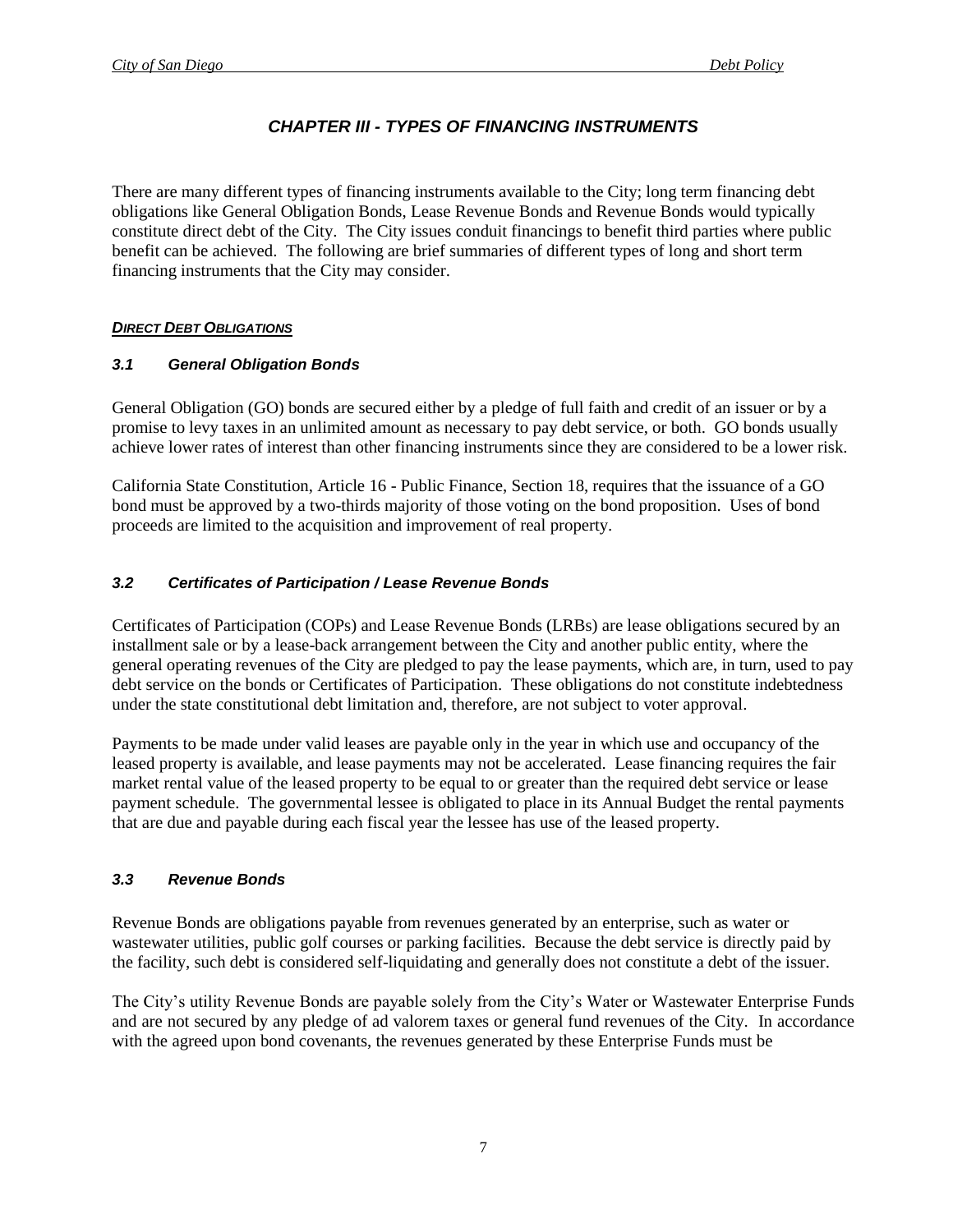sufficient to maintain required coverage levels, or the rates of the enterprise have to be raised to maintain the coverages. The issuance of revenue bonds does not require voter approval.

#### <span id="page-11-0"></span>*OTHER DEBT OBLIGATIONS*

#### <span id="page-11-1"></span>*3.4 Revenue Securitizations*

Revenues are said to be securitized when the right to receive the revenues is sold to investors at a discounted price in exchange for an upfront lump sum payment. The current value of the receivable is determined by applying a discount rate to the projected receivable and the buyer of the revenue will offer to buy the receivable at the agreed discount rate.

Revenue securitization may be used as a mechanism to raise monies when the City is able to identify suitable revenue streams. Voter approval is not required. However, a legal validation of the financing may be necessary. The City utilized this mechanism in June 2006 and securitized its future stream of Tobacco Settlement Revenues.

#### <span id="page-11-2"></span>*3.5 Pension Obligation Bonds*

Pension Obligation Bonds (POBs) are financing instruments used to pay some or all of the unfunded pension liability of a pension plan. POBs are issued as taxable instruments over a 30-40 year term or by matching the term with the amortization period of the outstanding unfunded actuarial accrued liability. The purpose of the pension obligation bond, its structure, and the use of the proceeds will go through an active validation process prior to the sale of the bonds. POBs are not subject to voter approval.

In California, municipal and county POBs have traditionally been issued under the local agency refunding law and considered valid without a vote under a judicially created exception to the State Constitution: Article XVI, Section 18, is a debt limitation exception referred to as "obligations imposed by law." POBs are a general obligation of the City.

POBs allow municipal governments to borrow at a rate that is lower than the assumed actuarial rate that is built into the unfunded actuarially accrued liability (UAAL). Such assumed actuarial rate is used to project the investment rate to be earned on the proceeds of the POBs and the investment rate payable on the UAAL. The City may consider the issuance of POBs if they are cost effective and in the City's overall best financial interest.

#### <span id="page-11-3"></span>*FORMER REDEVELOPMENT AGENCY DEBT OBLIGATIONS*

#### <span id="page-11-4"></span>*3.6 Tax Allocation Bonds*

Tax Allocation Bonds were special obligations that are secured by the allocation of tax increment revenues that were generated by increased property taxes from new construction in a designated redevelopment area. The revenue is deposited in a special fund to pay for public improvements within the designated area. Tax Allocation Bonds are not a debt of the City, the State, or any of their political subdivisions.

Due to changes in the law affecting California redevelopment agencies with the passage of ABX1 26 as codified in the California Health and Safety Code, the City of San Diego Redevelopment Agency ("RDA") was dissolved as of February 1, 2012, and its operations substantially eliminated but for the continuation of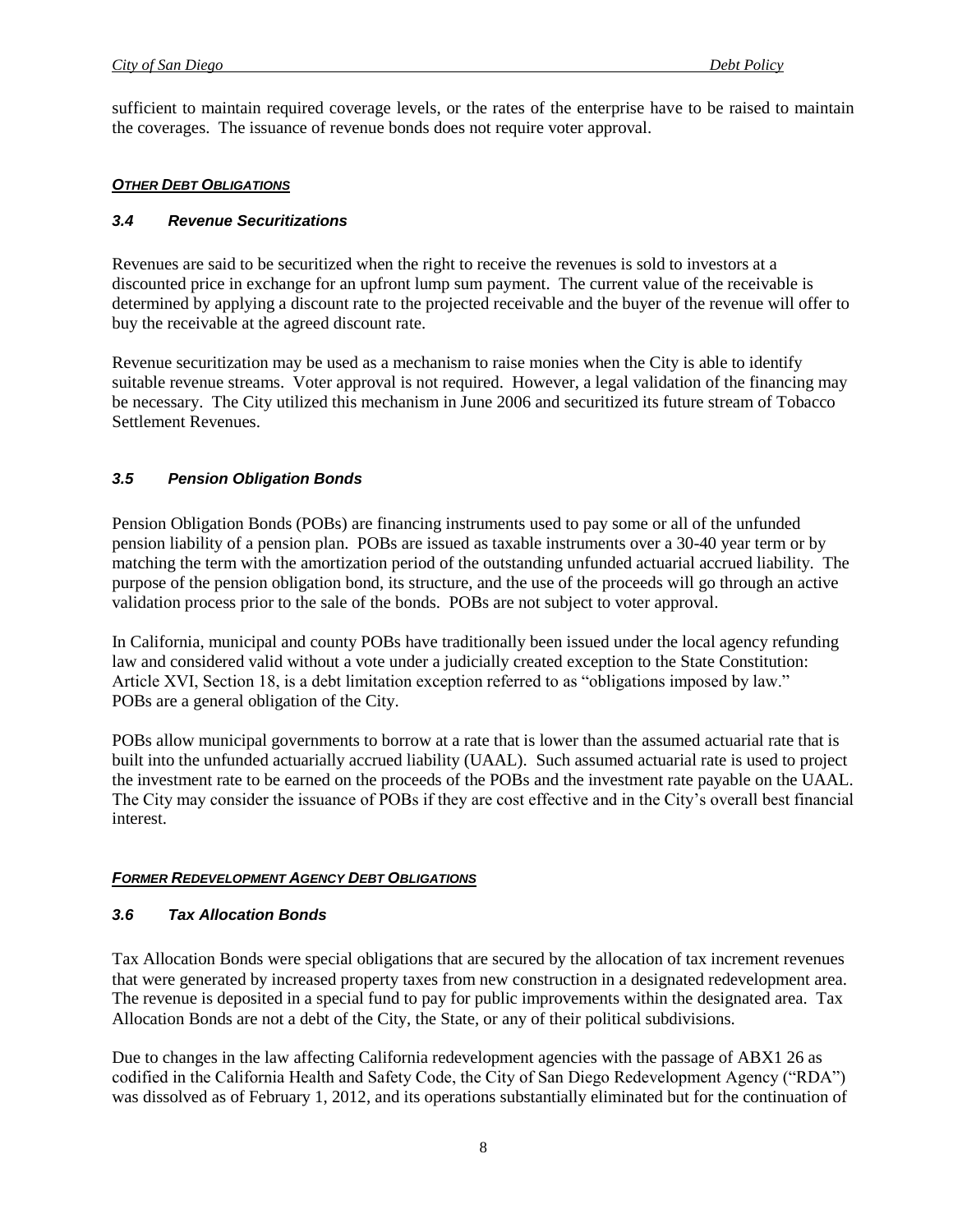certain enforceable RDA obligations to be administered by the City of San Diego as the successor agency. The terms of ABX1 26 requires successor agencies perform all obligations with respect to enforceable debt obligations, which include Tax Allocation Bonds - required debt service, reserve set-asides, and any other payments required under the bond indentures or similar documents governing the issuance of the outstanding Tax Allocation Bonds of the former redevelopment agency.

#### <span id="page-12-0"></span>*CONDUIT FINANCINGS*

#### <span id="page-12-1"></span>*3.7 Special Districts Financing*

The City's Special Districts primarily consist of Community Facilities Districts ("CFDs") and 1913/1915 Act Assessment Districts ("Assessment Districts"). Special Districts are typically developer initiated, whereby a developer seeks a public financing mechanism to fund public infrastructure required by the City in connection with development permits or agreements, and/or tentative subdivision maps. Special District formation may also be initiated by an established community. Subject to voter approval, once a district is formed special taxes or assessments may be levied upon properties within the district to pay for facilities and services directly, or to repay bonds issued to finance public improvements.

The City will consider requests for Special District formation and debt issuance when such requests address a public need or provide a public benefit. Each application will be considered on a case by case basis, and the Chief Financial Officer may not recommend a financing if it is determined that the financing could be detrimental to the debt position or the best interests of the City.

Refer to Appendix A – Special District Formation and Financing Policy, for additional information.

#### <span id="page-12-2"></span>*3.8 Marks-Roos Bonds*

The Marks-Roos Local Bond Pooling Act of 1985 permits two or more public agencies to form a jointpowers authority (JPA) to facilitate the financing of public capital improvements, working capital, or other projects when use of these provisions results in savings in effective interest rate, bond underwriting and issuance costs, or any other significant public benefit can be realized.

The Public Facilities Financing Authority ("PFFA") of the City of San Diego as established through the Third Amended and Restated Joint Exercise of Powers Agreement dated January 1, 2013, is a JPA by and between the City, the City solely in its capacity as the designated Successor Agency of the former Redevelopment Agency, and the Housing Authority of the City of San Diego. The amended and restated JPA, made the City Council the Board of Commissioners of PFFA with the Council President and Council President Pro Tem serving as the Chair and Vice Chair, respectively.

The Public Facilities Financing Authority has in the past used Marks-Roos bonds to pool and refund certain assessment district bonds to maximize property owner savings by transforming the existing non-rated landsecured debt into insured revenue bond debt.

#### <span id="page-12-3"></span>*3.9 Industrial Development Bonds*

Industrial Development Bonds (IDBs) are securities issued to finance the construction or purchase of industrial, commercial or manufacturing facilities to be purchased by or leased to a private user. IDBs are backed by the credit of the private user and generally are not considered liabilities of the governmental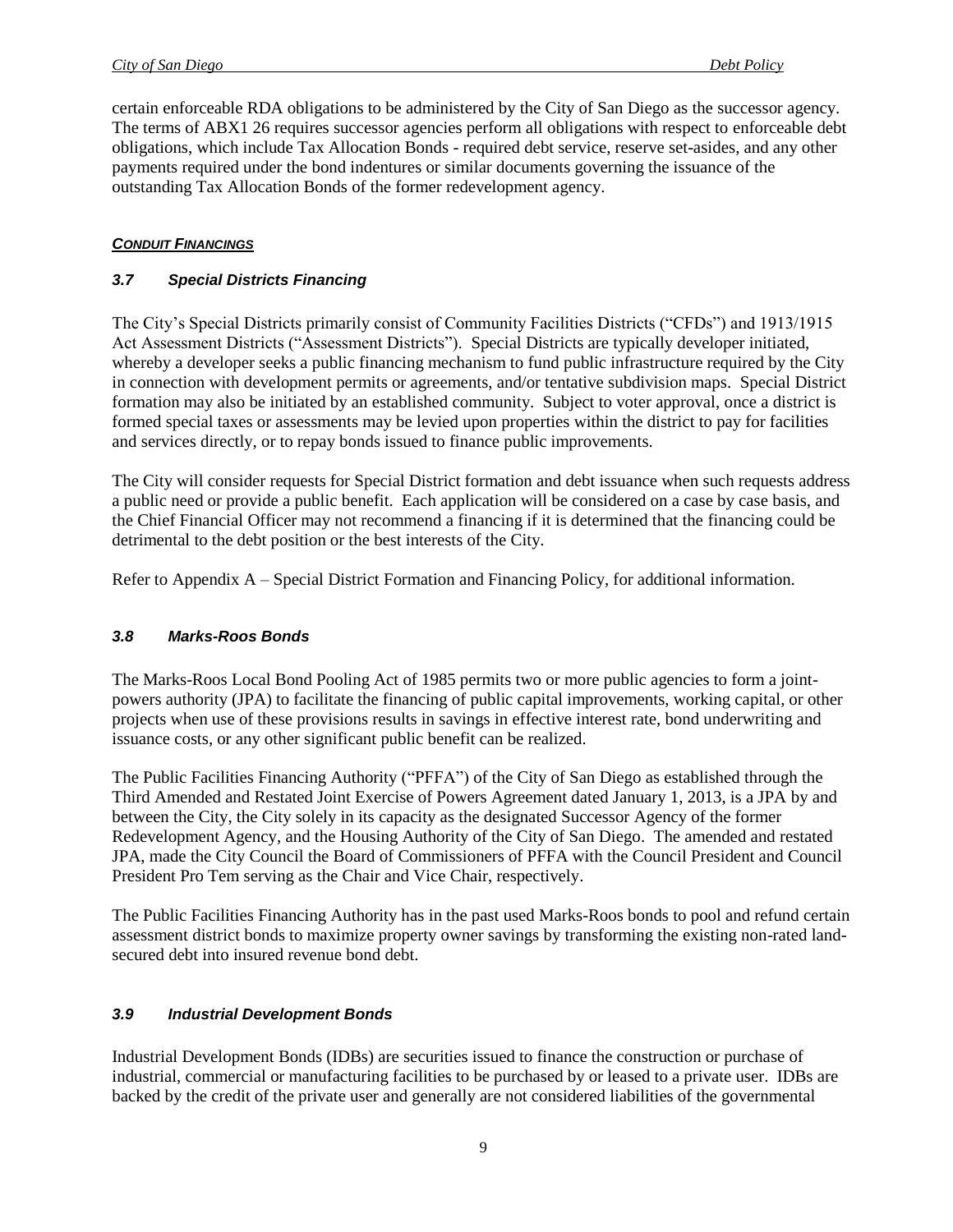issuer (although in some jurisdictions they may also be backed by an issuer with taxing power). While the authorization to issue IDBs is provided by a state statute, the tax-exempt status of these bonds is derived from federal law (Internal Revenue Code Section 103(b) (2)).

The Economic Development Division of the City's Planning and Community Investment Department administers the IDB Program pursuant to Council Policy 100-12 (Appendix B). The City, through the City Charter and under the California Industrial Development Finance Act, has the authority to issue the full range of taxable and tax-exempt conduit revenue private activity industrial development bonds permitted by the Internal Revenue Code. Bonds are also issued in partnership with the California Statewide Communities Development Authority, a joint powers agency.

Since IDBs are tax-exempt municipal bonds, interest rates are substantially lower than commercial financing rates. The bonds also allow long-term amortization periods up to 30 years (depending on the useful life of the assets financed), so a growing company will also devote less cash-flow to service loan principal repayment.

#### <span id="page-13-0"></span>*HOUSING AUTHORITY DEBT OBLIGATIONS*

#### <span id="page-13-1"></span>*3.10 Multifamily Mortgage Revenue Bonds*

The Multifamily Bond Program provides below market financing (based on tax exemption of bond interest) for developers willing to set aside a portion of the units in their projects as affordable housing. The issuer of these bonds is the San Diego Housing Authority. The authority to issue bonds is limited under the US Internal Revenue Code. The San Diego Housing Commission has Debt Policy specific to the Multifamily Mortgage Revenue Bond Program administered by the Housing Commission).

Refer to Appendix C – The San Diego Housing Commission Multifamily Mortgage Revenue Bond Program, for additional information.

#### <span id="page-13-2"></span>*SHORT-TERM BORROWINGS*

#### <span id="page-13-3"></span>*3.11 Tax and Revenue Anticipation Notes*

Tax and Revenue Anticipation Notes (TRANs) are short-term notes, proceeds of which allow a municipality to cover the periods of cash shortfalls resulting from a mismatch between timing of revenues and timing of expenditures.

The City annually issues TRANs each June to meet General Fund cash flow needs in the upcoming fiscal year, in anticipation of the receipt of property tax and other revenues later in the fiscal year. The issuance of TRANs is authorized pursuant to Section 92 of the City Charter, together with article 7.6 (commencing with section 53850) of Chapter 4, Part 1, Division 2, Title 5 of the California Government Code. The cash flow needs are determined by projections prepared by the City Comptroller, working with the City Treasurer, and reviewed by the Chief Financial Officer. The timing of the note sale, the notes' due date, and the timing and structuring of repayment will be components of the cash flow and cash management analysis performed by the Department of Finance. As tax payments and other revenues are received, they are used in part to repay the TRANs.

TRANs are not deemed to result in the creation of debt within the meaning of Section 90 of the City Charter. Voter approval is not required.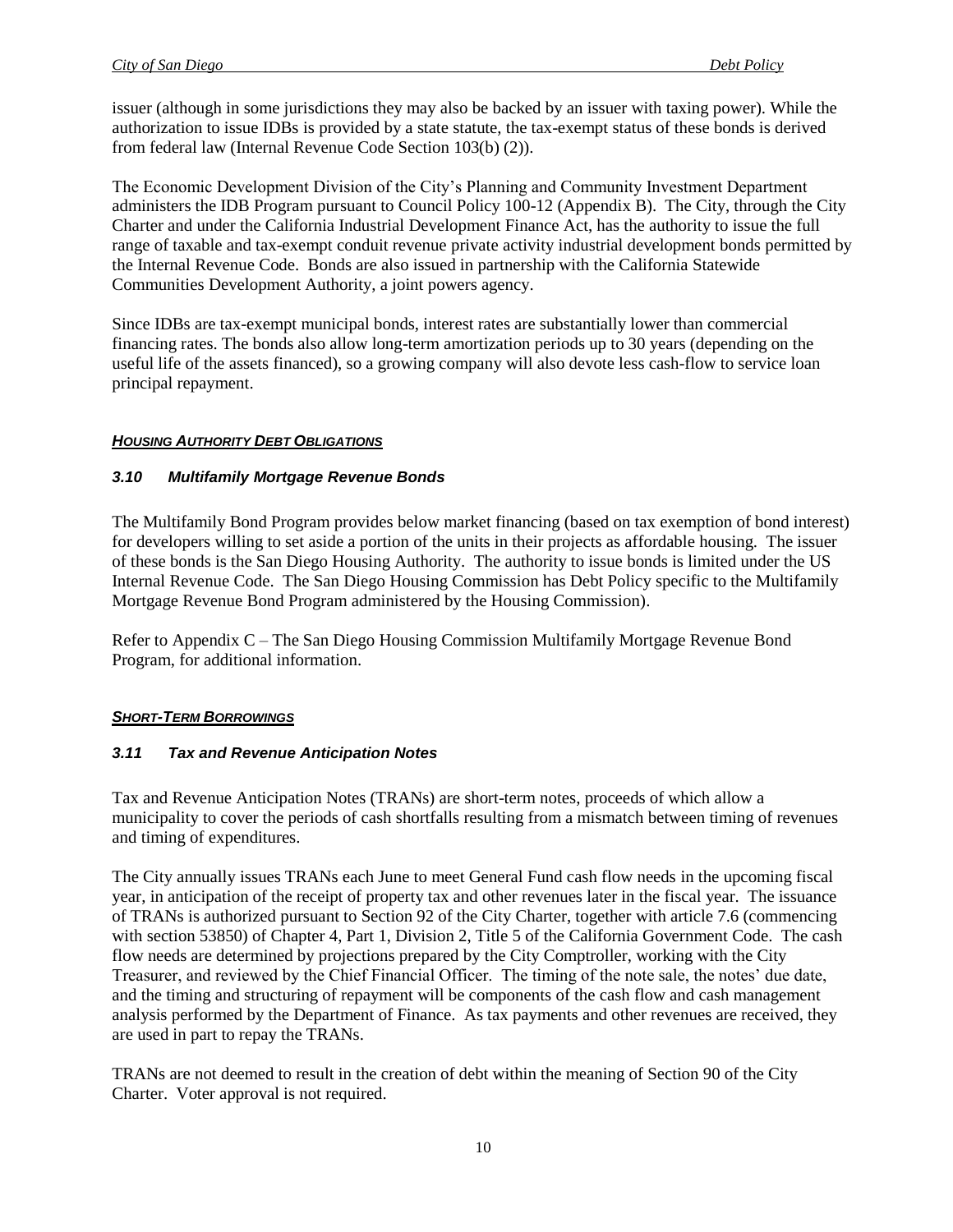#### <span id="page-14-0"></span>*3.12 Bond Anticipation Notes*

Bond Anticipation Notes (BANs) are short-term interest-bearing bonds issued in the anticipation of longterm future bond issuances. The City may choose to issue BANs as a source of interim financing when it is considered by the Chief Financial Officer to be prudent and advantageous to the City. Voter approval is not required.

#### <span id="page-14-1"></span>*3.13 Lines and Letters of Credit*

A Line of Credit is a contract between the issuer and a bank that provides a source of borrowed monies to the issuer in the event that monies available to pay debt service or to purchase a demand bond are insufficient for that purpose.

A Letter of Credit is an arrangement with a bank that provides additional security that money will be available to pay debt service on an issue. A Letter of Credit can provide the City with access to credit under terms and conditions as specified in such agreements. In the event that a bank facility is being entered into for a long-term capital need, before entering into any such agreements, takeout financing for such lines and letters of credit must be planned for and determined to be feasible by the Chief Financial Officer.

When it is considered by the Chief Financial Officer to be prudent and advantageous to the City, the City may enter into agreements with commercial banks or other financial entities for purposes of acquiring a Line or Letter of Credit. Voter approval is not required.

#### <span id="page-14-2"></span>*3.14 Lease – Purchase Financings*

The City's Equipment and Vehicle Financing Program (EVFP) provides a mechanism for the short term financing of essential equipment through a lease-purchase mechanism. The lease purchase terms are typically three to ten years. Under this program, the City enters into a master lease agreement with a lessor at the beginning of a fiscal year to finance the lease purchase of essential equipment up to a certain amount. Equipment is funded on an as needed basis through that fiscal year under this master lease agreement. The City may enter into other stand alone operating leases or lease purchase agreements on an as needed basis without voter approval.

#### <span id="page-14-3"></span>*LOAN OBLIGATIONS*

#### <span id="page-14-4"></span>*3.15 State Revolving Fund Loans*

The State Revolving Fund (SRF) loan is a low interest loan program for the construction of water and wastewater infrastructure projects. In 2009 the California State Water Resources Control Board (State Water Board) modified certain terms of the SRF Loan program. Historically, some of these loans were structured such that the City was required to cash fund 16.7% of the total project cost and received 83.3% of the project cost in the form of loan proceeds from the State. While these were zero percent interest loans, the City was required to pay back 100% of the project cost including the City's contribution of 16.7%. Effective March 2009, for new loans, the City will receive 100% of the project cost and the interest rate will be calculated by taking half of the True Interest Cost (TIC) of the most recent State of California General Obligation Bonds sale. The term of the loans continue to be 20 years.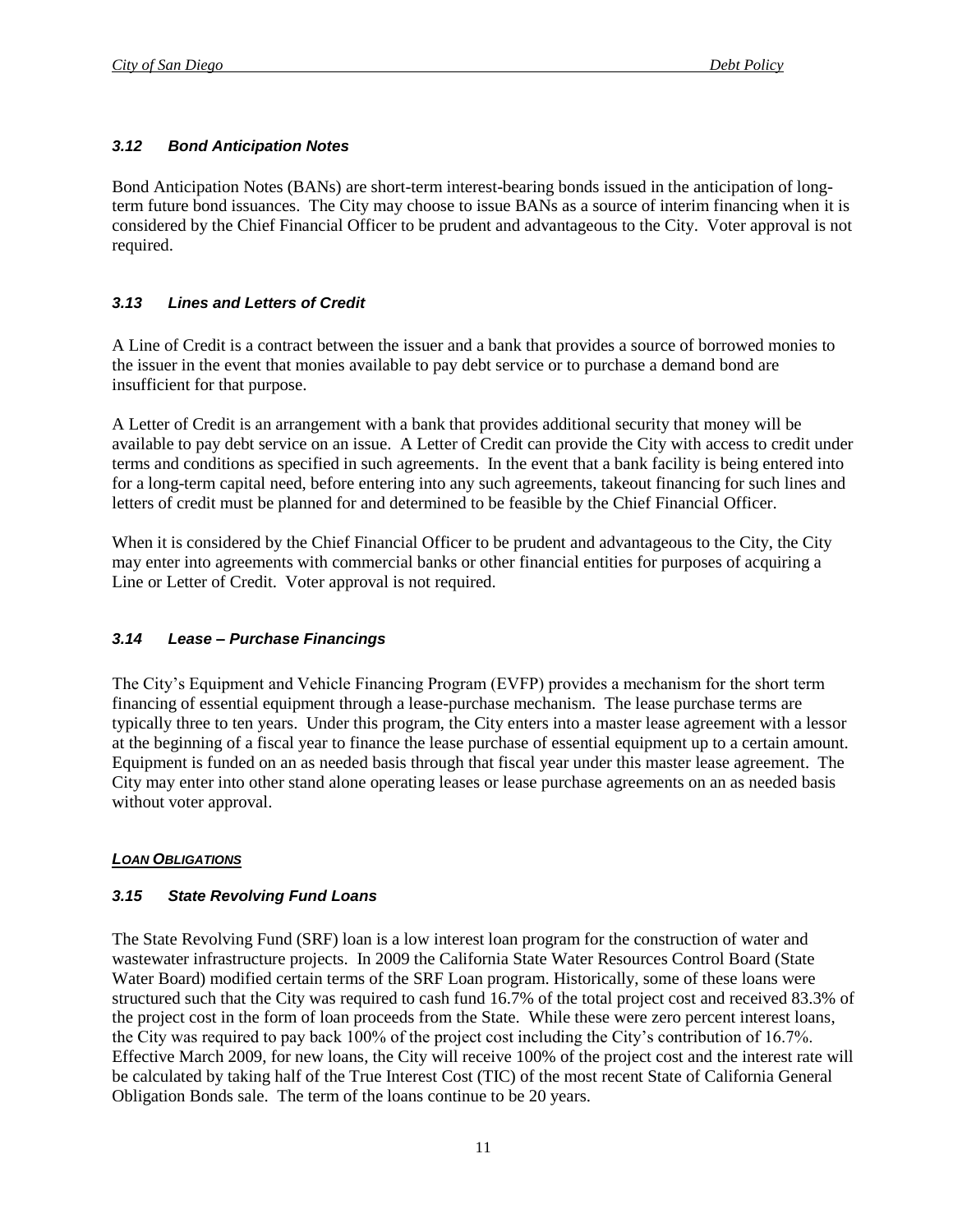SRF debt service payments are factored into debt service coverage ratios as defined by applicable water and wastewater indentures (see Section 4.3) and SRF loan covenants. In accordance with notifications received by the State Water Board, commencing Calendar Year 2010, the debt service on SRF loans is treated on parity with the senior bond obligations requiring maintenance of a coverage ratio of 120%.

Compared to traditional bond financing, the City may realize substantial savings as a result of the 20-year amortization period of the SRF Loans. The loans are typically administered by the benefiting department.

#### <span id="page-15-0"></span>*3.16 HUD Section 108 Loan Guarantee Program*

The U. S. Department of Housing and Urban Development (HUD) Section 108 Loan Guarantee Program allows cities to use their annual Community Development Block Grant (CDBG) entitlement grants to obtain federally guaranteed funds large enough to stimulate or pay for major community development and economic development projects.

The Economic Development Department of the City Planning and Community Investments Department administers the implementation and management of the HUD Section 108 Loan Guarantee Program. The program does not require a pledge of the City's General Fund, only of future CDBG entitlements. By pledging future CDBG entitlement grants as security, the City can borrow at favorable interest rates because of HUD's guarantee of repayment to investors who purchase the HUD Section 108 Notes.

#### \*\*\*\*\*\*\*\*\*\*\*\*\*\*\*

In addition to some of the long and short term financing instruments described above that the City may access, the City may also consider joint arrangements with other governmental agencies when a project serves the public interest beyond the City boundaries. Communication and coordination will be made with other local, state, and federal governments regarding potential jurisdictional overlap, joint projects, tax issues, and other issues that may arise. If the potential does exist, then the possibility of grants or cost sharing will be explored, quantified, and specific financial arrangements and liabilities negotiated. Municipal issuers are authorized to join together to create a separate entity, a Joint Powers Authority (JPA), to issue bonds on behalf of the municipality. The City Council may sit as the governing body of the agency or authority. Other governmental agencies that a municipal issuer can jointly issue bonds include housing authorities. Typically, joint venture debt is repaid through revenues generated by the project and if structured as a JPA, a debt issuance associated with joint venture arrangements does not require voter approval. The City will only be liable for its share of debt service, as specified in a contract executed in connection with the joint venture debt.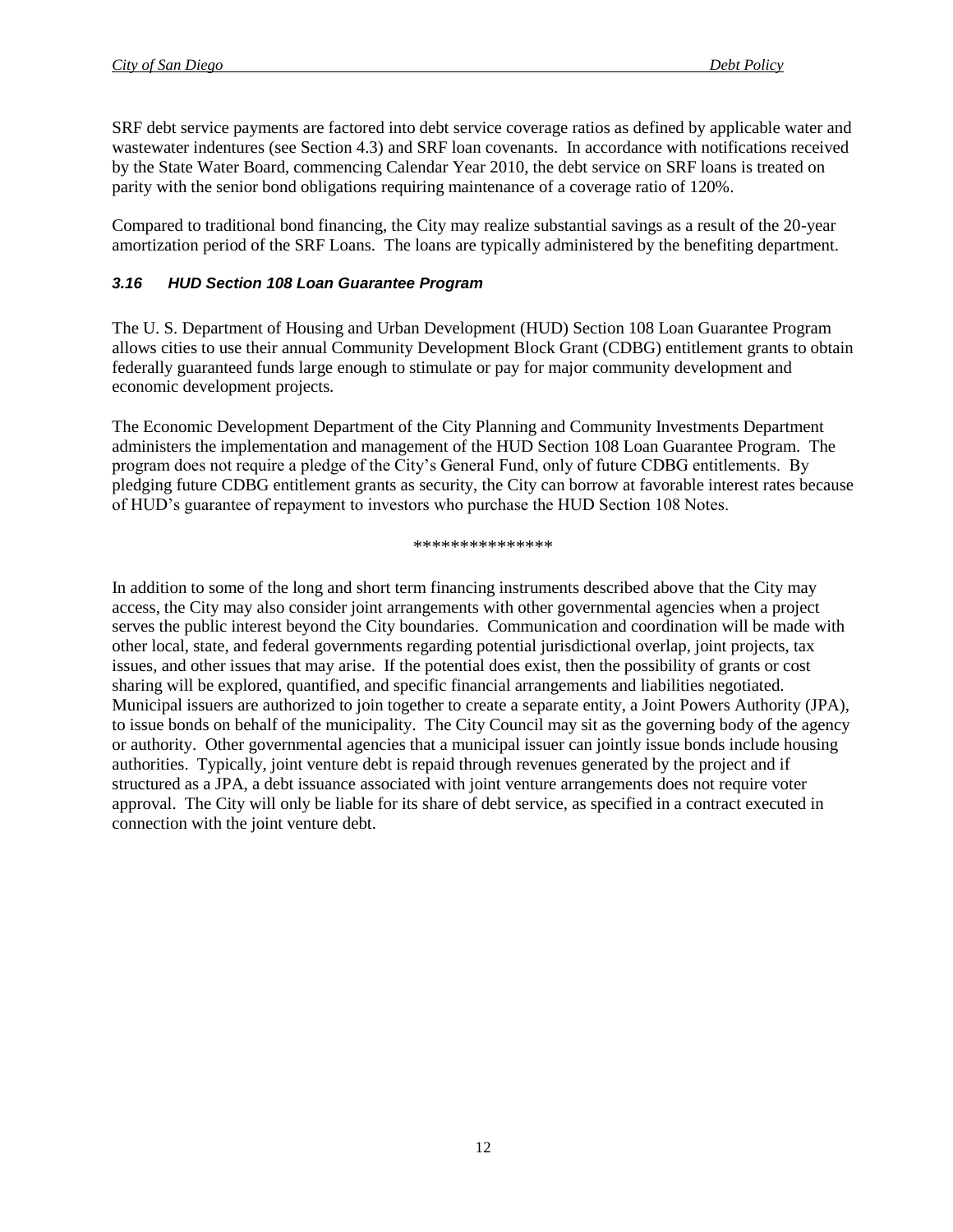# *CHAPTER IV - AFFORDABILITY TARGETS*

<span id="page-16-0"></span>Given the significant restrictions in California on local agency revenue sources, especially those imposed under Proposition 218, the City is aware of the need to gauge the effect of ongoing debt service on its budgets and fiscal priorities over time. To provide a debt affordability plan and keep debt levels within acceptable ranges, the City will consider generally accepted debt affordability standards in evaluating when, why, and how much debt should be issued. For each new debt proposal, an analysis of these debt affordability standards will be included in the financing plan brought forward for City Council consideration. Guided by rating agency recommendations, long term debt obligations incorporated in debt ratios include general obligation debt and general fund backed obligations like lease revenue bonds and certificates of participation. While other long term liabilities like unfunded pension liabilities are taken into account in determining the overall credit rating of a municipality, they are not included in these ratios unless they are owed to a third party over a predetermined schedule (e.g. pension obligation bonds). Debt affordability ratios discussed in sections 4.1 and 4.2 below pertain only to the City's long term general fund debt, and coverage ratios in section 4.3 pertain to revenue bonds such as those issued by the City's Water and Wastewater utilities. These affordability ratios and coverage ratios pertain only to debt instruments issued by the City in public or private bond markets.

## <span id="page-16-1"></span>*4.1 Affordability Targets for General Obligation Bonds*

As discussed in Chapter 1, in assessing affordability, the City shall examine the direct costs and benefits of the proposed project. The decision on whether or not to assume new general obligation debt shall be based on these costs and benefits, current conditions of the municipal bond market, and the City's ability to afford new debt and service it as determined by an objective analytical approach. This process shall compare generally accepted measures of affordability to the current values for the City. These measures shall include:

- Debt per capita: This is the outstanding principal as a percentage of population.
- Debt as a percent of assessed valuation: This is the outstanding principal as a percentage of assessed valuation.
- Debt service as a percent of operating budget: This is the annual debt service (principal and interest due annually) as a percentage of general fund revenues.

The Debt Management Department shall monitor and strive to achieve and/or maintain these debt statistics at a low to moderate classification. The City shall not assume more tax-supported general purpose debt than it retires each year without conducting an objective analysis regarding the City's ability to assume and support additional debt service payments.

Pursuant to Section 90 of the City Charter, the City may incur general obligation bonded indebtedness for the purpose of acquiring, constructing, or completing any municipal improvements, not including improvements to the City's water facilities, in an amount not to exceed 10% of the total assessed valuation of all real and personal property in the City subject to an annual property tax levy. The City may also incur indebtedness for the purpose of acquiring or constructing both non-utility related improvements and water related improvements in an amount not to exceed 25% of the total assessed valuation<sup>5</sup>.

 $\overline{a}$ 

 $<sup>5</sup>$  All voter approved debt is subject to this limit.</sup>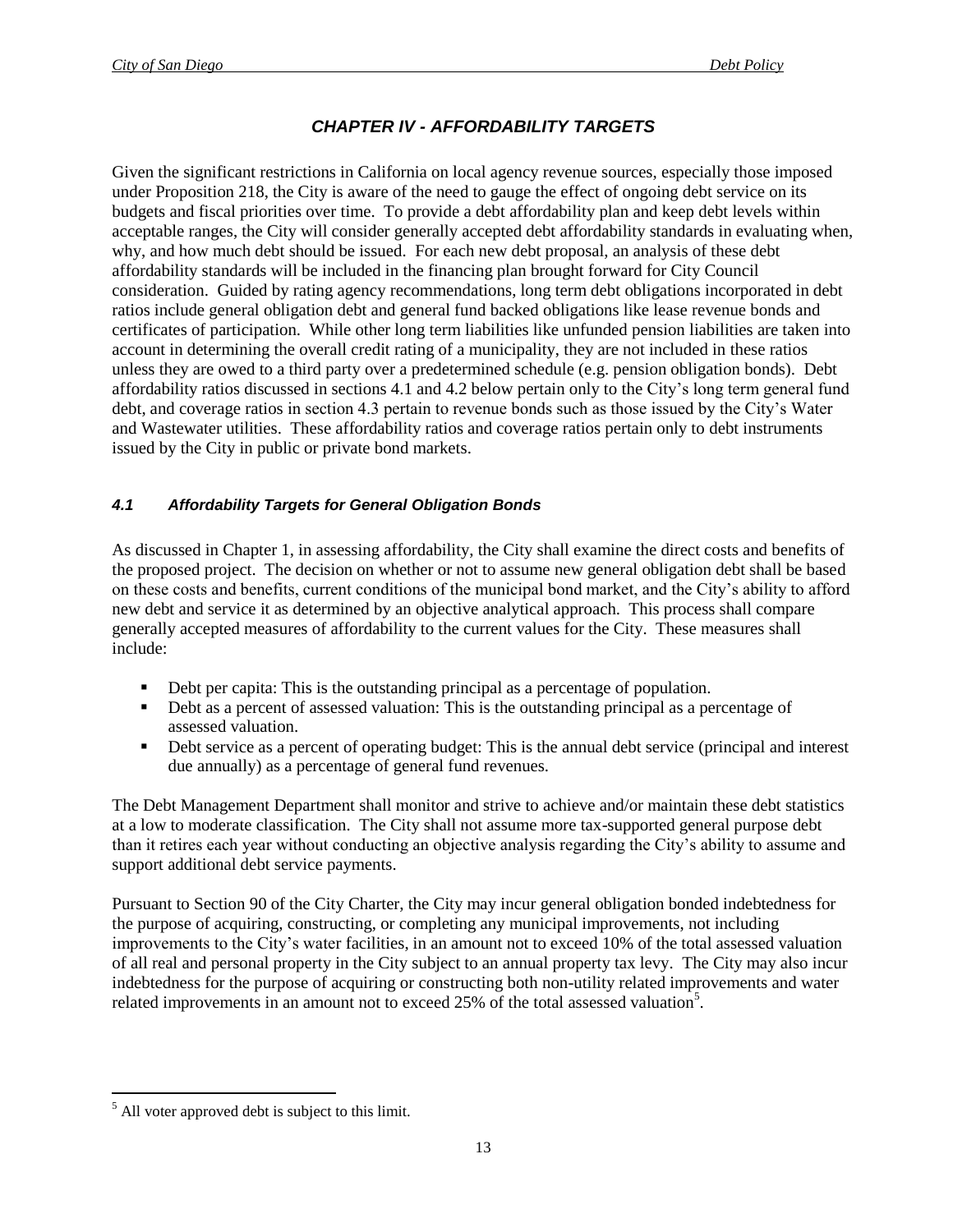#### <span id="page-17-0"></span>*4.2 Affordability Targets for General Fund-Supported Debt*

The most important affordability ratio used in analyzing the City's debt position with respect to General Fund supported securities' debt (lease revenue obligations and certifications of participation) is the Annual General Fund debt service/lease payment (e.g., payment on lease revenue bonds) as a percentage of available revenue or expenditures. This ratio, which pertains to only general fund backed debt, is often referred to as "lease burden." This analysis excludes enterprise revenue bonds and other obligations supported by dedicated revenue pledges. Additionally, this analysis excludes other General Fund liabilities such as loan obligations or the City's annually required contribution to the pension system or retiree health care costs. Liabilities of City's related agencies are also excluded from the debt affordability ratios.

Review of recent Credit Rating agency guidelines indicate that debt service of more than 10% of available revenues or expenditures is considered above average or high. The City shall strive to maintain its General Fund backed debt service as a percentage of available revenue below 10%. Affordability analysis as determined by this measure will be undertaken when new General-Fund supported debt is issued.

In addition to the City's direct debt burden, debt levels of underlying and overlapping entities such as counties, school districts, and special districts add to a City's overall debt burden. The City's proportional share of the debt of other local governmental units which either overlap it or underlie it is called the overlapping debt. Overlapping debt is generally apportioned based upon relative assessed value. While the City does not control debt issuance by other entities, it recognizes that its taxpayers share the overall debt burden. The City shall include a statement of overlapping debt in its initial and continuing disclosure.

#### <span id="page-17-1"></span>*4.3 Coverage Targets for Revenue Bonds*

Long-term obligations payable solely from specific pledged sources, in general, are not subject to a debt limitation. Examples of such long-term obligations include those which achieve the financing or refinancing of projects provided by the issuance of debt instruments that are payable from restricted revenues or user fees (enterprise funds) and revenues generated from a project. Also see Section 3.3, Revenue Bonds.

In determining the affordability of proposed revenue bonds, the City will perform an analysis comparing projected annual net revenues (after payment of operating and maintenance expense) to estimated annual debt service. Generally, legal covenants requiring a minimum coverage ratio are set forth in the bond documents, and are based on the level of security provided to the bondholders (of the senior or subordinate debt obligations). The City's Water and Wastewater Revenue Bonds require a legal coverage ratio of at least 120% for senior bonds and a coverage ratio of at least 100% for senior and subordinate debt combined. Per the rating agency guidelines, the City shall strive to maintain a coverage ratio of 110% using historical and/or projected net revenues to cover annual debt service for bonds issued on a subordinate basis which have a 100% legal coverage ratio requirement. The City will require a rate increase to cover both operations and debt service costs, and create debt service reserve funds to maintain the required coverage ratios.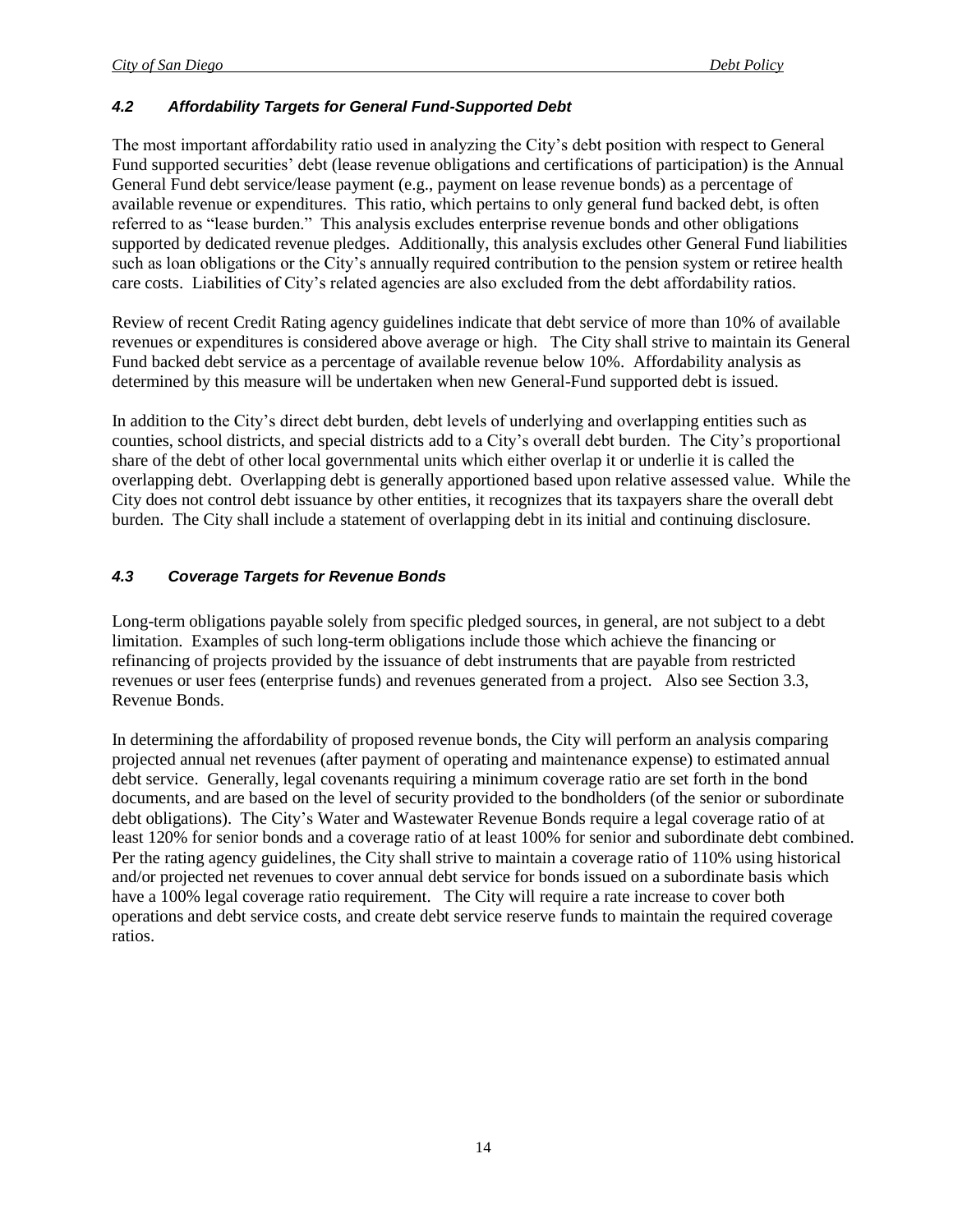# *CHAPTER V - STRUCTURE & TERM OF CITY INDEBTEDNESS*

#### <span id="page-18-1"></span><span id="page-18-0"></span>*5.1 Term of Debt*

Debt will be structured for the shortest period possible, consistent with a fair allocation of costs to current and future beneficiaries or users. Borrowings by the City should be of a duration that does not exceed the useful life of the improvement that it finances and where feasible, should be shorter than the projected economic life. The standard term of long-term borrowing is typically 15-30 years.

## <span id="page-18-2"></span>*5.2 Rapidity of Debt Repayment*

In structuring a bond issuance, Debt Management will manage the amortization of debt, and to the extent possible, match its cash flow to the anticipated debt service payments.

The City will seek to structure debt with aggregate level principal and interest payments over the life of the borrowing. "Backloading" of debt service will be considered only when one or more of the following occur:

- Natural disasters or extraordinary or unanticipated external factors make payments on the debt in early years prohibitive
- The benefits derived from the debt issuance can clearly be demonstrated to be greater in the future than in the present
- Such structuring is beneficial to the City's aggregate overall debt payment schedule
- Such structuring will allow debt service to more closely match project revenues during the early years of the project's operation

## <span id="page-18-3"></span>*5.3 Serial Bonds, Term Bonds, and Capital Appreciation Bonds*

Serial bonds are bonds maturing annually (or serially) in specified amounts.

Term bonds are those where all bonds, or a portion of the issue equal to that which would mature over a period of two or more years in a bond issuance, mature at a single time. Term bonds can be structured so that a portion of term maturity is mandated to be called or retired each year (called "sinking funds") to mirror a serial bond structure. The funds paid into the sinking fund each year may be used at that time to retire a portion of the term bonds ahead of their scheduled redemption. Sinking funds are preferred by investors since these funds provide the security of knowing that the issuer appropriately budgets and accounts for its expected future payments. The sinking fund also ensures that the payment of funds at maturity does not overtax the issuer's resources at that time.

Capital Appreciation Bonds (CABs) are deep discounted bonds that pay investors the face value of the bond upon maturing. CABs can be utilized in certain cases to better match a project's cash flow to the bond's debt service.

For each issuance, the City will select serial bonds or term bonds, or both. On the occasions where circumstances warrant, CABs may be used. The decision to use term, serial, or CAB bonds is typically driven by market conditions.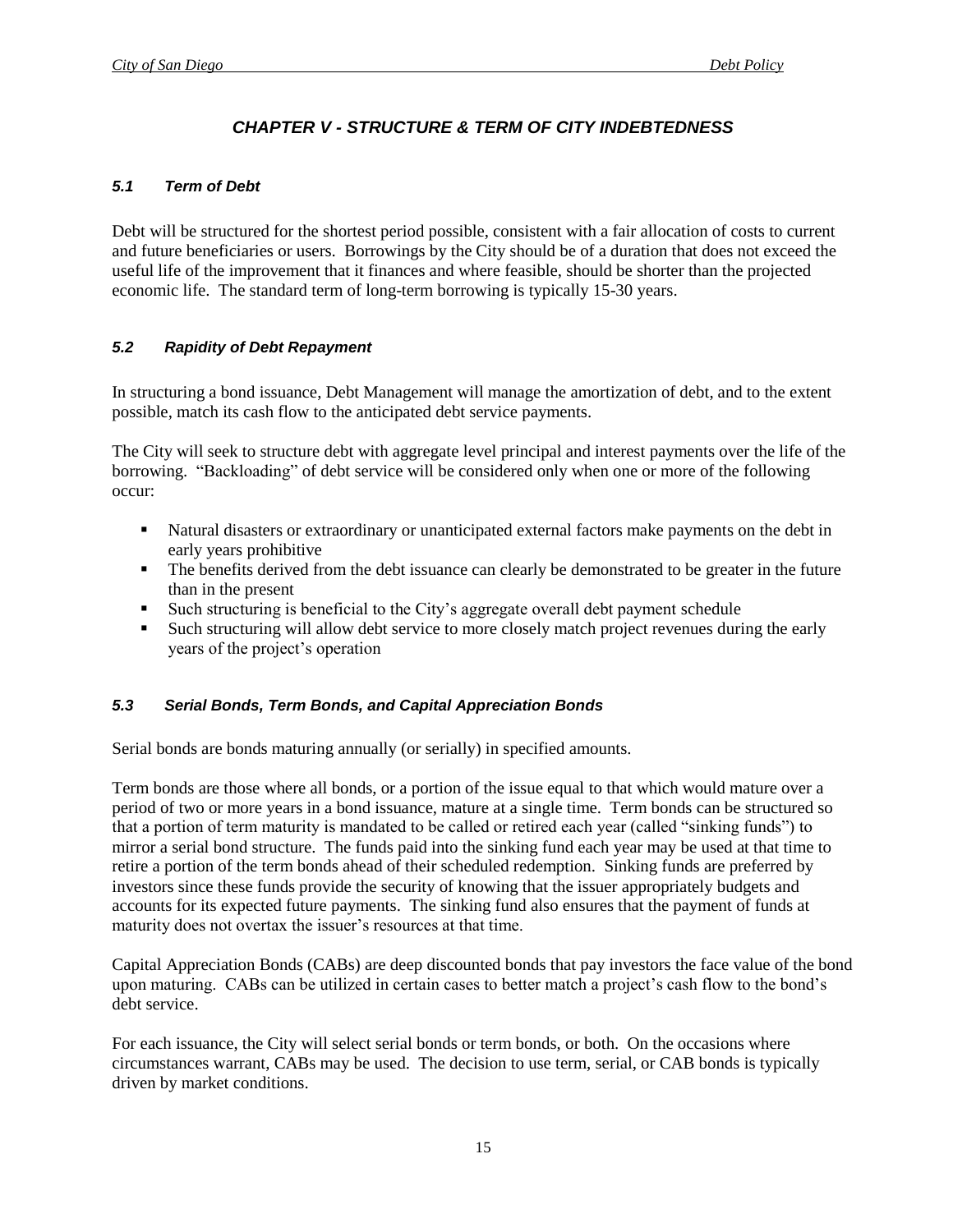#### <span id="page-19-0"></span>*5.4 Interest Rate Structure*

The City currently issues securities on a fixed interest rate basis only. Fixed rate securities ensure budget certainty through the life of the securities and can be advantageous in a low interest rate environment.

#### <span id="page-19-1"></span>*5.5 Debt Instrument Rating*

The Debt Management Director, with a financial advisor if appropriate, will assess whether a credit rating should be obtained for an issuance and make a recommendation to the Chief Financial Officer. If it is determined that a credit rating is desirable, the probable rating of the proposed debt issuance is assessed before its issuance, and necessary steps are taken in structuring the debt issuance to ensure that the best possible rating is achieved.

#### <span id="page-19-2"></span>*5.6 Credit Enhancement*

Credit enhancement may be used to improve or establish a credit rating on a City debt obligation. Types of credit enhancement include Letters of Credit, bond insurance or surety policies (see Section 5.7). The Debt Management Director will recommend to the Chief Financial Officer the use of credit enhancement if it reduces the overall cost of the proposed financing or if, in the opinion of the Chief Financial Officer, the use of such credit enhancement furthers the City's overall financial objectives.

A *Letter of Credit,* as discussed in Section 3.13, may be obtained from a major bank, for a fee, to enhance the credit rating. This letter is an unconditional pledge of the bank's credit to make principal and interest payments on the City's debt in the event insufficient funds are available to meet a debt service obligation.

*Bond Insurance* is an unconditional pledge by an insurance company to make principal and interest payments on the City's debt in the event insufficient funds are available to meet a debt service obligation. Bond insurance may be obtained from an insurance company and is a potential means of enhancing the debt's rating.

## <span id="page-19-3"></span>*5.7 Debt Service Reserve Fund/Surety Policy*

With the exception of general obligation bond indebtedness, unless there are extraordinary circumstances, the City will size the debt issuance such that a debt service reserve fund is established at the time of issuance. The debt service reserve funds will be held by and are available to the Trustee to make principal and interest payments to bondholders in the event that pledged revenues are insufficient to do so. The maximum size of the reserve fund is generally governed by tax law, which permits the lesser of: 1) 10% of par; 2) 125% of average annual debt service and 3) 100% of maximum annual debt service. Reserve funds are typically equal to approximately one year's maximum debt service on the bonds. Based on factors such as, cost of setting the debt service reserve fund outweighs the economic benefit or if there are no negative bond pricing or credit impacts, the City may issue bonds with a debt service reserve fund that is sized at a lower level or without a reserve fund.

The reserve fund requirement may also be satisfied by a surety policy, a form of insurance provided by a bond insurer to satisfy a reserve fund requirement for a bond issuance. Under this arrangement, instead of depositing cash in a reserve fund, the issuer buys a surety policy by paying a one-time premium equal to a percentage of the face amount of the policy. The City may use a surety policy instead of a debt service reserve fund when economically feasible.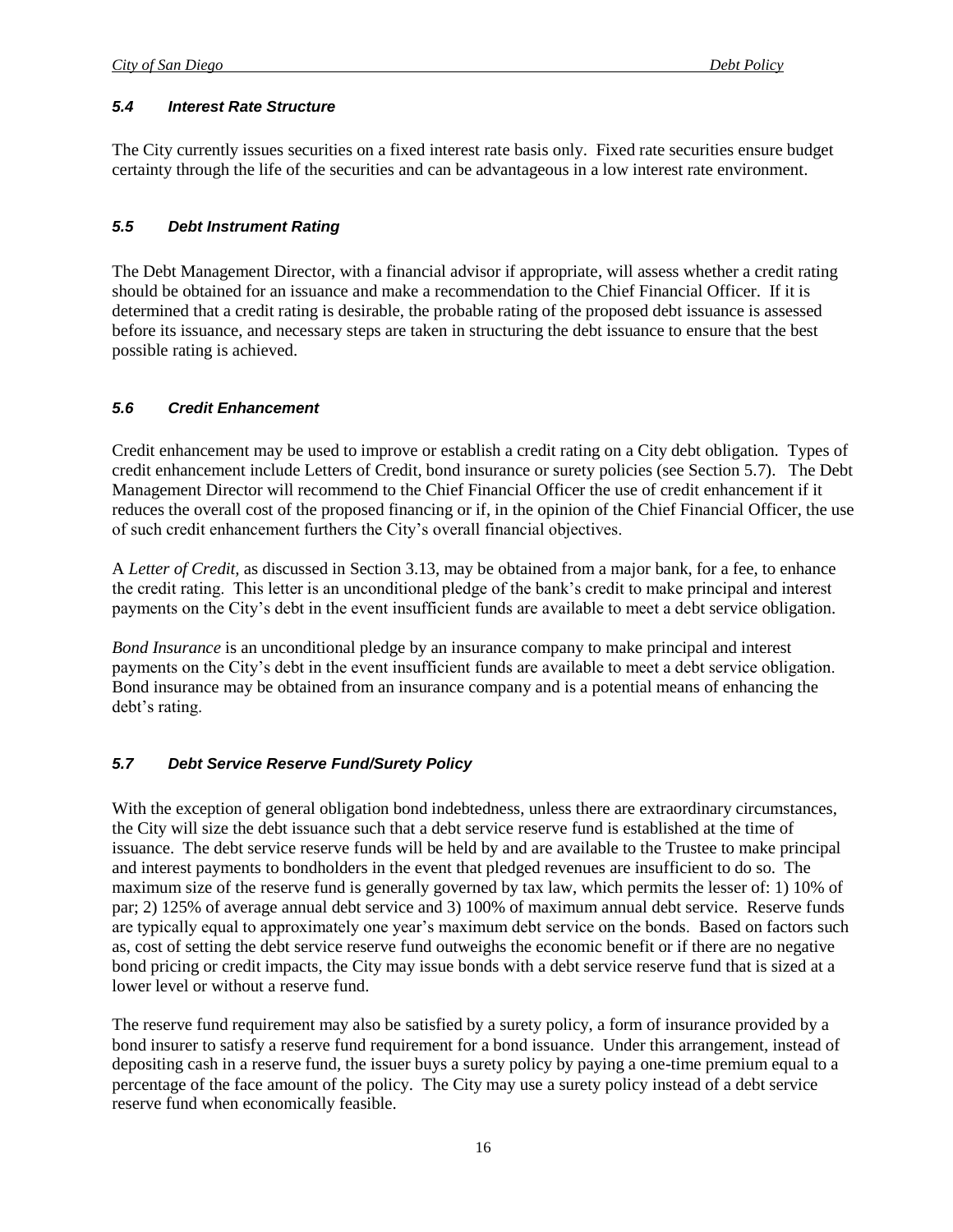The City will not rely on any uncollateralized credit instruments for any reserve requirement unless justified by significant financial advantage. If a surety policy is used in lieu of a debt service reserve fund, a provider distinct from the bond insurer shall be used.

#### <span id="page-20-0"></span>*5.8 Capitalized Interest*

Generally, interest shall be capitalized for the construction period of a revenue-producing project so that [debt service](http://www.msrb.org/MSRB1/glossary/view_def.asp?param=DEBTSERVICE) expense does not begin until the project is expected to be operational and producing revenues. In addition, for lease back arrangements, such as those used for lease revenue bond transactions, interest may be capitalized for the construction period, until the asset is operational. Only under extraordinary circumstances, interest may be capitalized for a period longer than the construction period. Capitalized interest may also be referred to as "funded interest."

#### <span id="page-20-1"></span>*5.9 Call Options/Redemption Provisions*

The Debt Management Director will evaluate and recommend to the Chief Financial Officer the use of a call option, if any, and call protection period for each issuance.

A call option, or optional redemption provision, gives the City the right to prepay or retire debt prior to its stated maturity. This option may permit the City to achieve interest savings in the future through refunding of the bonds. Often the City must pay a higher interest rate as compensation to the buyer for the risk of having the bond called in the future. In addition, if a bond is called, the holder may be entitled to a premium payment ("call premium"). Because the cost of call options can vary widely, depending largely on market conditions, an evaluation of factors such as the following will be conducted in connection with each issuance:

- The call premium
- **Level of rates relative to historical standards**
- The time until the bonds may be called at a premium or at par
- **Interest rate volatility**

Generally, 30-year tax exempt municipal borrowings are structured with a 10-year call at no premium. From time to time, shorter call options (6-9 years) may be used at no premium.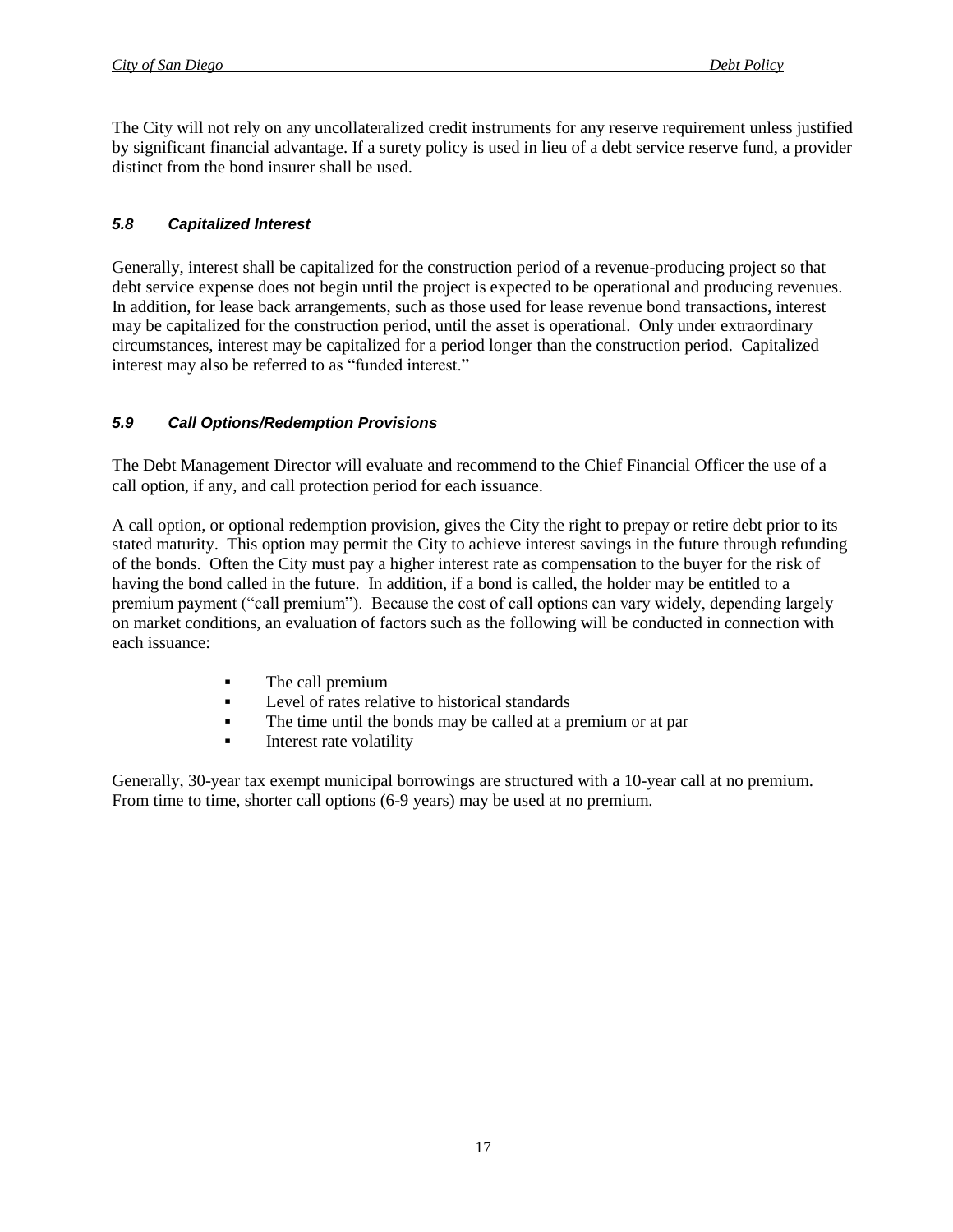## *CHAPTER VI - METHOD OF ISSUANCE & SALE*

<span id="page-21-0"></span>Under the direction of the Chief Financial Officer, Debt Management will coordinate the issuance of all debt, including issuance size, debt structure, cash flow analysis, and method of sale. The selection of the financing team and the role of the various consultants are discussed in Chapter VII.

#### <span id="page-21-1"></span>*6.1 Method of Sale*

Debt issuances are sold by a single underwriter or to an underwriting syndicate either through a public offering or a private offering. The selected method of sale will be that which is the most advantageous to the City in the judgment of the Chief Financial Officer, in terms of lowest net interest rate, most favorable terms in the financial structure used, and market conditions.

*Public Offerings* – Public offerings can be executed through either a competitive sale or a negotiated sale. It is the policy of the City to sell its bonds and retain professionals to assist in the sale of the bonds on a competitive basis.

Competitive Sale – In a competitive sale, bids will be awarded on a true interest cost basis (TIC), providing other bidding requirements are satisfied. In such instances where the City deems the bids received unsatisfactory, it may, at the discretion of the Chief Financial Officer, enter into negotiation for sale of the securities or reject all bids. In general, Competitive Sale method is recommended for "plain vanilla" financings with a strong underlying credit rating and if the bond is not expected to be treated a "story bond" by the investors. In a Competitive Sale, the bidder's role is limited to its review of the offering circular released by the City, making a credit assessment based on the facts presented in the offering circular, and offering its bid per the bidding parameters established by the City.

Negotiated Sale –The negotiated sale process provides the City control over the financing structure, the issuance timing, and provides flexibility of distribution. Negotiated sales may be executed when competitive sales are not suitable or not a viable option. Examples of such circumstances include unusual financing terms, market volatility, and weaker credit quality. Special District bonds, which are often non-rated, are typically issued through a negotiated sale process. In a Negotiated Sale, the underwriter or the underwriting syndicate for the bonds is identified upfront through a competitive selection process along with other professionals for the transaction. The underwriter will actively assist the City in structuring the financing and marketing the bonds including providing assistance in preparing the bond offering circular.

*Private Offerings* – When determined appropriate by the Chief Financial Officer, the City will negotiate financing terms with banks and financial institutions for specific borrowings on a private offering basis. Typically, private placements are carried out by the City when extraneous circumstances preclude public offerings, as an interim financing, or to avoid the costs of a public offering for smaller issuances.

## <span id="page-21-2"></span>*6.2 Bidding Parameters*

In a Competitive Sale, the Notice Inviting Bids will be carefully constructed so as to ensure the best possible bid for the City, in light of existing market conditions and other prevailing factors. Parameters to be examined include: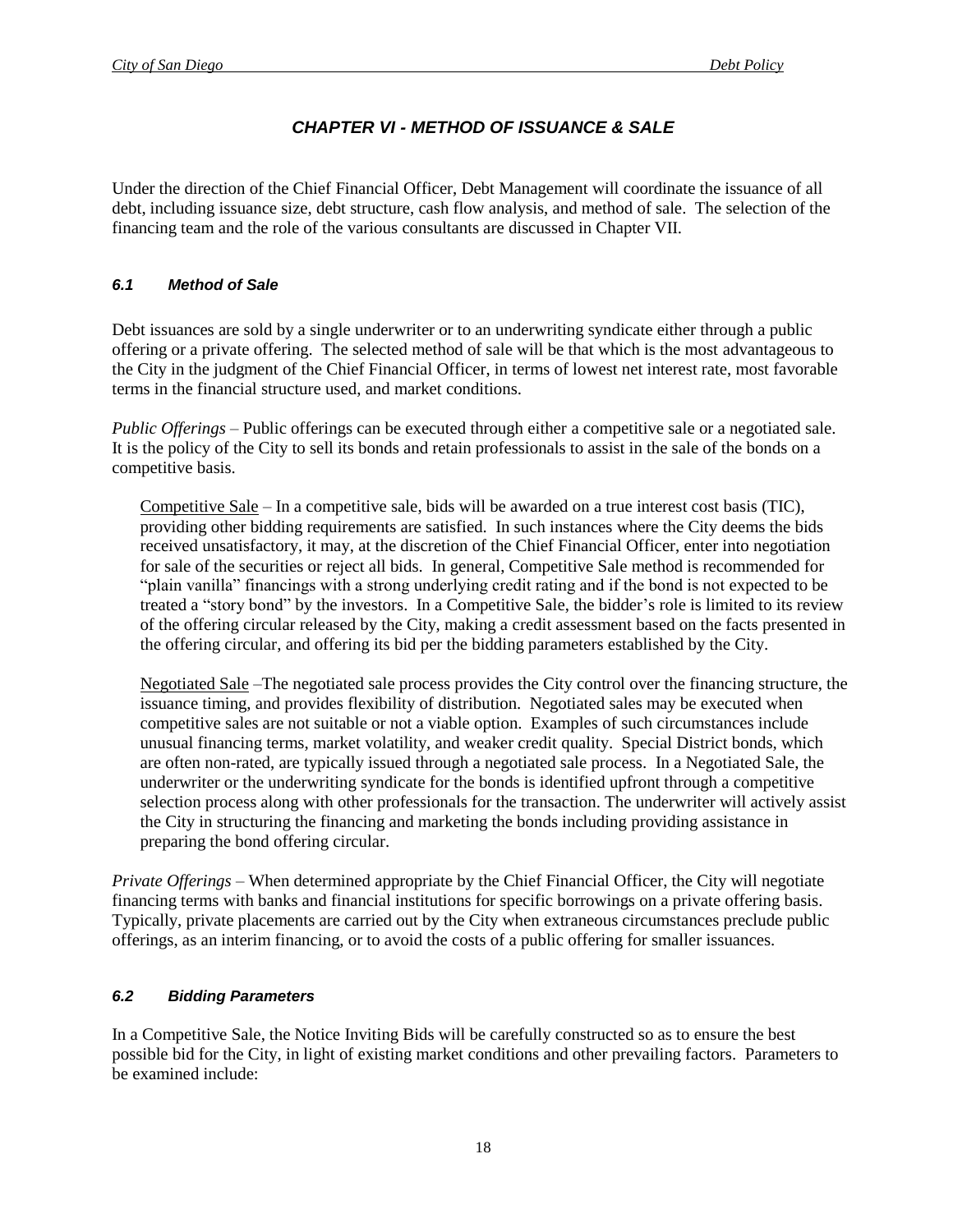- **EXECUTE:** Limits between lowest and highest coupons
- Discount or premium coupons
- Use of bond insurance
- **Call provisions**

Pursuant to California Government Code Section 53693, Debt Management will publish the Notice Inviting Bids in a financial publication generally circulated throughout the state or reasonably expected to be disseminated among all prospective bidders for the proposed bond issuance.

## <span id="page-22-0"></span>*6.3 Initial Disclosure Requirements*

Debt Management, together with the City Attorney's Office and Disclosure Counsel, coordinates all the necessary documents for disclosure, with input from various other City departments (as applicable for a particular bond issuance) and outside consultants. Each publicly offered debt issuance will meet the disclosure requirements of the Securities and Exchange Commission (SEC) and other government agencies before and after the bond sale takes place. The disclosure documents, particularly the Official Statement, will provide the potential investor with full and accurate information necessary to make prudent investment decisions. Information for City backed transactions generally includes: the City government description; description of project being financed, annual financial data and financial statements in appendices, various liabilities; tax base, current debt burden, history of tax collection and bond repayment, future borrowing plans, and the source of funds for the proposed debt repayments, as well as specific bond data and bond holder risk factors.

All primary disclosure documents, which are a part of the bond offering documents (e.g., Official Statement), will be approved by the Disclosure Practices Working Group ("DPWG") before being taken to the City Council for approval (see Section 6.4). The City will also provide ongoing disclosure, in accordance with the Continuing Disclosure Agreements executed when the financing is authorized, as required by SEC Rule 15c2-12 (see Chapter IX). Ongoing disclosure will also be approved by the DPWG before it is disseminated to the markets.

The DPWG Disclosure Controls and Procedures (Appendix F) details the preparation and approval process of primary disclosure documents.

#### <span id="page-22-1"></span>*6.4 Approval Process*

In coordinating the bond issuance process, Debt Management will work with the City Attorney's office, other responsible City departments, and outside consultants to compile all bond related documents (see Chapter VII for the role of various outside consultants). The City Attorney's office will assess any legal issues that may arise with respect to the issuance of the bonds. In circumstances where there may be legal uncertainty about some aspect of a proposed bond transaction, the City may pursue an active validation action to obtain judicial approval before the bonds are issued. If a bond transaction is controversial and gives rise to a reverse validation action, the City may find itself a party to that litigation.

All proposed debt financings shall be authorized by the City Council. To ensure accuracy, all disclosure and bond related documents will go through many levels of review prior to being submitted for City Council approval.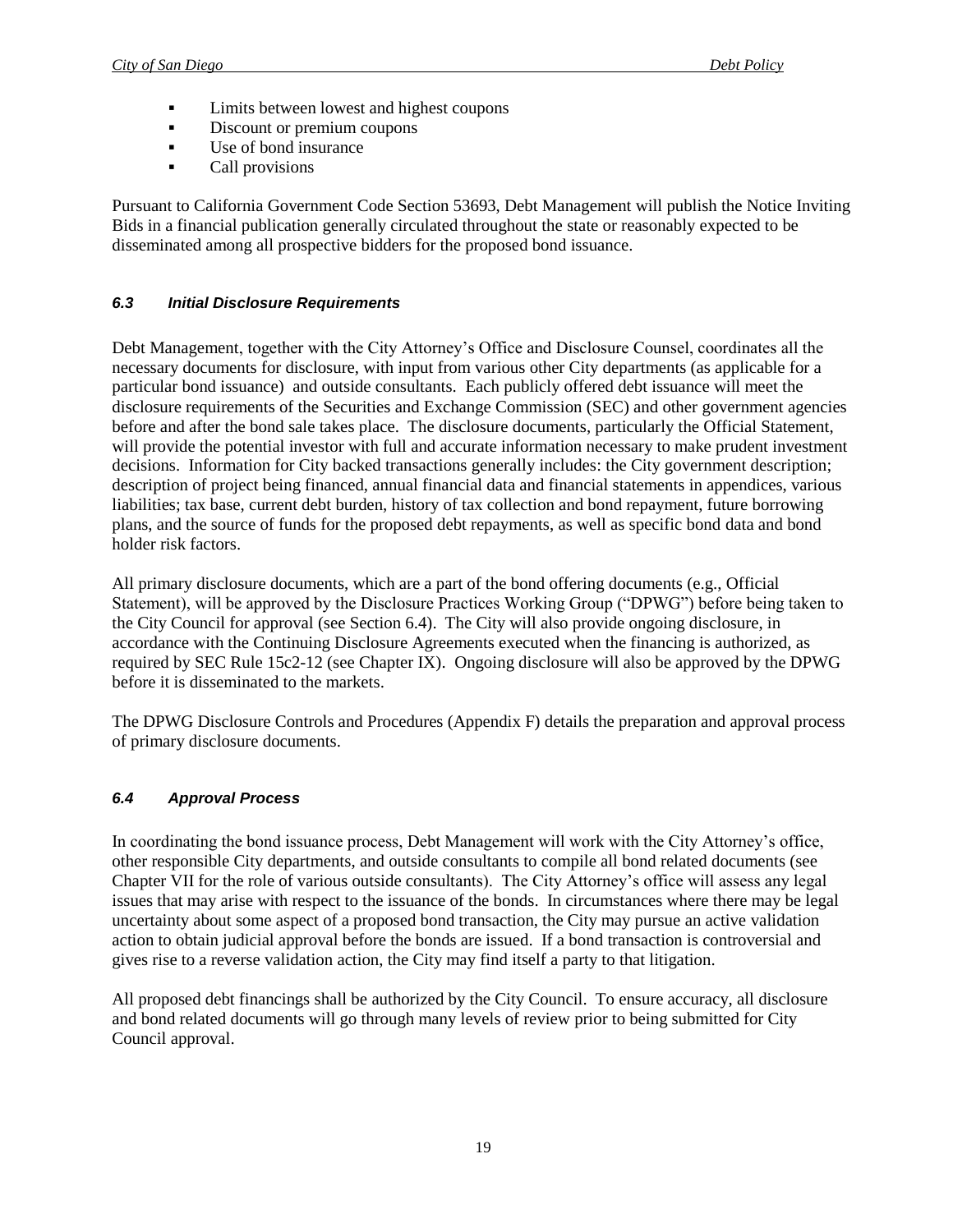- As stipulated by City Ordinance O-19942, the City's DPWG will serve as an oversight body that is responsible to ensure accuracy of disclosure documents. See Appendix F for DPWG Disclosure Controls and Procedures.
- The City's Audit Committee will serve as an oversight body that is responsible to ensure accuracy of the audited financial statements.
- Pursuant to the City's Municipal Code, section 22.2301, the Independent Budget Analyst ("IBA") assists the City Council with regard to its decisions. The IBA will be provided advance copies of all documents related to the proposed bond financings for its review.
- Bond related documents will be submitted by established docket deadlines. All efforts will be made to distribute documents to reviewers at the earliest possible date.
	- **•** A form of the preliminary official statement ("POS") will be provided to the City Council for review at least two weeks prior to approval request.
	- All updates to a POS or an official statement ("OS") following City Council approval will be provided to the City Council and IBA for review approximately three (3) business days before they are printed.
- **Pursuant to City Charter Section 99, legal notice regarding the City Council hearing of the** bond documents when approved via ordinance will be placed in a publication of general circulation 10 calendar days in advance of the hearing date.
- Debt Management, the City Attorney's office, and other responsible City Departments will engage in briefing Councilmembers and their staffs regarding the proposed bond financing prior to the City Council hearing.

Pursuant to City Charter Section 99, all financial obligations of the City extending for a period of more than five years have to be authorized by ordinance adopted by a two-thirds majority vote of the City Council. Financial obligations of a shorter period may be authorized by a resolution.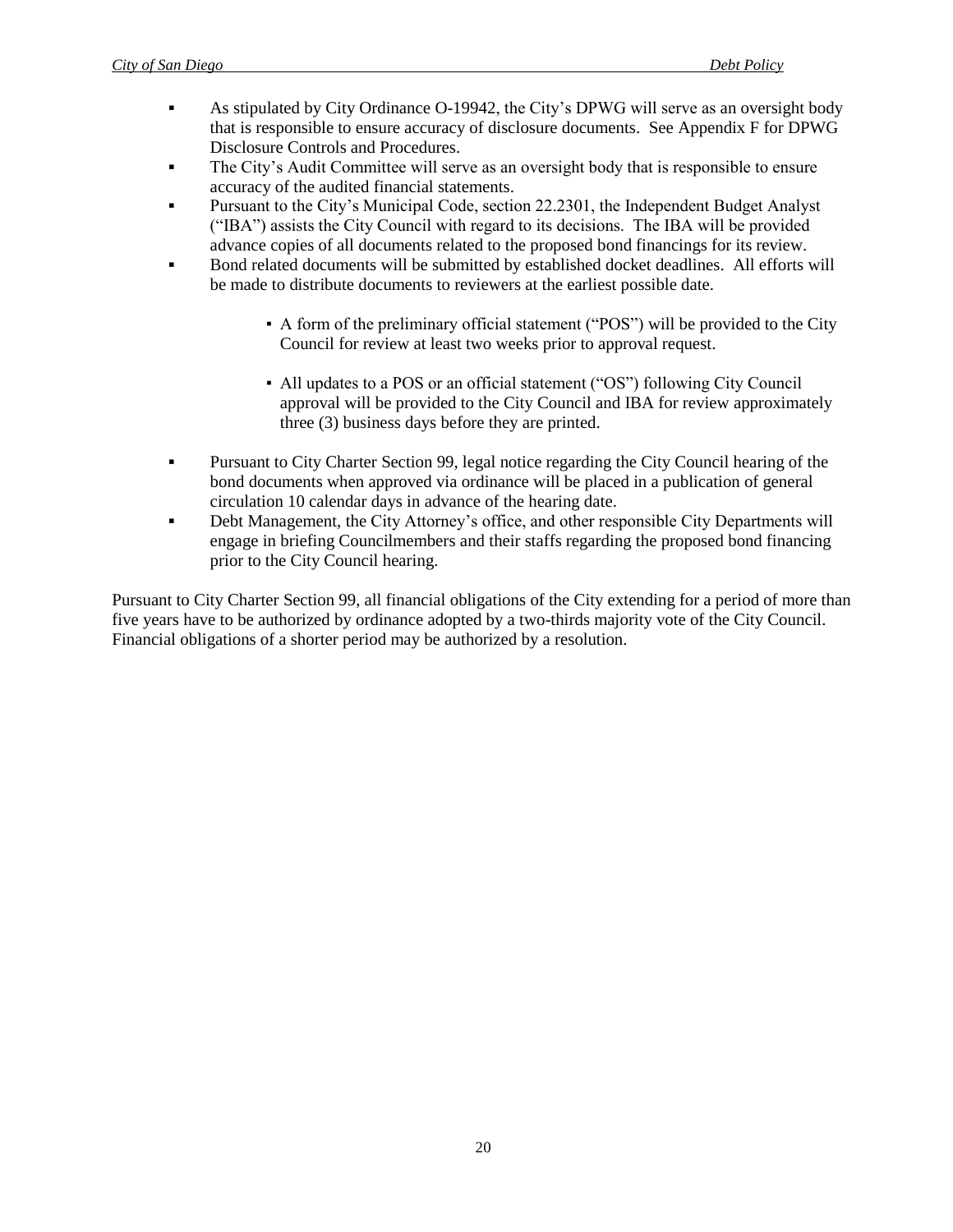`

## <span id="page-24-0"></span>*CHAPTER VII – FINANCING TEAM – ROLES AND SELECTION PROCESS*

The Debt Management Director, working with the City Attorney's Office and the City's Purchasing Department, shall be responsible for establishing a solicitation and selection process for securing professional services that are required to develop and implement a debt issuance. Goals of the solicitation and selection process shall include encouraging participation from qualified service providers, both local and national, and securing services at competitive prices.

#### <span id="page-24-1"></span>*7.1 Selection and Compensation*

The identification of financial advisors, trustees, and paying agents is accomplished through a selection process conducted by Debt Management, and may also be based upon recommendations from advisors that are specifically skilled in the type of bond issuance being proposed.

Selection of consultants will be made from either an as-needed list, which is assembled via a Request for Proposal (RFP) process, or a separate RFP issued for a specific bond issuance. Once the selection of a financial advisor has occurred, the financial advisor will assist the City in the selection of other service providers, including underwriters, trustees, escrow agents, credit enhancers, verification agents, title and insurance companies, and printers.

Compensation for Bond Counsel, Disclosure Counsel, Financial Advisors, and other consultants will be as low as possible, given desired qualification levels, and consistent with industry standards.

The City may encumber and advance the fees associated with financial advisory services, which are later reimbursed from the bond proceeds, or may enter into contracts on a contingent basis. Compensation for the other service providers listed above is typically included in the cost of issuance, and paid from the bond proceeds. The ongoing trustee fee, semi annually or annually, for a bond issuance is budgeted under administration costs and appropriated in respective bond payment accounts.

The City Attorney's Office will take the lead in selecting the Bond Counsel and the Disclosure Counsel. Generally, Bond and Disclosure Counsel compensation is contingent on the issuance of bonds, and is either paid or reimbursed from bond proceeds. This practice is generally consistent with industry standards.

Eligible City staff costs related to issuance of long term bonds may also be reimbursed from bond proceeds.

#### <span id="page-24-2"></span>*7.2 Financing Team: Outside Consultants*

Contracts with Financial Advisors, Bond Counsel, and Disclosure Counsel will be processed in accordance with Administrative Regulation 25.70, "Hiring of Consultants Other Than Architects and Engineers."

A. Financial Advisors

As needed, the Debt Management Director, in consultation with the Chief Financial Officer, will identify an independent financial advisor based on an RFP process or from the as-needed list of Financial Advisors. The as-needed list of Financial Advisors, which is compiled through an RFP process, is maintained by the Debt Management Department for a period up to five years. The primary responsibilities of the Financial Advisor are to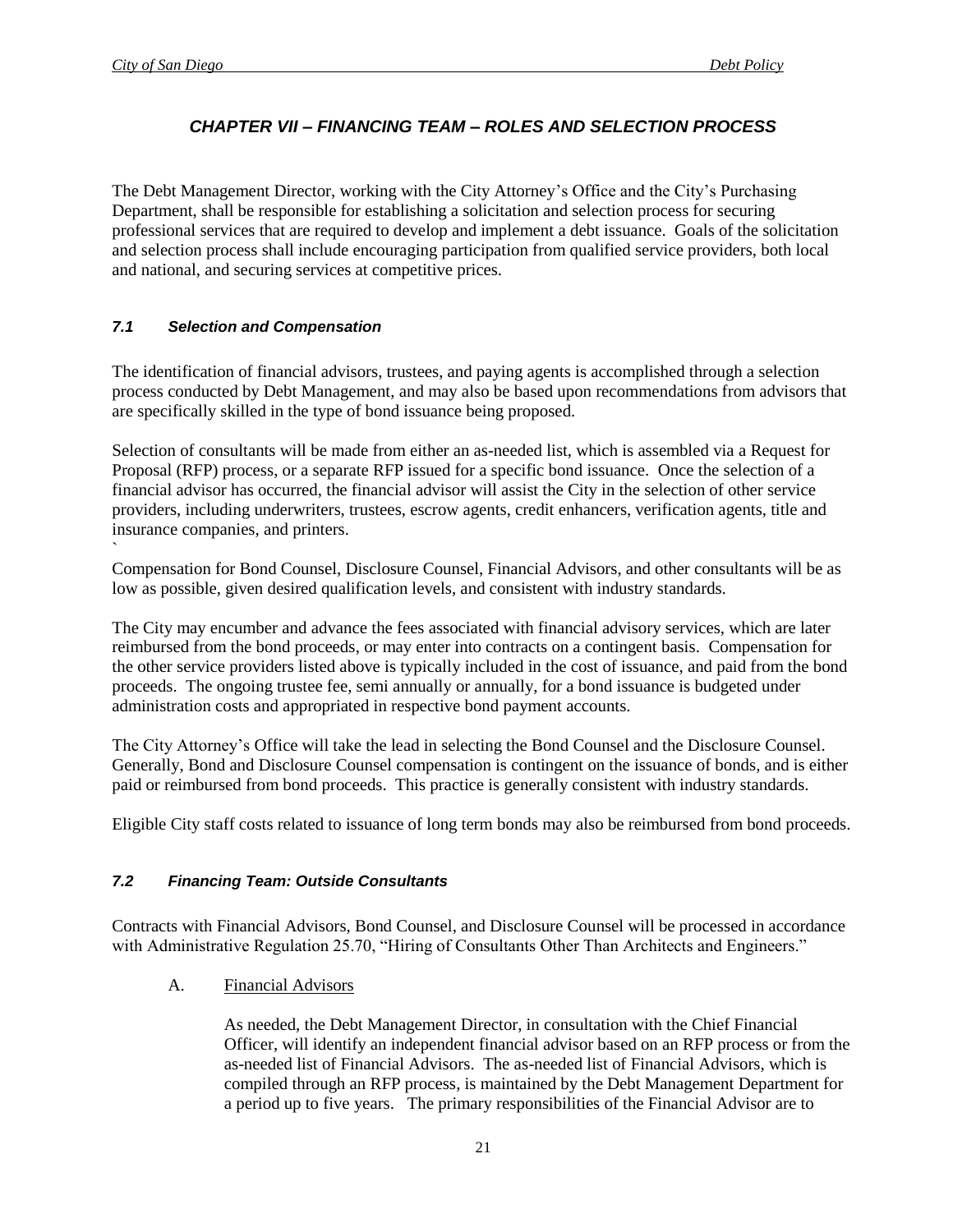advise and assist on bond document negotiations, transaction structuring including advising on call provision options and timing of issuance, running debt service cash flow numbers, obtaining ratings on the proposed issuance, and generally acting as an independent financial consultant and economic market expert.

#### B. Bond Counsel

The City will retain external Bond Counsel for all debt issuances. As part of its responsibility in the debt issuance process, the City Attorney will coordinate the selection of Bond Counsel. Bond Counsel will prepare the necessary authorizing resolutions, ordinances, agreements and other legal documents necessary to execute the financing. All debt issued by the City will include a customary approving legal opinion of Bond Counsel.

#### C. Disclosure Counsel

The City will retain Disclosure Counsel for all public issuances that entail City disclosure. Disclosure Counsel shall be required to deliver a customary 10(b)-5 opinion on City offering documents. The City Attorney shall oversee the selection of Disclosure Counsel. The Disclosure Counsel will work with City staff to draft all disclosure documents for a bond financing.

The City Attorney's Office may engage separate firms in the capacity of Bond and Disclosure Counsel or one single firm to perform bond and disclosure counsel functions.

The City also retains a General Disclosure Counsel to review the City materials that are to reach investors or the securities markets. The General Disclosure Counsel will also be a member of the City's Disclosure Practices Working Group.

#### D. Underwriters

For a competitive sale, the criteria used to select an underwriter shall be the bid providing the lowest true interest cost to the City.

For a negotiated sale debt issuance, the Chief Financial Officer, working with Debt Management, shall solicit proposals for underwriting services. The Chief Financial Officer will recommend to the City Council the selected underwriter or a syndicate of underwriters. Underwriters will be required to demonstrate sufficient capitalization and experience related to the debt issuance being proposed, among other criteria determined for each issuance. The Chief Financial Officer will consider the following criteria in selecting an underwriter and/or a syndicate:

- Experience with the particular type of financing, and size of the financing
- Overall experience
- Familiarity with City issues
- Marketing expertise
- Distribution capability
- Previous experience as managing or co-managing underwriter
- Financial strength, as evidenced by the firm's current financial statements
- Experience of the public finance team assigned to the financing
- Resources to complete the financing
- Compensation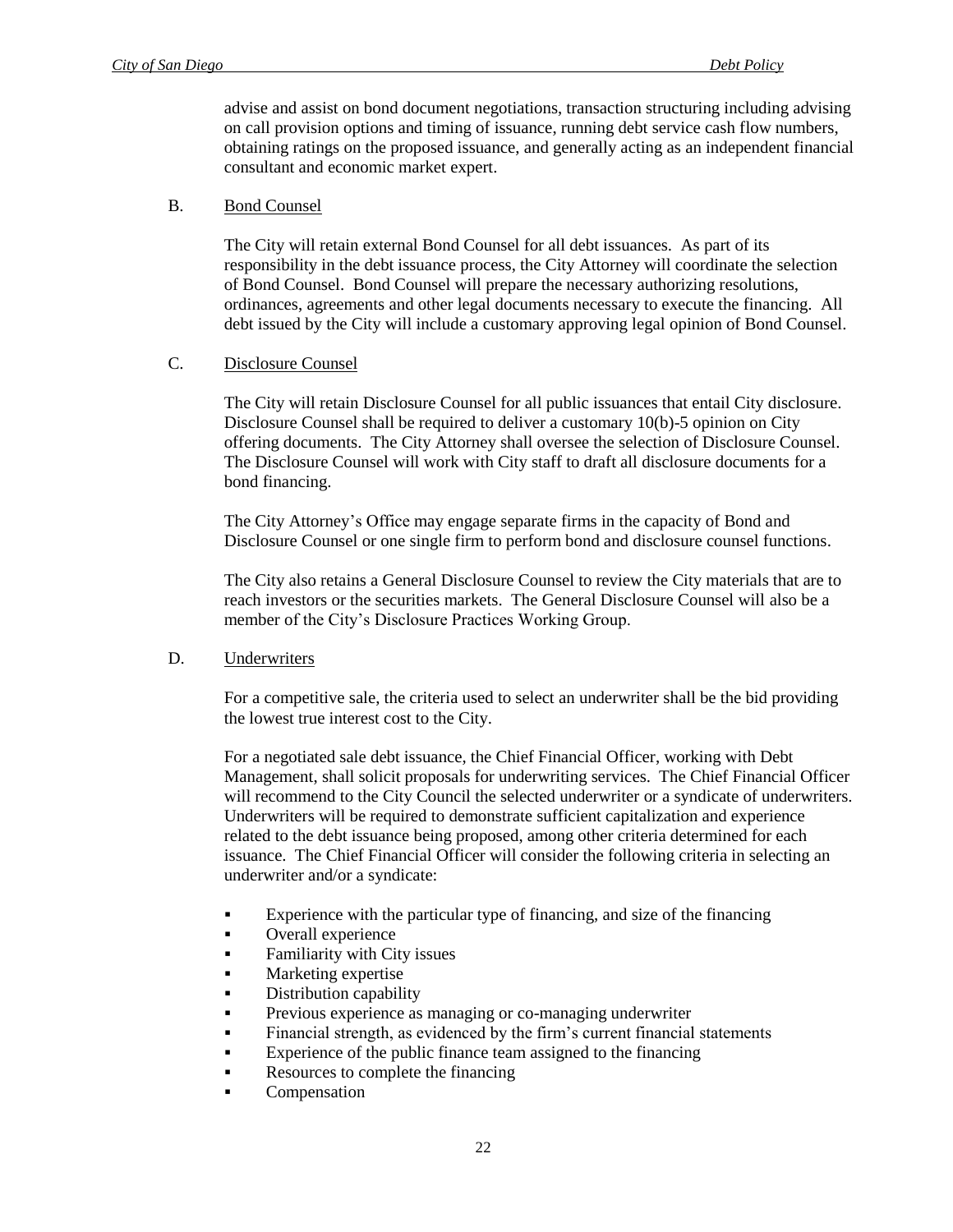$\overline{a}$ 

Community Reinvestment<sup>6</sup>

#### E. Trustee / Paying or Fiscal Agent

A Trustee or Paying/Fiscal Agent is the institution – usually a commercial bank or trust company – appointed in the indenture or bond resolution to act as the agent of the issuer to pay principal and interest from monies provided by or on behalf of the issuer.

Paying or Fiscal Agent duties are typically limited to receiving money from the issuer and paying principal and interest to bondholders on behalf of the issuer. A Trustee, in addition to performing the duties of a Paying Agent, is responsible for establishing and holding the funds and accounts relating to the bond issuance, including accounts for bond proceeds and revenues, determining that the conditions for disbursement of proceeds and revenues have been met, and, in some cases, collecting revenues, and executing investments.

The Trustee/ Paying Agent solicitation and selection is typically coordinated by the Financial Advisor in consultation with the Debt Management Director for a new bond issuance. The Debt Management Department will monitor the ongoing performance of a Trustee/Paying Agent. The Debt Management Director, in consultation with the Chief Financial Officer, may periodically solicit for trustees or paying agent services from qualified commercial and trustee banks.

#### F. Other Service Providers

Other professionals may be selected, at the discretion of the Chief Financial Officer, on an as-needed basis. These include the services of credit rating agencies, escrow agents, bond insurance providers, credit and liquidity banks, verification agents, title insurance companies, and services related to printing.

<sup>&</sup>lt;sup>6</sup> In accordance with guidelines stated in Council Policy 900-09 "Community Reinvestment."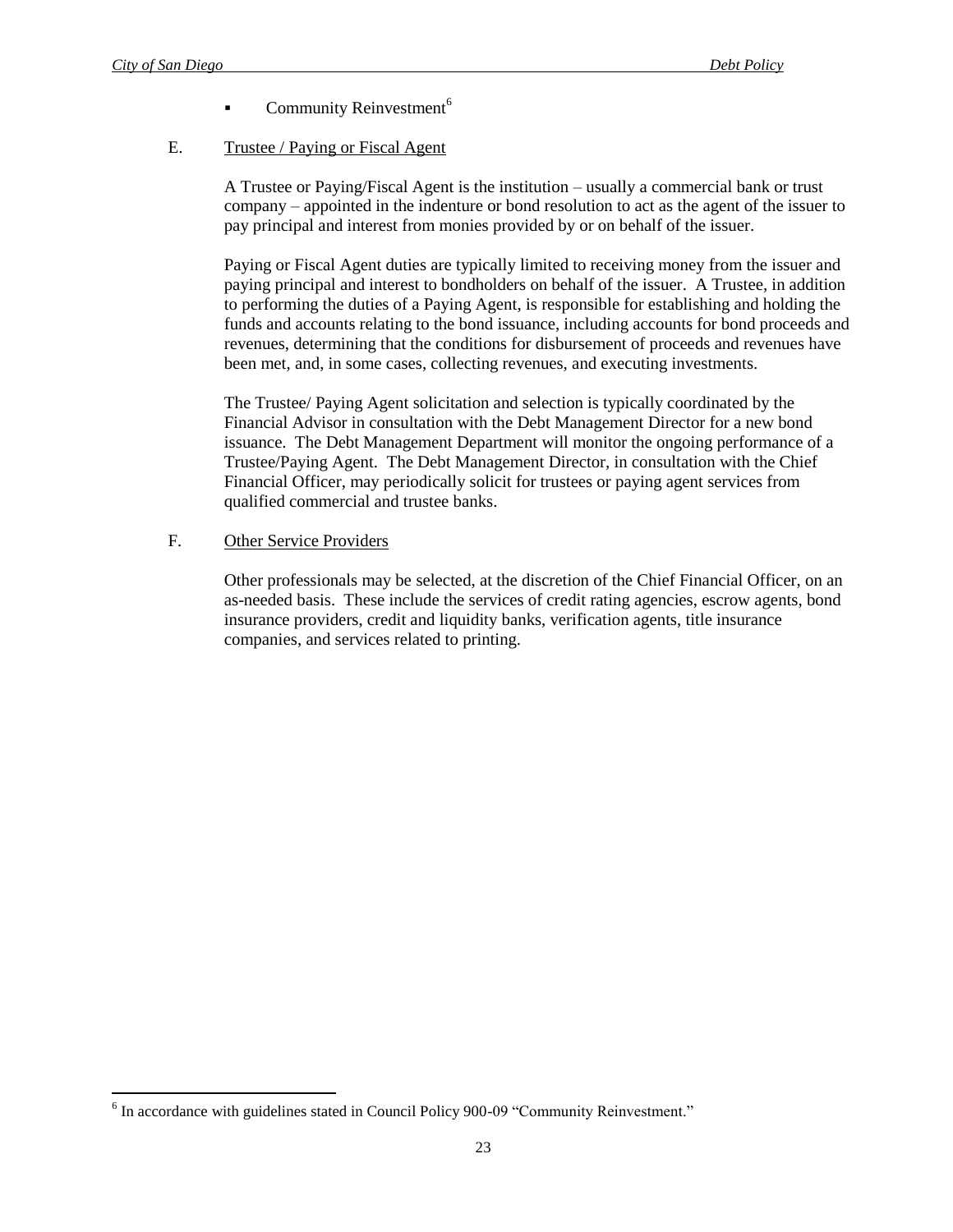# *CHAPTER VIII - REFUNDING OF CITY INDEBTEDNESS*

<span id="page-27-0"></span>The City will consider refunding its existing debt when benefits of the refunding outweigh the costs and risks.

#### <span id="page-27-1"></span>*8.1 Types of Refunding*

#### A. Current Refunding

A current refunding is one in which the refunding bonds are issued less than 90 days before the date upon which the refunded bonds will be redeemed.

#### B. Advance Refunding

An advance refunding is one in which the refunding bonds are issued more than 90 days prior to the date upon which the refunded bonds will be redeemed. Advance refundings are used to refinance outstanding debt before the date the outstanding debt becomes due or callable. Proceeds of the advance refunding bonds are placed into an escrow account with a fiduciary and used to pay interest and principal on the refunded bonds and then used to redeem the refunded bonds at their maturity or call date. Internal Revenue Code §149(d)(3) provides that governmental bonds issued after 1985 may only be advanced refunded once over the life of a bond issuance.

#### <span id="page-27-2"></span>*8.2 Refunding Considerations*

Refundings may be undertaken to

- Take advantage of lower interest rates and achieve debt service cost savings
- **Eliminate restrictive or burdensome bond covenants**
- Restructure debt to either lengthen the duration of debt or free up reserve funds
- Refund outstanding indebtedness when existing bond covenants or other financial structures impinge on prudent and sound financial management

Generally, the City will consider a refunding only when there is a net economic benefit; i.e., when there is an aggregate net present value savings, expressed as a percentage of the par amount of the refunded bonds, at 3% and above for a current refunding, and 4% and above for an advance refunding. This savings requirement for a refunding may be waived by the Chief Financial Officer upon a finding that such a restructuring is in the City's overall best financial interest. Exceptions shall be made only upon the approval of the Chief Financial Officer.

## <span id="page-27-3"></span>*8.3 Refunding Escrows*

The City will seek to purchase State and Local Government Securities (SLGS) to fund its refunding escrows. However, at the discretion of the Chief Financial Officer, the City may choose to fund an escrow through purchase of treasury securities on the open market when market conditions make such an option financially preferred.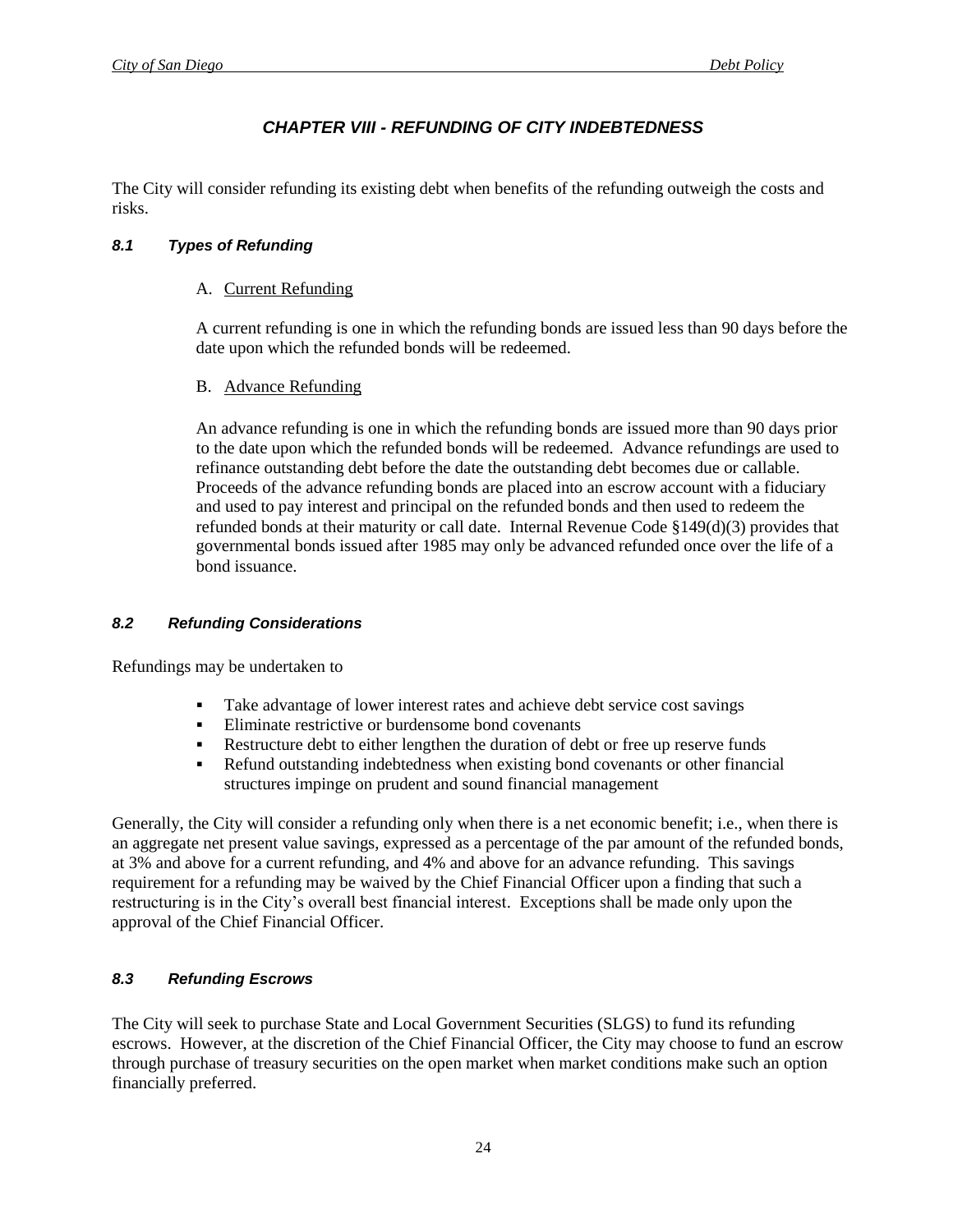## *CHAPTER IX – POST ISSUANCE ADMINISTRATION*

#### <span id="page-28-1"></span><span id="page-28-0"></span>*9.1 Investment of Bond Proceeds*

The proceeds of the bond sales will be invested until used for the intended project in order to maximize utilization of the public funds. The investments will be made to obtain the highest level of safety. The City of San Diego Investment Policy and the bond indentures govern objectives and criteria for investment of bond proceeds. The City Treasurer, or the bond trustees under the direction of the City Treasurer, will invest the bond proceeds in a manner to avoid, if possible, and minimize any potential negative arbitrage over the life of the bond issuance, while complying with arbitrage and tax provisions.

## <span id="page-28-2"></span>*9.2 Arbitrage Compliance*

The Office of the Comptroller shall establish and maintain a system of record keeping and reporting to meet the arbitrage rebate compliance requirements as required by the federal tax code. This effort shall include tracking investment earnings on bond proceeds, calculating rebate payments in compliance with tax law, and remitting any rebate earnings to the federal government in a timely manner in order to preserve the taxexempt status of the City's outstanding debt issuances. Additionally, general financial reporting and other tax certification requirements embodied in bond covenants shall be monitored to ensure that all covenants are in compliance. The ongoing compliance verification function will be coordinated by the Debt Management Department.

## <span id="page-28-3"></span>*9.3 Ongoing Disclosure*

The City will meet secondary disclosure requirements in a timely and comprehensive manner, as stipulated by the SEC Rule 15c2-12. The Chief Financial Officer (CFO) shall be responsible for providing ongoing disclosure information to the Municipal Securities Rulemaking Board's (MSRB's) Electronic Municipal Market Access (EMMA) system, the central depository designated by the SEC for ongoing disclosures by municipal issuers. The CFO is responsible for maintaining compliance with disclosure standards promulgated by state and national regulatory bodies, including the Government Accounting Standards Board (GASB), the National Federation of Municipal Analysts, the Securities and Exchange Commission (SEC), and Generally Accepted Accounting Principles (GAAP). The City may also employ the services of firms that improve the availability of or supplement the City's EMMA filings.

The City will provide full and complete financial disclosure to rating agencies, institutional and individual investors, other levels of government, and the general public to share clear, comprehensible, and accurate financial information using the appropriate channels/policies/procedures.

All disclosure information shall be reviewed and approved by the City's Disclosure Practices Working Group.

## <span id="page-28-4"></span>*9.4 Compliance with Other Bond Covenants*

In addition to financial disclosure and arbitrage compliance, once the bonds are issued, the City is responsible for verifying compliance with all undertakings, covenants, and agreements of each bond issuance on an ongoing basis. This typically includes ensuring: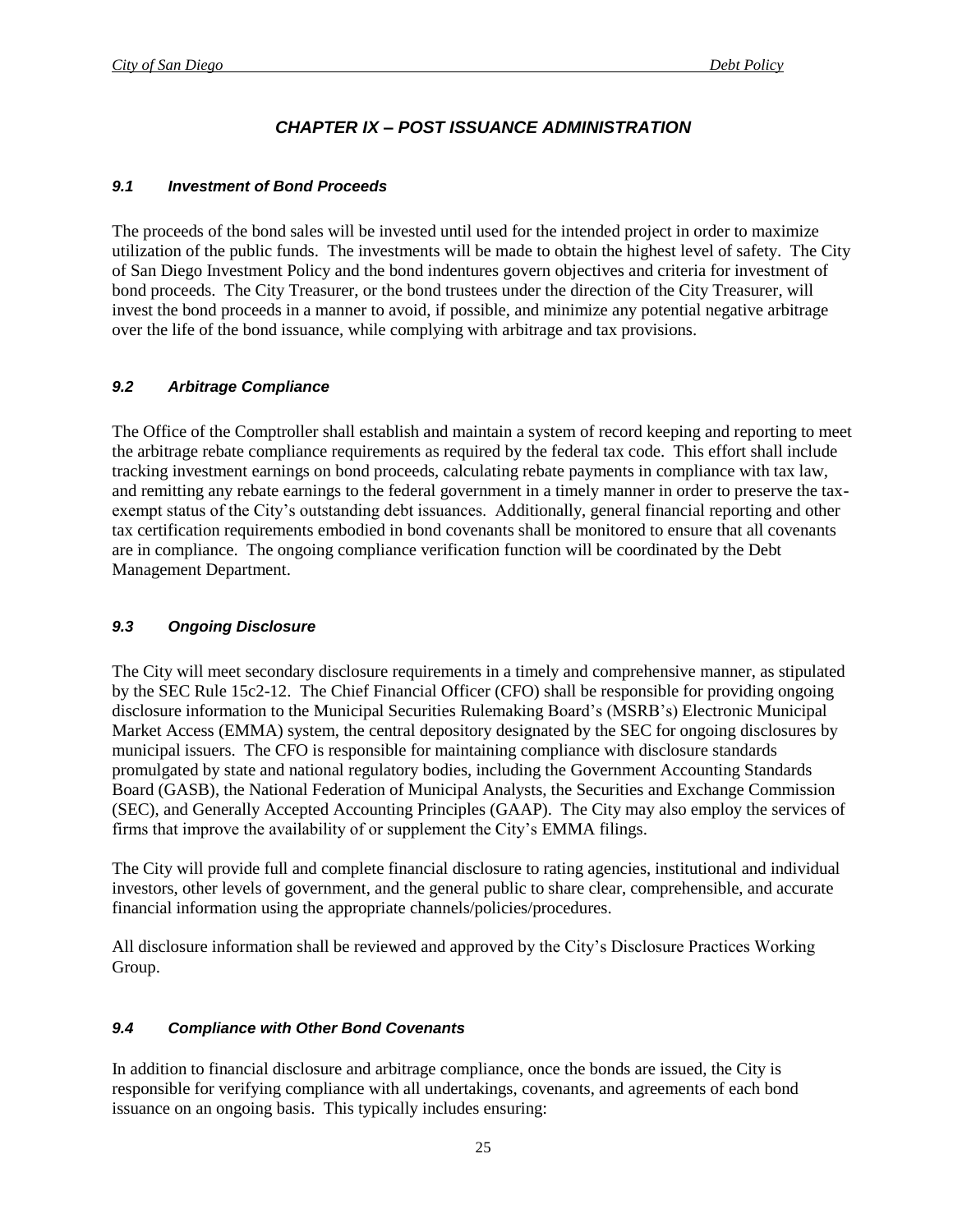- Annual appropriation of revenues to meet debt service payments
- Taxes/fees are levied and collected where applicable
- Timely transfer of debt service/rental payments to the trustee or paying agent
- Compliance with insurance requirements
- Compliance with rate covenants where applicable
- Compliance with all other bond covenants

The Debt Management Department will coordinate verification of covenant compliance and will work with the City Attorney's Office, the Office of the Comptroller, and all other responsible departments to monitor compliance with the aforementioned compliance requirements. In January 2006, the Debt Management Department implemented a Formal Centralized Monitoring Program (FCMP) to coordinate, monitor, and report ongoing compliance requirements.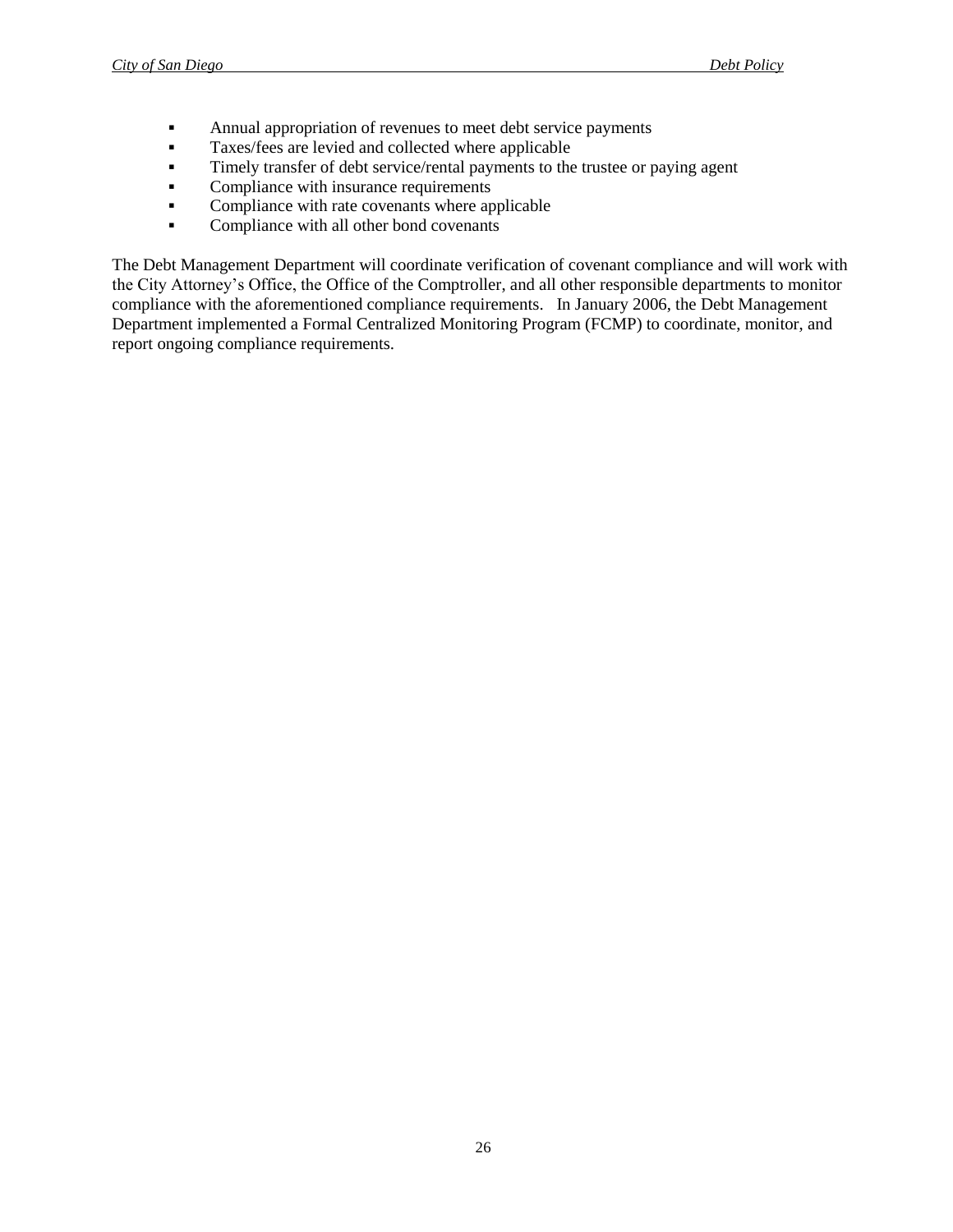## *CHAPTER X – COMPLIANCE WITH CITY DEBT POLICY*

<span id="page-30-0"></span>In the event there are proposed exceptions from the Debt Policy when a certain bond issue is structured, those exceptions will be discussed in the applicable staff reports when the bond issue is docketed for City Council consideration. Any exception will also be stated in the financing resolution or ordinance to be approved by City Council for the corresponding bond offering.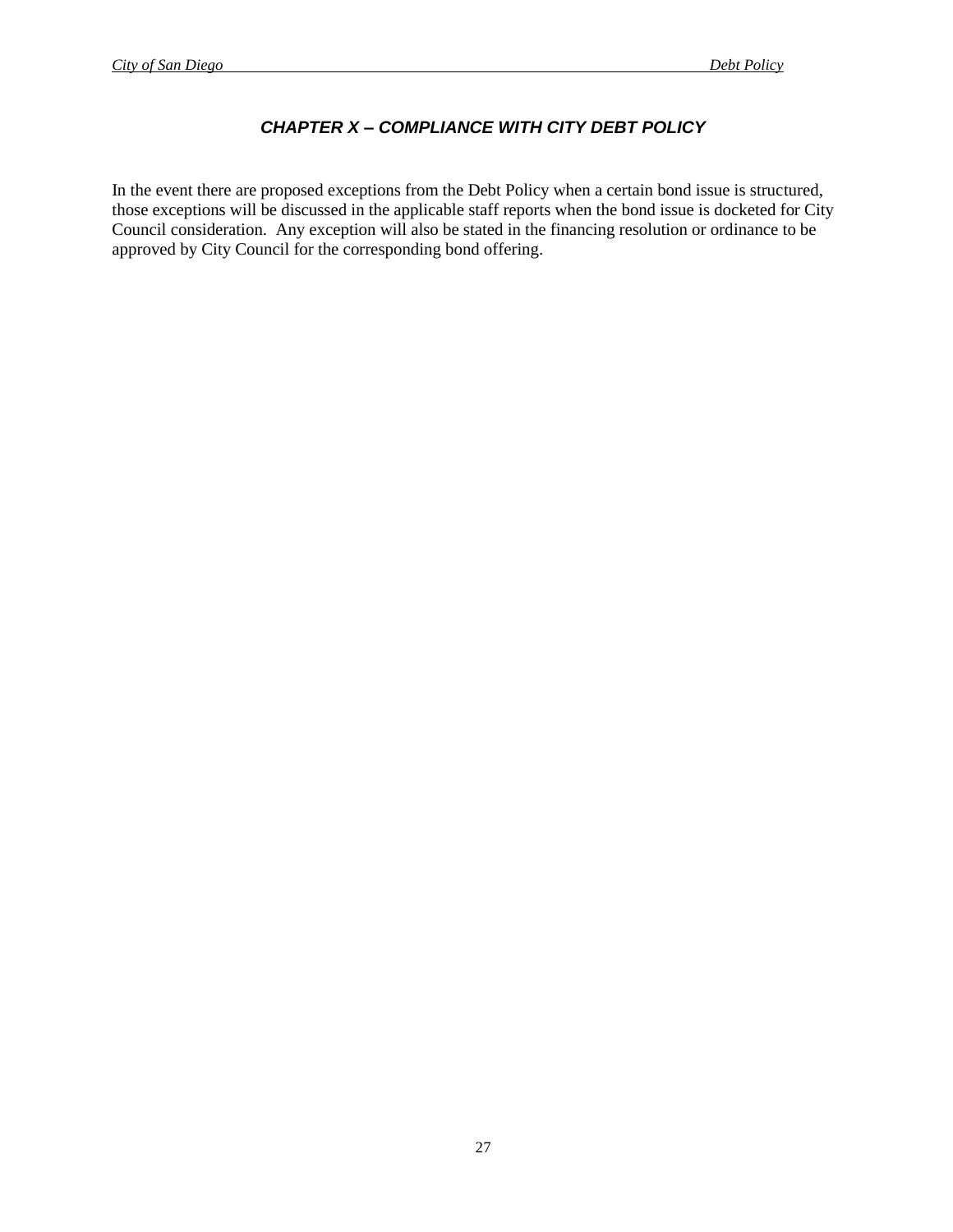## CITY OF SAN DIEGO DEBT POLICY

## HISTORY:

| Adopted by Resolution R-303152 | 11/16/2007 |
|--------------------------------|------------|
| Amended by Resolution R-304301 | 10/27/2008 |
| Amended by Resolution R-305810 | 5/03/2010  |
| Amended by Resolution R-306752 | 4/12/2011  |
| Amended by Resolution R-307375 | 4/10/2012  |
| Amended by Resolution R-308090 | 4/09/2013  |
|                                |            |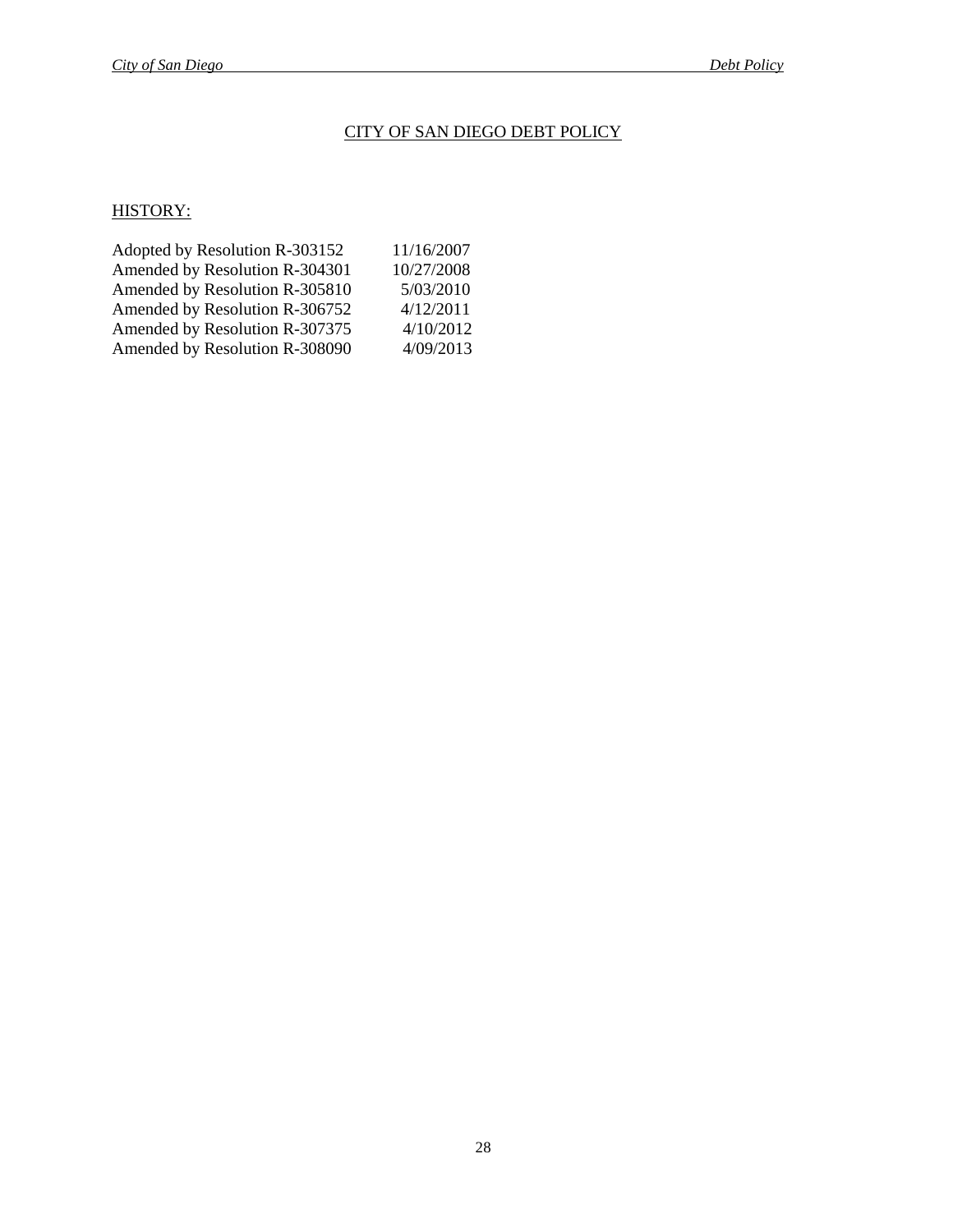## *APPENDIX A – SPECIAL DISTRICT FORMATION AND FINANCING POLICY*

#### <span id="page-32-1"></span><span id="page-32-0"></span>*Overview*

 $\overline{a}$ 

The following Special District Formation and Financing Policy is enacted to provide a uniform guideline for Community Facilities District ("CFD") and 1913/1915 Act Assessment District formation and financing. A Special District is typically formed to provide funding for public infrastructure in connection with new development, but may also be formed to finance improvements pertaining to developed properties. Subject to voter approval and once a district is formed, special taxes or assessments may be levied upon properties within a district to directly pay for facilities, and, in certain cases, services. Special taxes or assessments may also be levied to repay bonds issued to finance public improvements.

The City expects that private developers should have primary responsibility for providing public infrastructure required in connection with new development. With this policy as a guideline, the City will continue to consider requests for Special District formation and debt issuance to finance such public infrastructure when the requests address an extraordinary public need or benefit. However, due to the significant burden placed on the City to provide these conduit financings, and in light of potential impacts to the City's debt position, the Chief Financial Officer, working with the Debt Management Director, will consider each application for Special District debt issuance on a case by case basis, and may not proceed with such financing if it is determined that the financing could be detrimental to the debt position or best interests of the City. Whenever feasible, the City will consider authorizing qualified state joint powers authorities (JPAs) such as the California Statewide Communities Development Authority (CSCDA)<sup>1</sup> or the California Municipal Finance Authority (CMFA)<sup>2</sup> to provide conduit Special District formation and financing services and ongoing parcel administration for interested developers/property owners. In these cases, the developers/property owners and the JPA would still be required to adhere to the guidelines contained in the City's Special District Formation and Financing Policy unless extraordinary circumstances exist and a waiver of specific guidelines contained in the policy is provided when the City Council approves the authorizing resolution. Further, the JPA is required to present an informational report to the City Council at least 30 days prior to a debt issuance on behalf of the district.

*This Special District Formation and Financing Policy is specific to Special Districts and supplemental to the City's Debt Policy. As such, guidelines provided in the City's Debt Policy would, in many cases, also be applicable to Special Districts. In addition, the City will adhere to all state and federal laws concerning the issuance of Special Districts related debt.*

The City's Special District Formation and Financing Policy is specifically designed to:

- Establish parameters for the Special District formation and financing processes
- Assist concerned parties in following the City's approach for forming districts and issuing any related debt
- Facilitate the actual formation and financing processes by establishing important policy guidance in advance
- Set forth the City's Local Goals and Policies for CFD formation and financing, as required by Section 53312.7 of the California Government Code

 $1 \text{CSCDA}$  is a joint powers authority created to enable local government and eligible private entities access to financing for public projects throughout the state.

 $2$ CMFA is a joint powers authority created to assist with the financing of economic development throughout the state.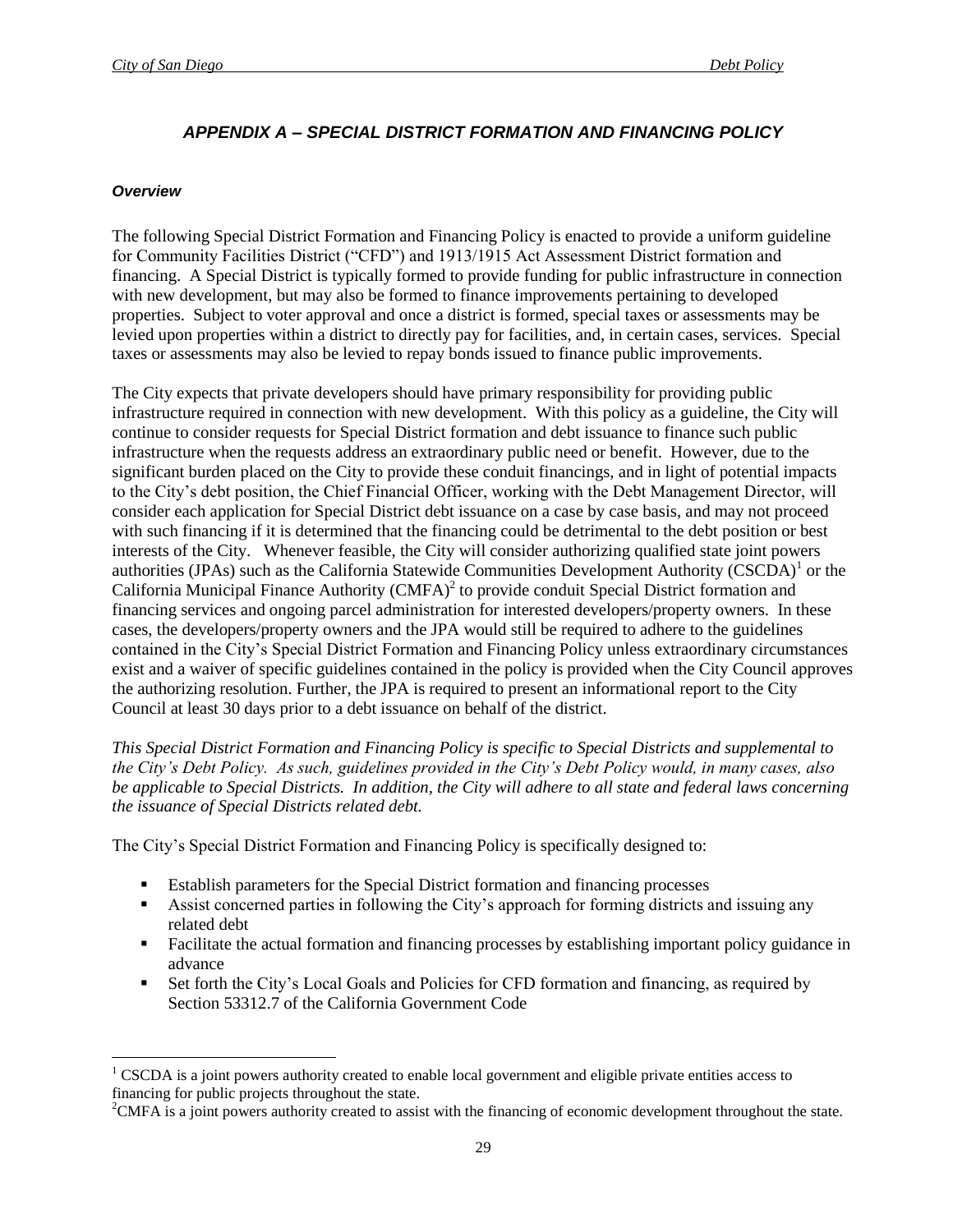$\overline{a}$ 

#### <span id="page-33-0"></span>*A1 Background: Types of Special Districts*

This Special District Formation and Financing Policy is intended to provide a uniform guideline for Community Facilities District ("CFD")<sup>3</sup> and 1913/1915 Act<sup>4</sup> Assessment District formation and financing. These Special Districts are primarily developer initiated, whereby a developer seeks a public financing mechanism to fund public infrastructure required of it by the City in connection with development permits or agreements, and/or tentative or subdivision maps. Special District formation may also be initiated by an established community.

It is important to note that the formation and debt issuance processes related to Special Districts may be considered as distinct activities. That is, districts may be established and the assessments or special taxes levied could pay directly for improvements, and in certain cases, services. Alternatively, associated bonds may be issued by such districts to finance improvements, in which case the debt service would be paid with assessment or special tax revenues.

#### A. Community Facilities District Financing – Mello-Roos Bonds

The Mello-Roos Community Facilities Act of 1982 (the "Mello-Roos Act") was enacted by the State to help growing areas finance certain essential public facilities that typically accompany major development projects. The Mello-Roos Act permits a public agency to create a defined area within its jurisdiction and, by a two-thirds majority vote of the registered voters within the district (or, if there are fewer than 12 registered voters, through a landowner vote), levy a special tax within the district to pay directly for public improvements or services, or pay debt service on bonds issued to finance improvements. CFD, or Mello-Roos, Bonds are not fiscal obligations of the City, and are limited obligations of the CFD, payable solely from special taxes levied upon property within the district. The special taxes are calculated and levied pursuant to a Rate and Method of Apportionment, or tax formula. Under the Mello-Roos Act, the formula must be reasonable.

Formation of a CFD may be initiated by the legislative body on its own or when the appropriate request or petition, as defined by the Mello-Roos Act, is filed with the City. Currently, there are no CFDs initiated by the City's legislative body. At the discretion of the CFO, the City may choose to self-initiate a CFD, and may give priority to the provision of public facilities and/or services benefiting the City to any CFD established by the City.

The financed public facilities must ultimately be owned and operated by a public entity, such as the City, and may include, among other things, parks, libraries, police and fire facilities, roadways, and water and sewer infrastructure improvements that have a useful life of five years or more. In accordance with Section 53313 of the California Government Code, CFDs may also provide funds for certain public services, including police and fire services, and recreation program services so long as they are in addition to, and do not supplant, services already provided within the territory.

<sup>&</sup>lt;sup>3</sup> The Mello-Roos Community Facilities Act of 1982 permits a public agency to levy a special tax within a defined area to finance certain essential facilities, or to pay for certain services, when specific voting requirements are met. <sup>4</sup> An Assessment District may be formed pursuant to the Streets and Highways Code Municipal Improvement Act of 1913. The associated bond acts, also contained within the Streets and Highways Code, include the Improvement Bond Act of 1915 and the Refunding Act of 1984, which provide for the issuance of bonds under various assessment proceedings and the refunding of assessment bonds, respectively.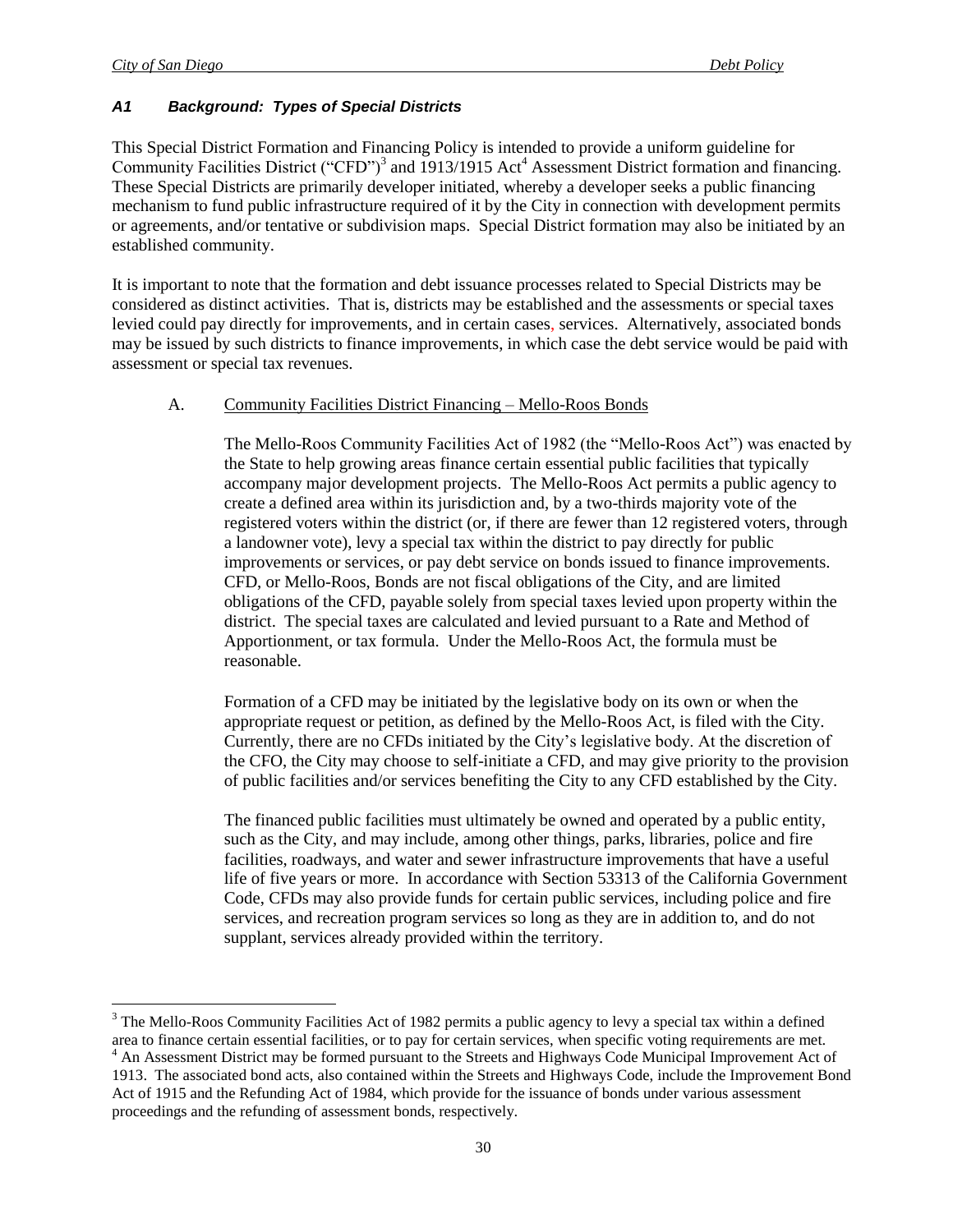#### B. Assessment District Financing

The Municipal Improvement Act of 1913 provides for a local agency to form an Assessment District to finance certain infrastructure, including roadways, water and sewer facilities, storm drains, and other improvements often required in connection with new development. Assessment Districts formed under this Act may also finance, but in very limited circumstances, maintenance services. Assessment Districts may also be formed to provide for, among other things, the undergrounding of overhead utility lines or the abatement of hazardous geological conditions, upon a successful petition signed by owners of property who want the improvement.

An Assessment District must include all properties that will benefit directly from the improvements to be constructed, and formation of the district requires an election in which at least 50% of property owners vote in favor of the district. If an Assessment District is formed, the City may levy assessments that can be utilized to directly finance the public improvements, or may be pledged to support debt service on bonds, which may be issued under the Improvement Bond Act of 1915. The assessments that are levied upon each parcel must be based upon the direct and special benefit received by the property.

#### <span id="page-34-0"></span>*A2 Considerations for Authorization of Special District Financing*

The formation and financing processes related to Special Districts may be considered as two distinct processes. In order for a financing process to occur, a formation process is also necessary. However, a district could be formed without an associated bond financing. In this case, the special taxes or assessments that are levied would provide revenues to pay directly for public improvements, or, in certain cases, services (versus paying debt service on bonds issued to finance improvements). The following guidelines generally relate to the financing process for Special Districts.

#### A. Credit Considerations

It is the City's policy to exercise caution in approving requests for Special District financing and that each request be weighed in the context of the City's total infrastructure and financing needs. Although the rating agencies consider Special District financings as overlapping debt (as compared to direct debt), if, and to the extent, the City's overlapping debt burden is viewed as excessive, there could be an impact to the City's credit. Such an impact could increase the costs of all future City bond financings. In light of potential impacts to the City's debt position, the Chief Financial Officer will consider each application for Special District financing on a case by case basis, and may not recommend such financing if it is determined the financing could be detrimental to the City's overall debt position or the best interests of the City.

#### B. Extraordinary Public Benefit

With respect to CFD financing, the applicant should demonstrate that a proposed project will provide an extraordinary public benefit. This condition may be met if at least one of the following criteria is satisfied:

Regional Benefit – The improvements must be generally large in scope, and provide a community-wide or regional benefit. Examples of regional improvements are libraries, fire stations, and transportation improvements that result in a significant net improvement to the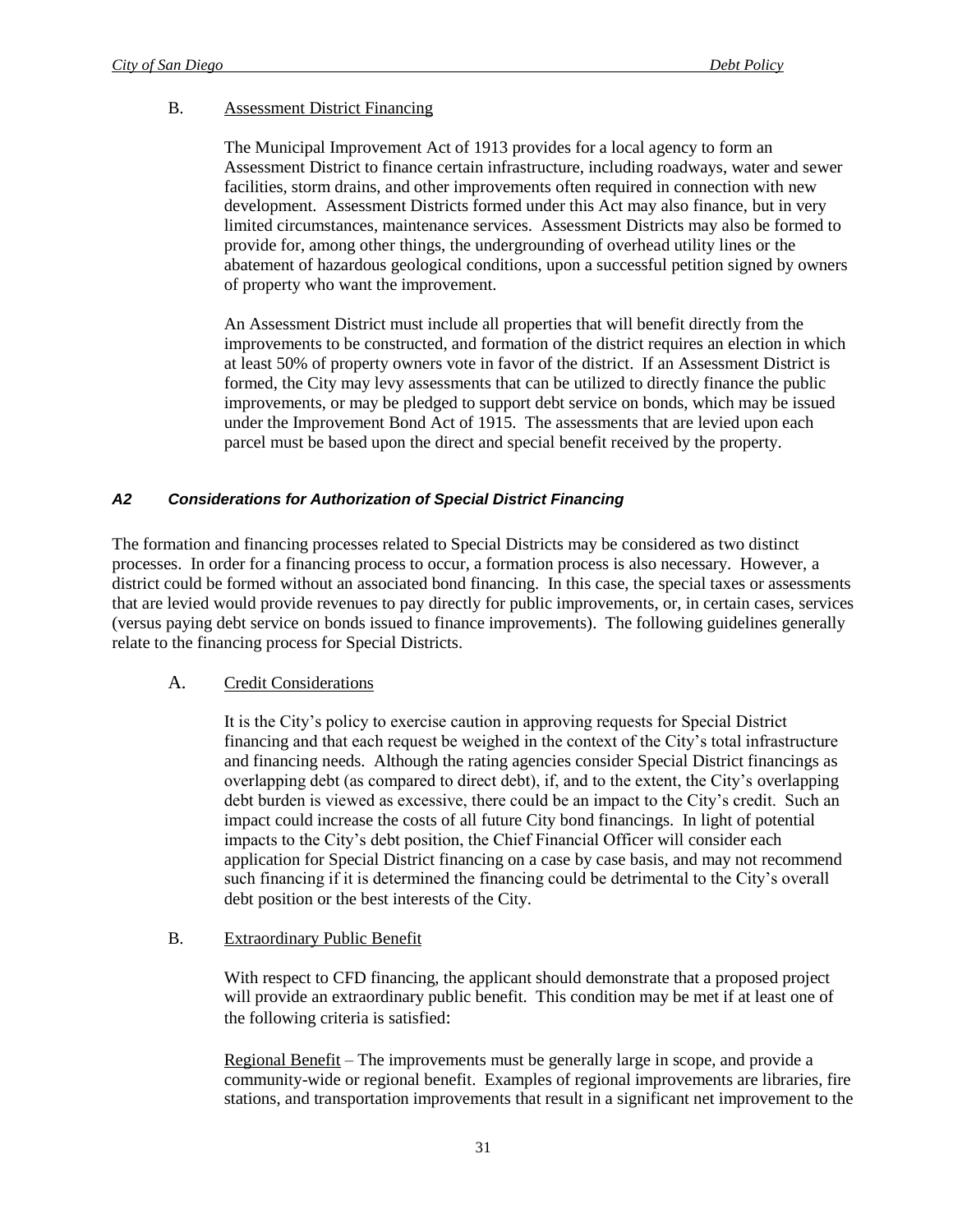regional transportation system, and parks and recreational improvements of a unique or otherwise significant nature that are anticipated to serve residents from across the City.

 Additional Public Benefits – The proposed improvements must provide some other extraordinary benefit which otherwise would not be realized through the normal subdivision process. Examples of this type of benefit would include: the provision of the proposed improvements in a more timely fashion; facilitating a project that multiple properties/developments are responsible for providing; facilitating a City adopted redevelopment project; the provision of environmental benefits; the provision of public infrastructure undertaken in connection with affordable housing; or a similar benefit that the City finds acceptable.

#### C. Competing Projects

The City's ability to provide the resources necessary to implement new Special District financings must be considered in the context of competing needs for general City and Water and Wastewater Utility debt issuances. Also, priority for Special District financing will generally be given to the projects that will confer the greater level of benefit to the City's residents.

It is the City's policy that bond financing will not generally be utilized in conjunction with the formation of smaller districts, defined as district projects totaling in the range of \$3.0 million - \$5.0 million and under. Such projects often benefit only a relatively small number of property owners. For projects under \$3.0 million to \$5.0 million, bond financing is not typically cost effective. Due to these factors, the allocation of limited staff resources would not generally be justified in relation to the City's other financing priorities. In these cases, an Assessment District may be formed, followed by a one-time enrollment of assessments to pay for the subject public facilities directly.

#### D. Administrative Considerations

Although Special District financings are not fiscal obligations of the City, the City is required to provide extensive on-going annual disclosure with respect to each Special District financing in conformance with federal securities laws, and must also perform extraordinary on-going administrative work. Such work includes the calculation, enrollment, and collection of special taxes and assessments each year, the monitoring of delinquency activity and conducting of foreclosure activities if certain delinquency thresholds are reached, the calculation and processing of pre-payments and subsequent updating of debt service schedules, and preparation of additional annual disclosure pursuant to State law. In its assessment of each application for Special District financing, consideration will also be given to the significant burden placed on the City's limited resources to administer these conduit financings for the term of the bonds.

#### E. Recommended Method of Special District Financing

The generally recommended method of Special District financing is CFDs due to the following factors:

Flexibility of Taxing Formula: CFD financing offers more flexibility with respect to the taxing formula as compared to Assessment District financing (e.g., publicly owned property, such as property owned by a school district or the City, can be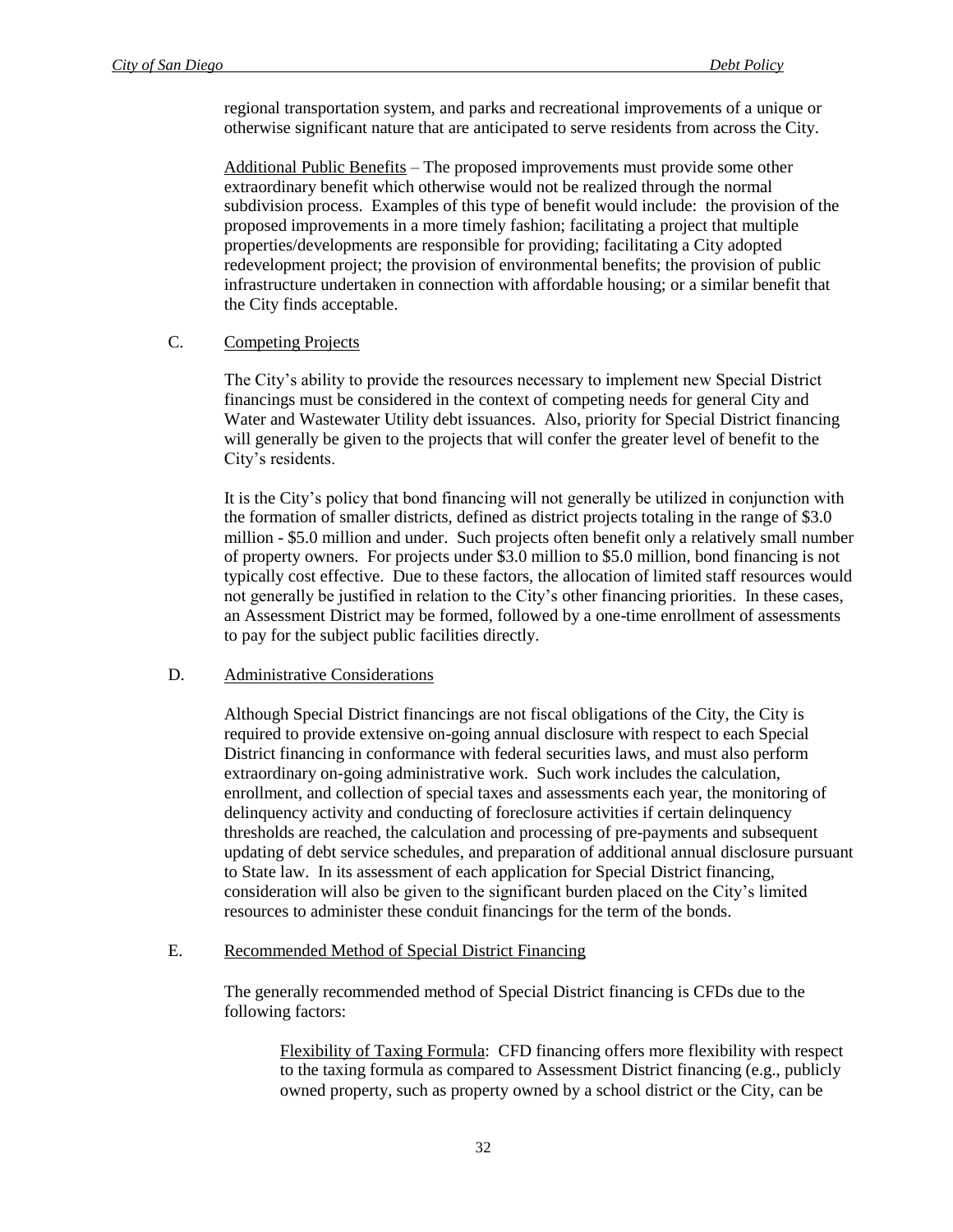exempted from the payment of special taxes, and low income housing can be assessed a nominal special tax thereby easing the burden on such properties).

Eligible Facilities: CFDs offer more flexibility than Assessment Districts with respect to the types of facilities and services that may be funded. In addition, eligible facilities under Assessment Districts are limited to facilities located within the district; this is not the case for CFDs.

Credit Strength: For a given project, CFD Bonds are perceived to be a stronger credit than Assessment District Bonds because the Mello-Roos Act permits greater than 100% debt service coverage and allows an administering agency to factor in a certain amount for delinquencies in the annual enrollment of special taxes. Comparatively, only 100% debt service coverage is permitted with respect to Assessment Districts and there is no allowance for delinquencies.

On-Going Costs: CFDs are less resource intensive than Assessment Districts to administer on a post debt issuance basis (e.g., for Assessment Districts, any changes in parcel configuration require a costly and time-intensive reapportionment process under the State law).

Unless circumstances warrant otherwise, it is the policy of the City to support CFD financing versus Assessment District financing for a given project. However, as noted above, in the case of districts that would finance smaller projects, such as those pertaining to established communities, an Assessment District may be more appropriate. In such cases, a one-time enrollment of assessments (versus a bond financing) may also be recommended.

#### *A3 Eligible Facilities and Priorities*

#### A. Ownership and Useful Life of Proposed Facilities

The improvements eligible to be financed must be owned by a public agency or public utility, and must have a useful life of at least ten years. Notwithstanding the foregoing, private renewable energy, energy efficiency, and water conservation improvements may also be financed as prescribed under the San Diego Municipal Code Division 26, Sections 61.2601 through 61.2619.

B. Types of Eligible Facilities

The list of public facilities eligible to be financed by a CFD may include, but is not limited to the following: streets, highways, and bridges; water, sewer, and drainage facilities; parks; libraries; police and fire stations; traffic signals and street lighting; recreation facilities; governmental facilities; flood control facilities; environmental mitigation measures; and public rights-of-way landscaping. Notwithstanding the foregoing, private renewable energy, energy efficiency, and water conservation improvements may also be financed as prescribed under the San Diego Municipal Code Division 26, Sections 61.2601 through 61.2619.

C. Priority of Facilities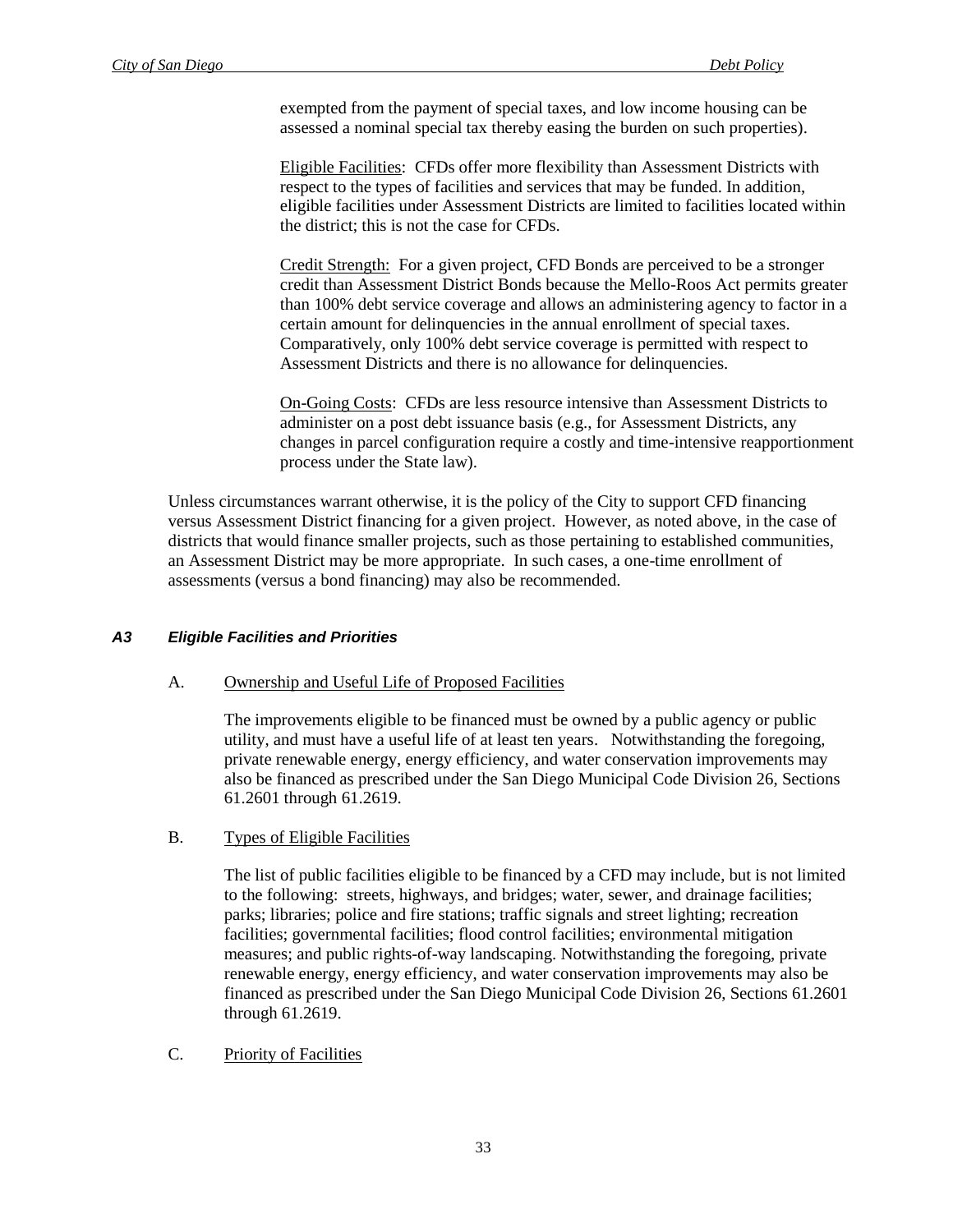In general, with respect to CFDs, none of the types of facilities listed under Section A3B will have priority over the others; however, when a developer submits an application to finance more than one eligible facility, the applicable City departments (e.g., the Library Department, the Park and Recreation Department, Engineering & Capital Projects, City Planning and Community Investment, etc.) will confer and determine the priority based on the estimated impacts (i.e., benefits conferred) of the eligible projects to the district and surrounding impacted communities.

#### D. Joint Communities Facilities Agreement(s)

Under Section 53316.2 of the California Government Code, a CFD may be formed to finance facilities owned or operated (or to fund services to be provided) by a public entity other than the agency that created the district, if a Joint Communities Facilities Agreement (JCFA) or a joint exercise of powers agreement is adopted. The City will not enter into a JCFA or joint exercise of powers agreement for a CFD proposed to be formed by another public agency unless:

- The proposed CFD complies with the provisions of this Special District Formation and Financing Policy with regard to Sections A5C, "Maximum Tax and Assessment Rates," Section A8C "Disclosure to Prospective Purchasers of Property," as well as any other provisions the Debt Management Director may deem applicable to the proposed CFD;
- The applicant/developer requesting CFD financing provides funds to reimburse City costs incurred to review and approve the JCFA.

All disclosures provided to prospective property owners within a CFD formed by another public agency in which the City has entered into a JCFA shall clearly specify that such public agency is solely responsible for the CFD, including formation of the CFD, the levy and administration of special taxes, and the bond financing.

#### E. Services

Consistent with recent trends in other municipalities across the State, the Chief Financial Officer, working with Debt Management, recommends that services be included among the list of authorized items to be financed through a new CFD. Under Section 53313 of the California Government Code, a CFD may finance any one or more of the following types of services so long as they are in addition to the services provided in the territory before the district was established and do not supplant services already available in such territory: police protection services; fire protection services; recreation program services; library services; maintenance of parks, parkways, and open space; and flood and storm protection services.

In general, the City would expect that when a CFD provides for public facilities that require on-going City operations and/or maintenance (or when the impacts of the new development create other on-going service demands within the area), a mechanism would be established to off-set a portion of those associated costs through the CFD. Methods that could be employed may include: (1) the incorporation of some pre-determined amount into the special tax formula for services; or (2) a provision in the special tax formula that special taxes would be levied up to the maximum tax rates, with any amounts collected over and above the amount needed for debt service, replenishment of the Debt Service Reserve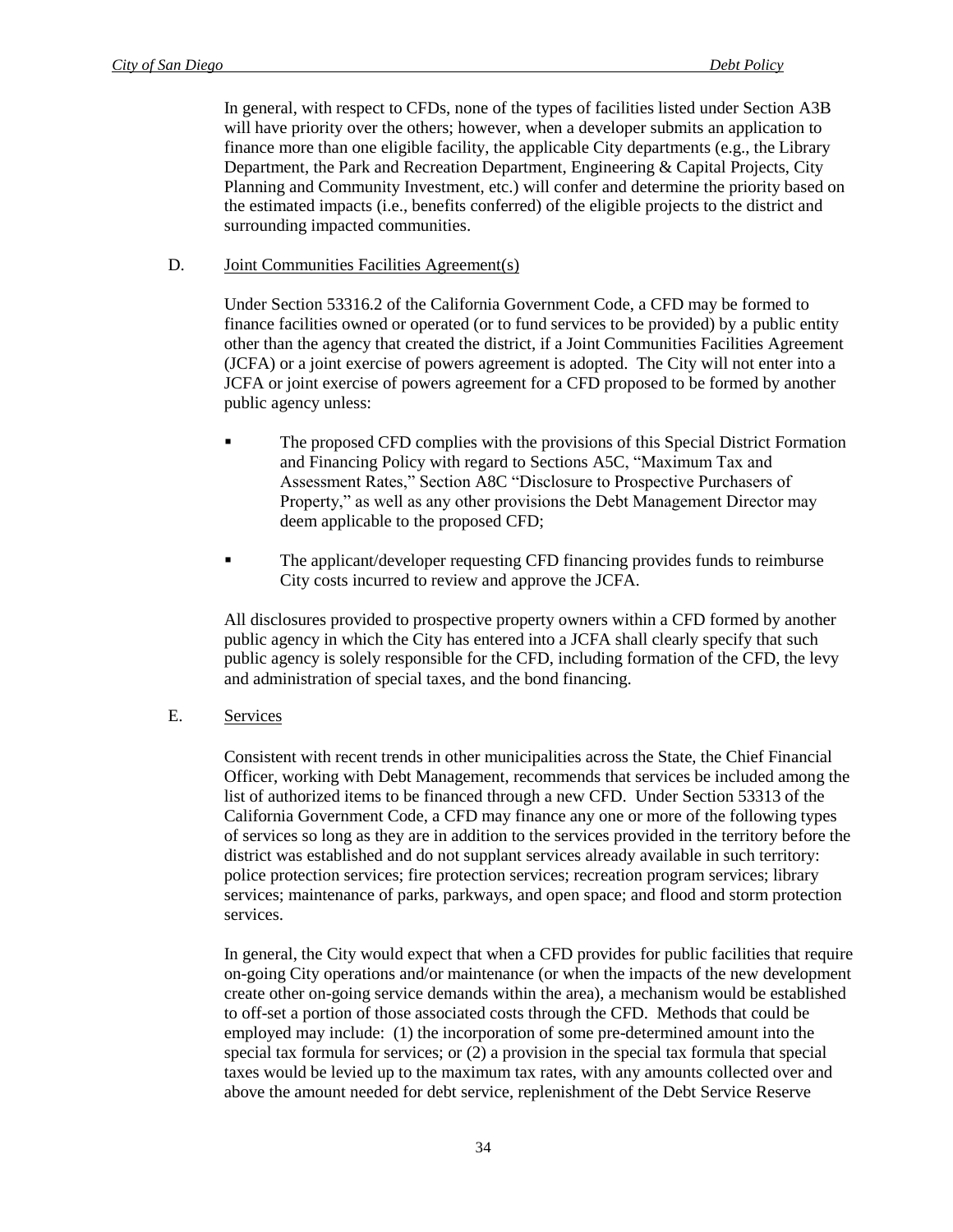Fund, administrative costs, and any other periodic items required in connection with a bond issuance, to be allocated for services. The City will have complete discretion as to the method of incorporating a services component into the CFD, and would consult with its Bond Counsel and special tax consultant in developing the appropriate mechanism.

#### *A4 Credit Quality Requirements for Bond Issuances*

It is the objective of the City to minimize the credit risks associated with Special District bonds. To this end, the following policies are established:

#### A. Value of Property

Bonds shall be sold in connection with a district or improvement area only if the value of each individual parcel of real property that would be subject to the special tax or assessment is at least four times the share of the bond principal allocable to such parcel and the share of principal allocable from any other outstanding bonds that are secured by a special tax or special assessment levied on the parcel. On a case by case basis, the City reserves the right to require a higher value to lien ratio. In determining the value to lien ratio, either assessed values for individual properties may be obtained from the County of San Diego Assessor's Office or the City may utilize an appraisal prepared by an independent appraiser under contract to the City.

To meet this policy, property owners may elect to prepay special taxes to comply with this requirement. In certain circumstances, the City may allow property owners to meet this requirement through the provision of credit enhancements to the satisfaction of the City. Also, in certain circumstances, the City reserves the right to require the provision of credit enhancement to the satisfaction of the City. These enhancements may include letters of credit or other appropriate assurance.

#### B. Debt Service Coverage for CFD Bonds

The maximum tax rate adopted in each CFD must provide a minimum of 110% coverage of debt service (excluding earnings on a Debt Service Reserve Fund) in order to finance delinquencies out of special tax revenues.

#### C. Capitalized Interest

Generally, for Special District financings, a capitalized interest account would be established from bond proceeds if such proceeds are necessary to pay principal and interest on the bonds prior to the enrollment and receipt of the first year of special taxes and assessments for the district. A capitalized interest account should be established if it will improve the credit quality of the bonds and result in lower borrowing costs. In no event will the capitalized interest period exceed two years.

#### D. Debt Service Reserve Fund

A Debt Service Reserve Fund should be established for Special District financings. Generally, the Debt Service Reserve Fund for Special District financings should be the least of (i) maximum annual debt service on the bonds; (ii) 125% of average annual debt service on the bonds; or (iii) 10% of the original principal amount of the bonds.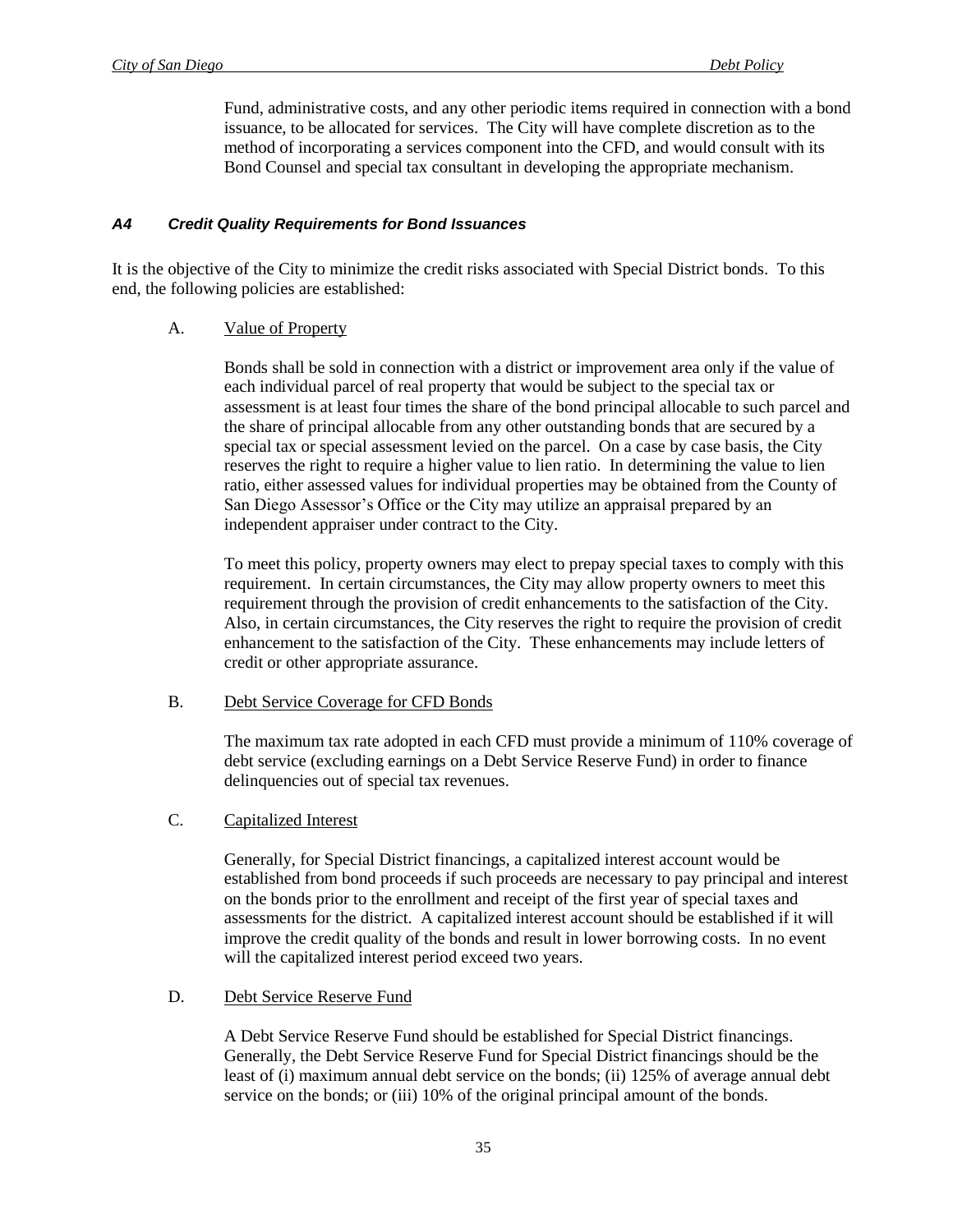#### E. Maturity Date

No bonds shall be issued with a maturity date greater than the expected useful life of the facilities or improvements being financed.

## F. Acquisition Type Districts

Unless there are extraordinary circumstances, Special Districts will be formed as acquisition type districts whereby a developer will be reimbursed for projects only when discrete, useable facilities are deemed completed by the City, as opposed to merely completing a section of a facility. Acquisition type districts present stronger credit features, and better assure that the public facilities, which are ultimately paid for by assessment and special tax payers, are completed.

#### G. Third Party Guarantee of Special Tax and Assessment Payments During Project Development

The greatest exposure to default on Special District bonds is the period between the issuance of bonds and project stabilization. The risk of default is increased when only a single or a few property owners are responsible for the special assessment or special tax payments. While the City's credit is not pledged to support the bonds, a default on Special District bonds can negatively impact the investment community's perception of the City.

To minimize the risk of default, the City may require a third party guarantee for the annual special tax or assessment payments within a district while the project is being developed and until there is significant absorption of the new development. The need for, nature, and duration of any third party guarantees will be evaluated by the City and its Financing Team on a case by case basis. However, a third party guarantee, such as a letter of credit ("LOC"), would be specifically required of a property owner/developer in each year in which the property owner/developer owns or leases property within the district which is responsible for 20% or more of the special taxes or assessments levied to support the repayment of bonds; the LOC would provide for 100% of the of the special tax or assessment levy due in each applicable fiscal year for property owned or leased by such property owner/developer. If required, the third party guarantee must be provided within five days of the Resolution of Issuance.

Third party guarantees may include letters of credit, surety bonds, or some other mechanism which assures payment of special taxes or assessments while the project is being developed. When LOCs are required, they must meet any City standards for LOCs that exist at the time the LOC is provided.

#### H. Foreclosure Covenants

Because Special District financings are generally solely secured by liens against property within the district, the investment market expects to see appropriate foreclosure covenants. Foreclosure covenants would compel the City to take action to file a foreclosure lawsuit against a parcel when certain delinquency thresholds are reached. For each financing, the Debt Management staff and its consultants will analyze key aspects of the district (e.g., number of parcels, special tax/assessment rates, and debt service) to structure foreclosure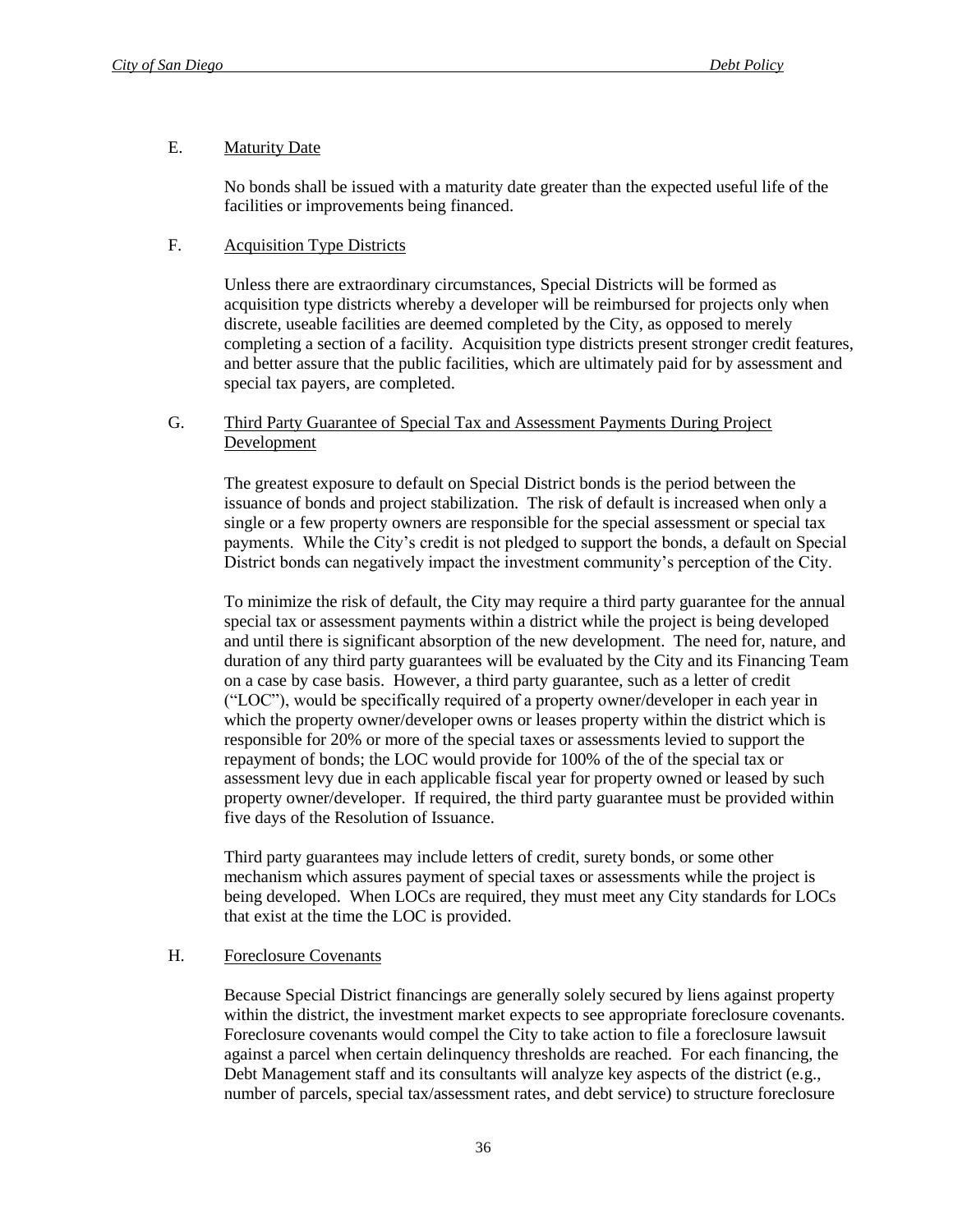covenants in a manner that reduces the likelihood of a shortfall in special taxes/assessments to pay debt service. If a parcel reaches a foreclosure covenant threshold, the City would diligently proceed with the steps necessary to file a foreclosure lawsuit, as required under the applicable bond indenture.

#### *A5 Tax and Assessment Allocation Formulas*

#### A. Calculation and Allocation of Special Taxes and Assessments

Special Assessments – By law, the amount of an assessment must directly reflect the benefit received from the improvement. Typically, this means the total cost of the project, including any financing costs, is spread to property owners based on the appropriate property-based measure of benefit. The City will hire an outside assessment engineer, which specializes in the area of calculation and allocation of special assessments, to develop the appropriate assessment spread methodology.

Special Taxes – Significant flexibility is allowed for structuring CFD special taxes because the law does not require a direct relationship between the tax and the benefit received. However, the Rate and Method of Apportionment of the special tax must be both reasonable and equitable in apportioning the costs of the public facilities and/or services to be financed to each of the taxable parcels within the boundaries of the proposed district. Exemptions to the payment of special taxes may be provided for parcels that are to be dedicated at a future date to public entities, held by a homeowners association, or designated as open space. Also, consideration should be made with respect to minimizing the special tax burden on any affordable units. Because the tax structure for CFDs can be very complicated, special tax consultants, who specialize in the development of Rates and Methods of Apportionment are required.

#### B. Administrative Expenses

The calculation of special taxes and assessments should also provide, whenever possible, for the full recovery of all administrative expenses and other periodic costs of the proposed district.

#### C. Maximum Tax and Assessment Rates

For districts involving bond financing, the City desires to establish a maximum level of taxes to limit the overlapping debt burden on any parcel. As such, the total taxes and assessments collected through the property tax bill should not exceed 1.80% of the expected assessed value of the parcel upon final sale of the property to end users.

#### D. Special Tax Coverage and Maximum Tax Rates

The maximum tax rate adopted in each CFD must provide a minimum of 110% coverage of debt service (excluding earnings on a reserve fund) in order to finance delinquencies out of tax revenues. An allowance for delinquent properties will be factored in when calculating the subsequent year's special tax (the special tax would still be levied against such delinquent parcels).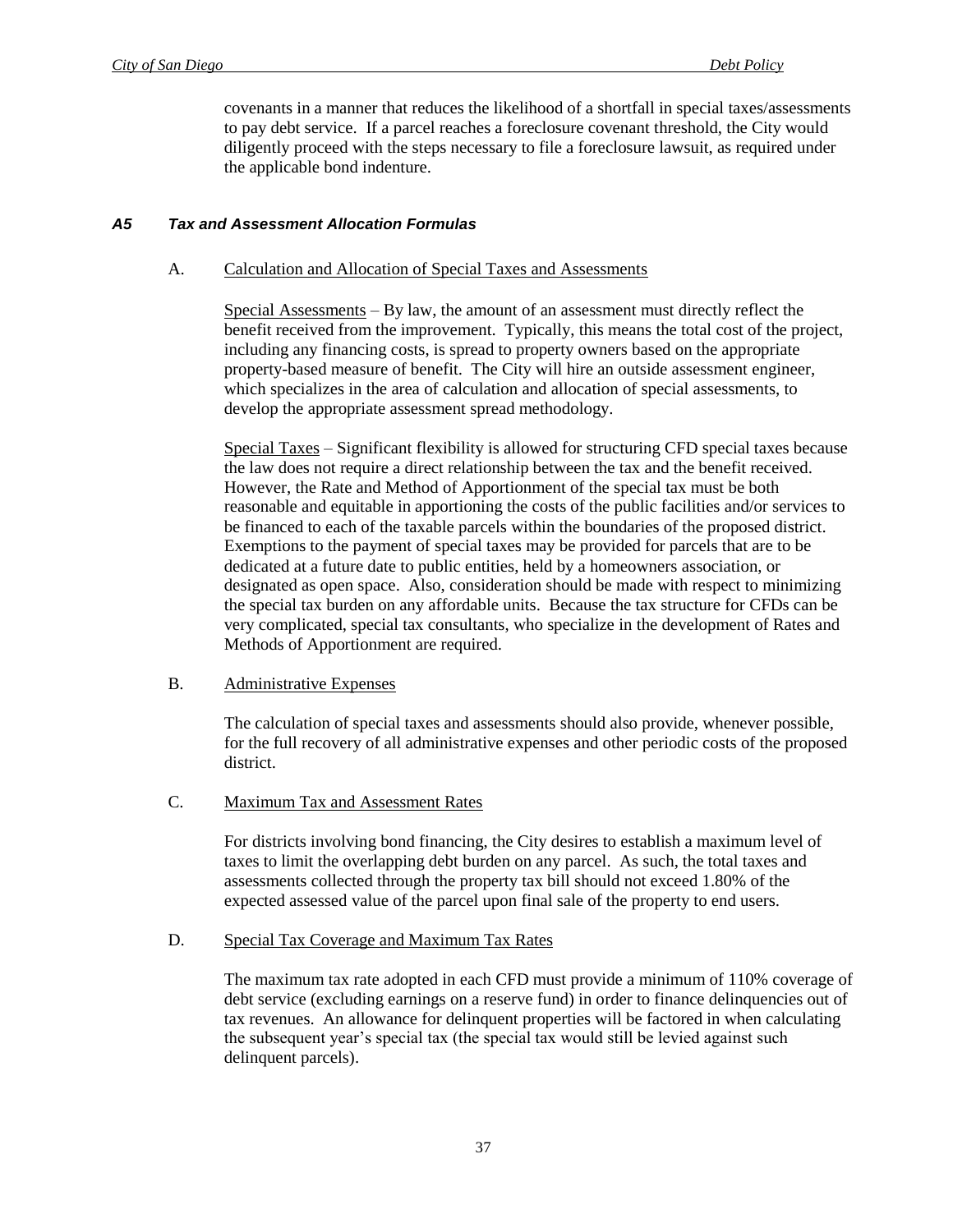#### E. Predictability of Special Tax Liabilities

Special tax formulas should promote stable and predictable tax liabilities, particularly for residential properties. With the exception of a variation for administrative expenses, the annual special tax levy on each residential parcel developed to its final land use shall be approximately equal each year. In the event special tax payments are supporting the provision of services, rather than, or in addition to, capital expenditures, an appropriate escalation factor may be incorporated into the Rate and Method of Apportionment to provide for the impact of inflation to on-going service costs.

## F. Term of Special Tax

The term of the special tax should be sufficiently in excess of the term of any bond issue which it supports to allow for delinquencies, refinancing, and/or acquisitions of pay-as-you go facilities. However, the Rate and Method of Apportionment should also specify that the levy of special taxes would cease once the bonds are repaid. The exception would be for any special taxes levied to provide for on-going services; in this case, the City may consider a special tax term in excess of the final maturity of any bonds issued to provide for the on-going services.

#### *A6 Appraisal Standards*

The City recognizes the California Debt and Investment Advisory Commission's Appraisal Standards for Land-Secured Financings (CDIAC Standards), released July 2004 (or any subsequently published update) as the basis for the conduct of appraisals performed in connection with Special District financings.

# *A7 Sources of Payment for Special Districts Bonds*

As described above, Special District bonds are limited obligations of each district, payable from special taxes or assessments levied on property within the district. The bonds are not general or special obligations of the City and the City does not pledge its credit to payment of the bonds. The disclosure documents for each Special District bond offering will describe the sources of payment, and will include statements that the city is not pledging its credit to pay debt service on the bonds.

Although there is no legal requirement that the City step in to make payments from its general revenues in the event of a short-fall in special taxes or assessments due to delinquencies to pay debt service on Special District bonds, the City does have the discretion to do so. However, it will be the City's policy that if there is such a short-fall, the City will not step in to make payments from its general revenues.

Refer to Section A4, H. – Foreclosure Covenants, for additional information.

#### *A8 Applicant/Developer Disclosure Requirements*

#### A. Initial Disclosure to Investors

The applicant/developer will be required, as requested by Debt Management and Bond Counsel, to supply any and all material needed from it to help ensure appropriate information is disclosed to prospective investors.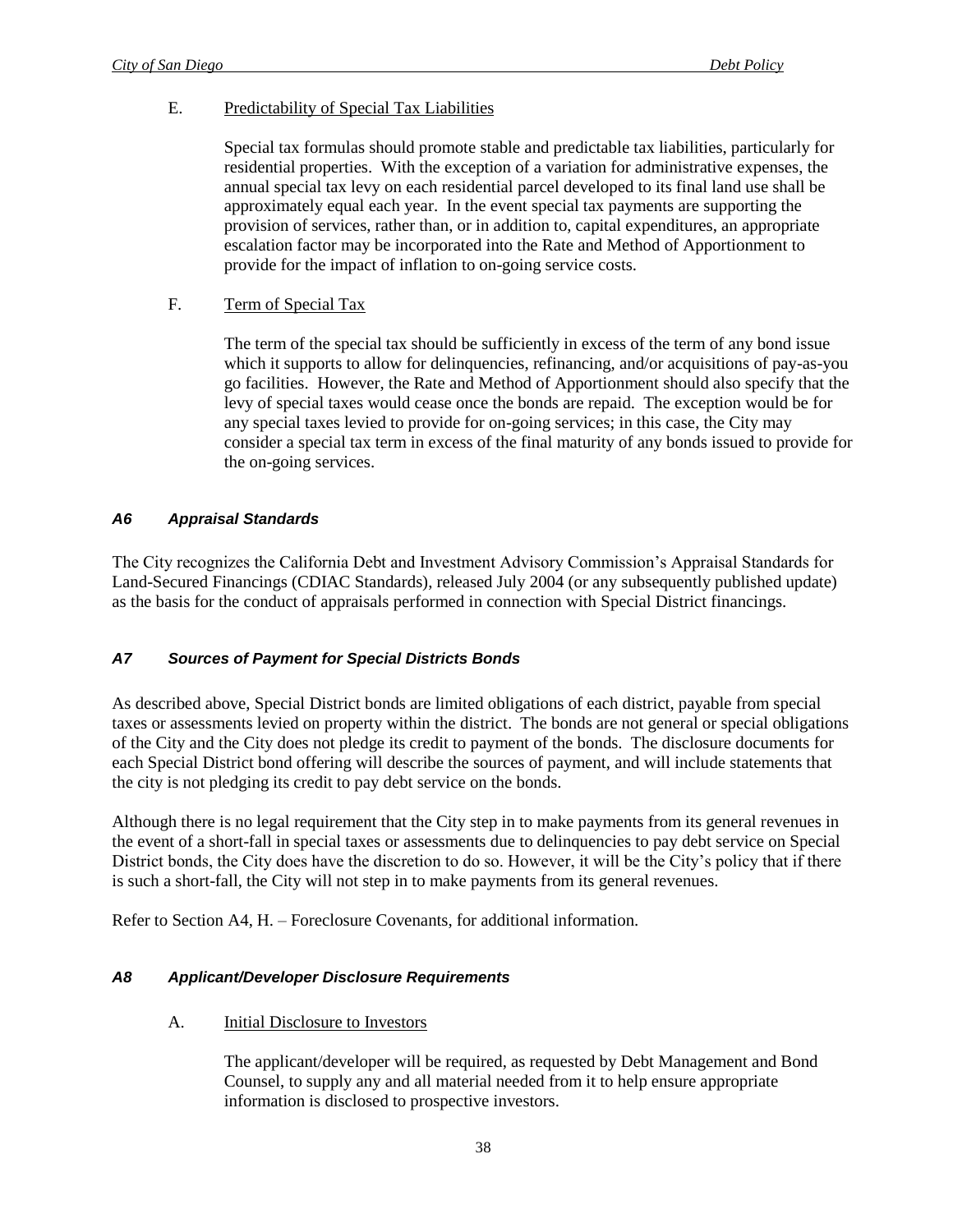#### B. Developer Continuing Disclosure to Investors

The City shall use all reasonable means to ensure that an appropriate Developer Continuing Disclosure Agreement is executed at the time a financing is issued to ensure that the Developer and/or any affiliates, as applicable, which are material to the district are required to provide on-going disclosure to bond investors so long as they remain material.

#### C. Disclosure to Prospective Purchasers of Property

The developer will be required to provide a certification to the City that it will provide full disclosure of the special taxes or assessments to prospective purchasers of property it sells within the district, and in accordance with all applicable state and local laws.

## *A9 Application and Administrative Procedures*

As stated above, it is the policy of the City to exercise caution in approving requests for Special District financing and that each request be weighed in the context of the City's total infrastructure and financing needs. In light of potential impacts to the City's debt position, the Chief Financial Officer, working with the Debt Management Director, will consider each application for Special District financing on a case by case basis, and may not recommend such financing if it determines a financing could be detrimental to its overall debt position or the best interests of the City. Among other things, the guidelines below will help interested applicants understand the process for submitting a request for Special District formation and--if applicable--financing. (Also see Overview Section above for information concerning the provision of conduit Special District Formation and financing services by qualified JPAs.)

A. Petition

 $\overline{a}$ 

Notwithstanding the minimum petition thresholds established under the State law<sup>5</sup>, the City requires that a preponderance of the affected property owners (75%) petition the City to form a Special District. The higher threshold is established due to the following factors: (1) significant City resources would be directed to the advance work to form the district, and it is prudent to have some assurance that formation of the district would be successful; and (2) a successful petition and subsequent ballot process in an established community (e.g., where there are residential property owners) could result in a significant lien on property whose owners voted against the proposed district.

#### B. Application Procedures

For developer initiated districts, an application may be obtained from, and filed with, the Department of Finance. The Department of Finance will review the application for completeness and, if necessary, request the applicant to provide further information. In consultation with any applicable departments (e.g., the City Attorney's Office, the City Planning and Community Investment Department, Engineering & Capital Projects, etc.) the

<sup>&</sup>lt;sup>5</sup> Pursuant to Sections 53318 and 53319 of the California Government Code, proceedings to form a CFD may be commenced upon: (1) the written request of two members of the legislative body; (2) majority approval of the City Council; or (3) a petition signed by at least 10% of registered voters (or if fewer than 12 registered voters, by the owners of at least 10% of the land). Under the California Streets and Highway Code, district formation proceedings may be commenced if landowners of 60% of the land area file a petition in which such landowners waive the requirements of the Special Assessment Investigation, Limitation and Majority Protect Act of 1931.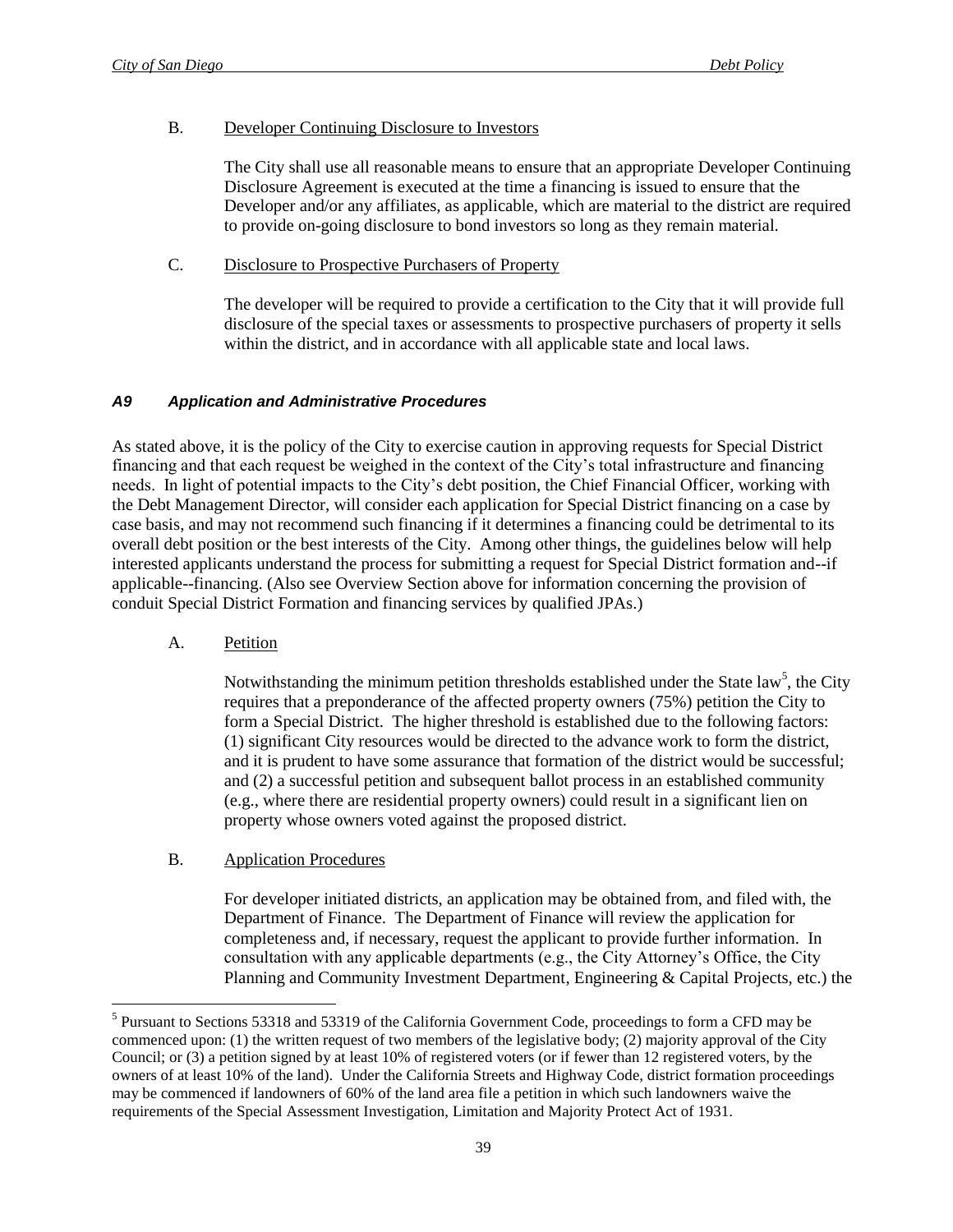Department of Finance will consider the public benefits offered by the proposed project in the context of these policies, and will make a recommendation on whether to authorize a feasibility study, pursuant to Section C, below.

## C. Feasibility Study

For developer initiated districts, if authorized by the Chief Financial Officer, the City will hire an independent financial or feasibility consultant to perform a comprehensive project review and feasibility analysis of the proposed project that would ultimately provide for the payment of special taxes or assessments in connection with a bond financing. Such comprehensive review will include, but not be limited to, a review of the audited financial statements of all landowners who own more than 20% of the land contained within the proposed district in order to investigate the developer(s) financial strength and experience in large scale projects. In addition, the consultant will consider environmental requirements in connection with the development, and economic factors such as market absorption and how it relates to the project's overall feasibility. The consultant will also investigate and report on all liens against the property in question, the value to lien ratios, and other financial aspects of the project. For the Chief Financial Officer to consider a proposed financing, the study should conclude the project is feasible and could support the issuance of bonds, and that it is reasonable to proceed with formation of the district and the issuance of bonds.

#### D. Fees

It is the City's policy that all City and consultant costs incurred in the evaluation of applications for Special District formation and financing, as well as any and all costs incurred in forming the district and, if applicable, issuing bonds shall be paid by the applicant(s) by advance deposit increments or as otherwise agreed in writing by the City. Accordingly, fees will be collected pursuant to a Deposit and Reimbursement Agreement between the City and the applicant executed prior to the City beginning its project review. Some or all of these fees may be recoverable from bond proceeds when a financing is completed and any surplus fees would be refunded (notwithstanding the foregoing, consultant and legal costs of the developer or applicant are not eligible for reimbursement). Additionally, the costs associated with administering a district after its formation will be included in the annual special tax or assessment for the district.

## E. Selection of Financial Consultants and Service Providers

The policies established in the City's Debt Policy for the solicitation and selection of professional services that are required to develop and implement the City's debt program shall apply with respect to Special District financings. In addition to the professional services outlined in the City's Debt Policy, there are consultants specific to Special District formation and financing that may be engaged, including an appraiser, a market absorption consultant, and a special tax consultant or assessment engineer.

#### *A10 Timing*

If recommended by the Chief Financial Officer, and pursuant to the filing of an appropriate petition and application, and, if applicable, the completion of a Feasibility Study that concludes the project is feasible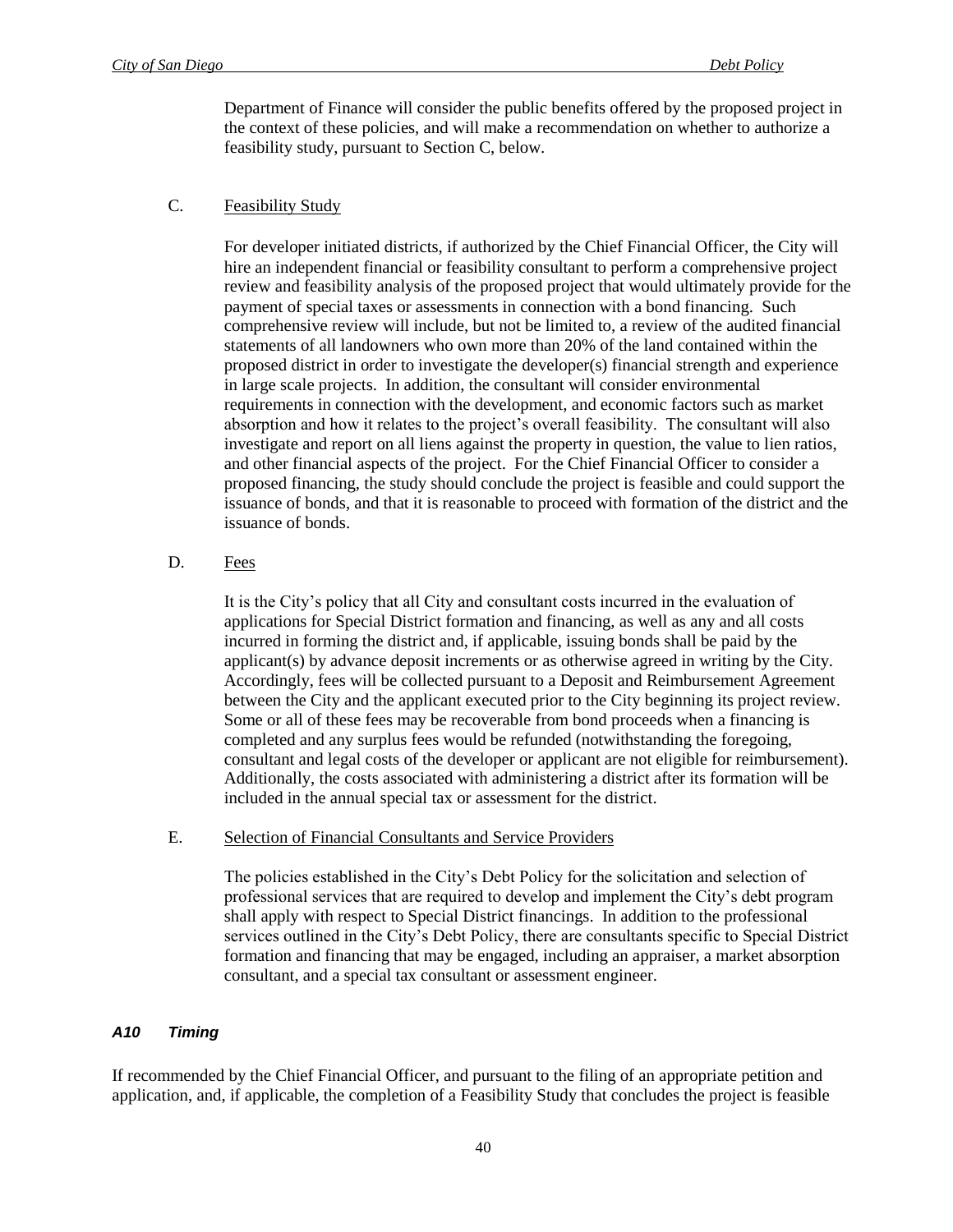(all as set forth above in Sections A9 A, B, and C), the City will use its best efforts to form the district and, if a financing is contemplated, issue the bonds. However, the City will prioritize the formation and any financing activities as specified in Section A2 of this policy.

The City will not schedule any sale of Special District bonds so as to conflict with the sale of other securities issued for City purposes. In the event of any scheduling conflicts, the sale of bonds issued for City purposes will have priority.

#### *A11 Policy Exceptions*

The City may find in limited and exceptional instances that a waiver to any of the above stated policies is reasonable.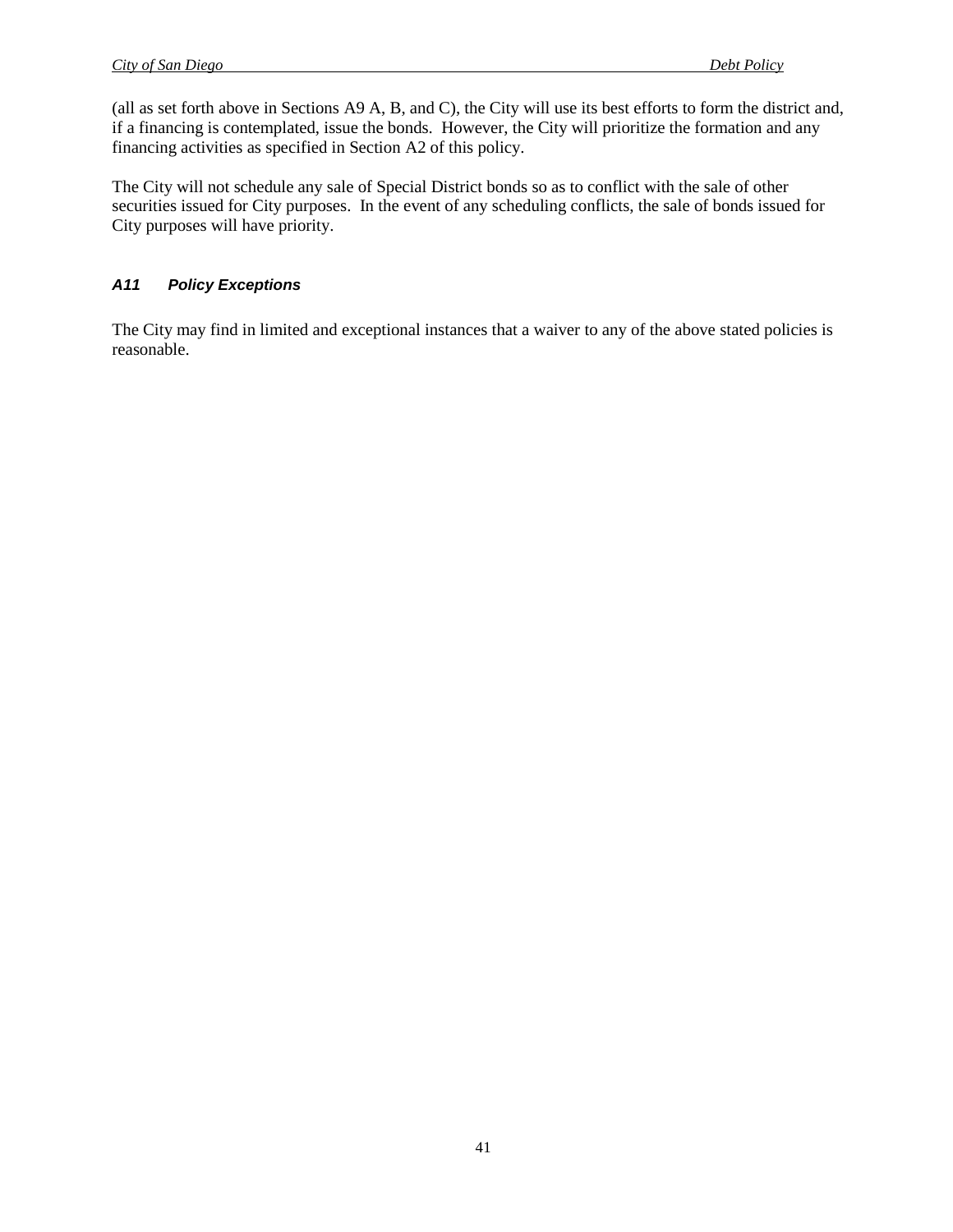## CITY OF SAN DIEGO SPECIAL DISTRICTS FORMATION AND FINANCING POLICY

## HISTORY:

| Adopted by Resolution R-303153 | 11/16/2007 |
|--------------------------------|------------|
| Amended by Resolution R-304301 | 10/27/2008 |
| Amended by Resolution R-305810 | 5/03/2010  |
| Amended by Resolution R-306752 | 4/12/2011  |
| Amended by Resolution R-307375 | 4/10/2012  |
| Amended by Resolution R-308090 | 4/09/2013  |

#### PREVIOUSLY ADOPTED AS:

*COUNCIL POLICY 800-03 - PUBLIC INFRASTRUCTURE FINANCING ASSESSMENT DISTRICTS AND COMMUNITY FACILITIES*

#### HISTORY:

| Adopted by Resolution R-183351  | 04/06/1965 |
|---------------------------------|------------|
| Amended by Resolution R-185734  | 12/14/1965 |
| Amended by Resolution R-188027  | 08/09/1966 |
| Amended by Resolution R-193345  | 04/04/1968 |
| Amended by Resolution R-212402  | 01/09/1975 |
| Amended by Resolution R-258118  | 03/21/1983 |
| Amended by Resolution R-274571  | 10/16/1989 |
| Repealed by Resolution R-303153 | 11/16/2007 |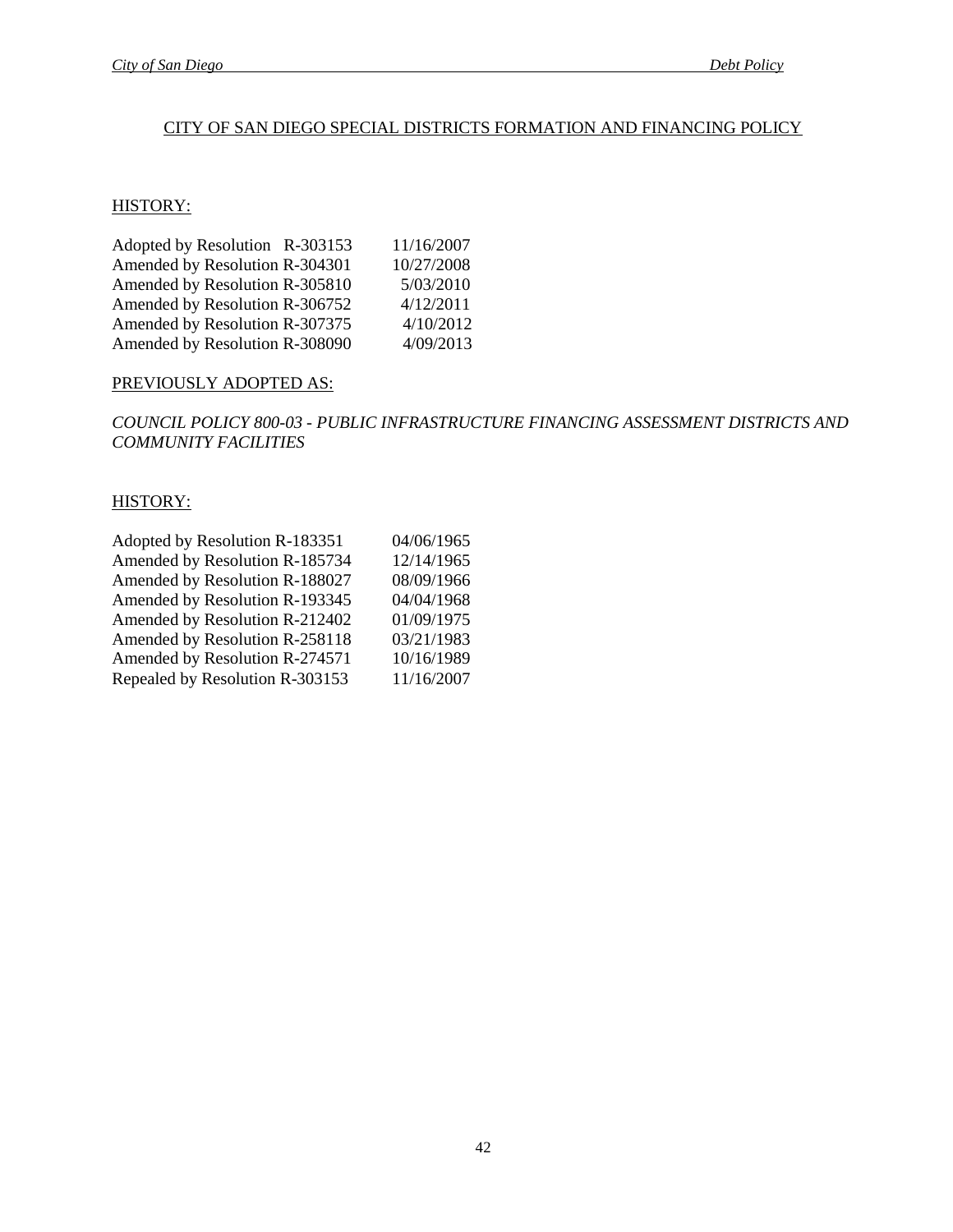# *APPENDIX B – COUNCIL POLICY 100-12 "INDUSTRIAL DEVELOPMENT BOND PROGRAM"*

SUBJECT: INDUSTRIAL DEVELOPMENT BOND PROGRAM POLICY NO.: 100-12 EFFECTIVE DATE: June 15, 1993

#### BACKGROUND:

The City, through its Charter and/or under the California Industrial Development Financing Act, has the authority to issue the full range of taxable and tax-exempt conduit revenue private activity industrial development bonds (IDB's) permitted by the Internal Revenue Code.

#### PURPOSE:

To establish policy guidelines and procedures regarding issuance by the City of IDB's for nongovernmental borrowers.

#### POLICY:

It shall be the policy of the City to utilize IDB's to promote private sector economic development in San Diego. The City shall issue IDB's as authorized by the City Council. IDBs shall only be issued when the City determines that substantial public benefits shall result.

**Project Qualifying Criteria.** The City shall require all IDB issues to be investment grade-rated by a nationally-recognized bond rating agency. Public benefit criteria to be considered in determination of project eligibility shall include the following:

- 1) Employment creation or retention;
- 2) Expansion of the City's tax base;
- 3) Diversification of the City's economy;
- 4) Increase in the availability or reduction of the costs of consumption of necessary goods and services, either Citywide or in a particular community;
- 5) Resource conservation and recycling;
- 6) Environmentally optimal disposition of waste materials;
- 7) Improvement in the viability of a redevelopment area, enterprise zone or community revitalization project, and
- 8) Preservation, expansion or enhancement of cultural resources.

In addition, IDB applicants shall, as applicable, provide evidence of compliance with Title VII of the Civil Rights Act of 1964 and the California Fair Employment Practices Act and a workforce analysis as required by the City Equal Opportunity Program.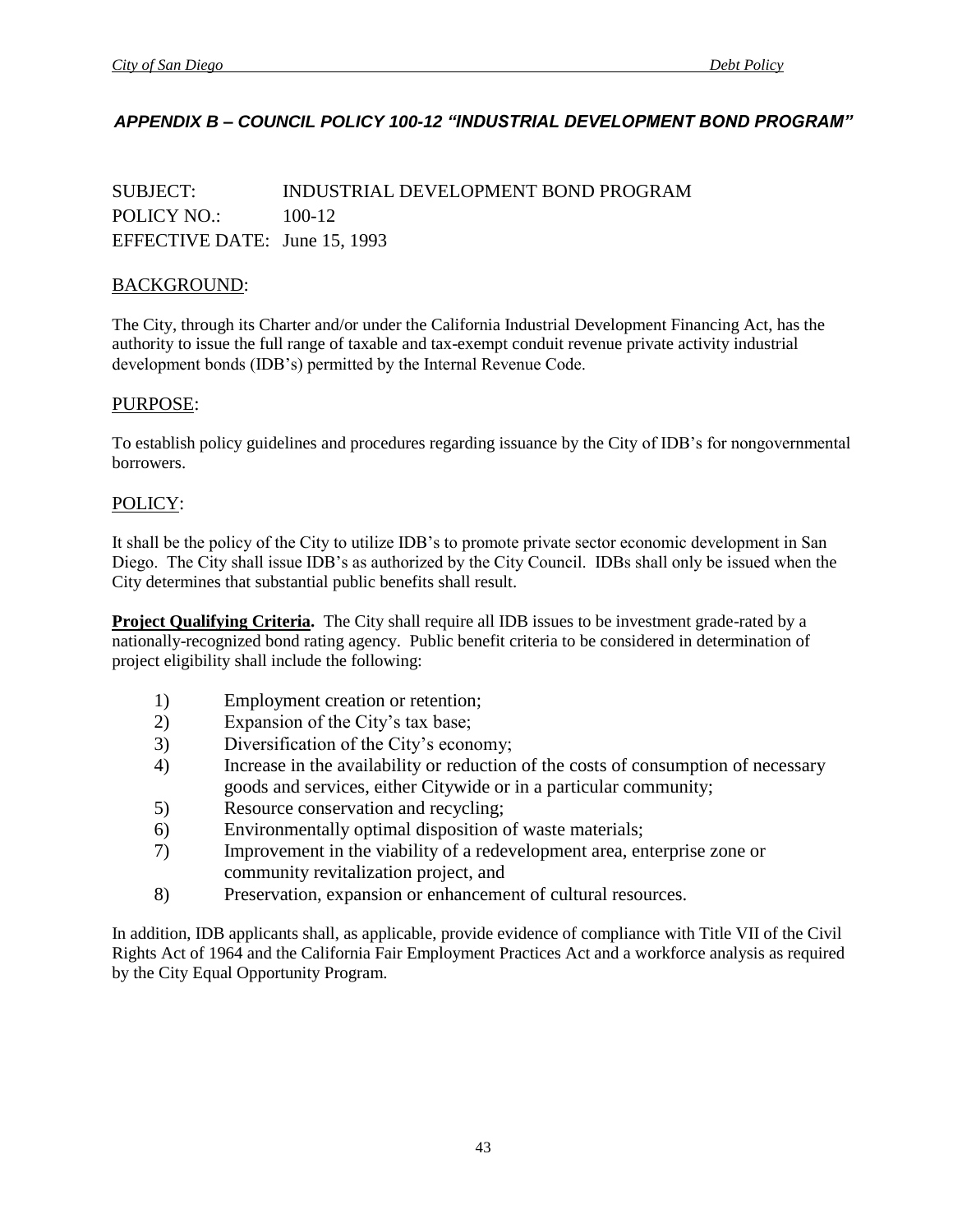# IMPLEMENTATION:

**Marketing and Outreach.** Economic Development Services in the City Manager's Office shall actively engage in marketing and outreach efforts in order to generate IDB Program participation from the private sector and shall provide preliminary transaction structuring guidance.

**IDB Review Committee.** Economic Development Services shall be responsible for coordinating staff review of IDB applications, utilizing an IDB Review Committee with representatives from Economic Development Services, the City Attorney, the City Treasurer, the City Auditor and Comptroller, the Financial Management Department and other City departments and agencies as needed. The objective of the review will be to prudently evaluate the suitability of particular projects for IDB financing and potential fiscal impacts on the City. Upon completion of the Committee's review, Economic Development Services will produce a City Manager Report which presents perceived benefits, identifies financial concerns and offers a recommendation. The Committee shall also meet periodically for updates on IDB Program status.

**Independent Consultants.** The City shall normally designate financial advisor, bond trustee and bond counsel for all City-issued IDB's. The City shall also have the right to approve the applicant's nominee(s) for bond/underwriter, which shall be consistent with the City's MBE/WBE and equal opportunity participation goals. The cost of all consultant services shall be paid for by the applicant. The financial advisor shall review the financial aspects of the IDB issue, including project feasibility and security structure. The bond trustee shall perform certain bond administration fiduciary functions, including registrar and paying agent. The bond counsel shall provide services customarily provided by bond counsel, including procedural issues and review of the legal aspects of the proposed transaction. In the event that the City Council approves bond counsel nominated by the applicant, the City shall also engage independent legal counsel.

**Review of IDB Applications.** IDB applications shall be submitted to the Director, Economic Development Services. The application may be denied at the Economic Development Services level, referred to another issuer such as the California Statewide Communities Development Authority Joint Powers Agency ("the JPA"), or, if initially deemed potentially feasible and appropriate for financing through IDB's issued by the City, distributed to the IDB Review Committee for further review. The IDB Review Committee and the City's independent consultants shall prudently and expeditiously evaluate applications not previously denied for financial feasibility, public benefit, security structure, reasonable costs, potential fiscal impacts and compliance with City policy and applicable state and federal laws. Applicants shall expeditiously provide any supplemental information required. Upon completion of the application review, Economic Development Services shall forward through the IDB Review Committee a report and recommendation to the City Manager. The item shall then be docketed directly to the full City Council for approval or denial. Every effort will be made to obtain initial official action by the City Council on all applications within 60 days of submission.

**Processing of Approved IDB Financings.** Final City Council approval of any IDB issue shall be subject to the submission of substantially final documentation for the bonds and shall be at the sole discretion of the City Council. If the IDB application is approved by City Council, Economic Development Services shall be responsible for coordinating implementation of the financing with the applicant, the IDB Review Committee, the City's independent consultants and the appropriate City officials.

**Administration of Outstanding Bond Issues.** Ongoing day-to-day administration of outstanding bond issues shall be the responsibility of Economic Development Services, which shall consult with and provide status reports to other IDB Review Committee members as appropriate.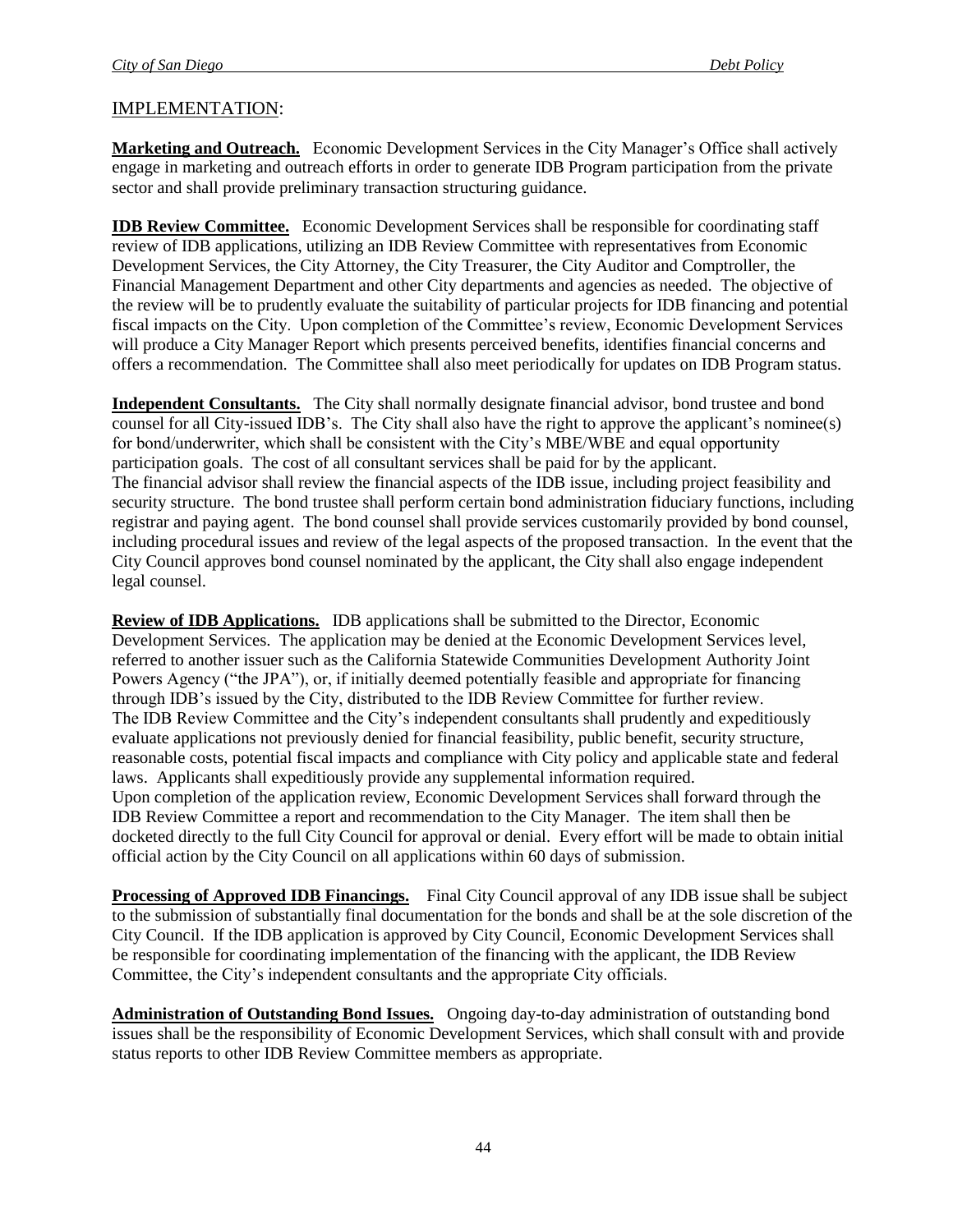**Fees.** It shall be the policy of the City to obtain full recovery of all City and consultant costs related to review and approval of IDB applications, IDB issuance and subsequent bond administration costs. Fees shall be charged in accordance with applicable federal law as sufficient to maintain an ongoing IDB Program. First priority use of fee revenues in excess of IDB Program expenses shall be for City economic development programs, particularly MBE/WBE and small business assistance and neighborhood commercial revitalization efforts.

The City's maximum IDB fee schedule shall be as follows:

- 1) Application Fee. If the City is proposed to be the issuer, a \$2,500 non-refundable application fee shall be payable at time of submission of the IDB application; if the issuer is to be the JPA or some similar entity other than the City, the application fee shall be \$1,250.
- 2) Other City Processing and Administrative Expenses. Staff shall engage the services of qualified independent consultants, at the expense of the applicant, to provide assistance in IDB application review, transaction processing and/or bond administration, as needed. The applicant shall be required to deposit in advance with City amounts sufficient to pay for City staff time and City out of pocket costs for consultant services. If bonds are issued, any unexpended balance remaining on deposit shall be applied, without interest, towards reduction of the origination fee due prior to closing. If bonds are not issued, any amount remaining shall be returned without interest to the applicant.
- 3) Origination Fee. A non-refundable IDB origination fee equal to 1/4% of the principal amount of bonds shall be payable prior to IDB issue closing.
- 4) Administration Fee. An administration fee equal to .025% of the principal amount of bonds outstanding as of January 1 of the year of payment (minimum \$500) shall be payable on each anniversary of the date of issuance of the IDB's. The administration fee shall be waived if the City is not the issuer of the IDB's.
- 5) Transaction Fee. The applicant or its successor shall be required to deposit in advance with the City amounts sufficient to cover City staff and consultant costs related to any proposed change in the bond documents after IDB's are issued.

**Indemnification.** Each applicant shall be required, as a part of bond documentation, to provide an indemnity to the City, its officers, agents and employees for all expenses, including attorneys' fees, as well as any investigation, defense, judgment or settlement costs arising out of any investigation, claim or litigation involving any IDB issue or the documentation related thereto, including any disclosure materials.

# HISTORY:

"Administration of the City's Private Activity Bond Allocation" Adopted by Resolution R-264213 10/14/1985 Retitled to "Industrial Development Bond Program" and Amended by Resolution R-282170 06/15/1993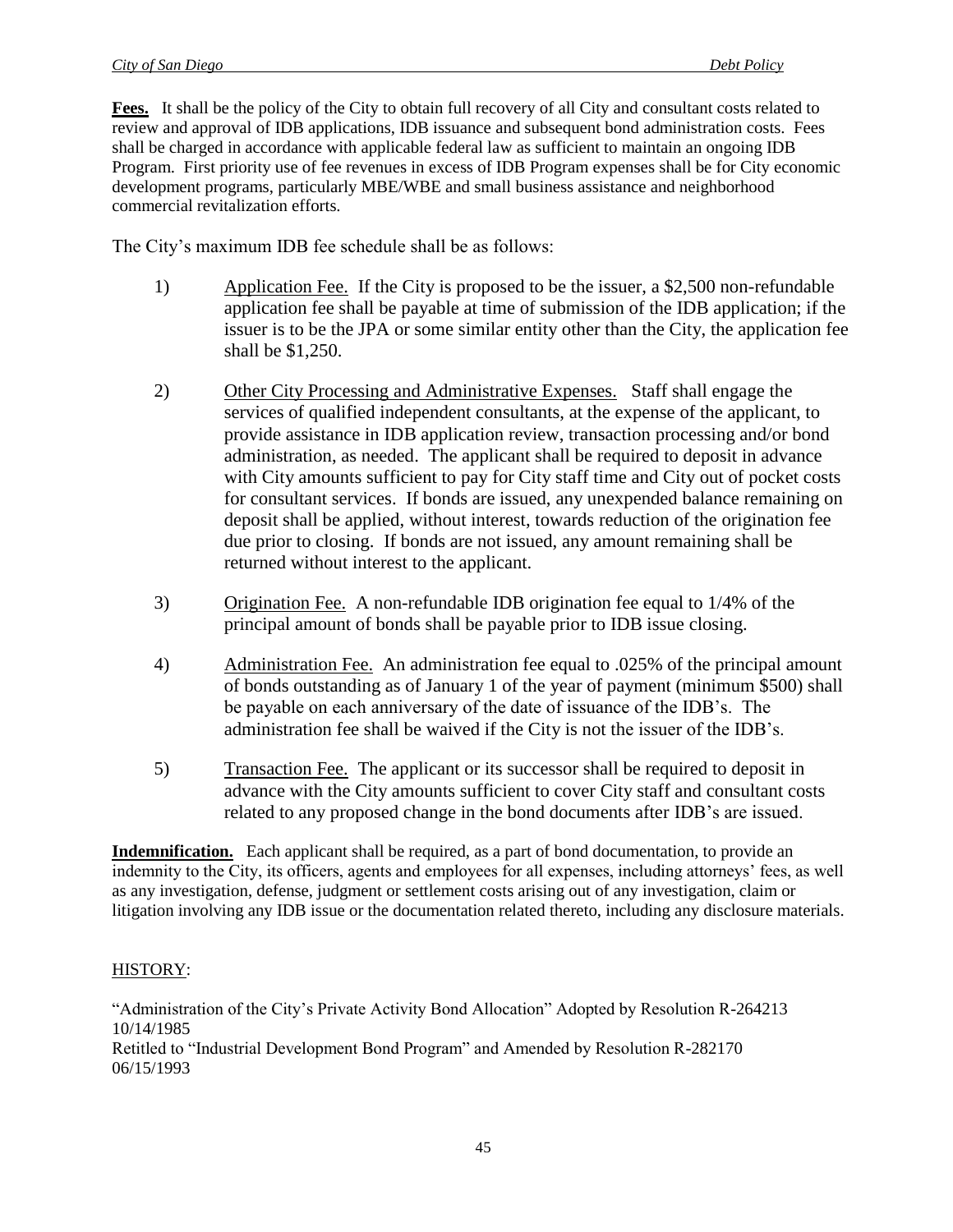## *APPENDIX C – SAN DIEGO HOUSING COMMISSION POLICY MULTIFAMILY MORTGAGE REVENUE BOND PROGRAM*

| San Diego Housing Commission<br><b>POLICY</b>      |                          |  |
|----------------------------------------------------|--------------------------|--|
| Subject: MULTIFAMILY MORTGAGE REVENUE BOND PROGRAM |                          |  |
| Number: PO300.301                                  | Effective Date: 10/16/89 |  |

#### **1. SUMMARY**

- 1.1 Federal, state and local legislation authorize issuance of mortgage revenue bonds by local governments to finance the development, acquisition and rehabilitation of multifamily rental projects. The interest on the bonds can be exempt from federal and state taxation. As a result, bonds provide below market financing for qualified rental projects located in the City of San Diego (the "City"). In addition, the bonds issued under the program can qualify projects for allocations of federal low-income housing tax credits, which can provide a significant portion of the funding necessary to develop affordable housing. The program is administered by the San Diego Housing Commission (the "Housing Commission") and uses tax-exempt mortgage revenue bonds issued by the Housing Authority of the City of San Diego (the "Housing Authority").
- 1.2 There is no direct legal liability to the City, the Housing Authority or the Housing Commission in connection with the issuance or repayment of bonds; there is no pledge of the City's or the Housing Authority's faith, credit or taxing power and the bonds do not constitute general obligations of the issuer because the security for repayment of bonds is limited to project revenue and other sources specified under each financing. Project loans are, in most cases, secured by a first deed of trust on the bond-financed property. The program is completely self-supporting; developers must secure funding to pay for costs of issuance of the bonds and all other costs under each financing.
- 1.3 The goals of the program include: increase and preserve the supply of affordable rental housing; encourage economic integration within residential communities*;* maintain a quality living environment for residents of assisted projects and surrounding properties; and, in the event of provision of public funds towards the project, optimize the effectiveness of Housing Commission, Redevelopment Agency, or other public funding by maximizing the leveraging of private sector funds.
- 1.4 There is no limit on the maximum loan amount; however, the minimum loan amount is determined by the overall cost effectiveness of the financing, which includes payment for the costs of issuance, services of the financing team members, rating fees, etc. The bond issuance amount for individual projects is based upon project costs, interest rates, and revenues available to pay debt service. The Housing Authority will consider multiple properties as part of a single bond financing on a case by case basis.
- 1.5 Projects must consist of complete rental units, including kitchens and bathrooms. Loan funds may be used for costs of property acquisition (up to 25% of bond proceeds), construction, rehabilitation, improvements, architectural and engineering services, construction interest, loan fees and other capital costs of the project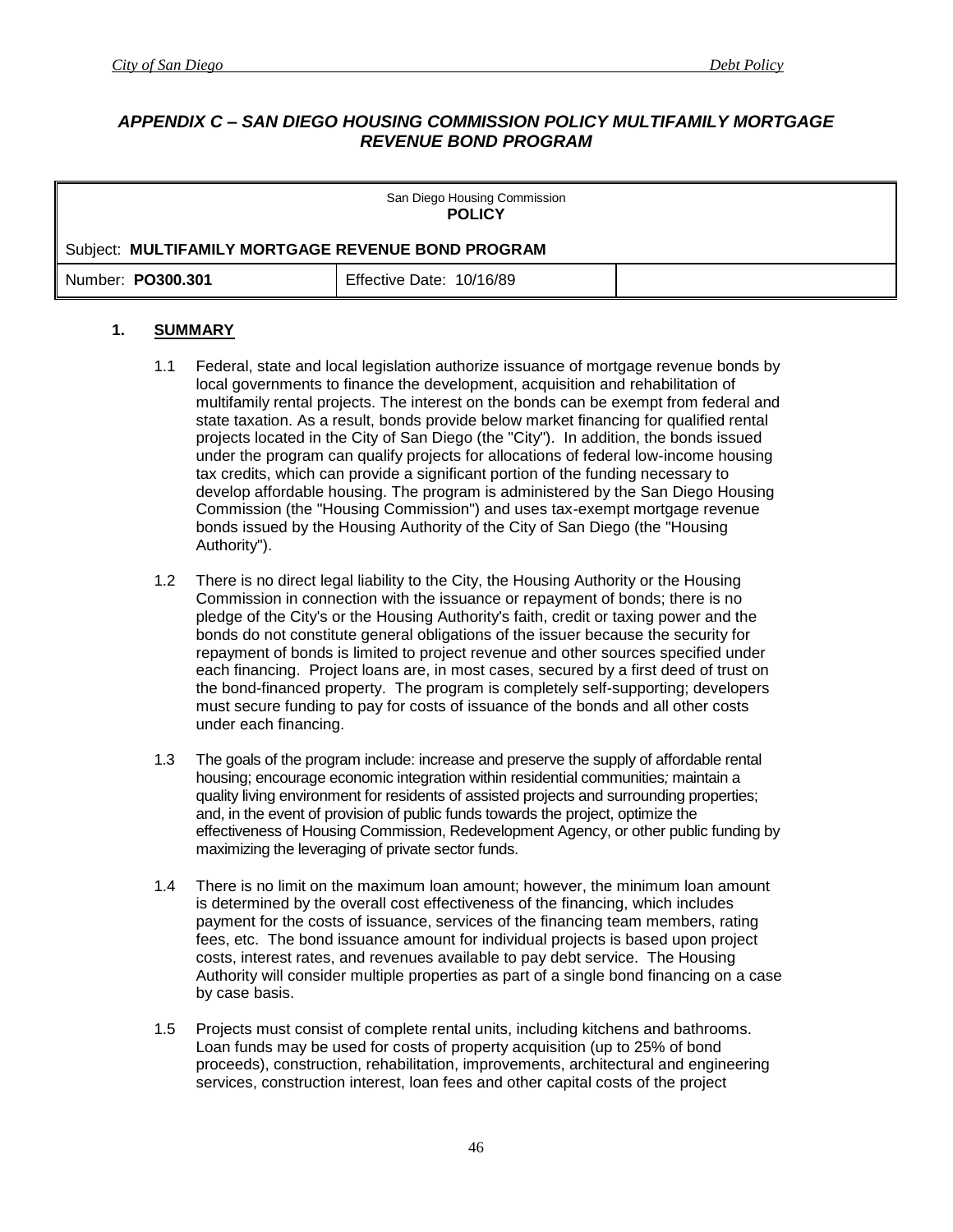incurred after the bond inducement date specified in Section 7.3. Loan funds cannot be used to acquire property from a party related to the buyer. No more than 2% of any tax-exempt bond loan can be used to finance costs of issuance, such as the services of the financing team members, rating and printing of bonds, bond allocation, etc. Pursuant to federal requirements, if bonds are used for acquisition and rehabilitation, at least 15 percent of the portion of the acquisition cost of the building and related equipment financed with the proceeds of bonds must be used for rehabilitation of the project. The loans are assumable upon transfer of the project with the approval of the credit enhancement provider or bond purchaser, and the President and Chief Executive Officer of the San Diego Housing Commission (the "President and CEO").

1.6 The Housing Commission receives compensation for its services in preparing bond issuances by charging an up-front fee payable at the bond closing. In addition, the Housing Commission also receives as compensation for compliance monitoring of regulatory restrictions and the administration of outstanding bonds an annual administrative fee payable in arrears in semiannual or annual installments. The upfront fee and the annual ongoing administrative fee are each equal to 23 basis points (0.23%) of the initial amount of bonds issued. For small projects, a minimum ongoing fee may be charged to recover administrative and monitoring costs.

## 2. **TYPES OF BONDS**

- 2.1 The Housing Authority may issue either tax-exempt or taxable bonds. Taxable bonds would generally be issued only in combination with tax-exempt bonds. Taxable bonds do not require an allocation of bond authority from the California Debt Limit Allocation Committee ("CDLAC").
- 2.2 Tax-Exempt Private Activity Bonds (Non-Refunding) require an allocation of bond authority from CDLAC. To obtain the allocation, the Housing Authority must submit an application to CDLAC on behalf of the developer. Submittal of the application is at the discretion of the Housing Authority, not the developer. The developer must pay all required CDLAC fees when due*.*
- 2.3 The Housing Authority may issue 501(c)(3) bonds on behalf of qualified nonprofit organizations. 501(c)(3) bonds are tax-exempt and do not require an allocation from CDLAC, but cannot be used with the Low Income Housing Tax Credit Program.
- 2.4 The interest on taxable bonds is not exempt from federal taxation. These bonds are not subject to federal volume "cap" limitations and therefore do not require allocation authority from CDLAC.Taxable bonds can be used in combination with low-income housing tax credits awarded by the Tax Credit Allocation Committee. Taxable bond issues must meet all applicable requirements of this Policy (including rating requirements) and any additional regulations that may be promulgated, from time to time, by the Housing Commission.
- 2.5 The Housing Authority will allow refunding of bond issues that meet the following conditions:
	- A. The project sponsor agrees to cover all costs of the issuer.
	- B. Projects originally financed by tax-exempt bonds prior to the 1986 Tax Act will have to make a minimum ten percent of the units affordable to persons earning 50 percent of median area income with the rents affordable at the same level.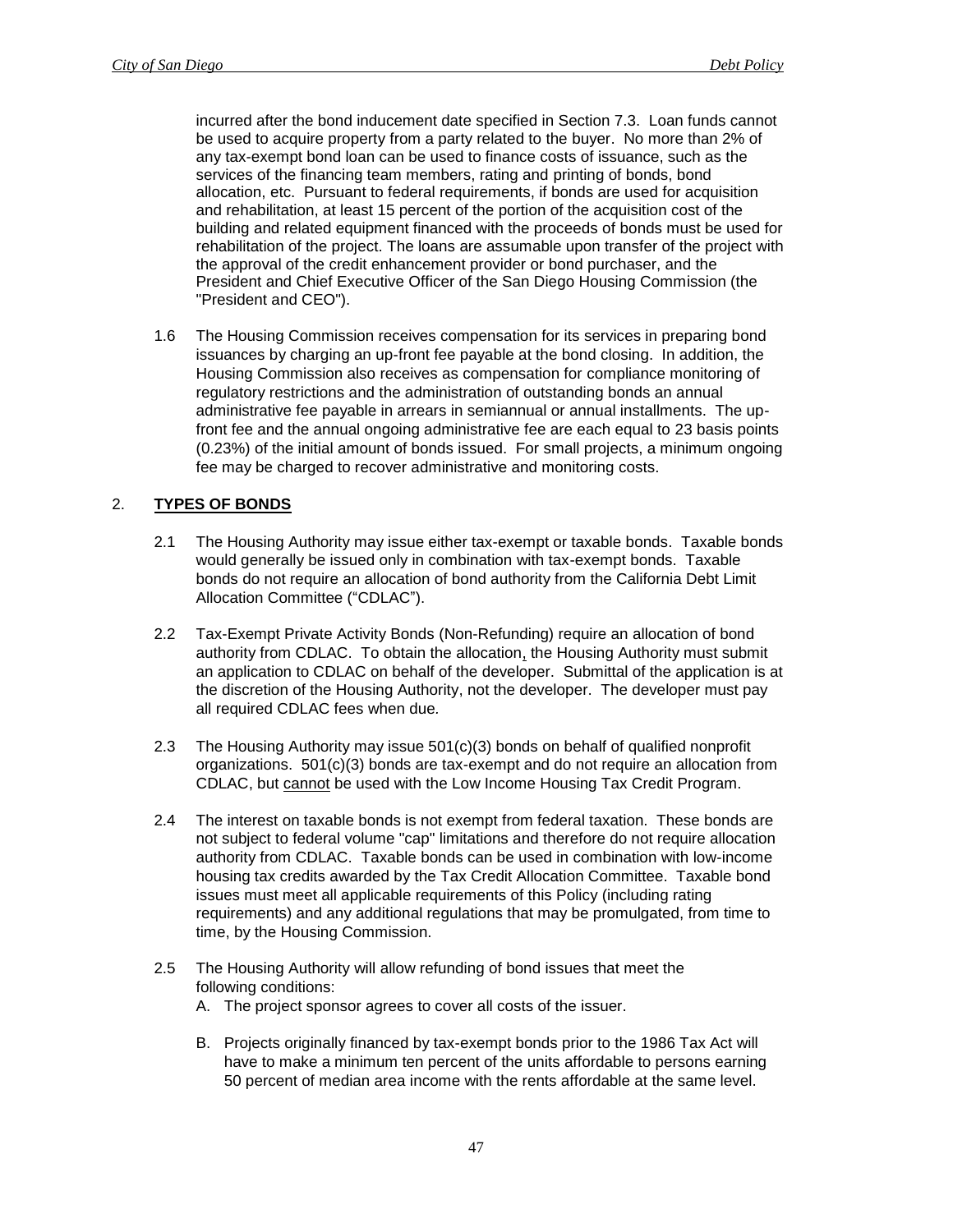- C. The affordability restrictions of the existing bond regulatory agreement are subject to extension. The Housing Commission reserves the right to impose additional requirements on a case by case basis. All specifics of refunding proposals must be approved by the Housing Authority.
- D. Default refunding applications require a default refunding analysis (to determine the eligibility for a default refunding). The Housing Commission shall choose the firm to conduct the analysis. The project applicant will deposit the cost for the study with the Housing Commission before the study begins.

## **3. AFFORDABILITY REQUIREMENTS**

3.1 Term of Rental and Affordability Restrictions—The project must remain as rental housing and continuously meet the affordability requirements as provided in Sections 3.2, 3.3 and 3.4 for the longer of (a) 15 years from the date of the original issuance or refunding, as applicable, (b) as long as the bonds remain outstanding, (c) such period as may be required in the opinion of Bond Counsel to satisfy applicable federal or State law, or (d) such period as may be required by CDLAC (typically 55 years). The rent of "in-place" tenants at the conclusion of the required affordability period will continue to be governed by the applicable affordability restriction, so long as those tenants continue to live in the development. The Housing Authority reserves the right to impose additional affordability restrictions.

A Regulatory Agreement containing the rental and affordability restrictions will be recorded against the property and must be complied with by subsequent owners. The Regulatory Agreement will be terminated upon expiration of restrictions or in the event of casualty loss or foreclosure, and the subsequent retirement of bonds as a result of foreclosure.

State law requires advance notice and other requirements upon termination of affordability requirements, some of which also place restrictions on the sale of previously affordable housing projects.

- 3.2 Income Restrictions—To be eligible for tax-exempt bond financing, **federal law** requires that the project meet one of the following conditions:
	- A. A minimum of 20% of the units in the project must be set aside for occupancy by households whose incomes do not exceed 50% of area median income, as adjusted for family size; or
	- B. A minimum of 40% of the units in the project must be set aside for occupancy by households whose incomes do not exceed 60% of area median income, as adjusted by family size.

At the same time, **state law** requires that a minimum of 10% of the units in the project be set aside for occupancy by households whose incomes do not exceed 50% of area median income, as adjusted for family size, at specified rent levels.

Project owners must certify their tenant's eligibility annually. If a tenant is no longer eligible, the next available unit in the project must be rented to a new eligible tenant and the current tenant's rent can be raised to a market level. A unit occupied only by full time students does not count towards the set-aside requirement.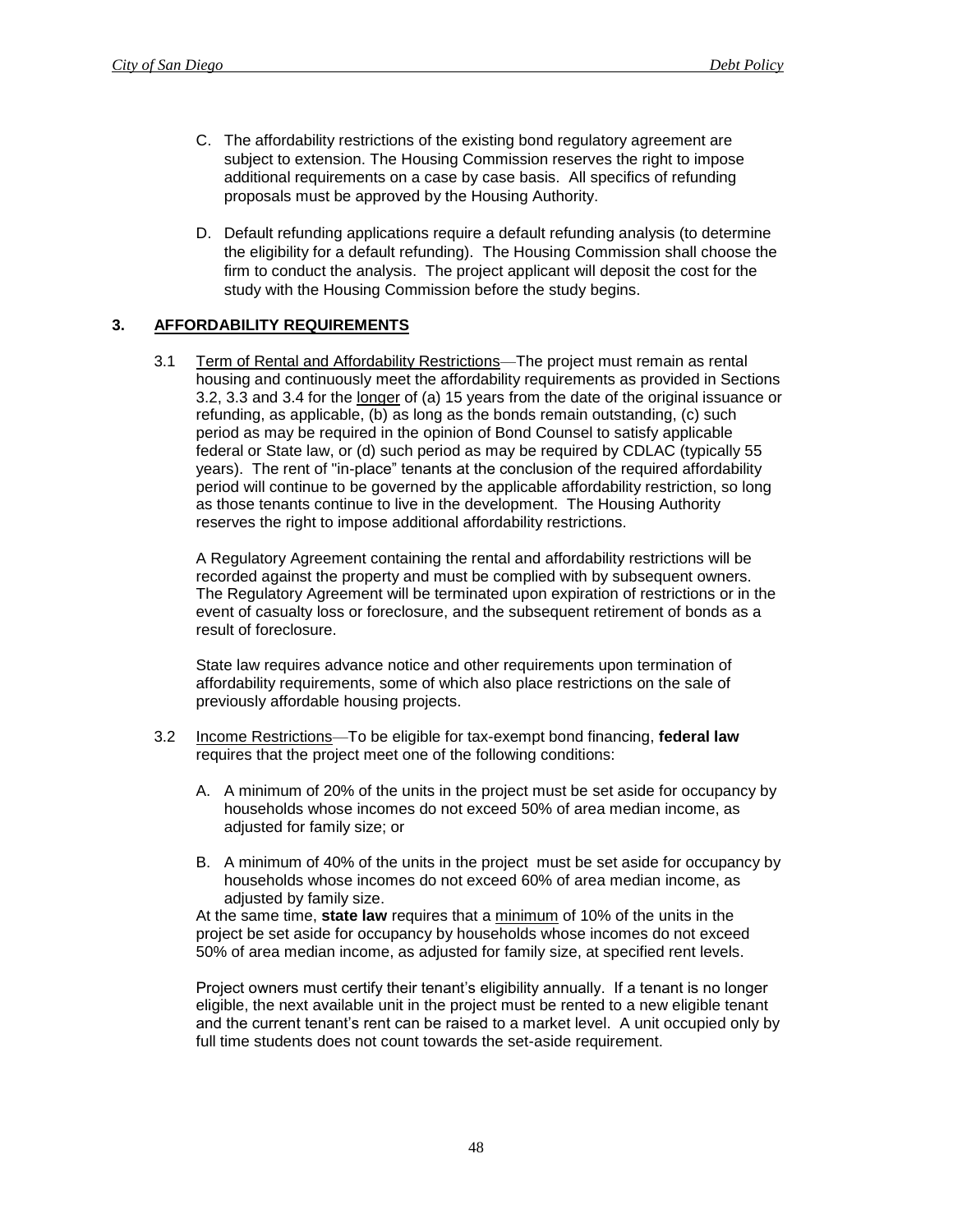Affordability definitions are based on the area median income for the County of San Diego as established by the US Department of Housing and Urban Development. The median income is subject to change annually. Household size is determined by adding one person to the bedroom size of the unit.

- 3.3 Rent Restrictions—The maximum rent for one-half of the set-aside units may not exceed 30% of one-twelfth of 50% of area median income, or 30% of one-twelfth of 60% of area median income (as the case may be, depending on the selected setaside). The maximum rent amounts are further reduced by a utility allowance for tenant-paid utilities in the amounts determined by the President and CEO. In the event tax-exempt bonds are used with Low Income Housing Tax Credits, or any other public funds, the most restrictive rents of the applicable programs shall apply. The affordability of restricted units in relation to the project's market rents will be considered as part of the Housing Commission's approval of the financing. The maximum rent amounts will also apply if the set-aside units are occupied by Section 8 tenants.
- 3.4 **Unit Distribution**—The set-aside units must proportionately reflect the mix of all units in the project, be distributed throughout the project and have the same floor area, amenities, and access to project facilities as market-rate units. The objective of the program is to provide a set-aside of units with lower rents, not to create special "lowincome sections" within larger developments.
- 3.5 Additional Affordability Restrictions under Restructuring of Existing Bond Issues— Additional public benefit in the form of deeper income targeting; additional rent restrictions; extension of the term of restrictions; additional number of restricted units; or any combination thereof, will be negotiated in connection with refundings or debt restructurings of existing bond issues. The level of additional restrictions will be determined in the context of the overall financial feasibility of each financing. The maximum rent amounts will also apply if the set-aside units are occupied by Section 8 tenants. Should the bond restructuring result in an extension of the maturity of the bonds, a minimum of 10% of the units in the project will be set aside for occupancy by households whose incomes do not exceed 50% of area median income, as adjusted for family size, with rents set at the corresponding affordability level, for the term of the restructured bond.

#### **4. CREDIT CONSIDERATIONS**

- 4.1 Required Rating on the Bonds—Any bonds issued under the program that are sold to the public should generally be rated "A", or its equivalent or better from the following nationally recognized rating agencies: Moody's Investors Service, Standard & Poor's Corporation, or Fitch Ratings. The same rating requirement applies in the case of a substitution of existing credit facility for bonds which are outstanding.
- 4.2 Credit Enhancement—A preferred way of obtaining the required rating on the bonds in accordance with Section 4.1 is through the provision of additional, outside credit support for the bond issue provided by rated, financially strong private institutions, such as bond insurance companies; domestic and foreign banks and insurance companies; savings and loans and smaller commercial banks willing to pledge ratable collateral to bond trustee; FHA mortgage insurance or co-insurance, etc. The rating on the bonds is determined based on the credit worthiness of the participating credit enhancement provider. The applicant is required to identify and obtain credit enhancement for each bond issuance. As the primary source of security for the repayment of bonds, the credit enhancement provider reviews and approves the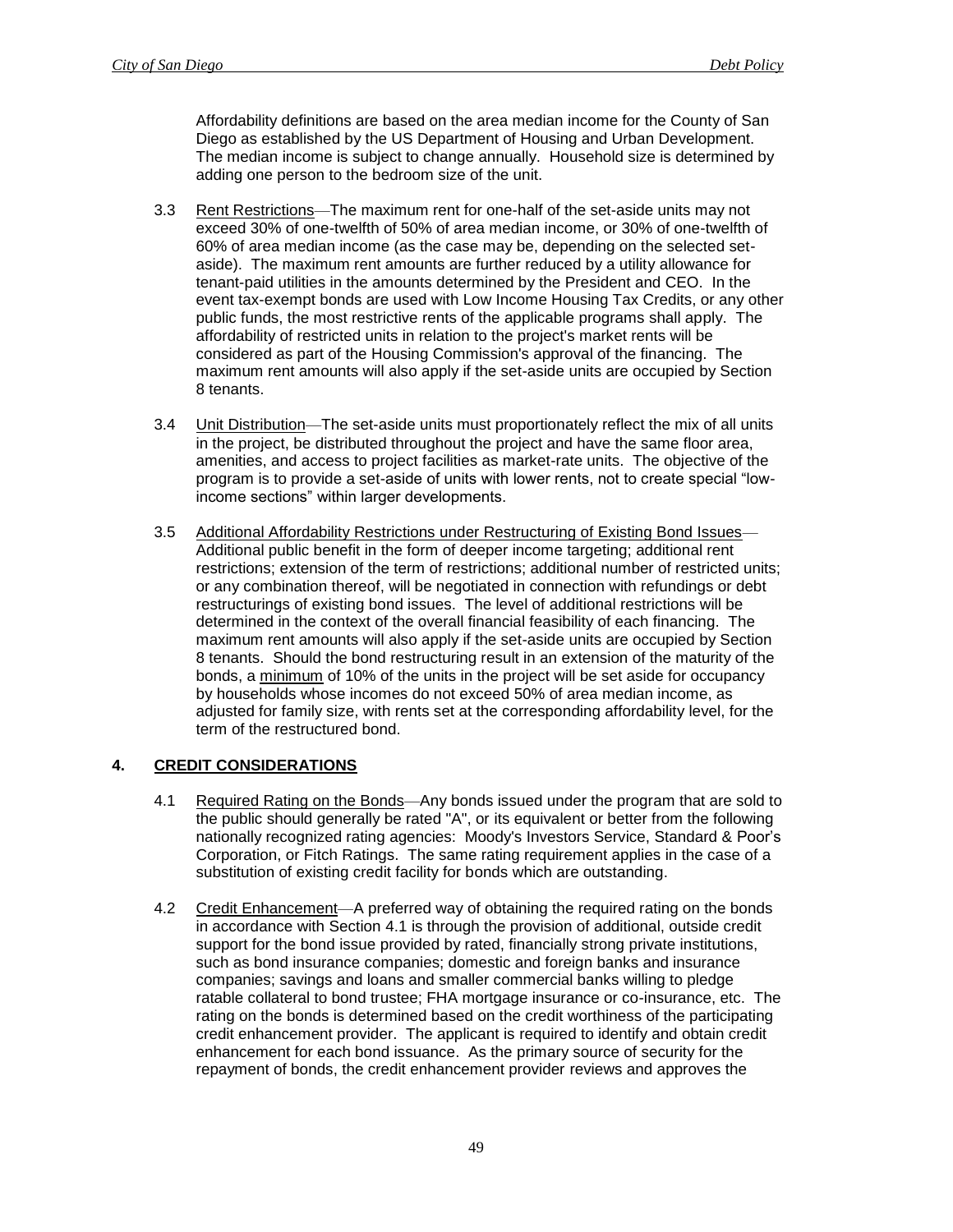borrower (credit, financial capability, experience, etc.) and the project and its feasibility, including the size of the loan and the terms of repayment, using their own underwriting criteria.

- 4.3 Rated Bonds Without Credit Enhancement—Fixed rate bonds, or their portion, can be issued without credit enhancement if the proposed financing structure results in the required minimum rating on the bonds by a rating agency as provided in Section 4.1. Bonds issued without credit enhancement will be sold to institutional investors in minimum \$100,000 denominations.
- 4.4 Privately Placed Bonds—The rating requirement specified in Section 4.1 is waived under the following conditions:
	- A. The bonds are privately placed with "qualified institutional buyers" as defined under Rule 144A of the Securities Act of 1933, or "accredited investors," as generally defined under Regulation D of the Securities Act of 1933.
	- B. The bonds must be sold in minimum \$100,000 denominations.
	- C. All initial and subsequent purchasers must be willing to sign a sophisticated investor letter (Investor Letter) in a form approved by the Housing Commission. While the bonds remain unrated, their transferability will be restricted to qualified institutional buyers or accredited investors who sign an Investor Letter.
	- D. Unless otherwise approved by the Housing Commission, the bonds must be sold to 15 or fewer investors.
	- E. Upon terms acceptable to the Housing Commission, bonds may be placed in a trust or custodial arrangement with participations sold to investors. The purpose of these conditions is to assure that the bonds are placed with investors who are experienced in municipal securities investing and analysis or real estate credit underwriting. Bond funds and affordable lending banks are the types of entities this condition anticipates.

#### **5. OTHER ISSUERS**

5.1 The Housing Authority, in very limited situations, will allow "other issuers" than the Housing Authority to issue bonds for multifamily housing projects located within the City of San Diego. Any applicant considering the use of any "other issuer" should contact Housing Commission staff prior to proceeding with the project. The required City approvals of bond issuances by "other issuers" will be recommended only if the financing proposal is part of a pooled issuance involving projects located in multiple jurisdictions and the overall cost effectiveness of the financing proposal is increased. All Housing Authority affordability requirements, procedures and requirements will apply to projects using "outside issuers," including an issuance fee of 0.23 percent of the bond issuance amount to be paid to the Authority upon issuance of the bonds. A TEFRA hearing and approval by the City Council, as described in Section 7.4, on behalf of another issuer will include a provision that the owner, operator or manager of the project considered for financing by tax-exempt debt will not change without the prior approval of the President and CEO.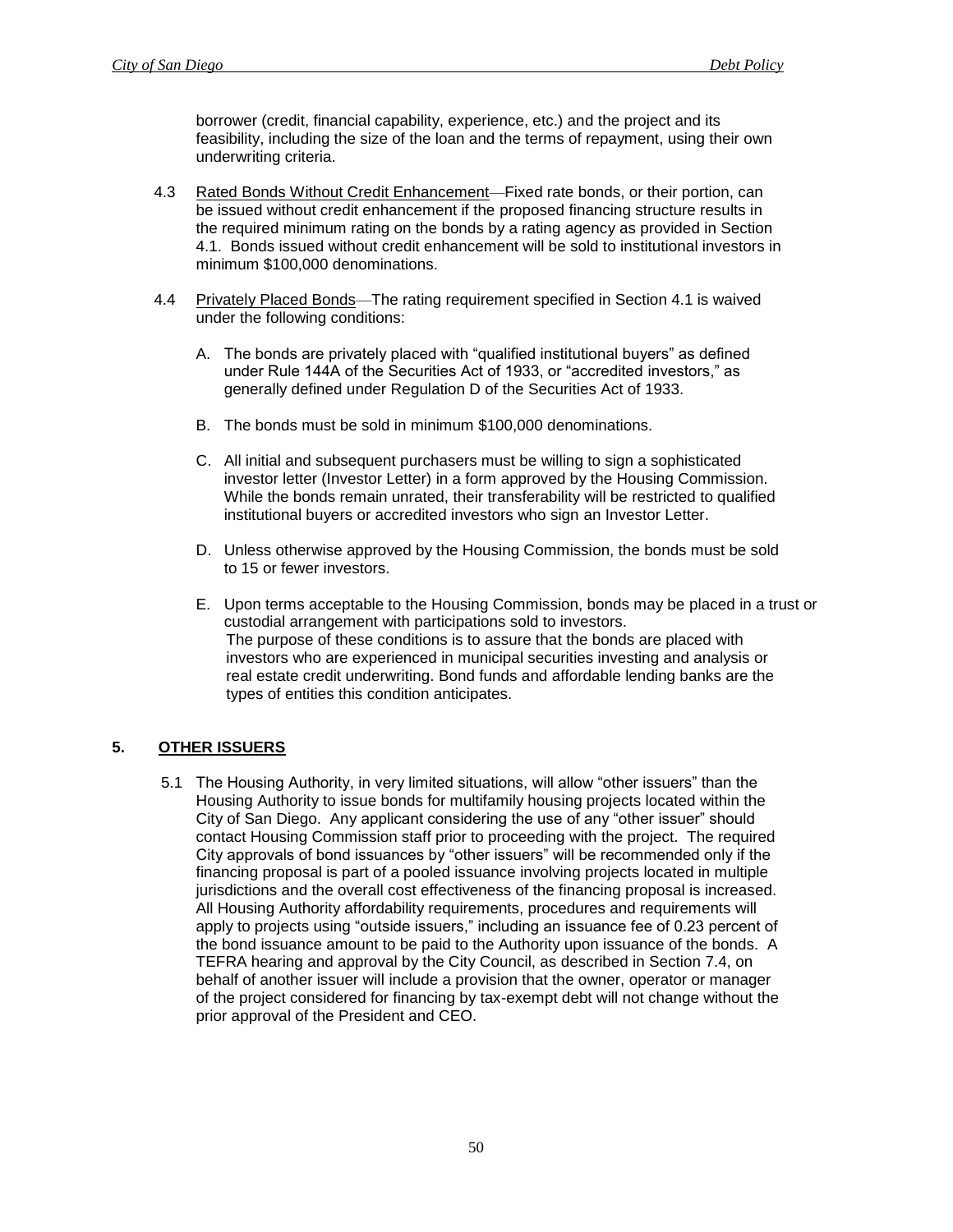#### **6. SELECTION OF THE FINANCING TEAM**

- 6.1 Through separate Requests for Qualifications ("RFQ"), a pool of bond counsels, and a pool of financial advisors, will be established to serve as financing team participants on individual bond transactions. The RFQ process is a fair and competitive process which includes advertising, a competitive selection process and interviewing, if necessary. Firms will be selected in accordance with the Housing Commission's applicable equal opportunity policies.
- 6.2 The establishment of each pool will be made by a selection committee with the approval of the Housing Commission Board. The selection committee will consist of Housing Commission staff and representatives from other City departments, such as the City Attorney's Office, City Auditor, and Debt Management. Generally, the selection will be made for a two-year period. The term may be extended for two additional one-year periods by the President and CEO.
- 6.3 The bond counsel and financial advisor specifically represent the interests and concerns of the Housing Commission, the Housing Authority and the City of San Diego in ensuring the integrity of the bond transaction. The project sponsor may, at its own expense, add additional members to the finance team to represent its interests.
- 6.4 The Financial Advisor for each transaction will be designated by the President and CEO from the selected pool for approval by the Housing Commission Board on a rotating basis. The Financial Advisor will prepare a feasibility study on whether it is economically advisable to proceed with the financing, including: evaluation of the financial strength of the project; assumptions regarding income and expenses; sources of security for bonds in addition to the project; developer's financial situation and experience in operating and managing rental projects; marketability of the bonds; rights and resources of parties to the transaction in the event of default; and provide financial advice on all relevant issues to best protect the interests of the City and the Housing Authority. The compensation for financial advisory services to determine whether it is advisable to proceed with a financing will not be contingent on the sale of the bonds.
- 6.5 Bond Counsel will be designated for each financing by the President and CEO from the selected pool on a rotating basis subject to approval by the Housing Commission Board. Bond Counsel will prepare the necessary legal documentation, including provisions regarding compliance with any applicable continuing disclosure requirements, provide an opinion regarding the validity of the bonds and their tax exemption, and provide legal advice on all relevant issues to best protect the interests of the City and the Housing Authority.
- 6.6 Bond Underwriter/Remarketing Agent/Private Placement Purchaser—The developer shall select the debt provider and method of selling the bonds for a given transaction subject to the approval of the Housing Commission. The practice of allowing the developer to propose the debt provider and bond structure is intended to create an incentive for qualified financial firms to actively work with developers to structure and present feasible financing proposals that meet program requirements.
- 6.7 In the event the developer has not identified a proposed financing structure for a given transaction, the Housing Commission will select an underwriter or private placement purchaser through a request for proposals process.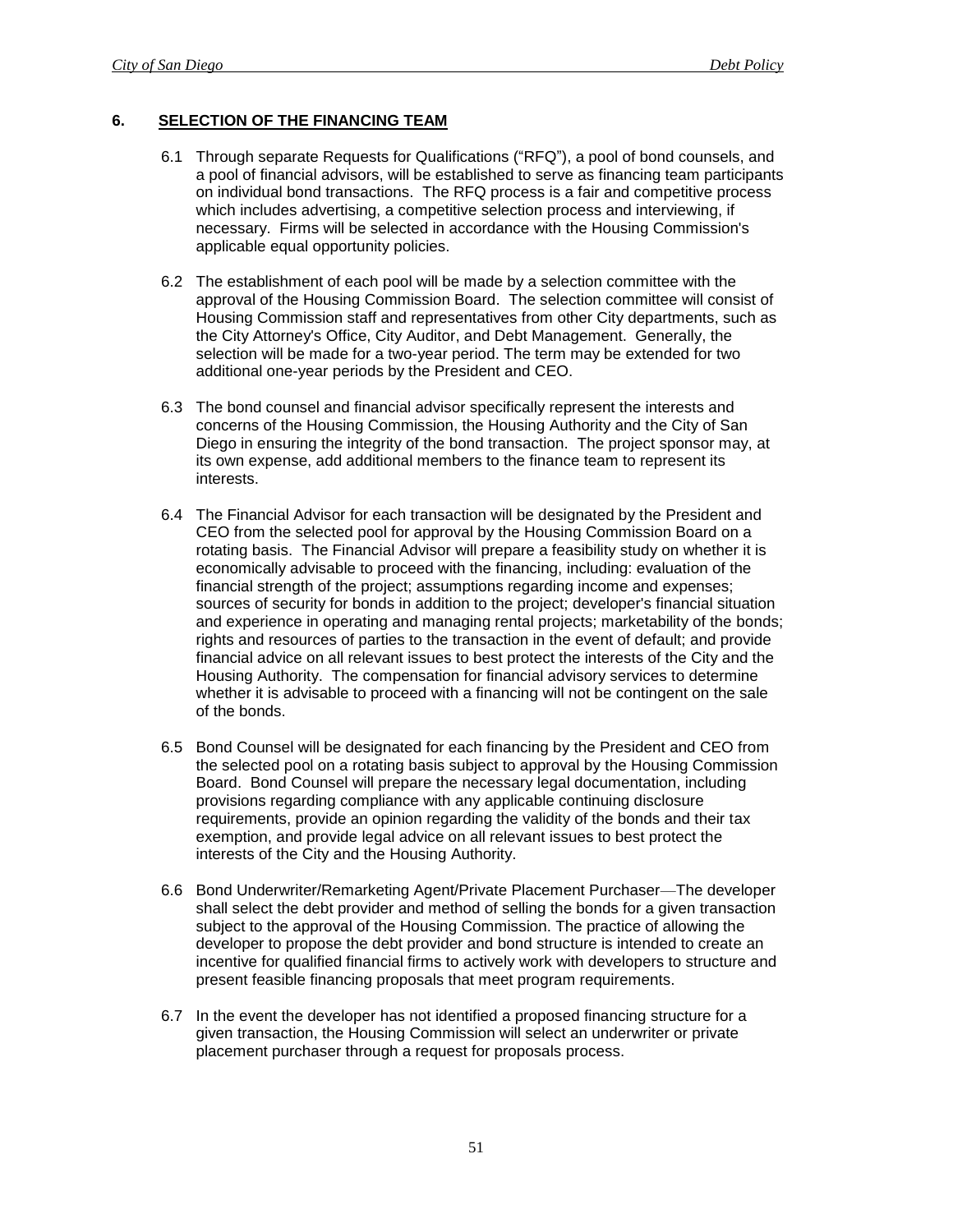6.8 The Bond Trustee (a bank designated by the Housing Authority as the custodian of funds and official representative of bondholders), if required by the bond structure for the financing, will be approved by the President and CEO based upon a Request for Proposals process.

#### **7. THE FINANCING PROCESS**

- 7.1 Application—A developer interested in new-money financing must submit an application for bond financing or, in the case of an existing financing, a request for bond refunding or restructuring to the Housing Commission. Part of the required information is a disclosure statement on each of the parties involved in the developer/ownership entity. Housing Commission staff will review the application for feasibility.
- 7.2 Deposit—At the time of the application, the developer must pay an application fee to cover the cost of the feasibility analysis of the proposed bond issuance, reissuance or restructuring. If the financing goes ahead, the fee will be subject to reimbursement as a required cost of issuance at the bond closing. The application fee may be waived by the President and CEO.
- 7.3 Inducement Resolution—In conjunction with the City Attorney's Office and Bond Counsel, a bond inducement resolution will be drafted and approved by the Housing Authority. All new-money projects must be induced. An inducement resolution is a conditional expression of the Housing Authority's "official intent" to issue bonds for a given project and is required under Treasury Regulation Section 1.150-2(e) 1.150- 2(e). Approval of the inducement resolution establishes, through the public record, the date from which project costs incurred may be determined to be eligible for financing under the program. Therefore, applicants are encouraged to induce their projects as soon as practicable to clearly identify the project, its location, maximum number of units, the maximum amount of financing, and the proposed ownership entity.
	- A. Application to CDLAC—The inducement resolution also authorizes Housing Commission staff to submit an application to CDLAC, on behalf of the developer/project sponsor, for a private activity bond allocation.
	- B. No Binding Financial Commitment—Adoption of the inducement resolution does not represent any commitment by the Housing Commission, Housing Authority, or the developer to proceed with the financing. The approval of the inducement resolution, by itself, does not authorize any subordinate financing by the Housing Authority or any other entity of the City. The Housing Authority retains absolute discretion over the issuance of bonds through adoption of a resolution authorizing such issuance.
	- C. No Land Use or Building Code Approval—Approval of the inducement resolution shall not be construed to signify that the project complies with the planning, zoning, subdivision and building laws and ordinances of the City or suggest that the Housing Authority, the City, or any officer or agent of the Housing Authority or the City will grant any such approval, consent or permit that may be required in connection with the development of a given project.
- 7.4 TEFRA Hearing and Approval—In order for interest on the bonds to be tax-exempt and in accordance with the Tax Equity and Fiscal Responsibility Act (TEFRA) of 1982, Section 147(f) of the Internal Revenue Code of 1986, the issuance of bonds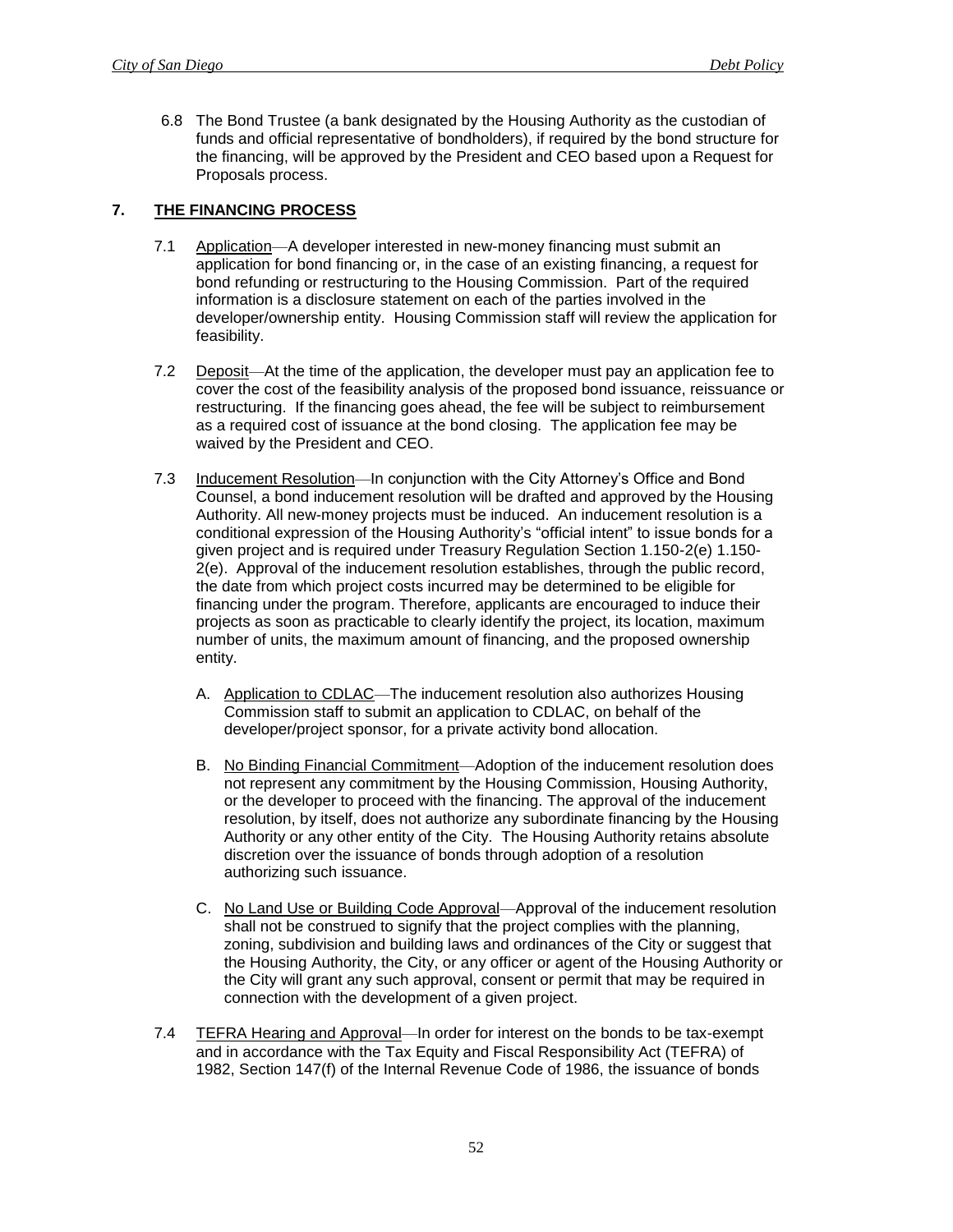must be approved by representatives of the governmental unit with jurisdiction over the area in which the project is located, after a public hearing for which a reasonable public notice was given. As the legislative body for the City of San Diego, federal regulations require that the issuance of bonds by the Housing Authority be approved by the City Council. The purpose of the public hearing is to provide an opportunity for interested persons to provide their views on the proposed bond issuance and on the nature and location of the project. The TEFRA hearing will be conducted by City Council at the date and time specified in the TEFRA notice. The TEFRA notice shall be published in a newspaper of general circulation within the City.

- 7.5 Bond Allocation—Prior to the issuance of private activity, tax exempt bonds, the Housing Authority must apply for, and receive an allocation of bond issuing authority from CDLAC. To receive such an allocation, the Housing Authority and the developer must document their readiness to proceed with the bond financing.
- 7.6 Performance Deposit—At the time of the application to CDLAC, the developer must deposit with the Housing Authority one half of one percent of the requested allocation amount as a performance deposit. The deposit will be returned to the developer according to the CDLAC procedures; the deposit is subject to reversion to the CDLAC if the financing does not close according to the CDLAC procedures.
- 7.7 Local Review—All projects must be in compliance with the City's land use requirements and the adopted community plans. Prior to requesting Housing Authority's approval of new-money bond issuance, the project must undergo all planning procedures, discretionary reviews and land use approvals, including review by the local planning group and environmental analysis, as required.
- 7.8 Coordination with City Finance Representatives—Housing Commission staff will work with the City Attorney's Office, the Debt Management Department, and other City departments, as necessary, in preparing bond issuances for affordable housing projects.
	- A. Compliance with City's Disclosure Ordinance—As a related entity of the City, the Housing Commission will adhere to the City disclosure ordinance (O-19320) as it may be amended from time to time. The Housing Commission will present offering statements and disclosure documents for review and approval, as appropriate, by the City's Disclosure Practices Working Group.
- 7.9 Housing Commission/Housing Authority Final Approval—Housing Commission staff's recommendation to proceed with a proposed bond issuance, reissuance, or bond restructuring will be presented for approval by the Housing Commission. If approved, staff will work with the approved financing team to structure the financing and to prepare the necessary bond documents. The resulting bond documents, authorizing resolution, staff report, and other relevant docket materials will be submitted for final approval by the Housing Authority.

**[Supersedes PO300.301, effective June 6, 1999]**

Authorized: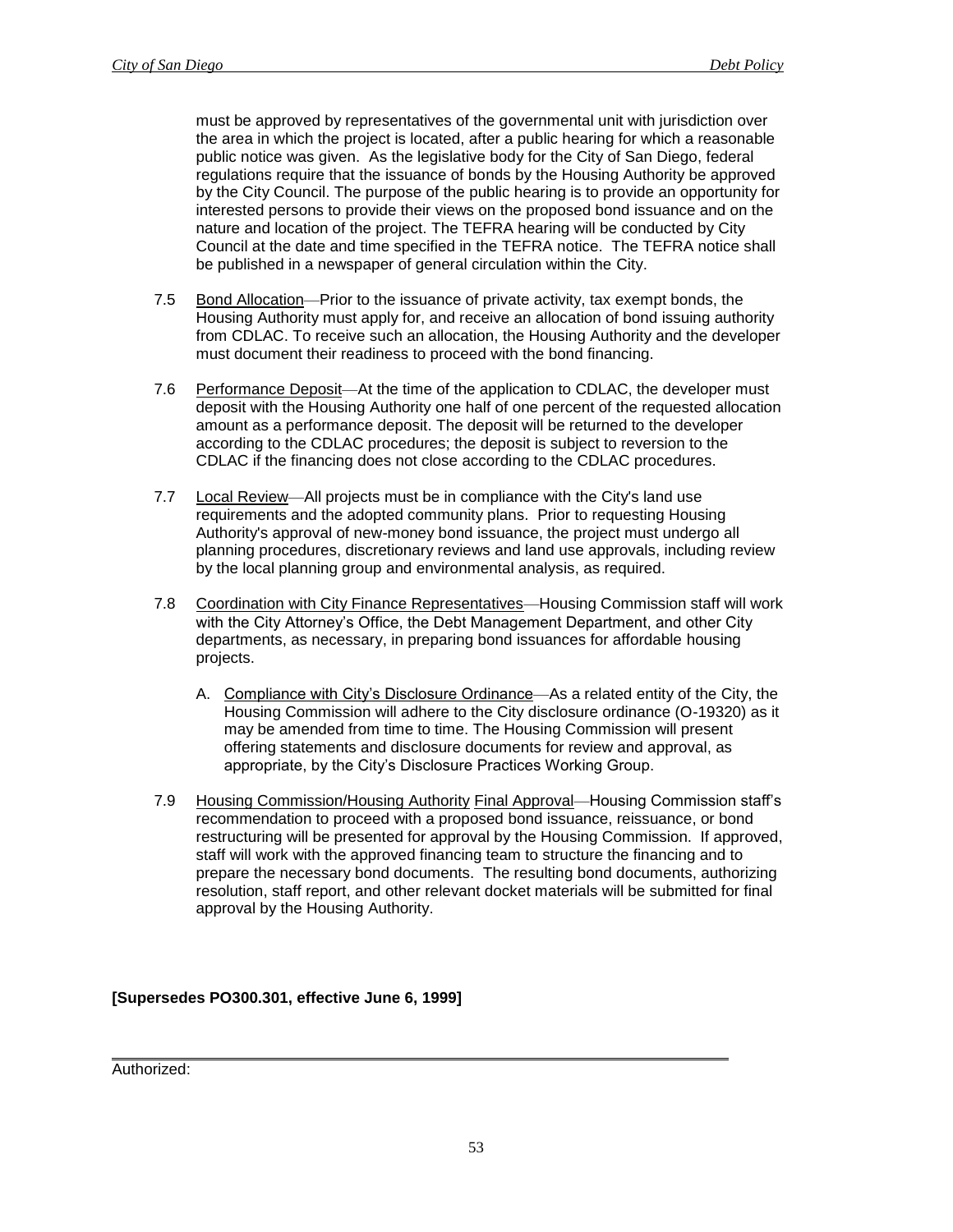(Signed by Carrol M. Vaughan) (Signed by Cissy Fisher)

Carrol M. Vaughan, Carrol M. Vaughan, Cissy Fisher, Director<br>
Executive Vice President and COO Housing Finance Executive Vice President and COO

Date **Date Date Date Date Date Date Date Date Date** 

History: Adopted: 10/16/89 Revised: 6/23/92 Revised: 6/28/94 Revised: 5/28/96 Revised: 6/4/99 Revised: 9/30/2008

10/ 6/08 10/ 6/2008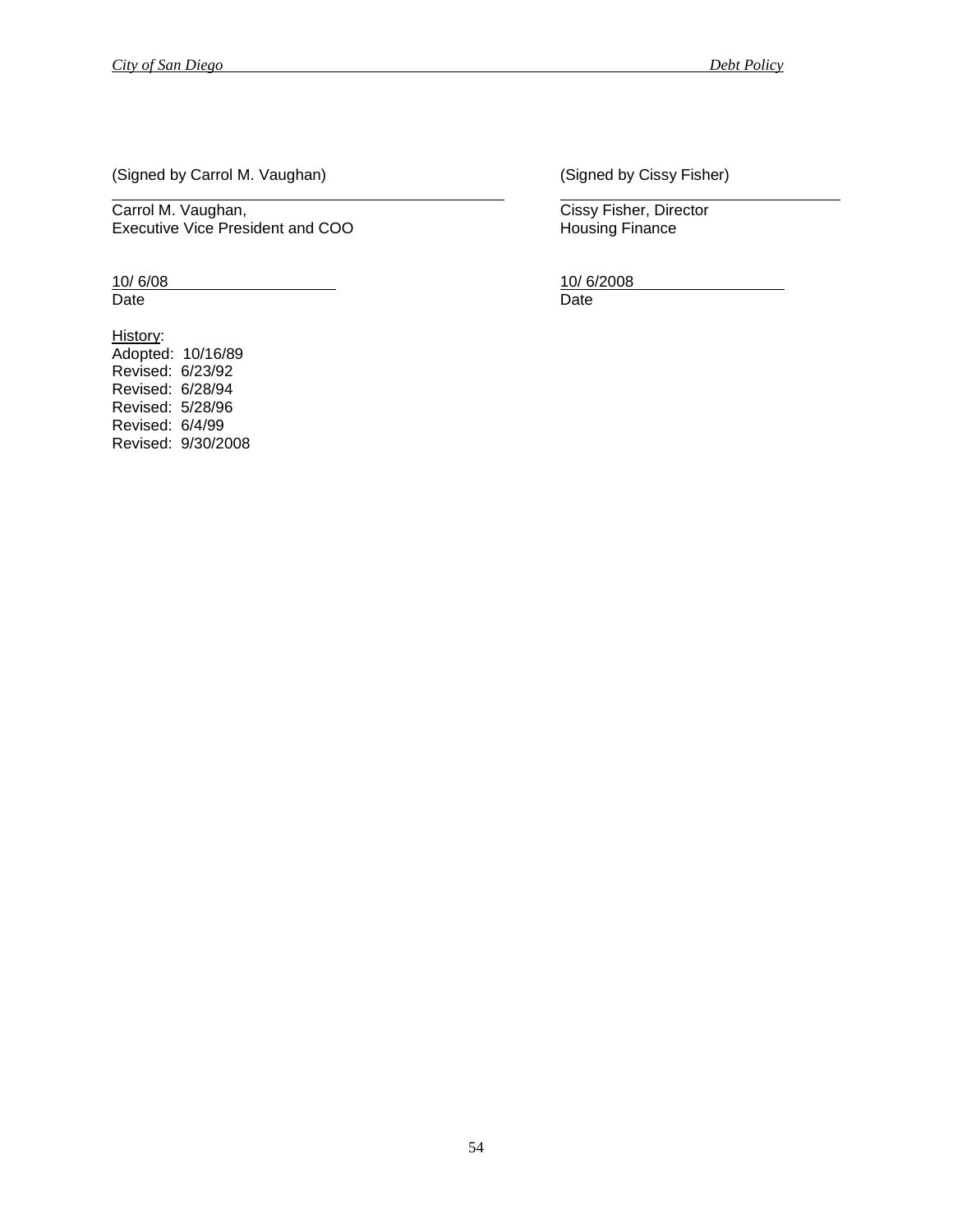# *APPENDIX D – COUNCIL POLICY 800-14 "PRIORITIZING CIP PROJECTS"*

SUBJECT: PRIORITIZING CIP PROJECTS POLICY NO: 800-14 EFFECTIVE DATE: May 30, 2008

# BACKGROUND:

The City of San Diego's Capital Improvement Program (CIP) is implemented through an interrelationship of client departments, service departments, new and redevelopment, and multiple funding sources. Capital investments are necessary for the construction of all parts of municipal infrastructure. Major infrastructure within the City's area of responsibility includes streets and related right-of-way features; storm water and drainage systems; water and sewer systems; public buildings such as libraries, recreational and community centers, police and fire stations, and lifeguard facilities; and parks. Decisions about capital investments affect the availability and quality of most government services. The municipal infrastructure is often taken for granted, yet it is vital to the city's economy, with implications for health, safety, and quality of life.

The commitment of resources to the CIP projects within the City has traditionally not had the benefit of a comprehensive evaluation to determine overall needs so that projects can be ranked in priority order, and efficiently funded. This approach may have unintentionally limited the overall effectiveness of available CIP resources by providing projects with less funding than is needed to accomplish major project requirements, such as planning and design. This has limited the City's ability to compete for outside grant funding, since grant programs often place emphasis on having the design and associated activities completed.

# PURPOSE:

The purpose of this policy is to establish an objective process for ranking CIP projects to allow decision-makers to have a basis for choosing the most compelling projects for implementation. This prioritization process will allows for the analytical comparison of the costs and benefits of individual projects, as well as an opportunity to evaluate projects against one another on their relative merits. Ideally, it will provide a citywide perspective, explore various financing options, and facilitate project coordination. All projects being considered for funding will be prioritized in accordance with the guidelines of this policy. It is proposed that this single CIP prioritization policy address all funding sources and asset classes, including enterprise funded projects (golf, water, sewer, airport facilities, undergrounding and landfill) and transportation and drainage projects. The goal of this policy is to establish a capital-planning process that ultimately leads to policy decisions that optimize the use of available resources, resulting in the maximum benefit from the projects delivered.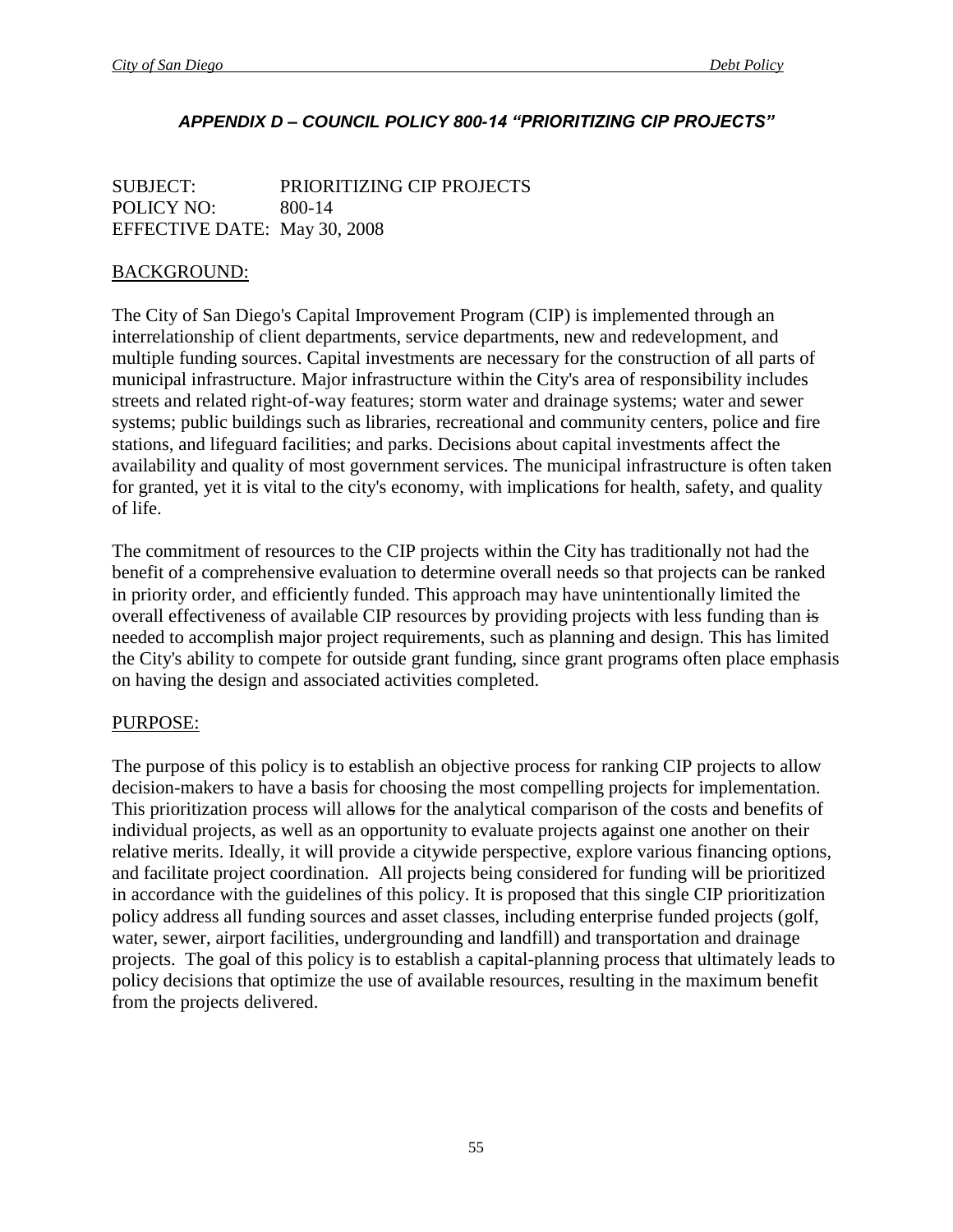# IMPLEMENTATION:

In order to implement a prioritization system, there must be an understanding of the constraints associated with each project's funding source(s), asset type (project category), or phase of development. Projects will not compete across the different funding sources, the different project categories, or the different project phases – however projects within each of these areas will be evaluated according to the guidelines outlined below.

# A. Project Funding

Projects within restricted funding categories will compete only with projects within the same funding category. Prioritization within these restricted funding categories will occur in accordance with this CIP prioritization policy. For example, water system CIP projects are funded with enterprise funds paid by water ratepayers. All water CIP projects will be prioritized in accordance with the prioritization policy, but will not compete for funding with projects not funded by Water Enterprise funds.

The following is a partial listing of restricted funding categories:

- 1. Community Development Block Grants
- 2. Developer Impact Fees
- 3. Enterprise Funds (Airport, Environmental Services, Golf, Utilities Undergrounding, Metropolitan Wastewater, and Water)
- 4. Facilities Benefit Assessments
- 5. Grants
- 6. State and Federal Funds
- 7. TransNet Funds

Projects that are not within a restricted funding category will compete within capital outlay funds/general obligation funds in accordance with this CIP prioritization policy. Although capital needs from the restricted funds or revenue-producing departments are often separate from the General Fund, the capital investments of all City departments should be planned together to allow better coordination of capital projects in specific parts of the City over time. Citywide coordination of capital project planning can increase the cost-effectiveness of the City's capital programs by allowing more efficient infrastructure investments.

# B. Project Categories

To ensure that the comparison is conducted between similar types of projects, the CIP projects shall be separated into categories according to the predominant type of asset in the project. Project categories shall include the below alphabetically listed asset types:

# **Airport Assets**

- **Buildings -** Facilities and structures, with the following project subcategories:
	- o Community support facilities and structures
	- o Fire facilities and structures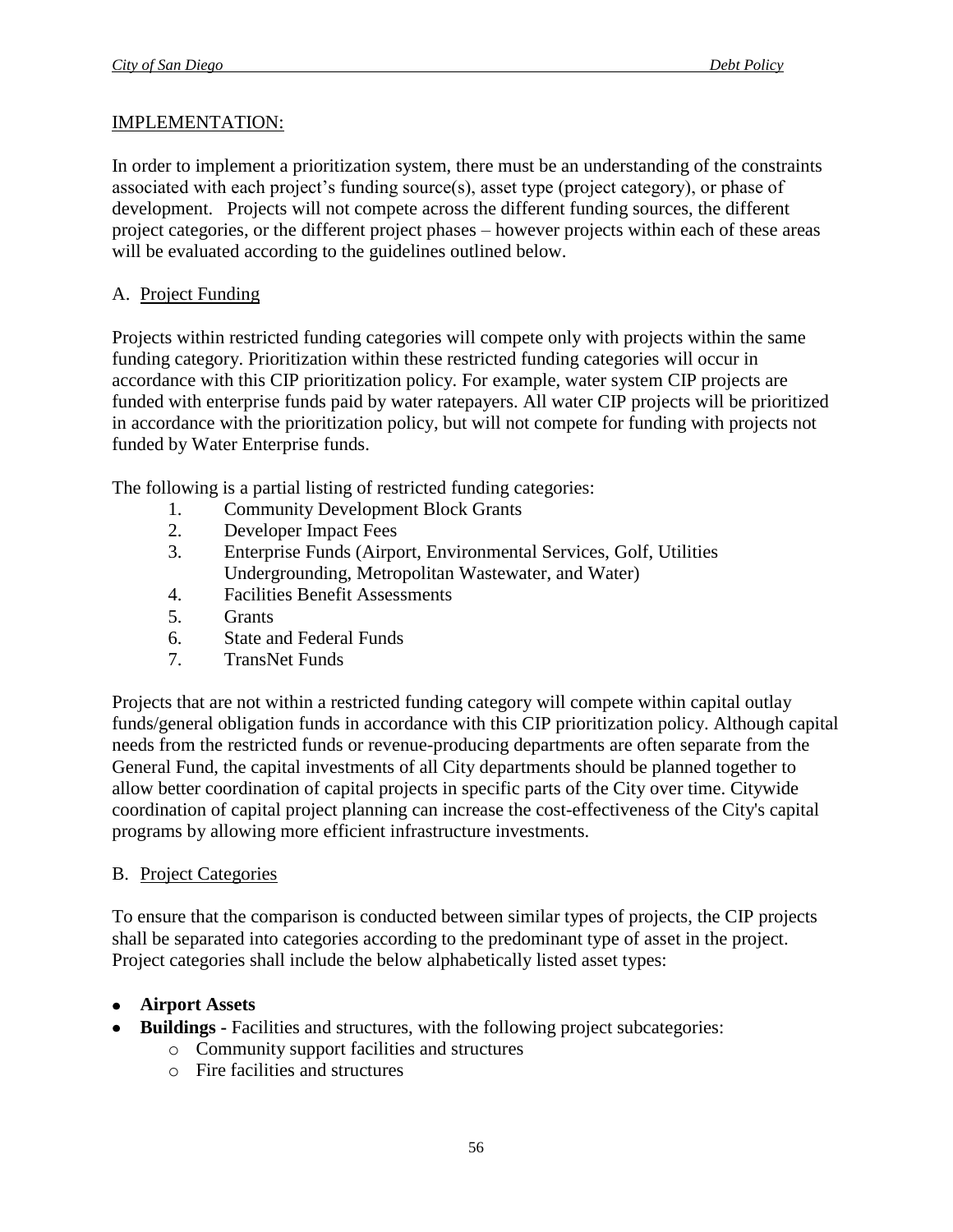- o Libraries
- o Metropolitan Wastewater department facilities and structures (e.g., treatment plants and pump stations)
- o Operations facilities and structures (e.g., maintenance shops and offices)
- o Other City facilities and structures
- o Park & Recreation facilities and structures
- o Police facilities and structures
- o Water department facilities and structures (e.g., treatment plants, pump stations, reservoirs, dams, standpipes)
- **Drainage -** Storm drain systems including pipes, channels, Best Management Practices (BMPs) and pump stations
- **Flood Control Systems**
- **Golf Courses**
- **Landfills -** Landfills and supporting facilities and structures
- **Parks -** Parks and open space
- **Reclaimed Water System**
- **Transportation -** Transportation facilities, with the following project subcategories:
	- o Bicycle Facilities (all classifications).
	- o Bridge Replacement, Retrofit, and Rehabilitation.
	- o Erosion control, slope stabilization, and retaining walls supporting transportation facilities.
	- o Guardrails, Barrier Rails, and other structural safety enhancements.
	- o New Roads, Roadway Widening, and Roadway Reconfigurations.
	- o Street Enhancements including medians and streetscape.
	- o New Traffic Signals.
	- o Pedestrian Accessibility Improvements including curb ramps.
	- o Pedestrian Facilities including sidewalks but not curb ramps.
	- o Street Lighting including mid-block and intersection safety locations.
	- o Traffic Calming, Flashing Beacons, and other speed abatement work.
	- o Traffic Signal Interconnections and other signal coordination work.
	- $\Theta$  Traffic Signal Upgrades and Modifications.
- **Wastewater -** Wastewater collection systems
- **Water -** Water distribution systems

CIP budgets shall reflect project allocations according to these categories. These project categories shall include resource allocation for all project components, including environmental mitigation, property acquisition, and all other activities necessary to complete the project.

# C. Project Phases

To ensure that the prioritization is conducted between projects with a similar level of completion, all CIP projects shall be separated into the following standard phases of project development within each project category: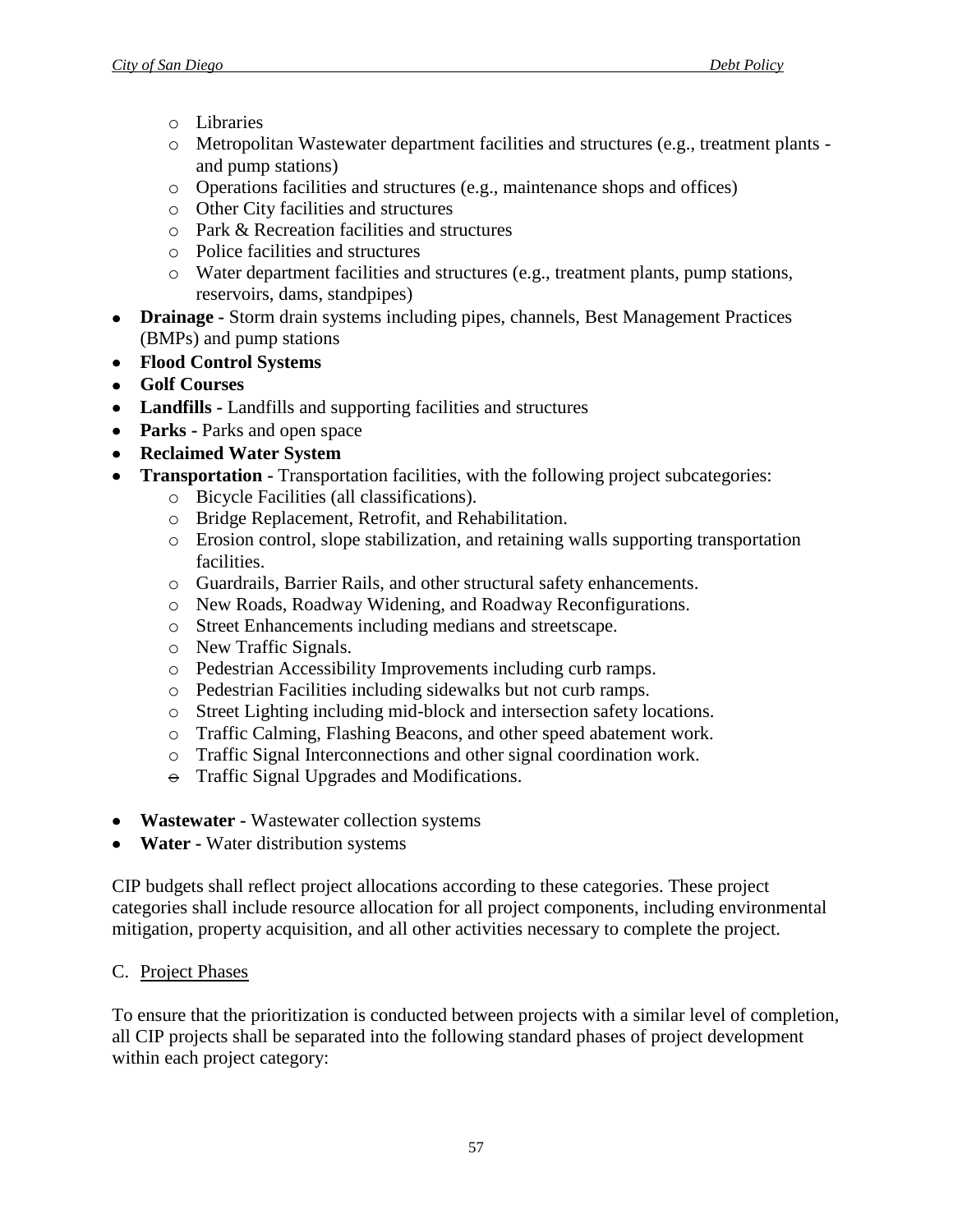- 1. Planning –includes development of a feasibility study, detailed scope, and budget.
- 2. Design includes development of the environmental document, construction plans and specifications, and detailed cost estimate.
- 3. Construction includes site preparation, utilities placement, equipment installation, construction, and environmental mitigation.

To initiate an effective capital project process, a revolving fund will be established for capital planning, to allow improved development of the scope, feasibility and funding requirements of projects prior to them becoming a CIP. The implementation of a capital planning process will result in better information, planning, and analysis of proposed capital projects. A goal of 5% is established as the minimum of CIP resources allocated to projects in the Planning phase.

# D. Prioritization Factors

The City must prioritize capital needs to assist in the determination of which projects will receive available funding and resources, and/or compete for bond funding based on criteria that is aligned with Departmental priorities, the Mayor's long-term plans, and City Council's objectives.

For all non-transportation projects (See Section B. Project Categories), the following are the prioritization factors (listed in order of importance):

- 1. **Health & Safety Effects:** This criterion will include an assessment of the degree to which the project improves health and safety factors associated with the infrastructure asset. For example, projects that result in the reduction in accidents, improved structural integrity, and mitigation of health hazards would score higher. The evaluation of this criterion will constitute twenty-five percent (25%) of the project's total score.
- 2. **Regulatory or mandated requirements:** This criterion will include an assessment of the degree to which the project is under a regulatory order or other legal mandates. For example, projects that are required by consent decrees, court orders, and other legal mandates would score higher. The evaluation of this criterion will constitute twenty-five percent (25%) of the project's total score.
- 3. **Implication of Deferring the Project:** This criterion will include an assessment of the consequences of delaying a project. For example, projects that would have significantly higher future costs, negative community impacts, or negative public perception, should they be deferred, would score higher. The evaluation of this criterion will constitute fifteen percent (15%) of the project's total score.
- 4. **Annual recurring cost or increased longevity of the capital asset:** This criterion will include an assessment of the degree to which the project reduces operations and maintenance expenditures by the City. For example, a roof replacement project that reduces both maintenance requirements and energy consumption or a storm drain replacement project that reduces the need for periodic cleaning would score higher. On the other hand, a new library that increases maintenance, energy and staffing costs would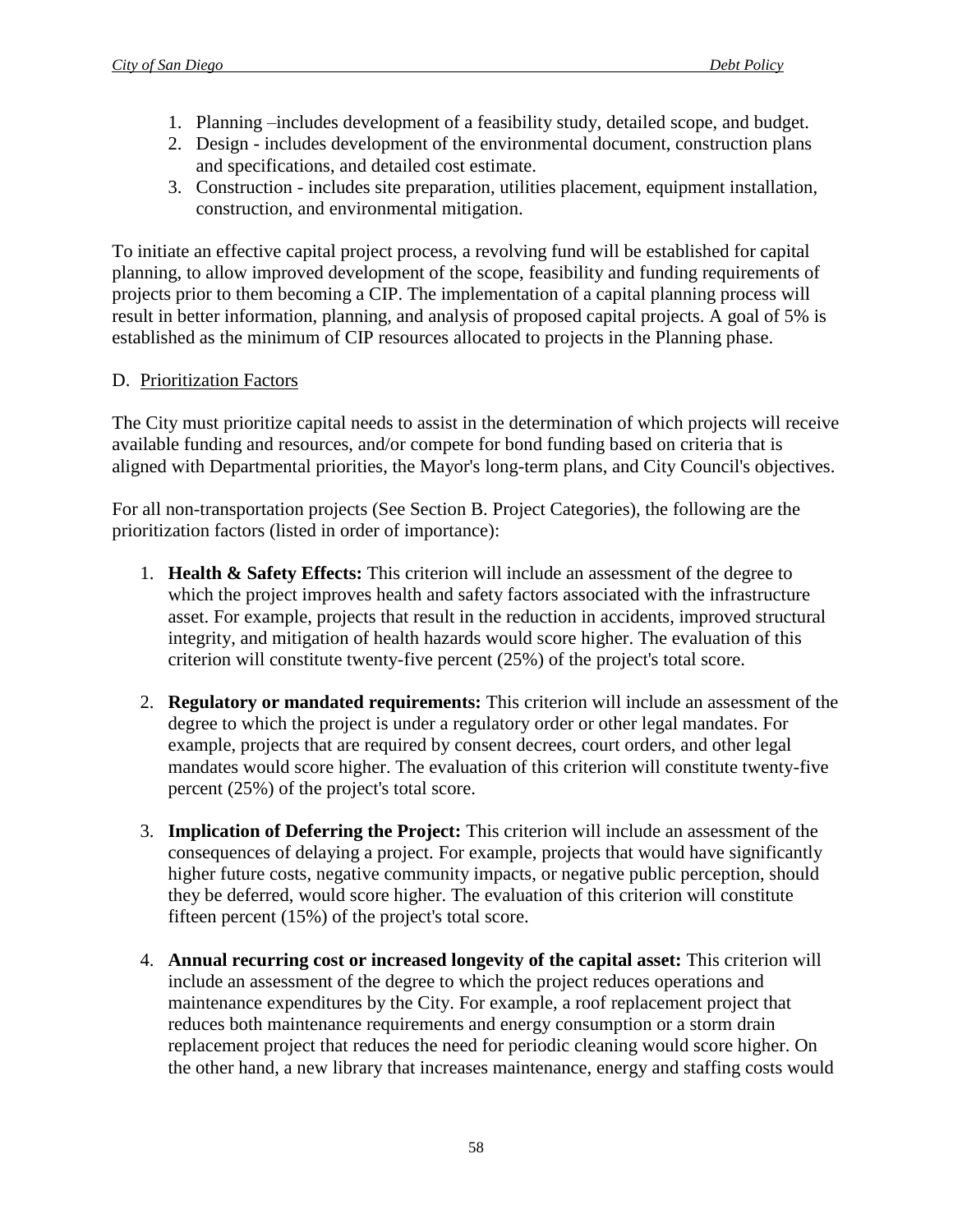score lower. The evaluation of this criterion will constitute ten percent (10%) of the project's total score.

- 5. **Community Investment:** This criterion will include an assessment of the degree to which the project contributes toward economic development and revitalization efforts. For example, a project within an approved Redevelopment Area or Community Development Block Grant eligible area would score higher. The evaluation of this criterion will constitute ten percent (10%) of the project's total score.
- 6. **Implementation:** This criterion will include an assessment of the degree to which the project is in compliance with the General Plan, Community Plan, or approved City-wide master plan. An assessment of other issues involved in completing the project (e.g., significant environmental issues, project complexity, and level of public support) will also be included in this criterion. For example, projects that would benefit the City of Villages Strategy, further smart growth, or receive overwhelming support from the community would score higher, while projects that would significantly impact the environment and trigger high mitigation requirements would score lower. The evaluation of this criterion will constitute five percent (5%) of the project's total score.
- 7. **Project Cost and Grant Funding Opportunity:** This criterion will include an assessment of the amount of funding needed to complete the current project phase and the entire project, and shall also include assessment of the amount of City funding in the project compared to the amount of funding provided by grant funds from outside agencies. For example, a project that would bring grant funds from an outside agency into the City would score higher, while a project that relies only on City funds would score lower. The evaluation of this criterion will constitute five percent (5%) of the project's total score.
- 8. **Project Readiness:** This criterion will include an assessment of the time required for a project to complete its current project phase (i.e., planning, design or construction). For example, a project with a completed environmental document or community outreach would score higher, while a highly complex project requiring longer design time would score lower. The evaluation of this criterion will constitute five percent (5%) of the project's total score.

For transportation projects (See Section B. Project Categories), the following key prioritization factors will be used in lieu of the above factors:

1. **Health & Safety:** This criterion shall include an assessment of the degree to which the project improves the safety of the public using the facility. This criterion also includes an assessment of the degree that a project is under a regulatory order or other legal mandates relating to public safety. For example, projects that result in reduction in traffic accidents, improved seismic safety rating of a bridge, upgrade of an undersized storm drain to address flooding problems, and reduction of response times by emergency vehicles would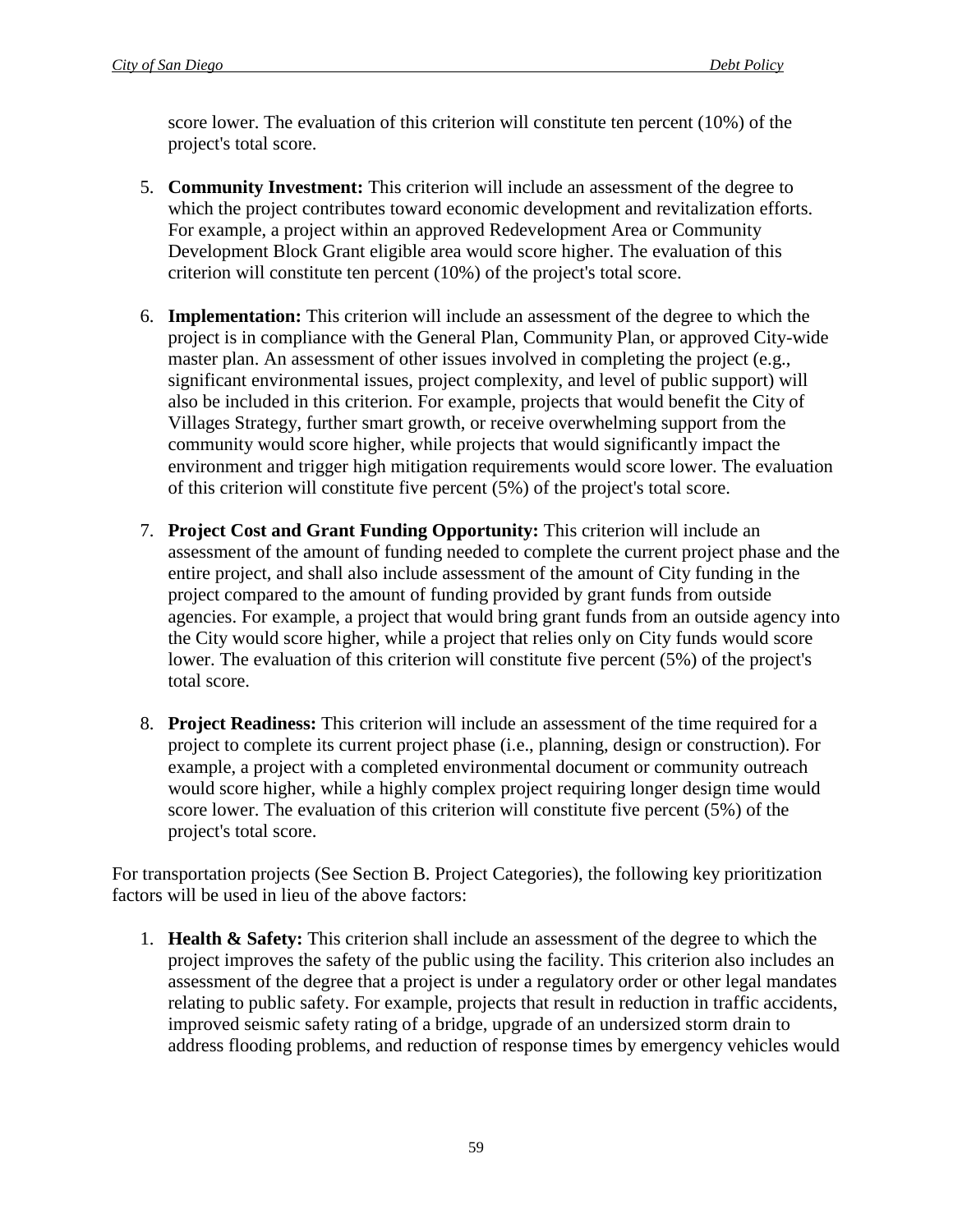score higher. The evaluation of this criterion will constitute twenty-five percent (25%) of the project's total score.

**Capacity & Service (Mobility):** This criterion shall include an assessment of the degree to which the project improves the ability of the transportation system to move people under all modes of travel including vehicle, transit, bicycle, and pedestrian usage. This criterion will also include an assessment of the degree to which the project improves the overall connectivity and reliability of the City's transportation system. For example, projects that reconfigure intersections to reduce delays, improve a parallel road to bypass a congested intersection, and interconnect traffic signals to reduce travel time along a congested corridor would score higher. The evaluation results of this criterion shall constitute twenty percent (20%) of a project's total score.

- 2. **Project Cost and Grant Funding Opportunity:** This criterion shall include an assessment of the amount of funding needed to complete the current project phase and the entire project, and hall also include assessment of the amount of City funding in the project compared to the amount of funding provided by grant funds from outside agencies. For example, a project that would bring grant funds from an outside agency into the City would score higher, while a project that relies only on City funds would score lower. The evaluation of this criterion shall constitute twenty percent (20%) of the project's total score.
- 3. **Revitalization, Community Support & Community Plan Compliance:** This criterion shall include an assessment of the degree to which the project is in compliance with the General Plan, Community Plan, Regional Transportation Plan, or an approved City-wide master plan. This criterion shall also include an assessment of the degree to which the project is officially supported by the Community Planning Group(s), the Councilmember(s), or a Regional Agency (such as SANDAG). This criterion shall also include an assessment of the degree to which the project contributes towards economic development and revitalization efforts. For example, projects that benefits a pilot village in the City of Villages strategy or furthers smart growth, implements a portion of the City-wide master plan or corridor study, has overwhelming and documented support from the community, implements a portion of an approved Redevelopment Area infrastructure plan, and provides transportation facilities for a Community Development Block Grant eligible area would score higher. The evaluation results of this criterion shall constitute fifteen percent (15%) of a project's total score.
- 4. **Multiple Category Benefit:** This criterion shall include an assessment of the degree to which the project provides highly rated facilities for multiple project categories (see Section B for project categories). For example, a roadway project that also provides for the replacement of a deteriorated storm drain, a streetscape project that also provides street lighting at critical intersections, and a bikeway project that provides slope stabilization at an area of known erosion problems would score higher. The evaluation of this criterion shall constitute ten percent (10%) of the project's total score.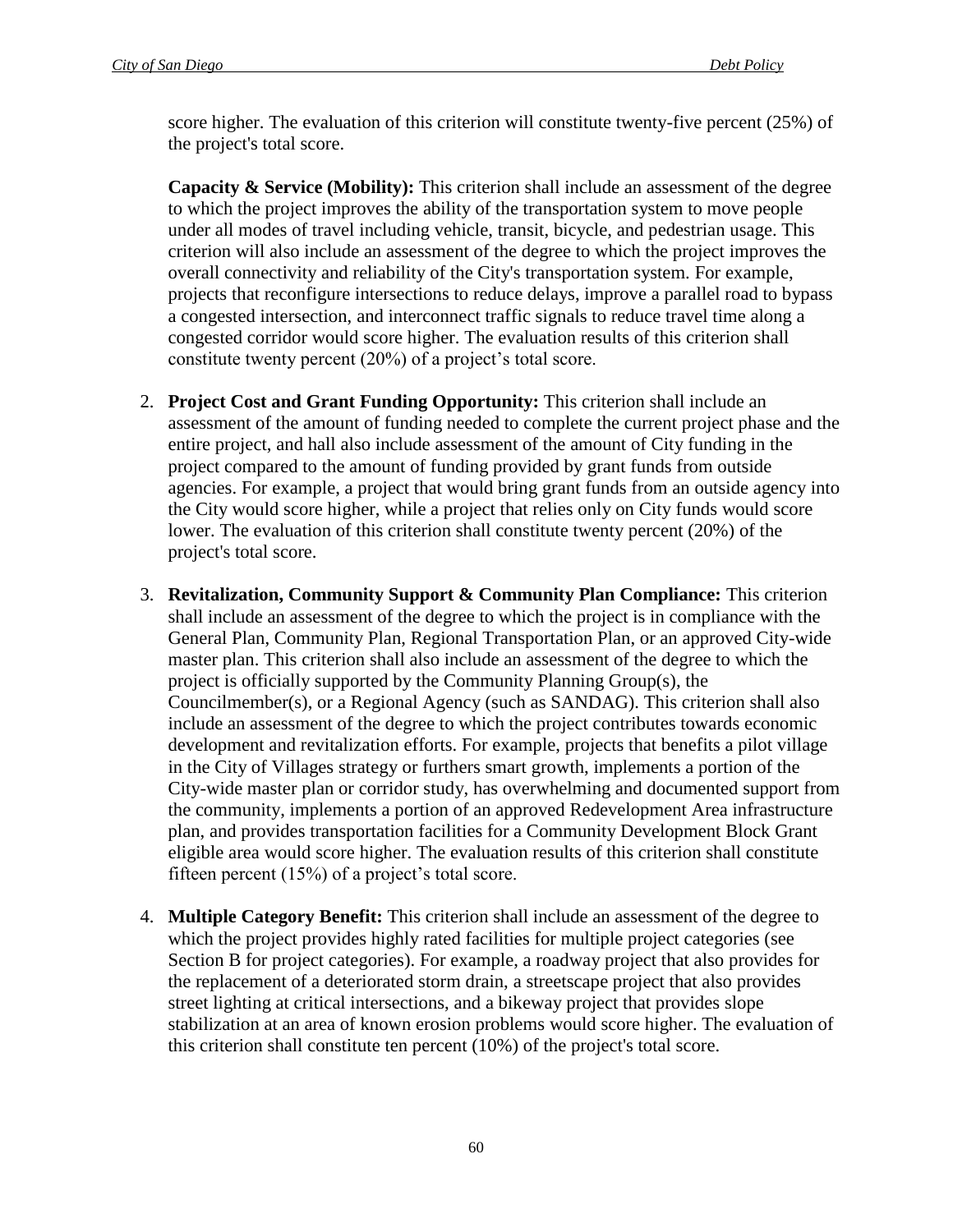- 5. **Annual recurring cost or increased longevity of the capital asset:** This criterion shall include an assessment of the degree to which the project reduces operations and maintenance expenditures by the City. For example, a roadway widening project that replaces an area of pavement in poor condition or that installs a highly rated traffic signal would score higher, while a project with equipment that requires frequent maintenance would score lower. The evaluation results of this criterion shall constitute five percent (5%) of a project's total score.
- 6. **Project Readiness:** This criterion shall include an assessment of the time required for a project to complete its current project phase (i.e., planning, design or construction). For example, a project with a completed environmental document or community outreach would score higher, while a highly complex project requiring longer design time or significant environmental mitigation would score lower. The evaluation results of this criterion shall constitute five percent (5%) of a project's total score.

# E. Implementation Process

- 1. Using the project categories (funding & project), phases, and criteria, the Mayor shall develop a prioritization score for each CIP project. The Mayor shall then rank all CIP projects within their respective categories (funding & project) and phases according to their project score. In case of ties, the Mayor shall evaluate the overall infrastructure deficiency within the communities for each project as the deciding factor.
- 2. The resultant ranking list for each category and phase of CIP projects shall be reported by the Mayor to the Council as part of the annual CIP budget, with recommendations for funding.
- 3. Upon approval of the CIP budget by the Council, the Mayor shall pursue the completion of each project phase according to the priority ranking resulting from this prioritization process up to the total amounts authorized by Council for each project category. The Mayor shall also utilize the resultant priority ranking for the pursuit of all outside grant funding opportunities.
- 4. The Mayor will update the priority score as the conditions of each project change or other new information becomes available. For instance, if grant funding becomes available for a lower ranked project, the priority score would be re-evaluated with this new information. When changes occur that would alter a project's priority ranking, the priority list will be revised. The City Council will receive an informational brief of changes to the priority list at mid-year, and the annual update of the list will be part of the budget process.. Similarly, resources shall not be withdrawn from a project prior to the completion of its current phase, unless reallocation is authorized by the annual appropriation ordinance or approved by Council.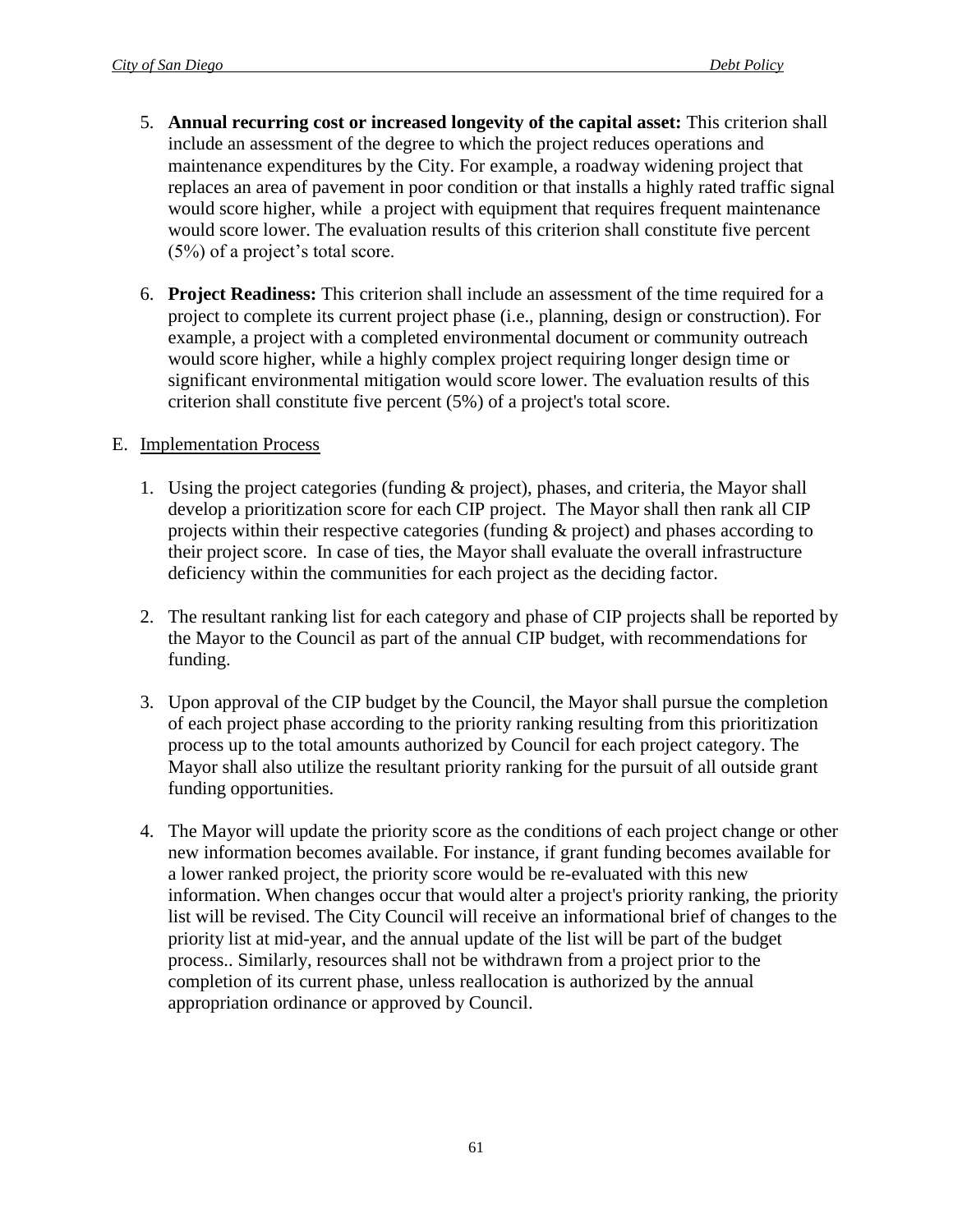5. Implementation of this Council Policy is not intended to release or alter the City's current or future obligations to complete specific CIP projects by specified deadlines, as may be imposed by court order, or order of any federal, state or local regulatory agency.

# HISTORY:

Adopted by Resolution No. R-302291 on  $1/16/2007$  [date] Amended by Resolution R-303741 on 5/30/2008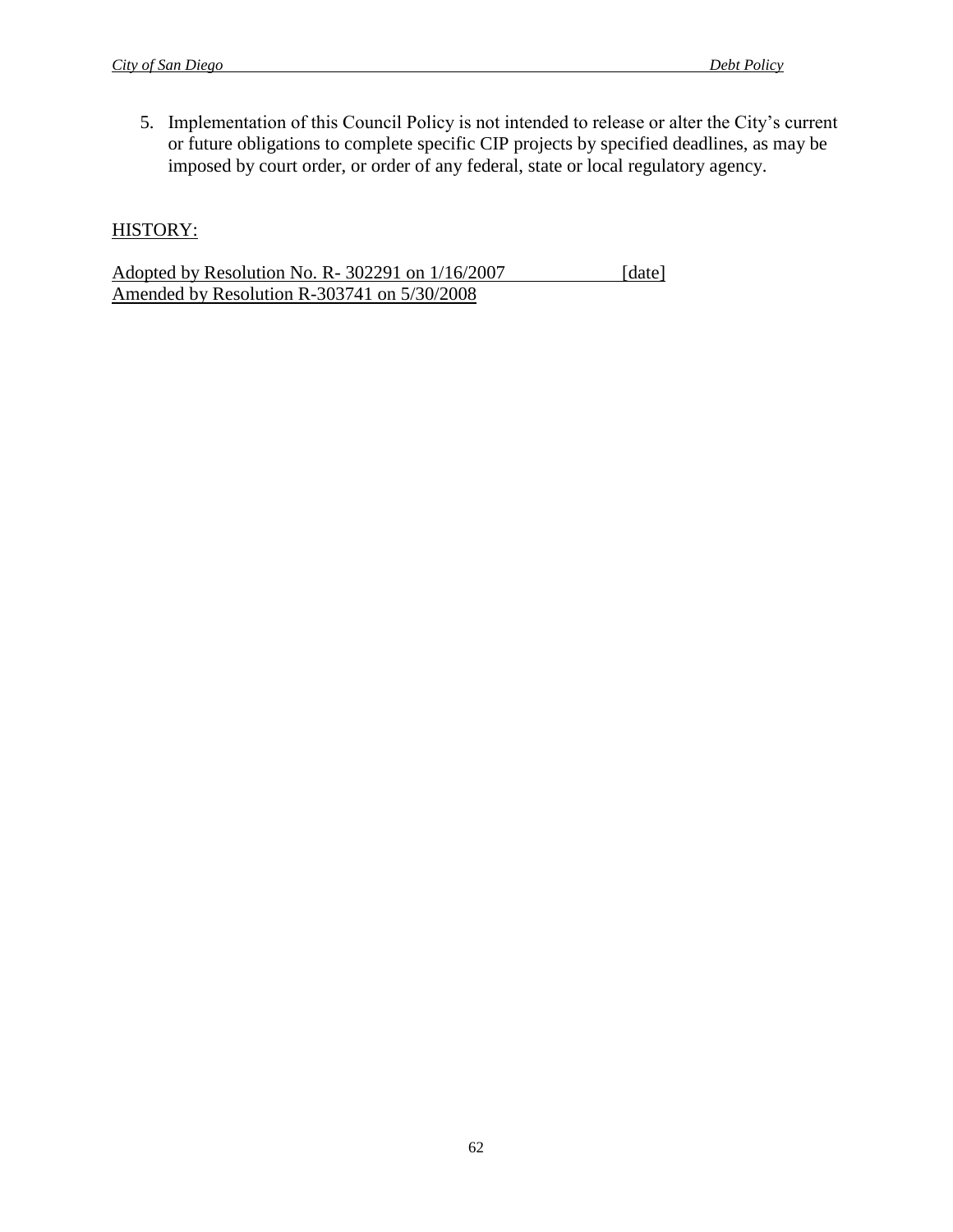# *APPENDIX E – BASIC LEGAL DOCUMENTS*

The following basic legal documents are found in most public finance transactions.

#### *E1 Indenture*

#### Purpose:

The indenture is the basic security document of a bond transaction. It provides the terms of the bonds, including payment dates, maturities, redemption provision, registration, transfer and exchange, etc. The indenture creates the legal structure for the security for the bonds, including:

| ٠                                                                     | Creation and granting of the Trust Estate                                      |  |
|-----------------------------------------------------------------------|--------------------------------------------------------------------------------|--|
|                                                                       | Pledge of revenues and other collateral                                        |  |
|                                                                       | Covenants                                                                      |  |
|                                                                       | Default and remedy provisions                                                  |  |
|                                                                       | Flow of funds                                                                  |  |
| Parity debt provisions for issuance of additional bonds in the future |                                                                                |  |
| Trustee-related provisions                                            |                                                                                |  |
| Substitutes:                                                          | Trust Agreement; Fiscal Agent Agreement; Bond Resolution or Bond<br>Ordinance. |  |
| Principal Drafter:                                                    | Bond Counsel.                                                                  |  |
| Parties:                                                              | Issuer, Trustee.                                                               |  |
| <b>Critical Provisions for Issuer Review:</b>                         |                                                                                |  |

Definitions of permitted investments and revenues; scope of trust estate and pledged collateral; payment and redemption terms of bonds; additional bonds test; flow of funds with special consideration to retaining the flexibility needed to use funds not otherwise needed for debt service; reserve fund provisions; covenants; default and remedy provisions; defeasance provisions.

#### *E2 Loan Agreement*

#### Purpose:

The loan agreement is the document under which the bond proceeds are lent or otherwise provided for the project being financed and the user of the proceeds agrees to pay the amount of the bonds, plus interest. It provides for payment of loan, installment sale or lease payments sufficient in time and amount to pay debt service on the bonds.

| Substitutes:       | Installment Sale Agreements, Facilities or Project Lease. |
|--------------------|-----------------------------------------------------------|
| Principal Drafter: | Bond Counsel.                                             |
| Parties:           | Conduit Borrower/Obligator, Issuer.                       |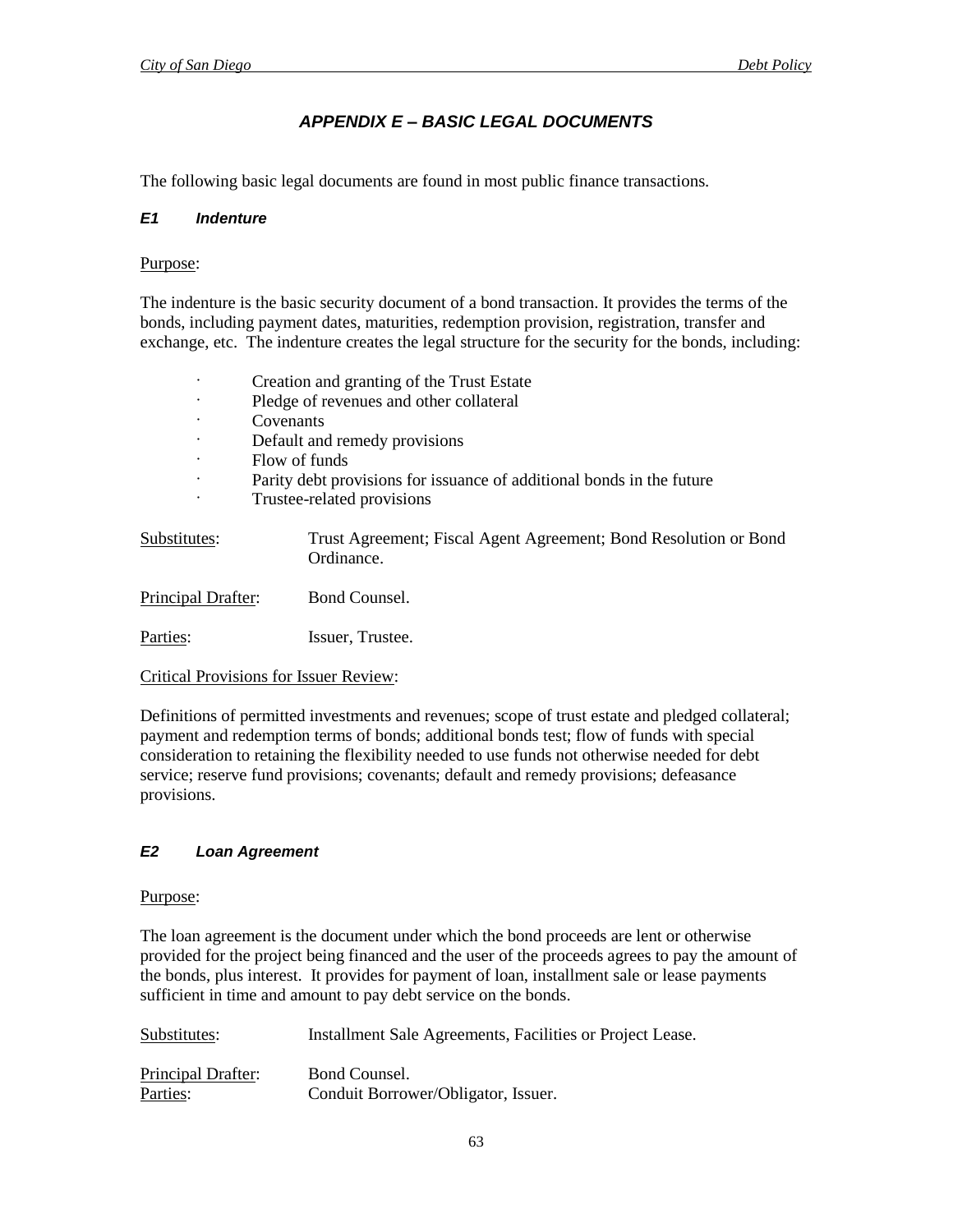## Critical Provisions for Issuer Review:

Representations and warranties; covenants; prepayment provisions; pledge provisions; title provisions; abatement provisions.

# *E3 Authorizing Resolution*

#### Purpose:

The resolution authorizes issuance and sale of bonds, authorized execution and delivery of documents, and directs staff to take other actions necessary to complete financing.

| Substitutes:                                  | Authorizing Ordinance.            |
|-----------------------------------------------|-----------------------------------|
| Principal Drafter:                            | Bond Counsel or Issuer's Counsel. |
| Parties:                                      | Issuer.                           |
| <b>Critical Provisions for Issuer Review:</b> |                                   |

Parameters for delegation of authority to sell bonds; maximum par amount and term of bonds; conformance to issuer's standard form of resolution.

# *E4 Bond/Note Purchase Agreement*

#### Purpose:

Provides for the sale of the bonds to the underwriter; specifies discount, interest rates and terms for payment of purchase price; contains representations and warranties of the issuer; contains conditions precedent to underwriter's obligation to purchase the bonds at closing; specifies documents to be delivered at closing; specifies who will pay expenses.

| Substitutes:                                  | Official Notice of Sale and Bid Form (competitive sales); Placement<br>Agreement (private placements). |
|-----------------------------------------------|--------------------------------------------------------------------------------------------------------|
| Principal Drafter:                            | Underwriter's Counsel or Disclosure Counsel.                                                           |
| Parties:                                      | Underwriter, Issuer, and Conduit Borrower.                                                             |
| <b>Critical Provisions for Issuer Review:</b> |                                                                                                        |

All points listed under "Purpose" section.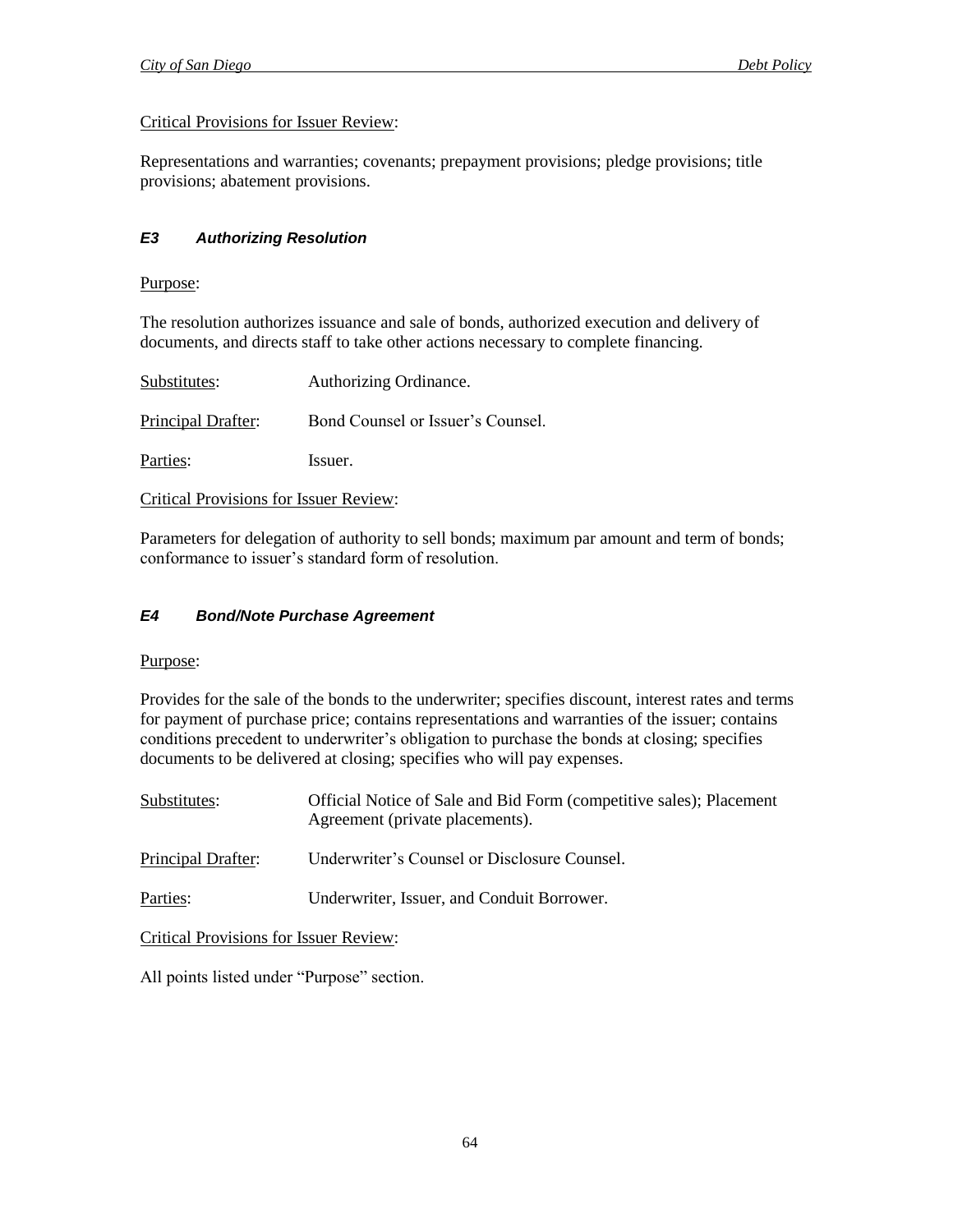# *E5 Official Statement*

#### Purpose:

The Official Statement is the document, which provides disclosures to investors and potential investors. Most financings are required to have Official Statements under SEC Rule 15c2-12. This document provides disclosure to prospective investors regarding term of bonds, security, risk factors, and financial and operating information concerning issuer and background information.

| Substitutes:       | Offering Memorandum; Limited Offering Memorandum, Offering<br>Circular. |
|--------------------|-------------------------------------------------------------------------|
| Principal Drafter: | Issuer, Disclosure Counsel.                                             |
| Parties:           | Issuer.                                                                 |

Critical Provisions for Issuer Review:

Security and sources of payment for the bonds; risk factors; financial and operating data regarding the entity responsible for payment; litigation; and general information about the issuer.

#### *E6 Continuing Disclosure Agreement*

#### Purpose:

The Continuing Disclosure Agreement contains the undertakings of the issuer to provide ongoing disclosure in the form of annual reports and event notices pursuant to SEC Rule 15c2-12. The undertakings must remain in place for the life of the issuance, with certain exceptions for pool bonds.

Substitutes: Continuing Disclosure Certificate.

Principal Drafter: Underwriter's Counsel, Disclosure Counsel, or Bond Counsel.

Parties: Issuer, Obligated Persons; Trustee.

#### Critical Provisions for Issuer Review:

Contents of annual reports; deadline for filing annual reports; listed event notices; amendment provisions.

#### *E7 Reimbursement Agreement*

#### Purpose:

The Reimbursement Agreement appears in transactions involving a letter of credit or surety policy guaranteeing payment on the bond or draws against the reserve fund, respectively. It contains the obligation to repay the letter of credit bank amounts drawn on the credit facility. Term and conditions vary depending upon the type of transaction involved.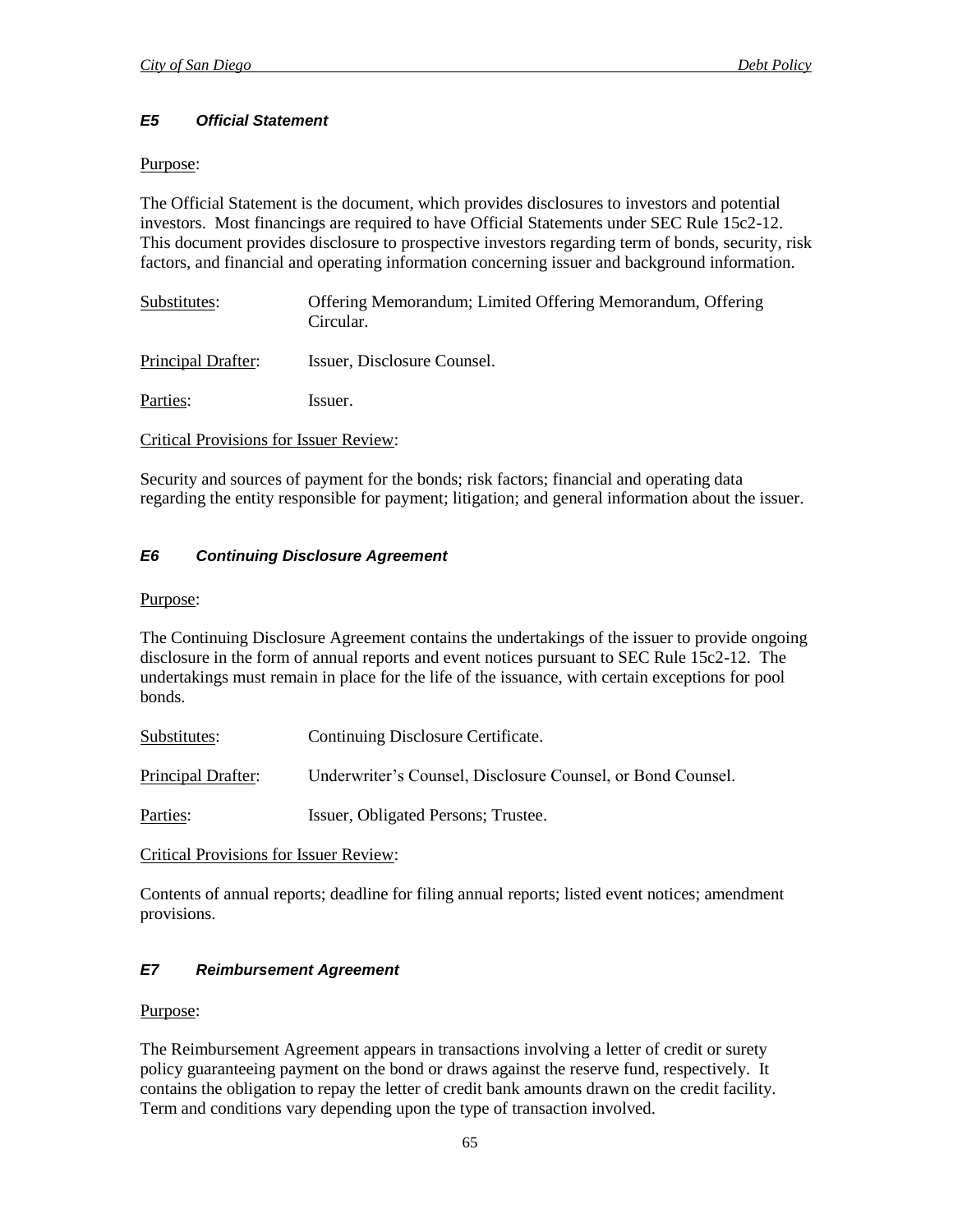The Reimbursement Agreement provides for costs incurred prior to the bonds being issued to be reimbursed from such proceeds up to the date that is specified therein.

| Substitutes:       | Financial Guarantee Agreement.             |
|--------------------|--------------------------------------------|
| Principal Drafter: | Bank Counsel, Surety Provider Counsel.     |
| Parties:           | Issuer, Bank, and Trustee (in some cases). |

#### Critical Provisions for Issuer Review:

Representations and warranties; fees payable to bank; ability of bank to "participate" the credit facility to other banks; renewals and extensions of the credit facility; default and remedy provisions; collateral provisions; choice of law provisions.

#### *E8 Tax Certificate*

#### Purpose:

The Tax Certificate contains certifications required to be made by the issuer, and in case of a conduit issue, the borrower, in order to satisfy the requirements of the Internal Revenue Code and the regulations issued there under for the bonds to be tax-exempt. It also describes the rules applicable to the investment of bond proceeds under federal tax law.

| Substitutes:       | Tax Agreement; Arbitrage or Non-arbitrage Certificate. |
|--------------------|--------------------------------------------------------|
| Principal Drafter: | Bond Counsel.                                          |
| Parties:           | Issuer, Borrower.                                      |

Critical Provisions for Issuer Review:

Spend down requirements, yield restrictions, arbitrage filing dates.

#### *E9 Closing Documents*

#### Purpose:

Contains the certificates, receipts, written directions and requests, requisitions and similar documents, which are delivered at the closing of the issuance. These documents generally accomplish the following:

- A. Document the factual representations required by the purchase contract and accuracy and completeness of expertise portions of the disclosure;
- B. Document compliance with the requirements of law and contract for the issuance of the bonds;
- C. Document the flow of funds at closing; and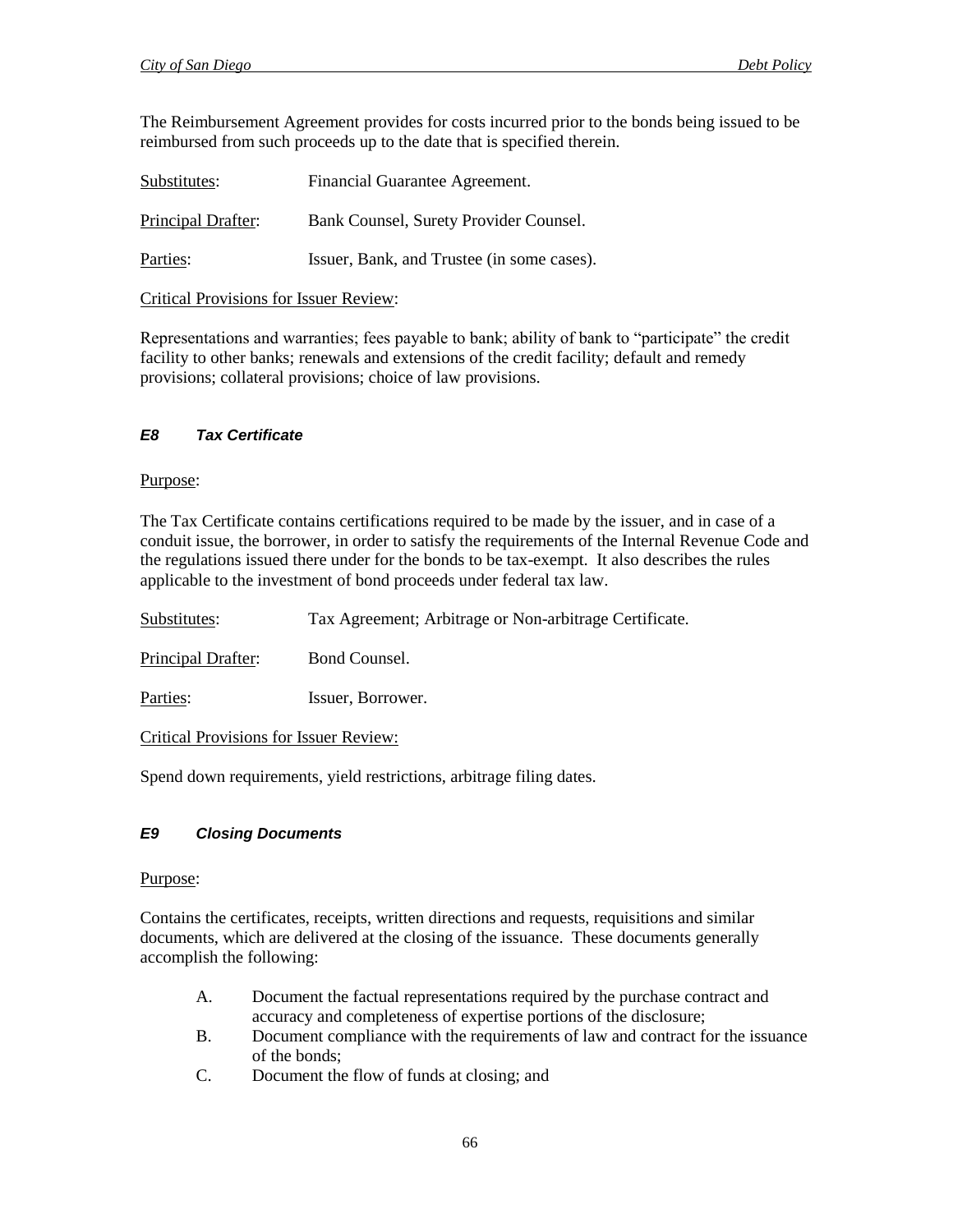D. Instruct parties to take certain actions upon closing; i.e., deposit funds in accounts, record documents, file reports, release security, etc.

Substitutes: None.

Principal Drafter: Bond Counsel.

Parties: All parties to transaction.

Critical Provisions for Issuer Review:

Accuracy of all amounts for receipt and deposit of funds, accuracy of representations, warranties, and certifications. All requisitions should be reviewed to determine correctness of payments, deposits and transfers.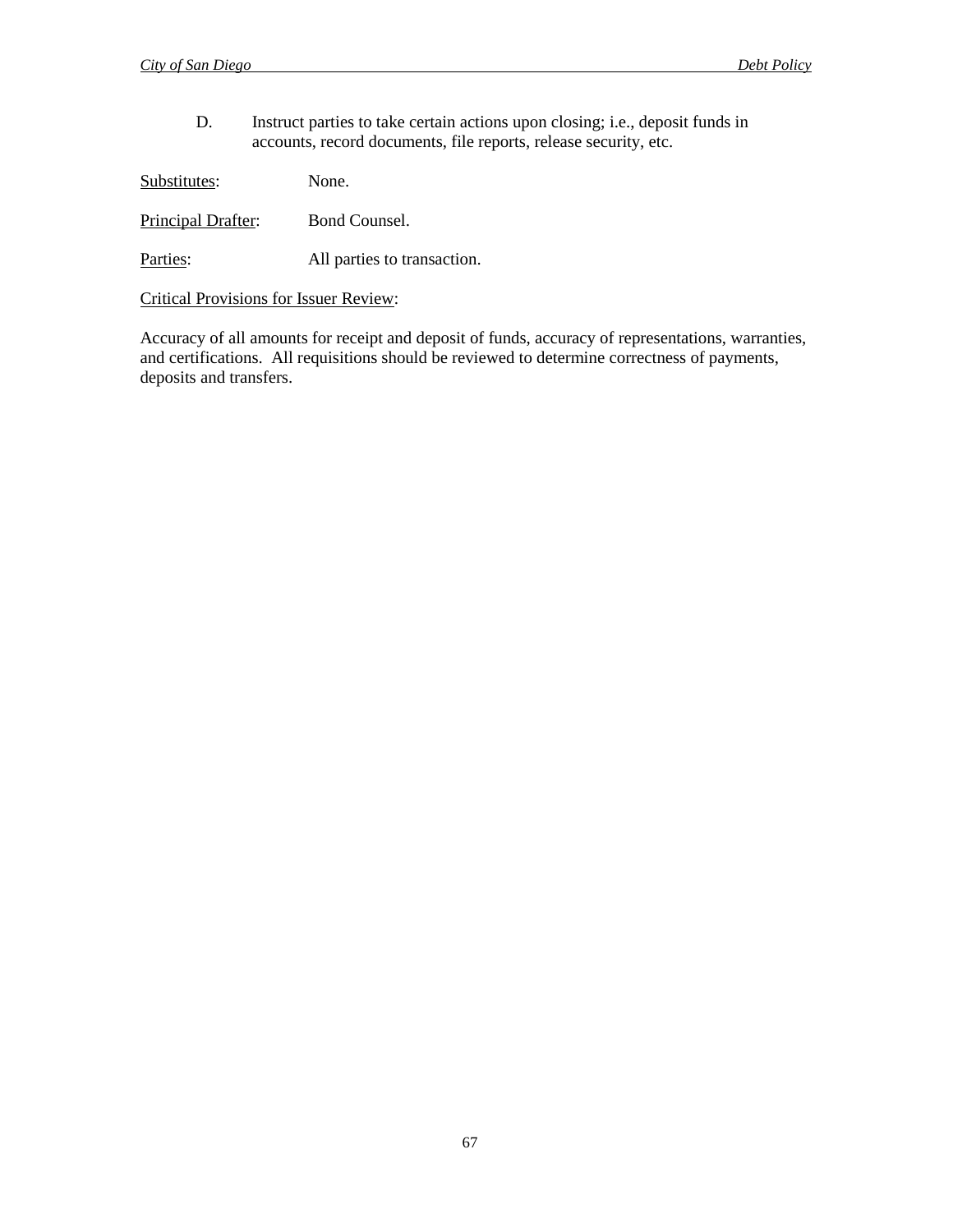# *APPENDIX F – DISCLOSURE PRACTICES WORKING GROUP –*

# *DISCLOSURE CONTROLS AND PROCEDURES*

City of San Diego Disclosure Practices Working Group

# Disclosure Controls and Procedures

# Article I *General*

Section 1.1. Purpose. These Disclosure Controls and Procedures are designed to (i) ensure the accuracy of the City of San Diego's disclosures and the City's compliance (including the City Council, City officers, and staff) with all applicable federal and state securities laws, and (ii) promote best practices regarding disclosures relating to securities issued by the City and the City's disclosure provided to its Related Entities.

Section 1.2. Disclosure Practices Working Group. Pursuant to Sections 22.4101 and 22.4103 of the Municipal Code a Disclosure Group has been established. Membership of the Disclosure Group shall be as set forth in Section 22.4103 of the Municipal Code, as the same may be amended from time to time.

Section 1.3. Responsibilities of the Disclosure Group. The Disclosure Group shall have the responsibilities set forth in (i) subsection (b) of Section 22.4101 of the Municipal Code, (ii) Section 22.4107 of the Municipal Code, (iii) subsection (a) of Section 22.4109 of the Municipal Code, and (iv) such additional responsibilities as are set forth in the Municipal Code and these Disclosure Controls and Procedures.

Section 1.4. Meetings of the Disclosure Group. In accordance with Section 22.4104 of the Municipal Code, the Disclosure Group shall meet as often as necessary to fulfill its obligations, but not less than once a month. The Disclosure Group shall establish an annual calendar of meetings. Any member of the Disclosure Group may convene a meeting of the Disclosure Group. Members of the Disclosure Group should, to the extent practicable, attend meetings in person but may participate in meetings by telephone. The Disclosure Coordinator shall distribute an agenda for each meeting of the Disclosure Group. The agenda shall be prepared in consultation with members of the Disclosure Group, and any member or ex officio participant of the Disclosure Group may place an item on the agenda.

Section 1.5. Quorum; Delegation. A quorum will consist of at least three of the first five individuals identified in Section 22.4103(a) of the Municipal Code. The attendance of the City's outside disclosure counsel is required at the meeting of the Disclosure Group at which City Official Statements or CAFRs are approved or for any other meeting as determined by the members of the Disclosure Group. The individuals identified in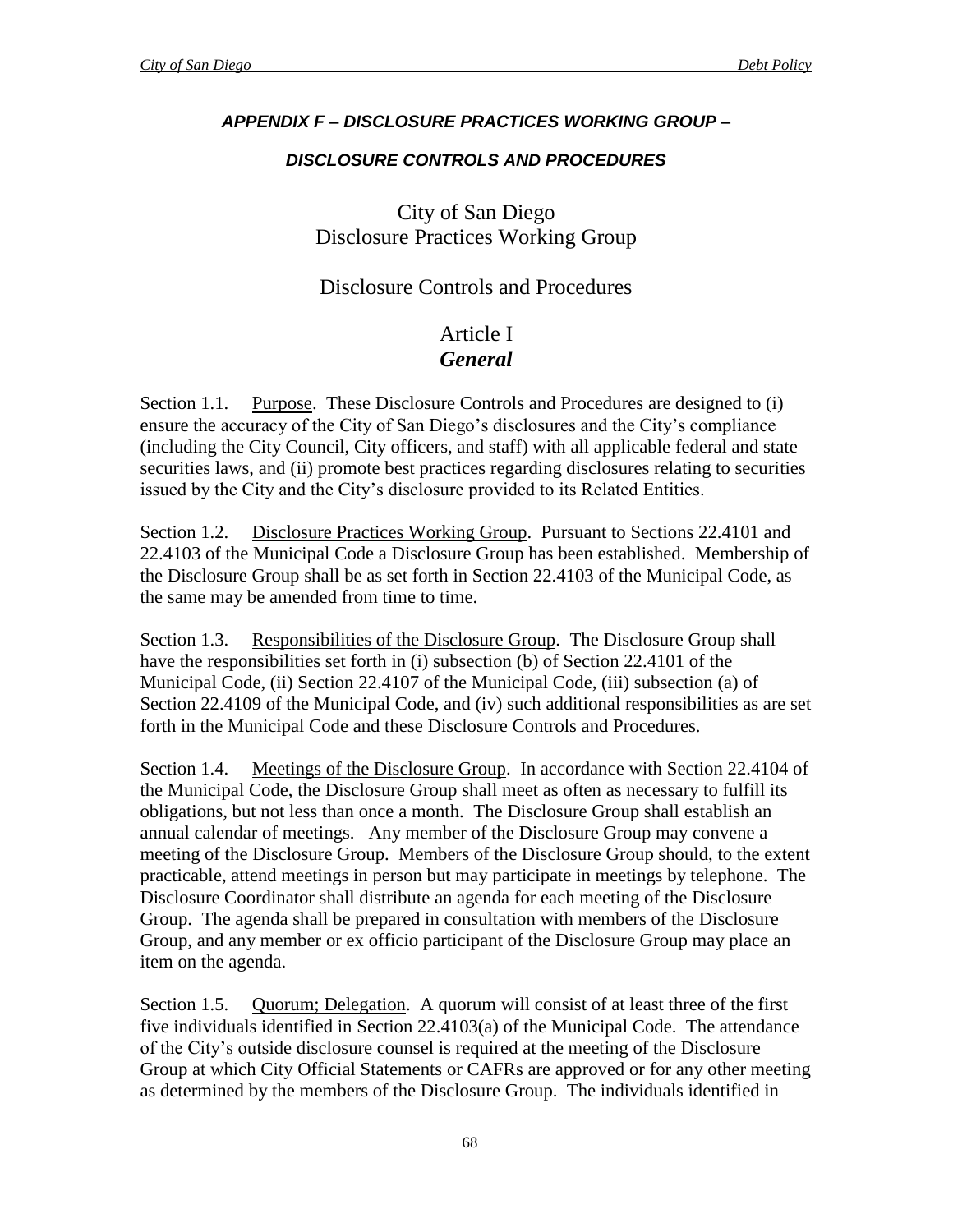Section 22.4103 of the Municipal Code shall designate appropriate individuals to attend DPWG meetings in the event that the individual is not able to attend.

# Article II *Definitions*

Section 2.1. Definitions. Capitalized terms used in these Disclosure Controls and Procedures shall have the meanings set forth below:

*"CAFR"* means the City's Comprehensive Annual Financial Report.

"*City*" means the City of San Diego, California.

"*City Financial Statements*" means, individually or collectively as the context may require, CAFR, the audited financial statements of the Metropolitan Wastewater Utility, and the audited financial statements of the Water Utility.

"*Contributors*" means those persons contacted by the Financing Group or the Disclosure Group, or assigned by a department director, to assist with the review or preparation of a Disclosure Document as described in Section 4.3.

*"Deputy City Attorney for Finance and Disclosure"* means the attorney designated as such pursuant to Section 22.0302 of the Municipal Code.

"*Disclosure Coordinator*" means the Deputy City Attorney for Finance and Disclosure.

"*Disclosure Documents*" means those documents defined as such in Article III.

"*Disclosure Group*" means the Disclosure Practices Working Group.

"*Financing Group*" means, collectively, those persons identified as such pursuant to subsection A. of Section 4.3.

"*Municipal Code*" means the San Diego Municipal Code, as amended from time to time.

"*NRMSIRs*" means the nationally recognized municipal securities information repositories approved by the Securities and Exchange Commission to accept the filings referenced in Rule 15c2-12 under the federal Securities Exchange Act of 1934, 17 CFR 240.15c2-12.

*"Preparer"* means those persons defined as such in subsection A. of Section 4.4.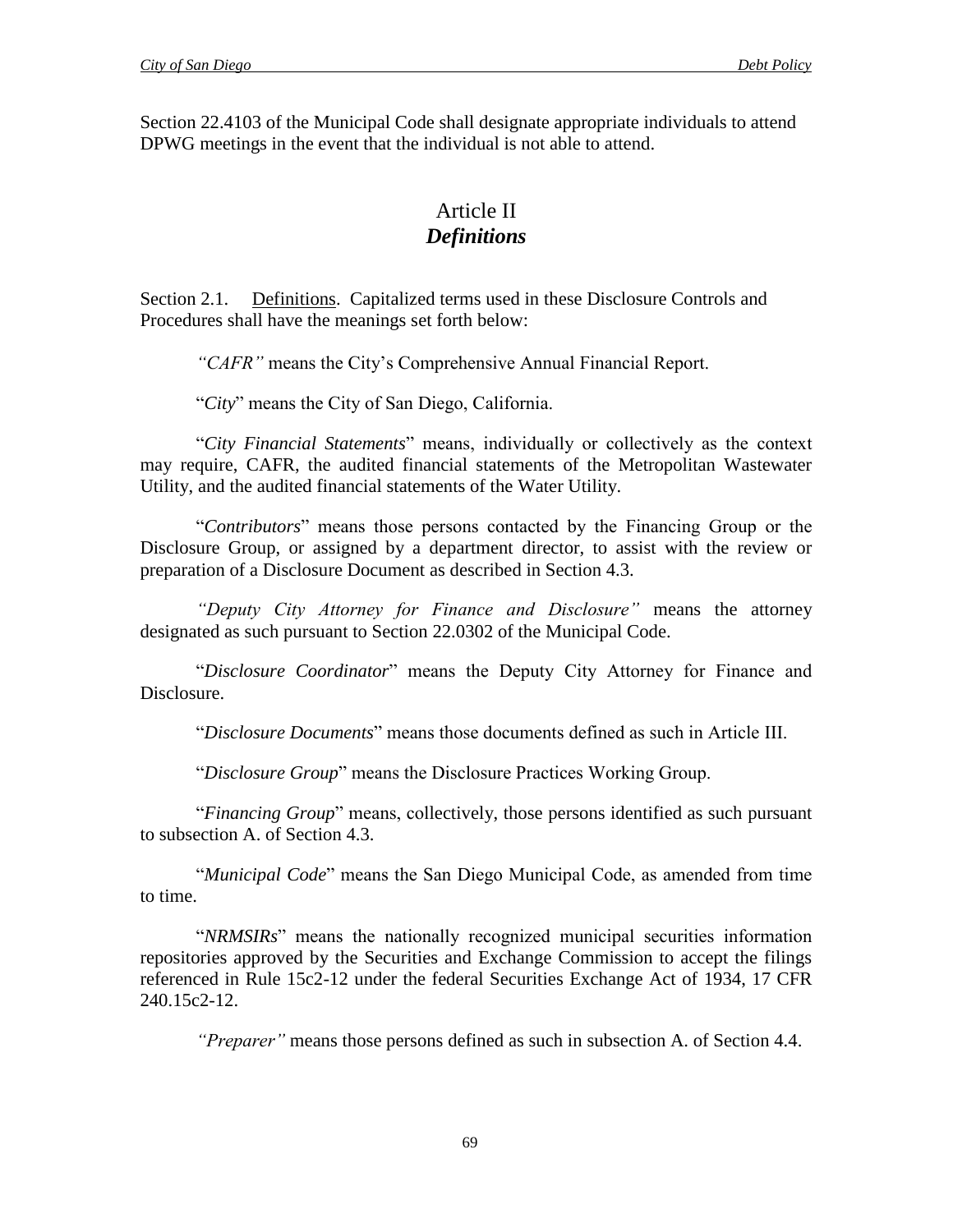"*Related Entities*" means those entities as defined in Section 22.4102 of the Municipal Code. Related Entities include, but are not limited to, those Related Entities as set forth in Exhibit A, as updated from time to time.

## Article III *Disclosure Documents*

Section 3.1. Disclosure Documents. "Disclosure Documents" means (i) the City's documents and materials prepared, issued, or distributed in connection with the City's disclosure obligations under applicable federal and state securities laws relating to its securities and (ii) any other disclosure which, pursuant to the Municipal Code, the Disclosure Group has the responsibility to review and approve. Disclosure Documents shall include, but not be limited to, the following:

- A. Preliminary and final official statements, and preliminary and final private placement memoranda, relating to the City's securities, together with any supplements;
- B. the City's Financial Statements;
- C. any filing made by the City with the NRMSIRs, whether made pursuant to a continuing disclosure agreement to which the City is a party or made voluntarily;
- D. press releases (to the extent that such releases are or could reasonably be construed to be an intended communication to the financial markets), rating agency presentations, postings on the investor information section of the City's webpage, and other communications, reasonably likely, in the determination of the Disclosure Group, to reach investors or the securities markets:
- E. any disclosure materials requiring, pursuant to the Municipal Code, approval and certification by the Mayor, City Attorney, or Chief Financial Officer;
- F. disclosures provided by the City in connection with securities issued by Related Entities, together with all of such documents and materials prepared, issued, or distributed in connection with such securities of such related entity, to the extent that the City, the City Council, or City officers, or staff have prepared or are responsible for the preparation of the form or content of such documents or materials;
- G. offering documents prepared by Related Entities if such documents are subject to the approval of the City Council (e.g. when the City Council is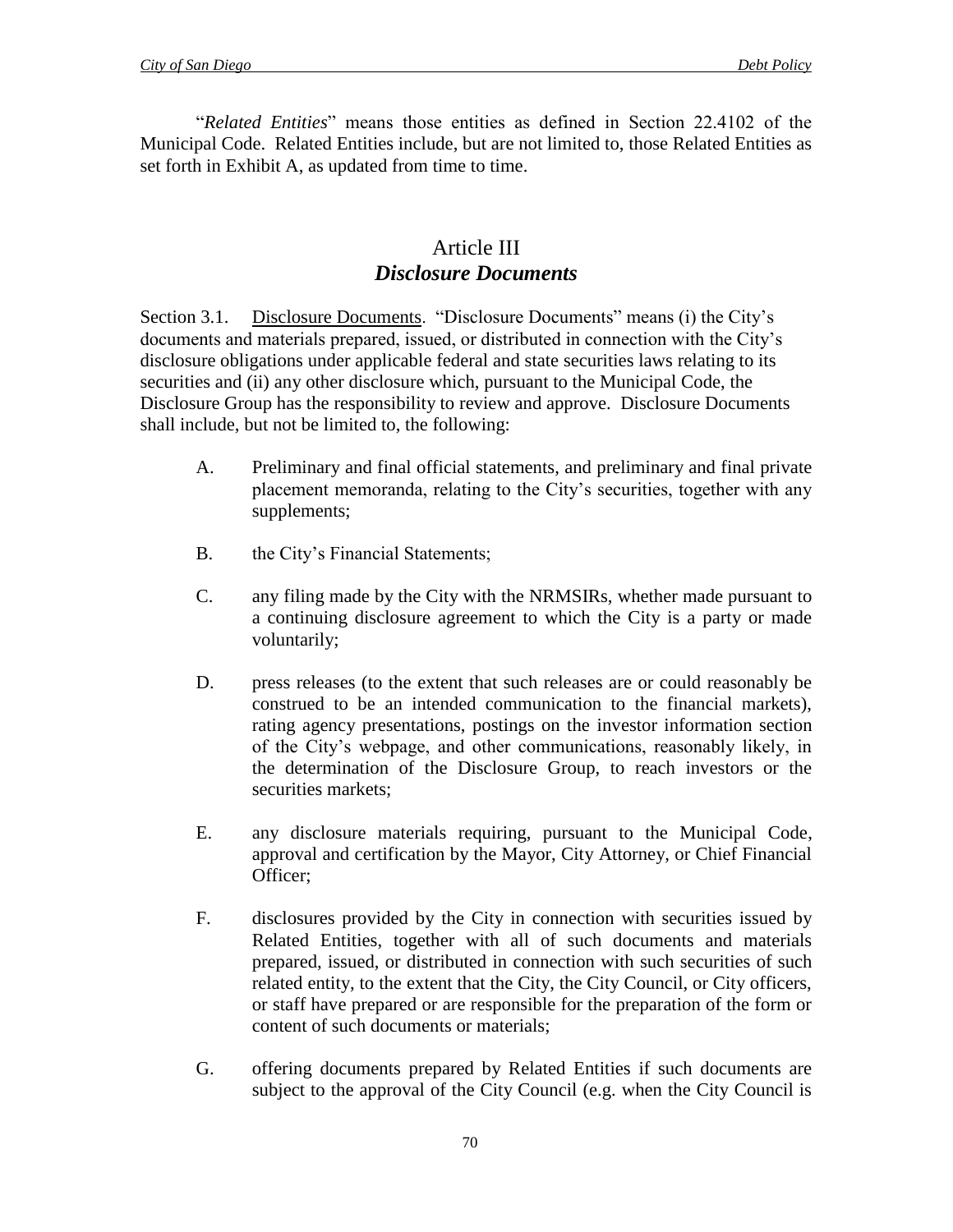acting in its capacity as the governing board of the Housing Authority or the legislative body of the Redevelopment Agency or the Community Facilities Districts); and

H. such portions of the City's published adopted annual budget as the Disclosure Group determines to be appropriate, which shall at a minimum include the executive summary.

# Article IV *Review Process*

Section 4.1. Determination of "Disclosure Document" status. Whether a particular document or written, posted or other communication is a Disclosure Document shall be determined by the Disclosure Group, including but not limited to, the determination whether a document should be filed voluntarily with the NRMSIRs (Section 3.1.C. above) or whether a communication is reasonably likely to reach investors or the securities markets (Section 3.1.D. above). Any member of the Disclosure Group may seek the advice of the Disclosure Group to determine whether any document should be treated as a Disclosure Document. To assist the Disclosure Group in its determination whether a particular document is a Disclosure Document as described in subsection F. of Section 3.1, information shall be solicited from the appropriate Related Entity by means of a letter in the form attached as Exhibit B.

Section 4.2. Review of Form and Content of Disclosure Documents. The Disclosure Group shall critically review the form and content of each Disclosure Document. The Disclosure Group may require the attendance of all persons responsible for the preparation or review of the Disclosure Document.

Section 4.3. Review of Official Statements. The following procedures shall apply to those Disclosure Documents described in subsections A. or G. of Section 3.1:

A. Financing Group. Debt Management shall timely identify for the Disclosure Group a Financing Group for each financing (the composition of which may differ for each financing), which shall include the Deputy City Attorney for Finance and Disclosure (or such other Deputy City Attorney designated to work on the matter by the Deputy City Attorney for Finance and Disclosure), such manager of Debt Management as the Director of Debt Management determines to be the appropriate interface with the bond financing team (i.e., bond counsel and/or disclosure counsel, underwriter(s), underwriter's counsel, financial advisors, and appropriate City staff), the City's outside disclosure counsel, and such other members of the Disclosure Group as the Disclosure Group determines to be appropriate.

B. Responsibilities of Financing Group. The Financing Group shall (i) assist the bond financing team in the preparation of the Disclosure Document and (ii) the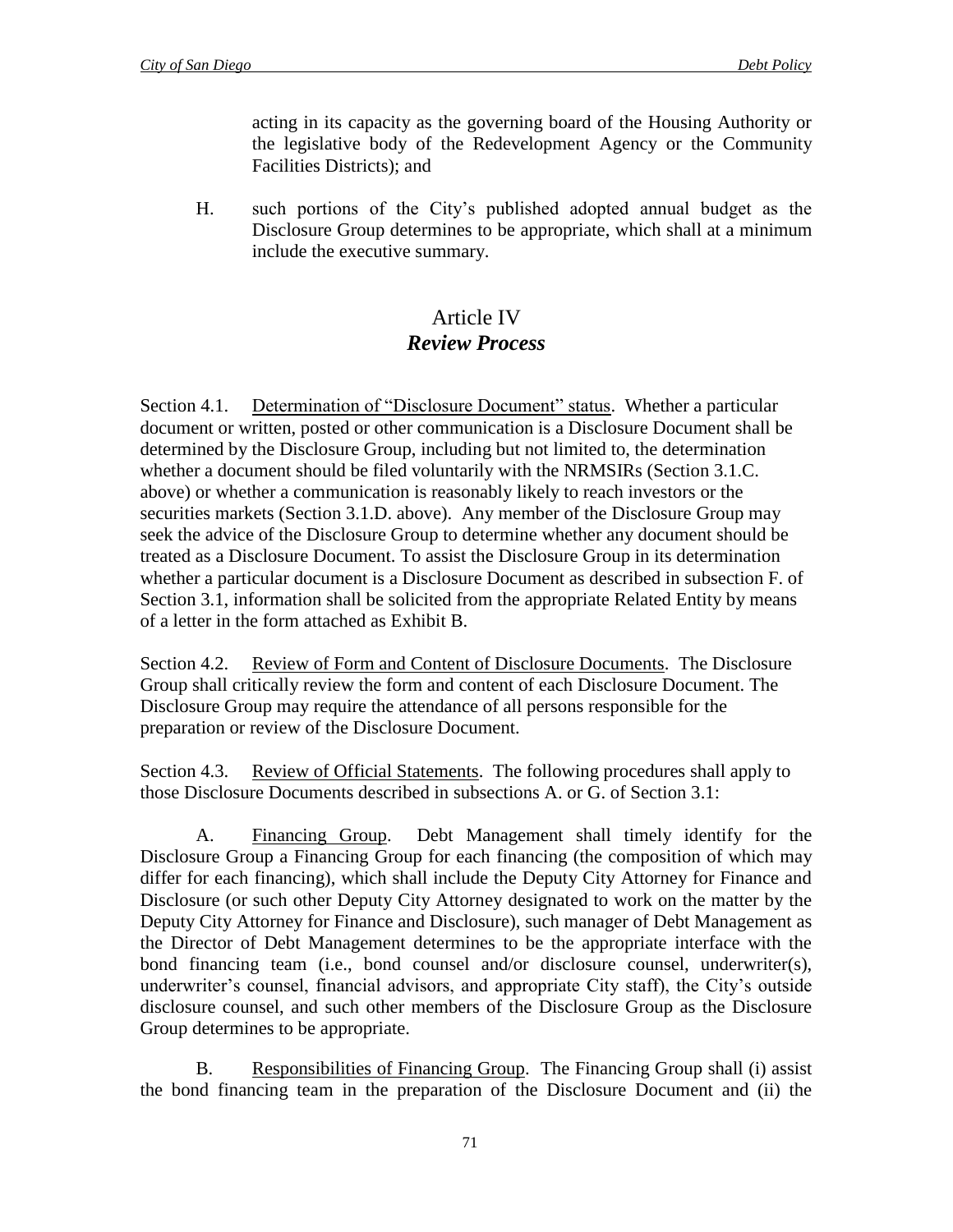Director of Debt Management working with the Financing Group shall certify to the Disclosure Group that, to the best of his/her knowledge, these Disclosure Controls and Procedures were followed in such preparation.

1. The Financing Group shall be responsible for soliciting material information from City departments. The Financing Group shall identify Contributors who may have information necessary to prepare or who should review portions of the Disclosure Document. These Contributors should be timely contacted and informed that their assistance will be needed for the preparation of the Disclosure Document, which notification will contain the information set forth in Exhibit C.

2. The Financing Group shall contact the individuals and departments identified as Contributors as soon as possible in order to provide adequate time for such individuals to perform a thoughtful and critical review or draft of those portions of the Disclosure Document assigned to them.

3. The manager of Debt Management assigned to the financing, together with the Deputy City Attorney for Finance and Disclosure, shall maintain or cause to be maintained an accurate log of all individuals or departments that were requested to review or draft information in connection with a Disclosure Document, including what sections such individuals or department prepared or reviewed. The Deputy City Attorney for Finance and Disclosure shall also be responsible for collecting all transmittal letters, certifications, and lists of sources for incorporation into the minutes maintained by the Disclosure Group.

4. The Financing Group shall confirm to and advise the Disclosure Group that each section of and all financial and operating information contained in the Disclosure Document has been critically reviewed by an appropriate person, as evidenced by the written material described in 3. above (which shall constitute the "audit trail" referenced in Section  $22.4105(a)(4)$  of the Municipal Code). Of particular importance is that the "Appendix A" and other information concerning the City is thoroughly and critically compared for accuracy against the City's Financial Statements. The Financing Group shall review the letters and any accompanying information provided pursuant to subsections C. through G. of this Section 4.3 and shall transmit such materials to the Disclosure Group, such letters to be substantially in the form set forth in Exhibit D.

5. The Financing Group shall report any significant disclosure issues and concerns to the Disclosure Group as they are discovered.

6. The Financing Group shall advise the financial advisor and the underwriter(s) and their counsel, that they must execute upon their selection a confidentiality agreement substantially in the form attached as Exhibit E.

C. Responsibilities of Contributors. A Contributor shall assist in reviewing and preparing the Disclosure Document using his or her knowledge of the City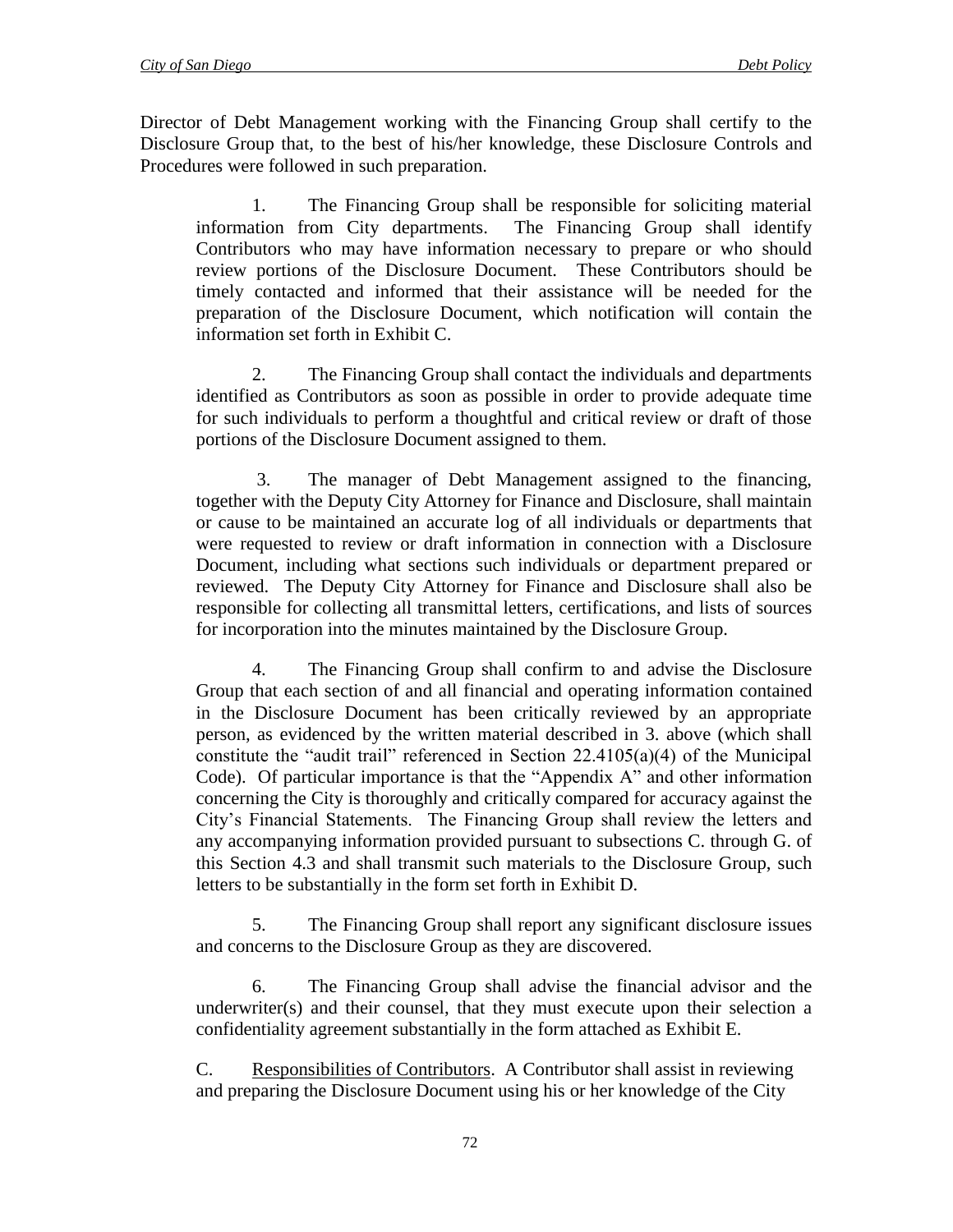and by discussing the Disclosure Document with other members of the department in an attempt to ensure the accuracy of the information and to determine whether any other information should be discussed or disclosed. Once a Contributor is notified of his or her need to participate in preparing a Disclosure Document, the Contributor and the Contributor's department director shall cooperate with Financing Group and Disclosure Group requests.

D. Review by Labor Relations Director. With respect to those Disclosure Documents described in subsection A. of Section 3.1 that relate to securities that are secured directly or indirectly by the City's general fund, the Financing Group shall forward the Disclosure Document to the Labor Relations Director for review by means of a letter substantially similar to Exhibit C. In particular, the Labor Relations Director and the Personnel Director shall review any information in the Disclosure Document relating to employee relations, collective bargaining, pensions and benefits, and litigation concerning current or former employees. The Labor Relations Director shall timely send any comments on the Disclosure Document to the Financing Group after receiving the Disclosure Document, by means of the transmittal letter attached as Exhibit F.

E. Review by San Diego City Employees' Retirement System (SDCERS). With respect to those Disclosure Documents described in subsection A. of Section 3.1 that relate to securities that are secured directly or indirectly by the City's general fund, the Financing Group shall forward the Disclosure Document to the [Retirement Administrator, Head of the Investment Division, Head of the Administration Division and Head of the Legal Division] by means of a letter substantially similar to Exhibit C. Such individuals shall be requested to review any information in the Disclosure Document relating to pension benefits and other retirement benefits, pension plan funding and litigation concerning SDCERS. Any comments on the Disclosure Document shall timely be sent to the Financing Group after receiving the Disclosure Document, by means of the transmittal letter attached as Exhibit G.

F. Review by City Attorney for Litigation. The Deputy City Attorney for Finance and Disclosure shall transmit the Disclosure Document to the appropriate attorneys in the City Attorney's office who are responsible for identifying any material current, pending or threatened litigation. The responsible attorneys shall timely draft descriptions of any such litigation, and of any material settlements or court orders, for the Disclosure Document after receiving the Disclosure Document. The Deputy City Attorney for Finance and Disclosure shall compare any such description with the most recent City Attorney representation letter to ensure accuracy of such descriptions. The responsible attorneys shall timely transmit the requested information to the Financing Group after receiving the Disclosure Document, by means of the transmittal letter attached as Exhibit H.

G. Review by Chief Financial Officer. The Financing Group shall forward the Disclosure Document to the Chief Financial Officer by means of a letter substantially similar to Exhibit C. The Chief Financial Officer shall designate one or more employees to assist the Financing Group with comparing and noting any discrepancies between the City Financial Statements and the Disclosure Document. The Chief Financial Officer shall also review the Disclosure Document in full to identify any material difference in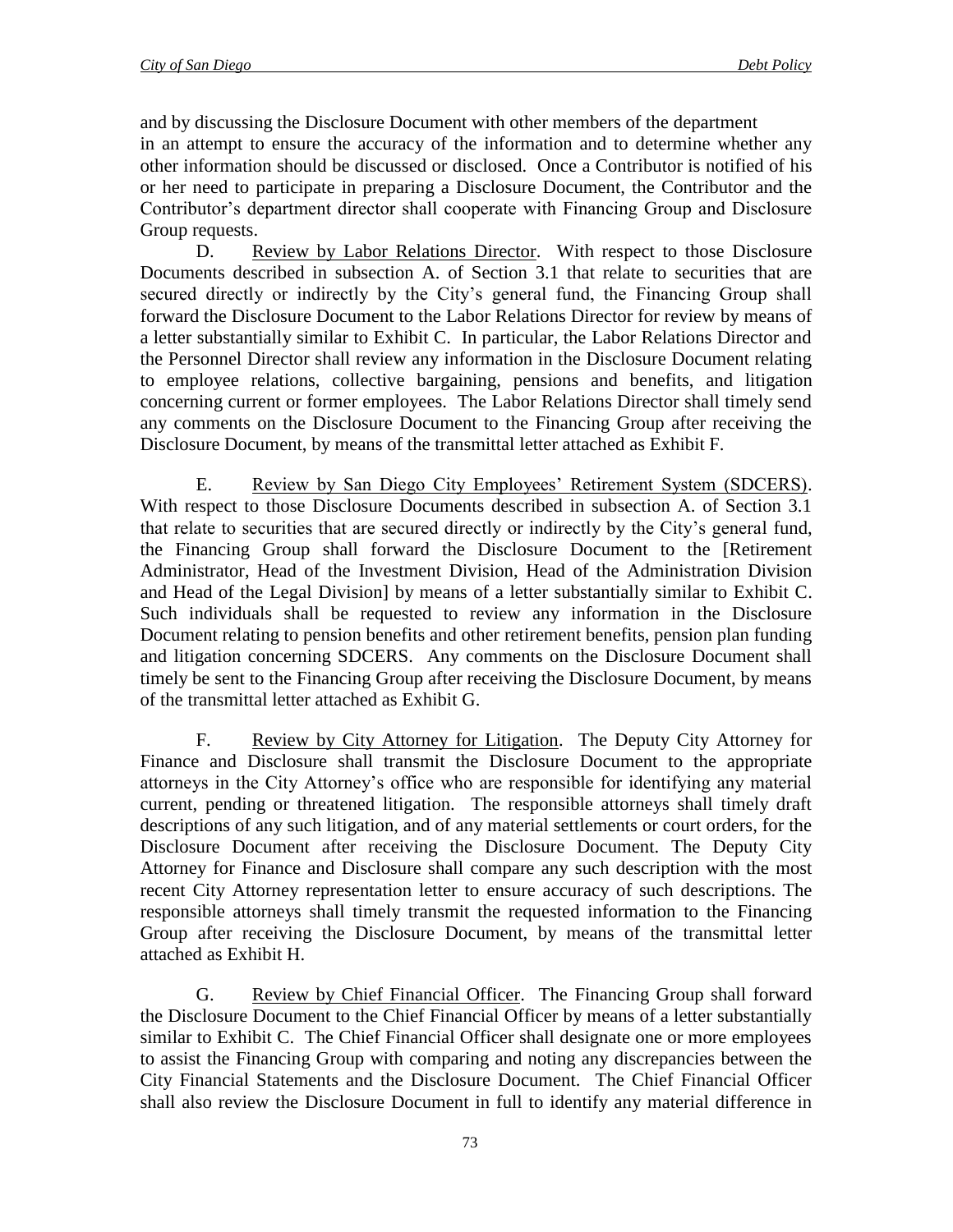presentation of financial material from the Financial Statements, any misstatement or omission in any sections that contain descriptions of information prepared by or of interest to the Chief Financial Officer. Any comments on the Disclosure Document shall timely be sent to the Financing Group after receiving the Disclosure Document, by means of the transmittal letter attached as Exhibit I.

H. Reference Materials. The Deputy City Attorney for Finance and Disclosure and the City's outside disclosure counsel, in providing advice to the Disclosure Group regarding the contents of those Disclosure Documents described in subsections A. or G. of Section 3.1, shall review and take into consideration the reference materials listed in Exhibit J, as updated from time to time.

Section 4.4. Review of Disclosure Documents other than Official Statements. The following procedures shall apply to those Disclosure Documents that are not addressed in Section 4.3:

A. Determination of Disclosure Document. Any person (each, a "Preparer") preparing any information for release to the public that could be considered a Disclosure Document and that is not otherwise identified as a Disclosure Document in the forward calendar referenced in Section 6.3, shall notify the Disclosure Group of such information. The Disclosure Group shall timely make a determination whether such information is a Disclosure Document pursuant to Section 4.1.

B. Notify Disclosure Group. If it is determined that a document is a Disclosure Document, the Preparer shall inform the Disclosure Group of the (i) expected completion date of the Disclosure Document and (ii) the expected or required dissemination date of the Disclosure Document.

C. Involvement of Deputy City Attorney. The Deputy City Attorney for Finance and Disclosure, in consultation with the City's outside disclosure counsel, shall assist the Preparer to:

1. identify material information that should be disclosed;

2. identify other persons that may have material information or knowledge of any information omitted from such Disclosure Document; and

3. determine when the Disclosure Document is final and ready for review by the Disclosure Group.

D. Prepare Source List. The Preparer shall keep a list of individuals or groups that have contributed to the preparation of the Disclosure Document and a list of sources from which the information summarized or updated in the Disclosure Document was derived. These lists shall be submitted to the Disclosure Group along with the Disclosure Document.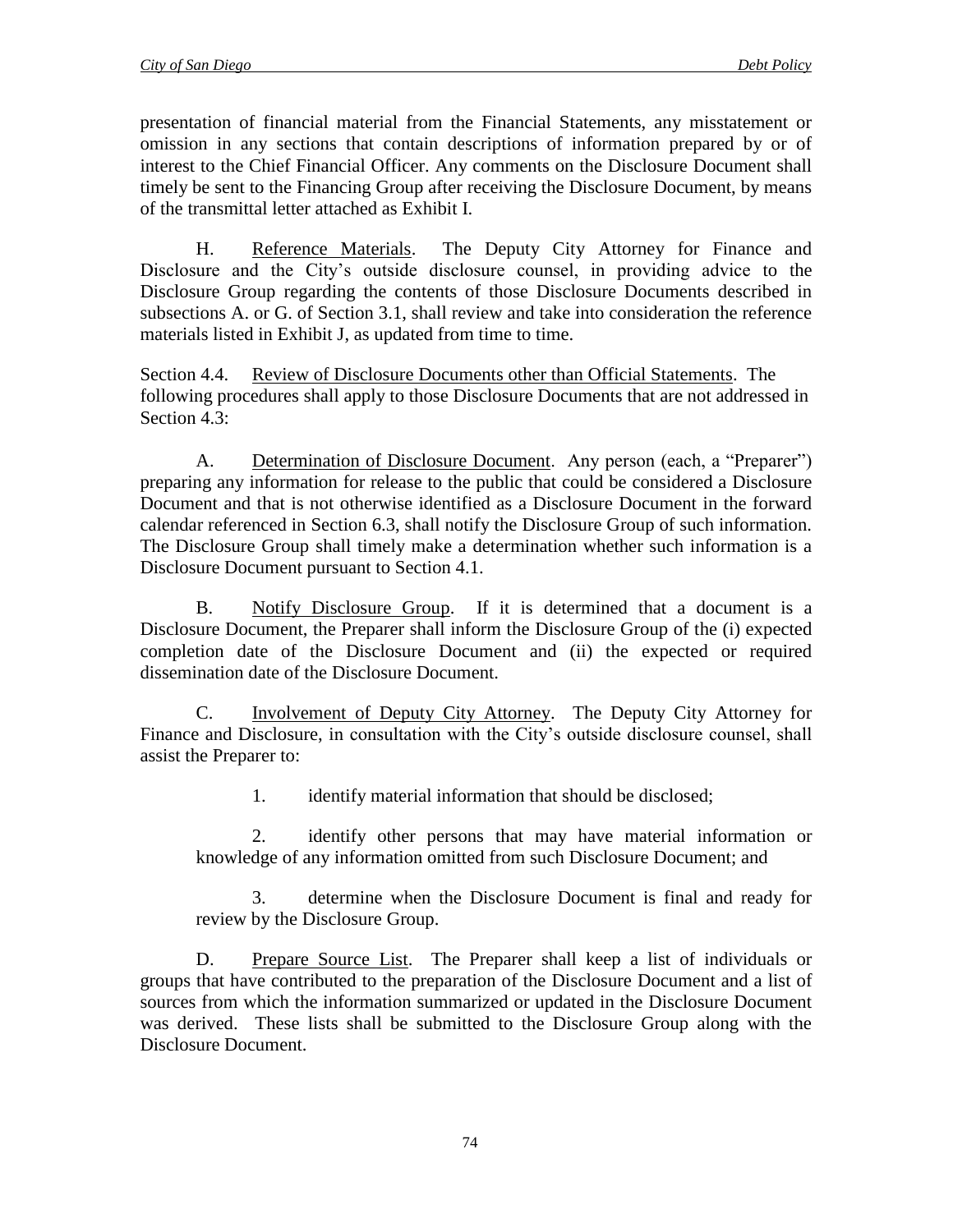# Article V *Approval Process*

Section 5.1. General. The Disclosure Group shall critically review and approve the form and content of each Disclosure Document. Such approval shall be evidenced by the affirmative vote of a majority of the voting members of the Disclosure Group. Any dissenting opinion from the majority may be reflected in the certificate of the Disclosure Group. Those Disclosure Documents that (i) the City is contractually obligated to file with the NRMSIRs if determined to be a material event or as a result of the failure to file the required annual financial information and (ii) contain no discretionary content (e.g., rating changes), may be filed with the NRMSIRs upon the approval of the City's outside disclosure counsel and at least one other member of the Disclosure Group.

Section 5.2. Submission of Official Statements to Disclosure Group for Approval. The Financing Group shall submit any Disclosure Document described in Section 4.3 to the Disclosure Group when (i) it has obtained all of the approvals and source documentation described in Section 4.3, and (ii) in its best judgment, the Disclosure Document is in substantially final form. Such submission shall be by means of the transmittal letter attached as Exhibit K.

The Disclosure Group shall critically evaluate the Disclosure Document for accuracy, and have the opportunity to ask questions of the Financing Group and of any Contributor or other person who reviewed or drafted any section of the Disclosure Document. The Disclosure Group may send the Disclosure Document back to the Financing Group for revisions. The Disclosure Group shall timely contact the Financing Group with any comments or questions on the Disclosure Document or the associated financing.

Section 5.3. Submission of Official Statements to Mayor and City Attorney. The Disclosure Group shall submit any Disclosure Document described in Section 4.3 to the Mayor and City Attorney when, in its best judgment, (i) the Disclosure Document is in substantially final form and (ii) the Disclosure Group has complied with these Disclosure Controls and Procedures. Such submission shall be by means of the transmittal letter attached as Exhibit L.

The Mayor and City Attorney shall critically evaluate, or cause to be evaluated, the Disclosure Document for completeness and accuracy. The Mayor and the City Attorney shall meet with the Financing Group and the Disclosure Group at a mutually convenient time, and ask questions of the Financing Group, the Disclosure Group, any Contributor, and any other person who reviewed or drafted any section of the Disclosure Document. The Mayor or City Attorney may send the Disclosure Document back to the Financing Group for revisions. Upon satisfaction with the Disclosure Document, the Mayor and City Attorney shall execute the certifications required by Section 22.4111(a) of the Municipal Code, in the form attached as Exhibit M, and provide a copy to the Disclosure Group.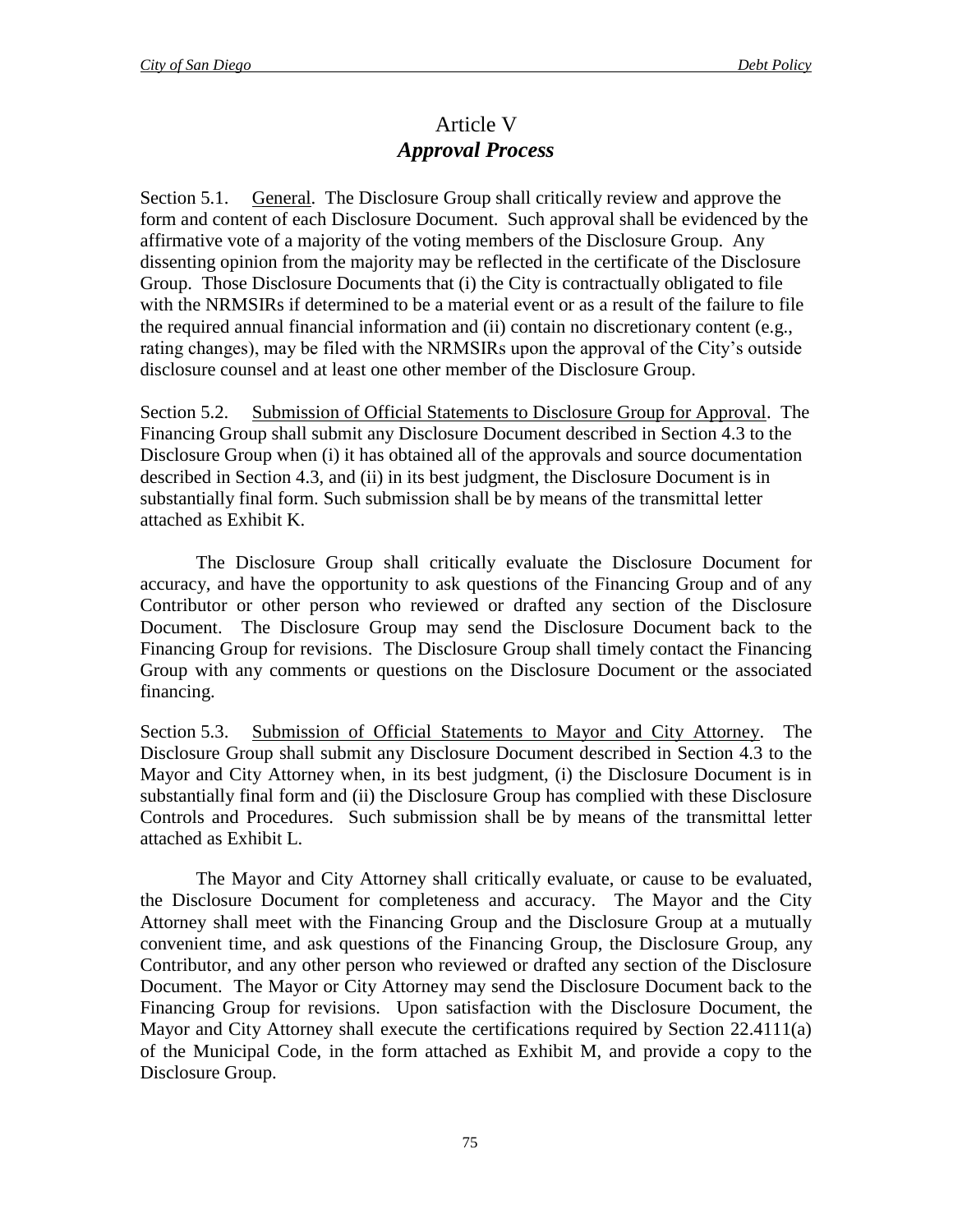Section 5.4. Chief Financial Officer Certification. Upon satisfaction with a Disclosure Document described in Section 4.3 or in subsection F. of Section 3.1, the Chief Financial Officer shall execute the certification required by 22.0709(b) of the Municipal Code, in the form attached as Exhibit N, and provide a copy to the Disclosure Group. With respect to each CAFR, the Chief Financial Officer shall execute the certification required by 22.0709(a) of the Municipal Code, in the form attached as Exhibit O, and provide a copy to the Disclosure Group.

Section 5.5. Submission of Official Statements to City Council for Approval. As part of the docketing process, the Disclosure Group shall submit any Disclosure Document described in Section 4.3 to the City Council for approval together with the certifications from the Mayor, the City Attorney, and the Chief Financial Officer promptly after the receipt of such certifications. The approval of such a Disclosure Document by the City Council shall be docketed on the adoption agenda and shall **not** be approved as a consent item (including but not limited to the second reading of any ordinance approving the financing). The City Council shall undertake such review as deemed necessary by the Deputy City Attorney for Finance and Disclosure and the City's outside disclosure counsel to fulfill the City Council's responsibilities under applicable federal and state securities laws.

Section 5.6. Approval of Disclosure Documents other than Official Statements. Any Disclosure Document and accompanying source lists described in Section 4.4 shall be submitted to the Disclosure Group for approval when the Preparer, the Deputy City Attorney for Finance and Disclosure, and the City's outside disclosure counsel believe such Disclosure Document is ready for dissemination.

The Disclosure Group shall critically evaluate the Disclosure Document for accuracy and sufficiency, and have the opportunity to ask questions of the Preparer or any other person who reviewed or drafted any section of the Disclosure Document. The Disclosure Group may send the Disclosure Document back to the Preparer for revisions. The Disclosure Group shall contact the Preparer with any comments or questions on the Disclosure Document or the associated financing by no later than (a) in the case of a Disclosure Document scheduled on the forward calendar referenced in Section 6.3., the later of (i) five (5) business days after receiving such Disclosure Document and (ii) the business day immediately succeeding the next regularly scheduled meeting of the Disclosure Group, or (b) in the case of an unscheduled Disclosure Document, as soon as reasonably practicable.

Section 5.7. Review and Approval of Private Placements. The Disclosure Group shall review all borrowings proposed to be done on a private placement basis of the City or its related entities to (i) ensure that adequate processes have been designed to enable the purchaser to conduct due diligence on the project; (ii) determine if there is a disclosure document; and (iii) ensure, if appropriate, that there are adequate controls in place restricting the transfers of such securities. If the Disclosure Group finds that there is a disclosure document, they shall undertake the review required by Section 4.2. For any privately placed transaction, the Disclosure Group shall be provided with the final staff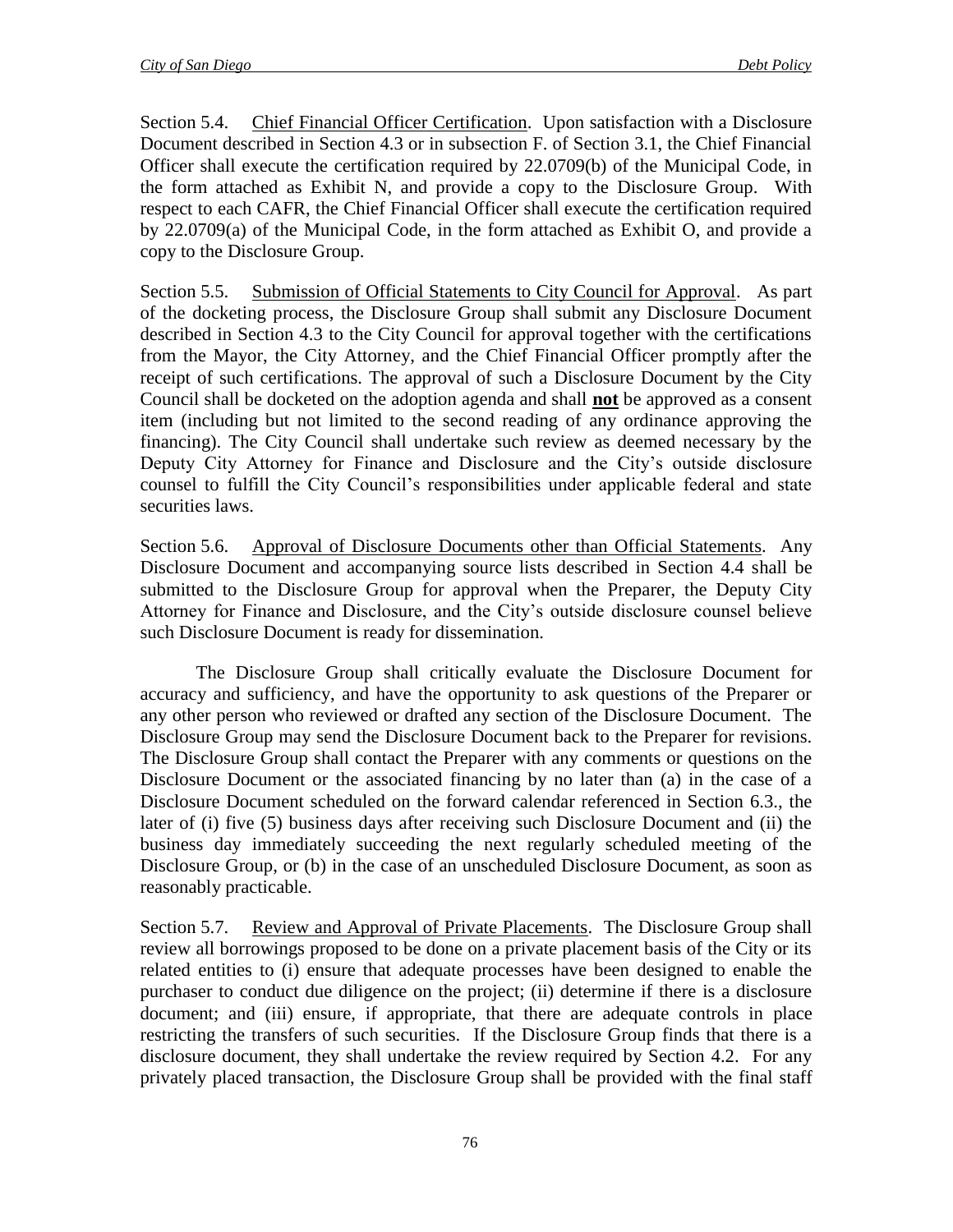report describing the issue and such other documents as the Disclosure Group shall request.

# Article VI *Timelines for Review*

Section 6.1. Timelines for Review of Official Statements. The timeline for any particular bond financing for which a Disclosure Document as described in subsections A. or G. of Section 3.1 will be prepared will vary depending on the type of bonds being offered (e.g., variable rate, fixed rate, auction rate), the security for the bonds (e.g., general obligation, revenue pledge), the purpose for the financing, and other factors unique to each bond financing. Accordingly, the following timeline has been developed to assist the Disclosure Group, each Financing Group, and each bond financing team in developing a bond financing schedule, but is intended only to provide very general guidance in the light of the unique characteristics of each bond financing. Accordingly, the timeline may be modified for a given financing depending on the circumstances.

| Day 270      | Disclosure Group notified of the bond financing by inclusion of the<br>financing on the forward calendar referenced in Section 6.3, and<br>identifies a Financing Group |  |
|--------------|-------------------------------------------------------------------------------------------------------------------------------------------------------------------------|--|
| Days 150-270 | Financing Group meets with the bond financing team to understand<br>basics of bond financing; initial draft of Disclosure Document is<br>prepared                       |  |
| Day 150      | Financing Group distributes information to Contributors and<br>department directors                                                                                     |  |
| Day 150      | Financing Group distributes information to Director of Labor<br>Relations, SDCERS representative, and Chief Financial Officer, as<br>may be applicable                  |  |
| Day 130      | Deputy City Attorney for Finance and Disclosure transmits<br>Disclosure Document to appropriate litigation attorneys in City<br>Attorney's Office                       |  |
| Days 110-130 | Department directors and Contributors discuss Disclosure<br>Document at departmental meetings                                                                           |  |
| Day $100$    | Contributors submit requested information to Financing Group                                                                                                            |  |
| Day 90       | Director of Labor Relations, SDCERS representative and City<br>Attorney representative transmit any requested information to<br><b>Financing Group</b>                  |  |
| Days 60-90   | Financing Group reviews Disclosure Document and all related<br>materials, and transmits to Disclosure Group                                                             |  |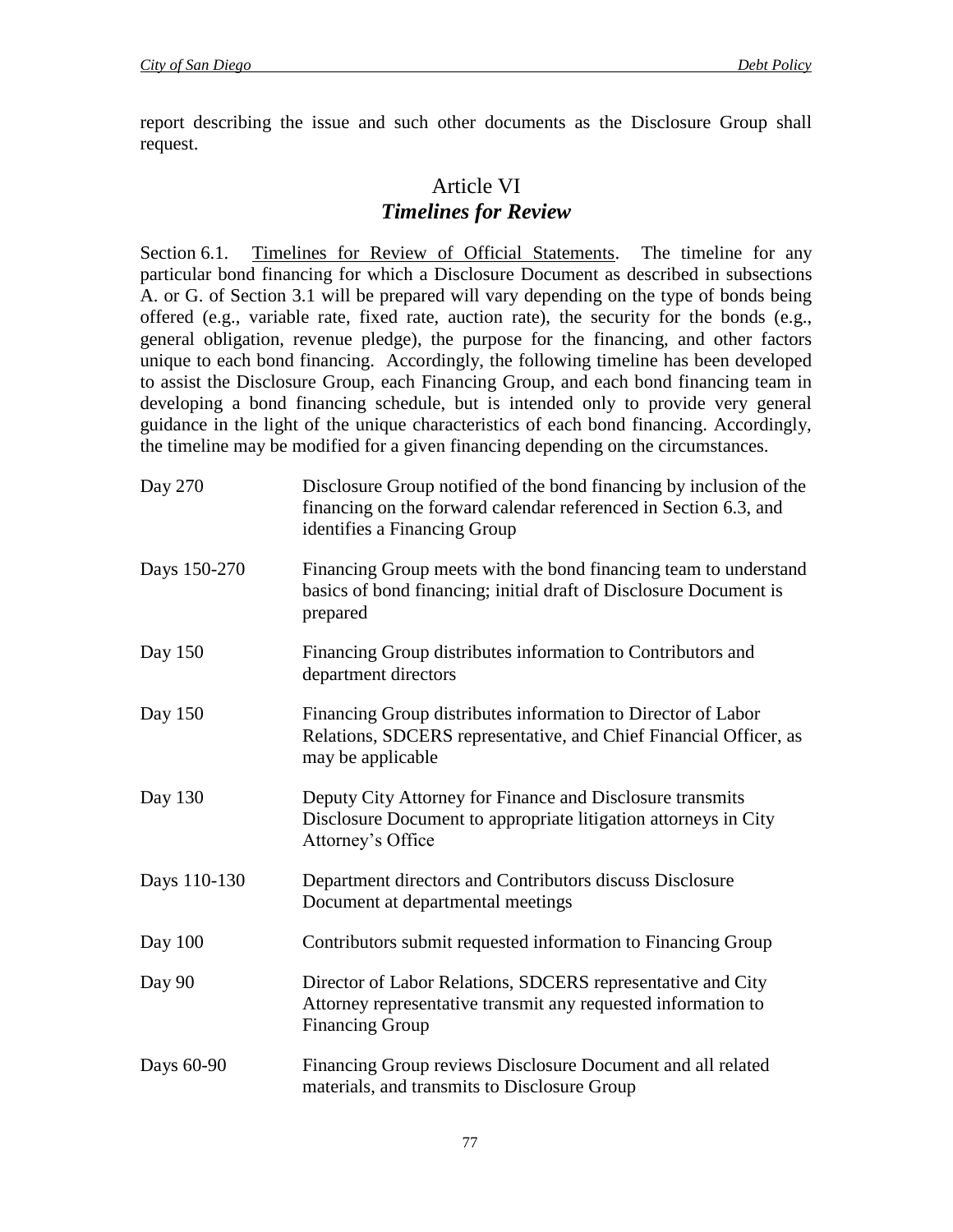| Days 40-60                                                                                                                                                                  | Disclosure Group reviews Disclosure Document and all related<br>materials, and submits to Mayor and City Attorney                                                                                                                                                                                                                                                                                                                                                                                                                                 |  |  |
|-----------------------------------------------------------------------------------------------------------------------------------------------------------------------------|---------------------------------------------------------------------------------------------------------------------------------------------------------------------------------------------------------------------------------------------------------------------------------------------------------------------------------------------------------------------------------------------------------------------------------------------------------------------------------------------------------------------------------------------------|--|--|
| Days 30-40                                                                                                                                                                  | Mayor and City Attorney meet with Disclosure Group                                                                                                                                                                                                                                                                                                                                                                                                                                                                                                |  |  |
| Day 30                                                                                                                                                                      | Mayor and City Attorney execute required certifications                                                                                                                                                                                                                                                                                                                                                                                                                                                                                           |  |  |
| Day 29                                                                                                                                                                      | Disclosure Group submits Disclosure Document and related<br>certifications to City Council as part of the docketing process<br>referenced in Section 5.5                                                                                                                                                                                                                                                                                                                                                                                          |  |  |
| Day 15-29                                                                                                                                                                   | City Council briefed regarding Disclosure Document by Deputy<br>City Attorney advisor to the City Council and the City's outside<br>disclosure counsel                                                                                                                                                                                                                                                                                                                                                                                            |  |  |
| Day 5                                                                                                                                                                       | City Council approves Disclosure Document                                                                                                                                                                                                                                                                                                                                                                                                                                                                                                         |  |  |
| Day $0$                                                                                                                                                                     | Preliminary Official Statement is mailed                                                                                                                                                                                                                                                                                                                                                                                                                                                                                                          |  |  |
| Day $0$ – Delivery<br>Date (or such later<br>date through which<br>the City is<br>contractually<br>obligated to advise<br>the bond financing<br>team of material<br>events) | Financing Group advises Disclosure Group of (i) any material<br>changes to Preliminary Official Statement to create the final<br>Official Statement and (ii) any material changes to the final Official<br>Statement up to and including the date of delivery of the bonds. In<br>either such event, the Disclosure Group must review and approve<br>the form and content of the material change disclosure and<br>determine whether it is necessary or appropriate to submit the<br>material change disclosure to the City Council for approval. |  |  |

Section 6.2. Timelines for Review of Disclosure Documents other than Official Statements. The timeline for preparing any particular Disclosure Document will vary depending on the type of Disclosure Document and whether or not the Disclosure Document was on the forward calendar referenced in Section 6.3. Accordingly, the following timeline has been developed to assist the Disclosure Group and the Preparer in developing a schedule, but is intended only to provide very general guidance in light of the unique characteristics of each Disclosure Document.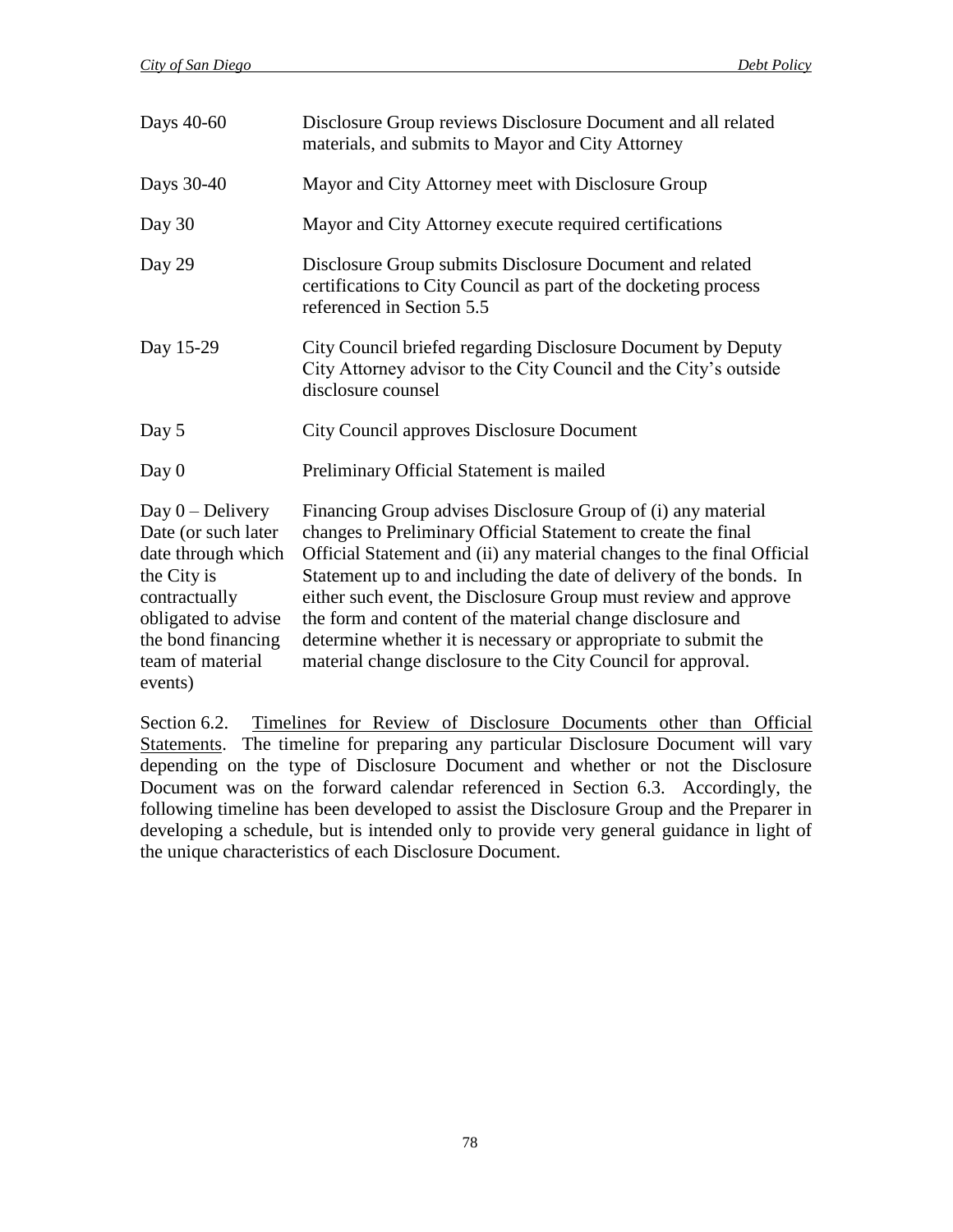| Action                                                                                                                                                                                                                                                  | Scheduled<br>(measured by<br>days before<br>Disclosure<br>Document<br>dissemination<br>scheduled) | Unscheduled<br>(measured from<br>days after<br>unexpected<br>Disclosure<br>Document<br>revealed) |
|---------------------------------------------------------------------------------------------------------------------------------------------------------------------------------------------------------------------------------------------------------|---------------------------------------------------------------------------------------------------|--------------------------------------------------------------------------------------------------|
| Disclosure Group notified of the potential Disclosure<br>Document                                                                                                                                                                                       | 60 days                                                                                           | ASAP                                                                                             |
| Disclosure Group makes a determination whether a<br>document is a Disclosure Document                                                                                                                                                                   | N/A                                                                                               | 2 business<br>days                                                                               |
| Preparer, Deputy City Attorney for Finance and<br>Disclosure, and the City's outside disclosure counsel<br>identify other persons that may have material information<br>or knowledge of any information omitted from such<br><b>Disclosure Document</b> | $50-60$ days                                                                                      | 4 business<br>days                                                                               |
| Disclosure Document finalized and transmitted to<br>Disclosure Group                                                                                                                                                                                    | $25-50$ days                                                                                      | 4-5 business<br>days                                                                             |
| Disclosure Group reviews Disclosure Document and all<br>related materials, and approves Disclosure Document for<br>dissemination.                                                                                                                       | 10 days                                                                                           | 5-6 business<br>days                                                                             |

Section 6.3. Forward Calendar. The Disclosure Group shall develop a forward calendar that sets forth, to the best judgment of the Disclosure Group, a comprehensive list of Disclosure Documents that are subject to the review and approval of the Disclosure Group over the next twelve months. Such forward calendar shall be revised from time to time, and every effort shall be made to keep such document current. The Director of Debt Management shall advise the Disclosure Group of all Disclosure Documents originating in Debt Management (being those Disclosure Documents described in subsection A. of Section 3.1, and those Disclosure Documents filed by the City with the NRMSIRs pursuant to continuing disclosure agreements described in subsection C. of Section 3.1) that are expected to be submitted to the Disclosure Group for review and approval over the next twelve months. In addition, the Director of Debt Management shall advise the Disclosure Group, after soliciting the appropriate information from the Related Entities, of those Disclosure Documents described in subsections F. or G. of Section 3.1 that are expected to be submitted to the Disclosure Group for review and approval over the next twelve months. The Chief Financial Officer shall advise the Disclosure Group of the dates that the CAFR, the audited financial statements of the Metropolitan Wastewater Utility, the audited financial statements of the Water Utility, the Disclosure Documents described in subsection B. of Section 3.1, and any other Disclosure Document, are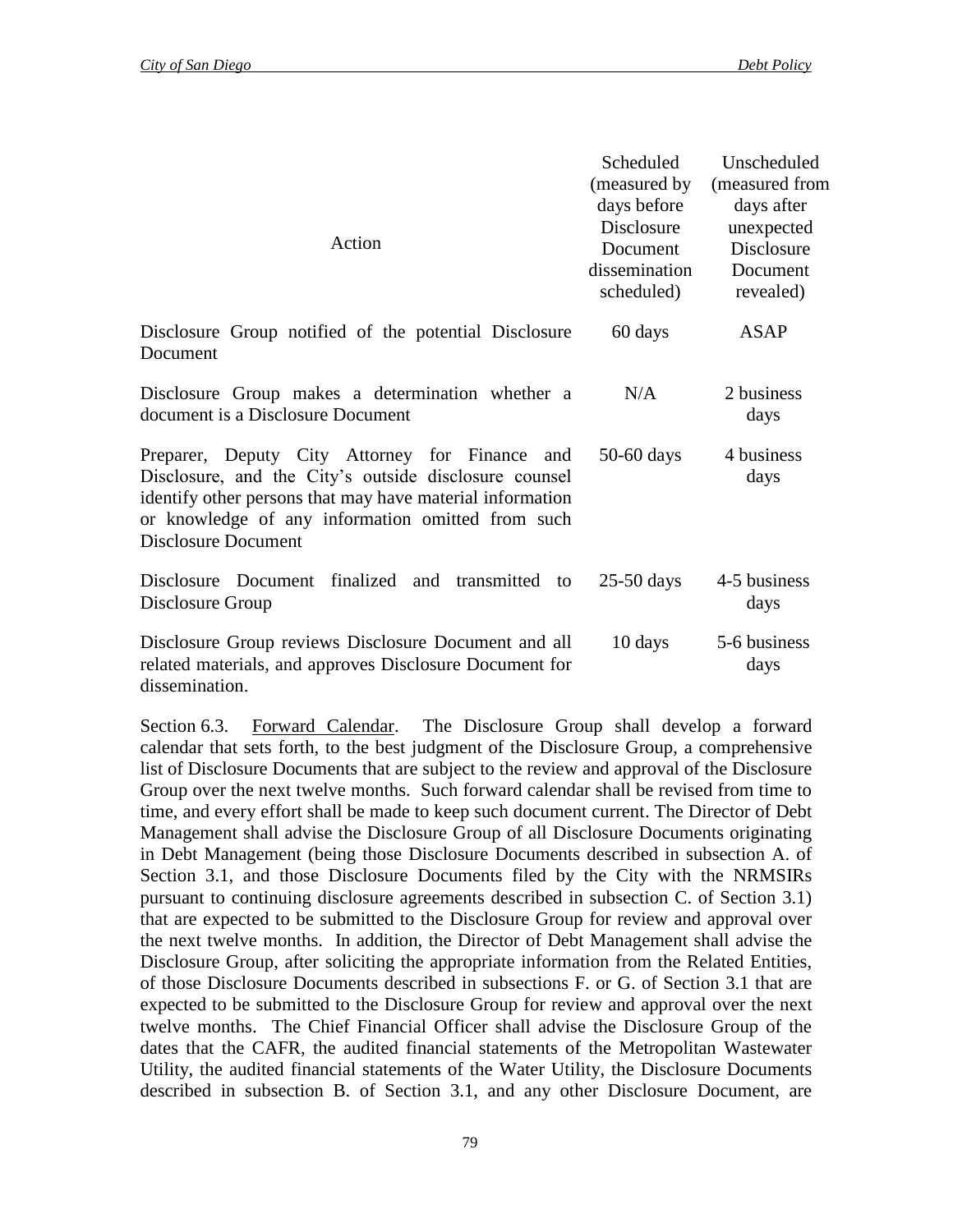expected to be submitted to the Disclosure Group for review and approval over the next twelve months. The Chief Financial Officer shall advise the Disclosure Group of the date that the Disclosure Document described in subsection H. of Section 3.1 is expected to be submitted to the Disclosure Group for review and approval over the next twelve months.

## Article VII *Training Policy*

Section 7.1. Training Sessions.

A. Employees with responsibility for collecting or analyzing information that may be material to the preparation of a Disclosure Document shall attend disclosure training sessions conducted by the City's outside disclosure counsel, with the assistance of the Deputy City Attorney for Finance and Disclosure appointed pursuant to Section 22.0302 of the Municipal Code. New employees shall attend such a session within three months of their first day of employment. Such training sessions shall include education on the City's disclosure obligations under applicable federal and state securities laws and their responsibilities and potential liabilities regarding such obligations, the anonymous and confidential contact information for the Audit Committee described in Section 9.2, and the contact information for the Deputy City Attorney for Finance and Disclosure. Such training sessions may be conducted by videotape.

B. The determination as to whether or not a class of employee shall receive such training shall be made by the Chief Financial Officer or the City Attorney, as appropriate. The Disclosure Group may also require training for a particular employee not otherwise specified.

C. Separate training sessions shall be conducted by the City's outside disclosure counsel, with the assistance of the Deputy City Attorney for Finance and Disclosure and the Deputy City Attorney designated as an advisor to the City Council pursuant to Section 22.0303 of the Municipal Code, for the Mayor and City Council members.

## Article VIII *Document Retention Policies*

Section 8.1. Official Statements.

A. Materials retained. The Disclosure Group shall retain in a central depository, for a period of five years from the date of delivery of the securities referenced in a Disclosure Document described in subsections A. or G. of Section 3.1, the following materials:

1. the printed copy of the Preliminary and final Official Statement (or Preliminary and final Offering Memoranda);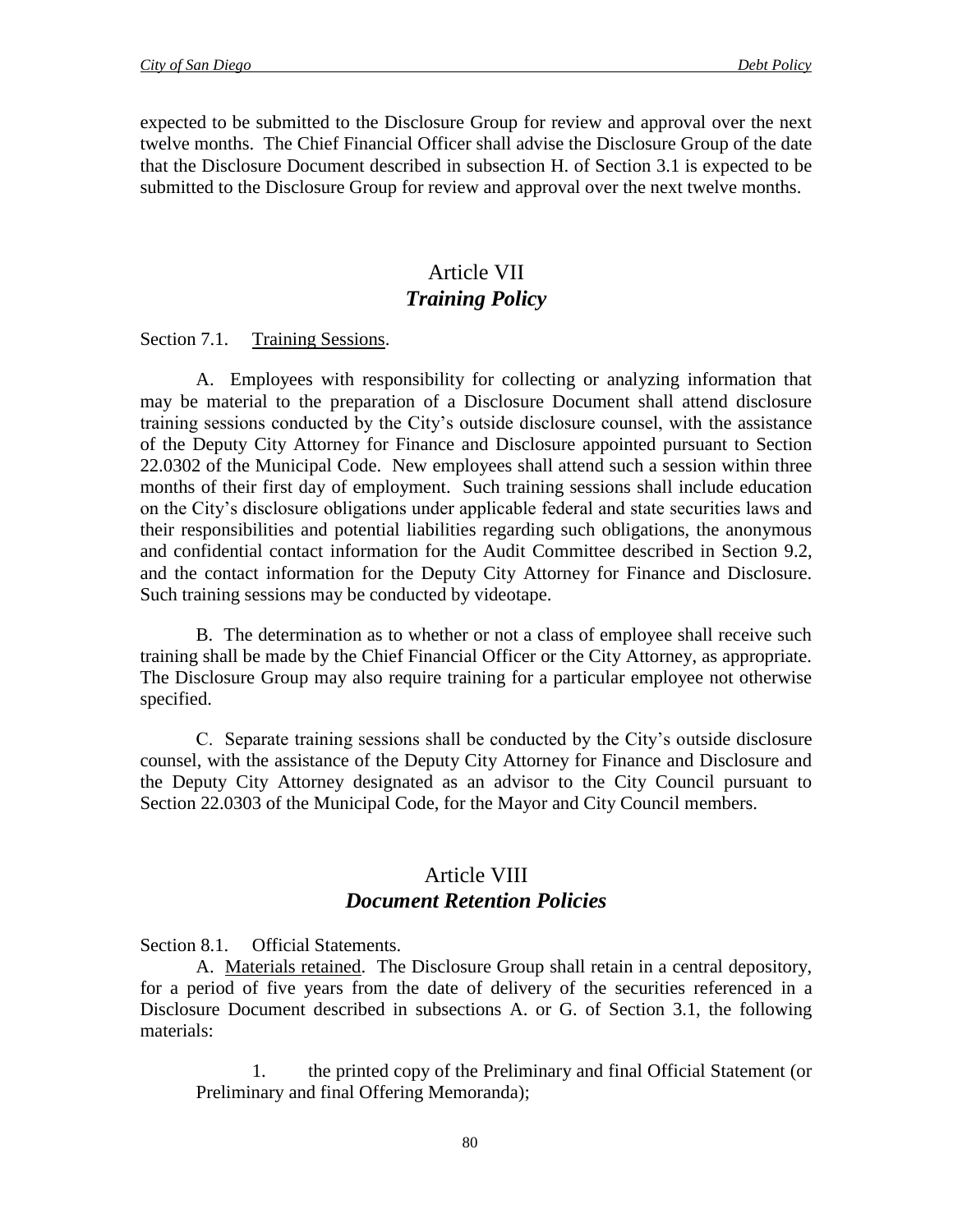2. the "deemed final" certification provided by a City official to the underwriter of the securities in accordance with paragraph  $(b)(1)$  of Rule 15c2-12;

3. the executed copies of the letters, requests, and certifications, the forms of which are attached as Exhibits B-K, and M;

4. the information and related sources referenced in the materials described in 3. above;

5. the bond purchase agreement; and

6. any written certification or opinions executed by a City official relating to disclosure matters, delivered at the time of delivery of the related securities.

B. Materials not retained. The Disclosure Group shall not retain after the date of delivery of the related securities the drafts of any of the materials referenced in subsection A. above.

Section 8.2. Disclosure Documents other than Official Statements. The Disclosure Group shall retain in a central depository, for a period of five years from the date the respective Disclosure Document is published, posted, or otherwise made publicly available:

1. the final version of the Disclosure Document,

2. all transmittal letters, requests, and certifications relating to information in the Disclosure Document,

3. the information and related sources referenced in the materials described in 2. above.

The Disclosure Group shall not retain the drafts of any such materials.

## Article IX *Confidential Submissions*

Section 9.1. Deputy City Attorney for Finance and Disclosure. The City shall encourage City employees to contact the Deputy City Attorney for Finance and Disclosure with any disclosure questions or concerns. To the extent permitted by law, upon the employee's request, the Deputy City Attorney for Finance and Disclosure shall keep the employee's identity confidential.

Section 9.2. City Office of Ethics and Integrity Contact Information. The City shall set up a confidential and anonymous system so that City employees can contact the City's Office of Ethics and Integrity with any concerns about accounting or financial disclosure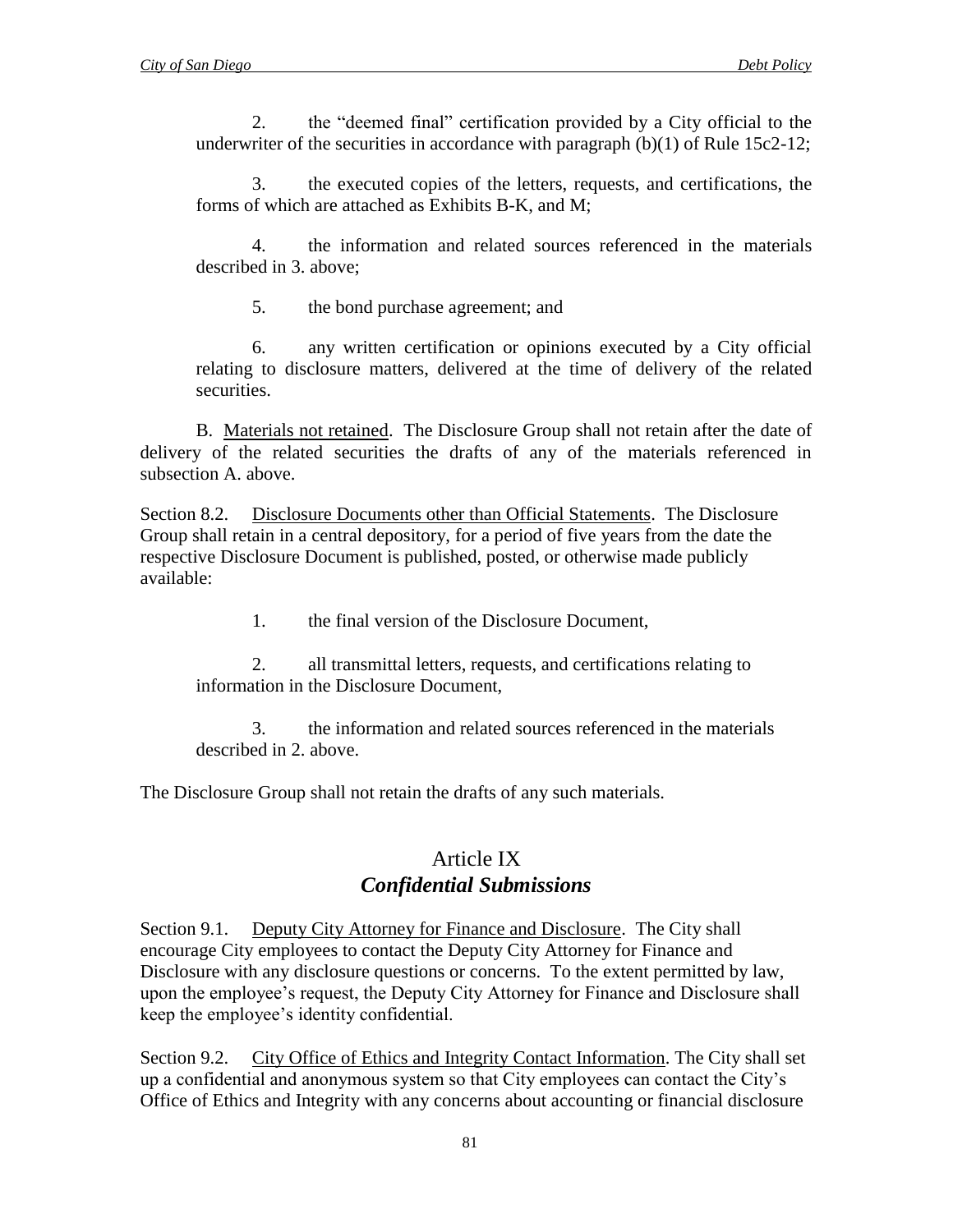issues if they prefer not to contact the Deputy City Attorney for Finance and Disclosure. The City's Office of Ethics and Integrity will create a system and procedure so that City employees can contact them with any concerns about accounting or financial disclosure issues in an anonymous and confidential manner. The Office of Ethics and Integrity shall share any such information with the City's Audit Committee in a timely fashion, while ensuring the confidentiality of City employees.

# Article X *Annual Review*

Section 10.1. Annual Review. The Disclosure Group shall conduct an annual evaluation of these Disclosure Controls and Procedures and prepare an annual report, in accordance with the procedures and the dates established by Section 22.4106 of the Municipal Code.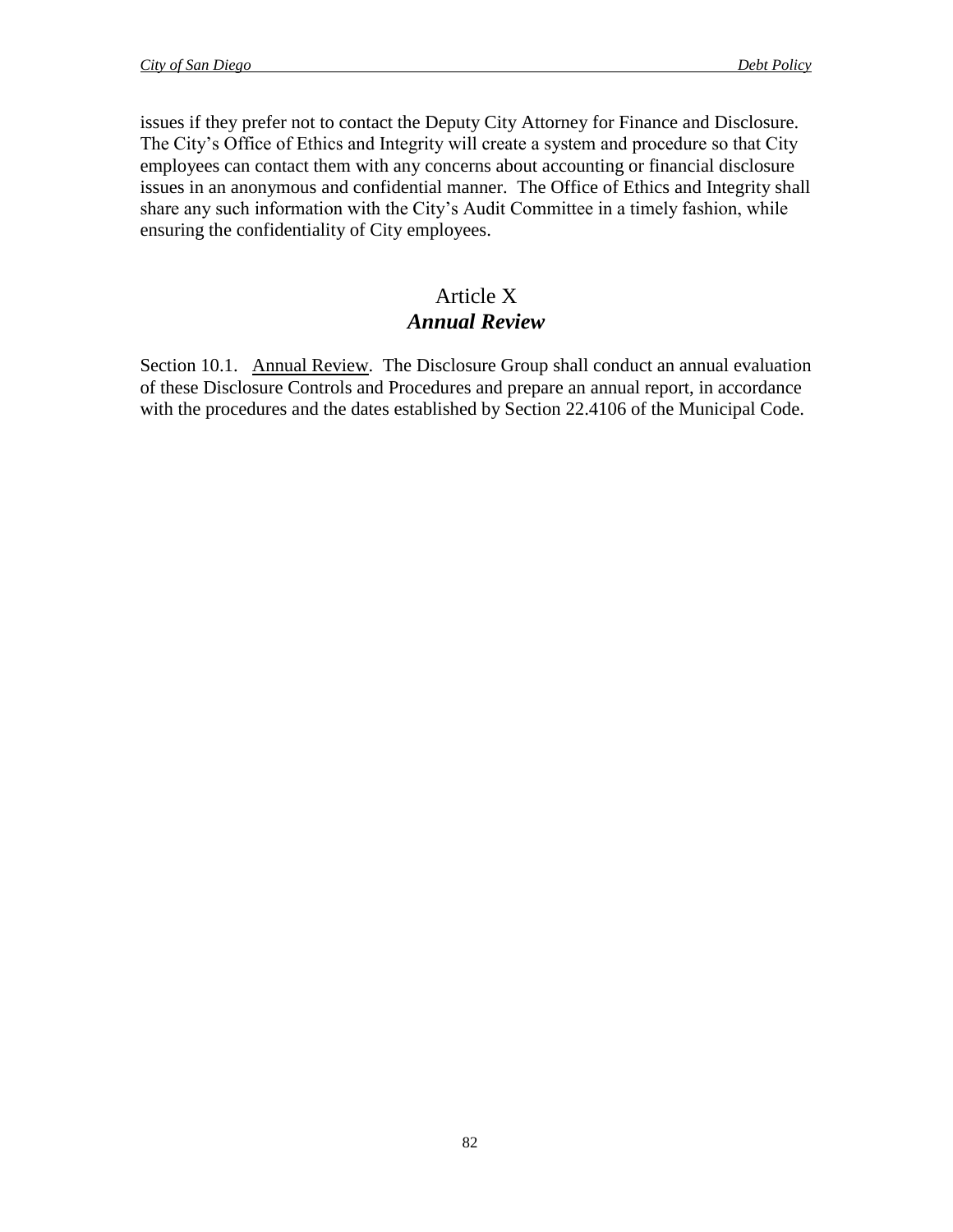## **Exhibits**

- A. List of Related Entities
- B. Related Entity Letter
- C. Request for Information from Contributors
- D. Transmittal by Department Director or Deputy City Manager to Financing Group
- E. Underwriter's/Financial Advisor's Confidentiality Agreement
- F. Letter from Human Resources Manager
- G. Letter from SDCERS Representative
- H. Letter from City Attorney's Office Regarding Litigation
- I. Letter from Chief Financial Officer
- J. Municipal Finance Disclosure Reference Materials
- K. Transmittal of Official Statement by Financing Group to Disclosure Group
- L. Transmittal of Official Statement by Disclosure Group to City Manager and City Attorney
- M. Certifications by City Attorney and City Manager
- N. Certification by Chief Financial Officer Regarding Official Statements
- O. Certification by Chief Financial Officer Regarding CAFR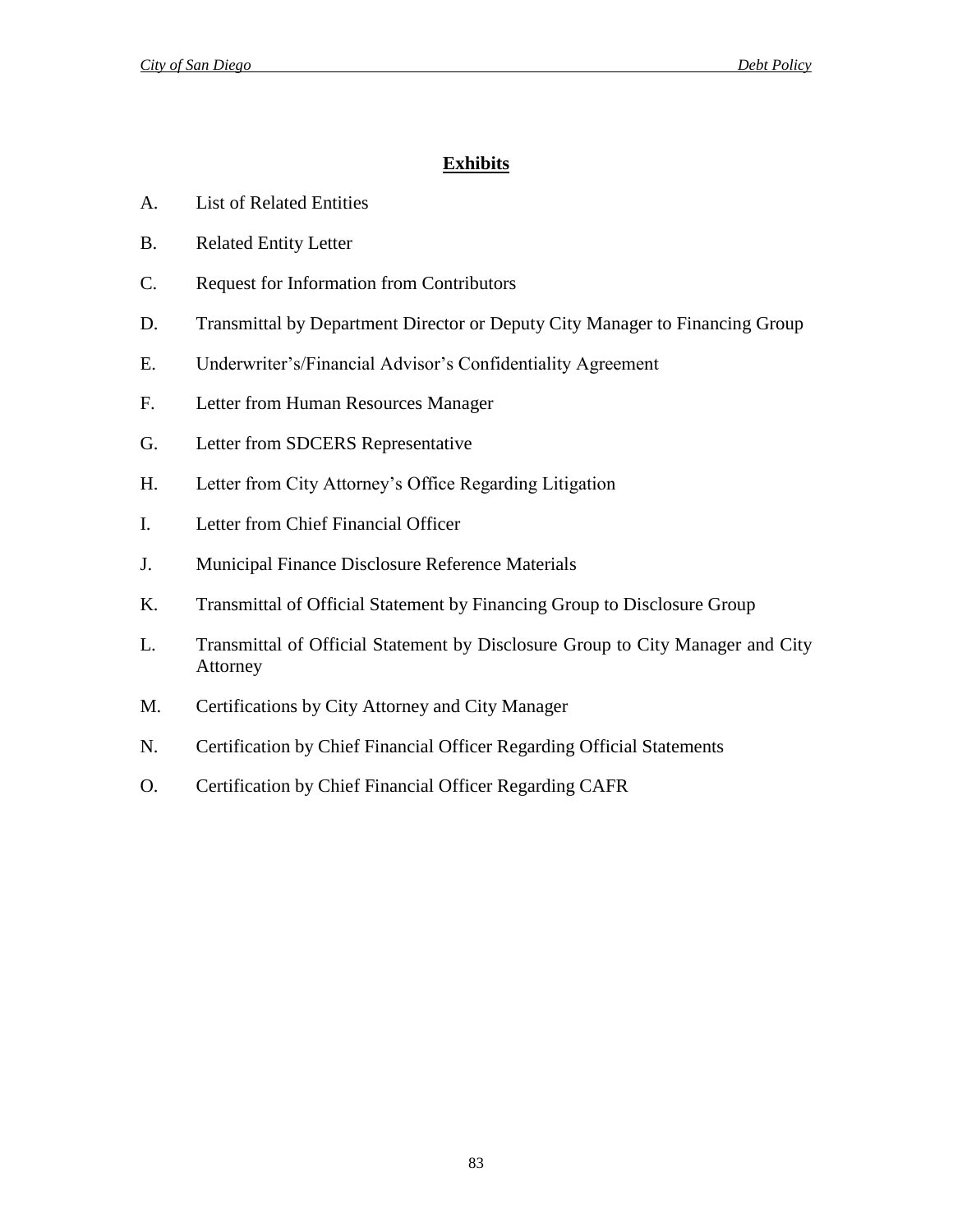## Exhibit A

## **Related Entities**

Assessment District 4030 (Otay Mesa Industrial Park)

Assessment District 4096 (Piper Ranch Business Park)

City of San Diego/MTDB Authority

Community Facilities District No. 1 (Miramar Ranch North)

Community Facilities District No. 2 (Santaluz)

Community Facilities District No. 3 (Liberty Station)

Community Facilities District No. 4 (Black Mountain Ranch Villages)

Convention Center Expansion Financing Authority

Public Facilities Financing Authority of the City of San Diego

Reassessment District No. 1999-1

Reassessment District No. 2003-1

Redevelopment Agency of the City of San Diego

San Diego Facilities and Equipment Leasing Corporation

San Diego Housing Authority

San Diego Housing Commission

San Diego Open Space Park District No. 1

San Diego Tobacco Revenue Funding Corporation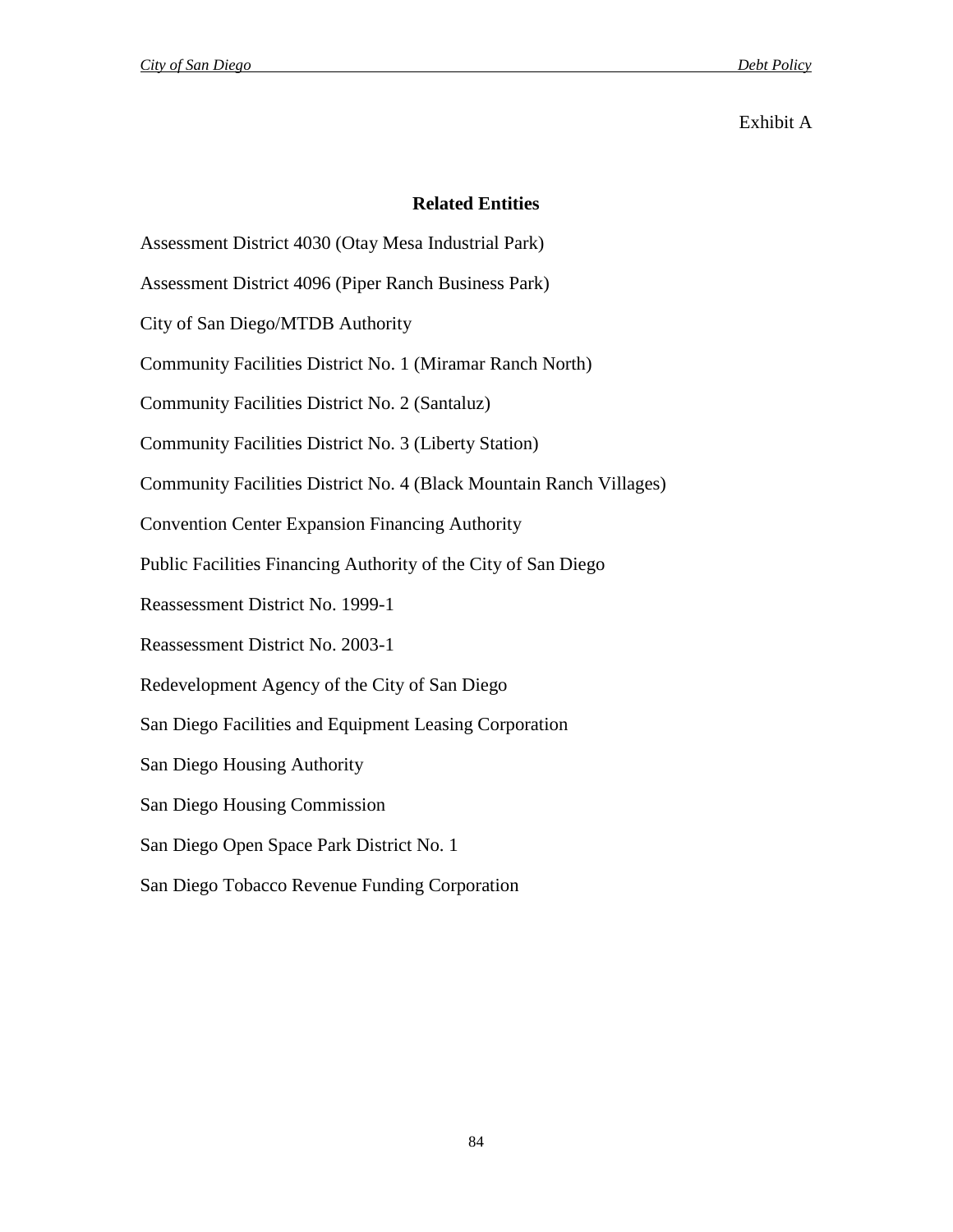### Exhibit B

## **Related Entity Letter**

Pursuant to Municipal Code §22.4101 *et seq.* (Code), the Disclosure Practices Working Group (Group) has the responsibility to review the form and content of information disclosed by the City in connection with securities issued by Related Entities (as defined in the Code). Accordingly, in order to fulfill such responsibility, you must submit this letter for approval by the Group, and you understand and agree that you will not docket the Preliminary Official Statement or other offering document for consideration by the City Council prior to submitting this letter to the Group.

You have received this letter because [name of issuer] is a Related Entity of the City. Please advise, by checking the appropriate box below, whether you are in receipt of any information of the type referenced in the preceding paragraph.

 $\Box$  We did not request, and did not receive, any information from a City employee that we intend to include in the Preliminary Official Statement or other offering document that is being prepared in connection with the securities being offered by [name of Related Entity].

 $\Box$  We received information from [name of City employee], a copy of which is attached, which we intend to include in the Preliminary Official Statement that is being prepared in connection with the securities being offered by [name of Related Entity]. We understand and acknowledge that we are not authorized to include this information in such Preliminary Official Statement or any other disclosure document until we receive written authorization from a representative of the Group to include such information.

Related Entity:

Authorized Officer: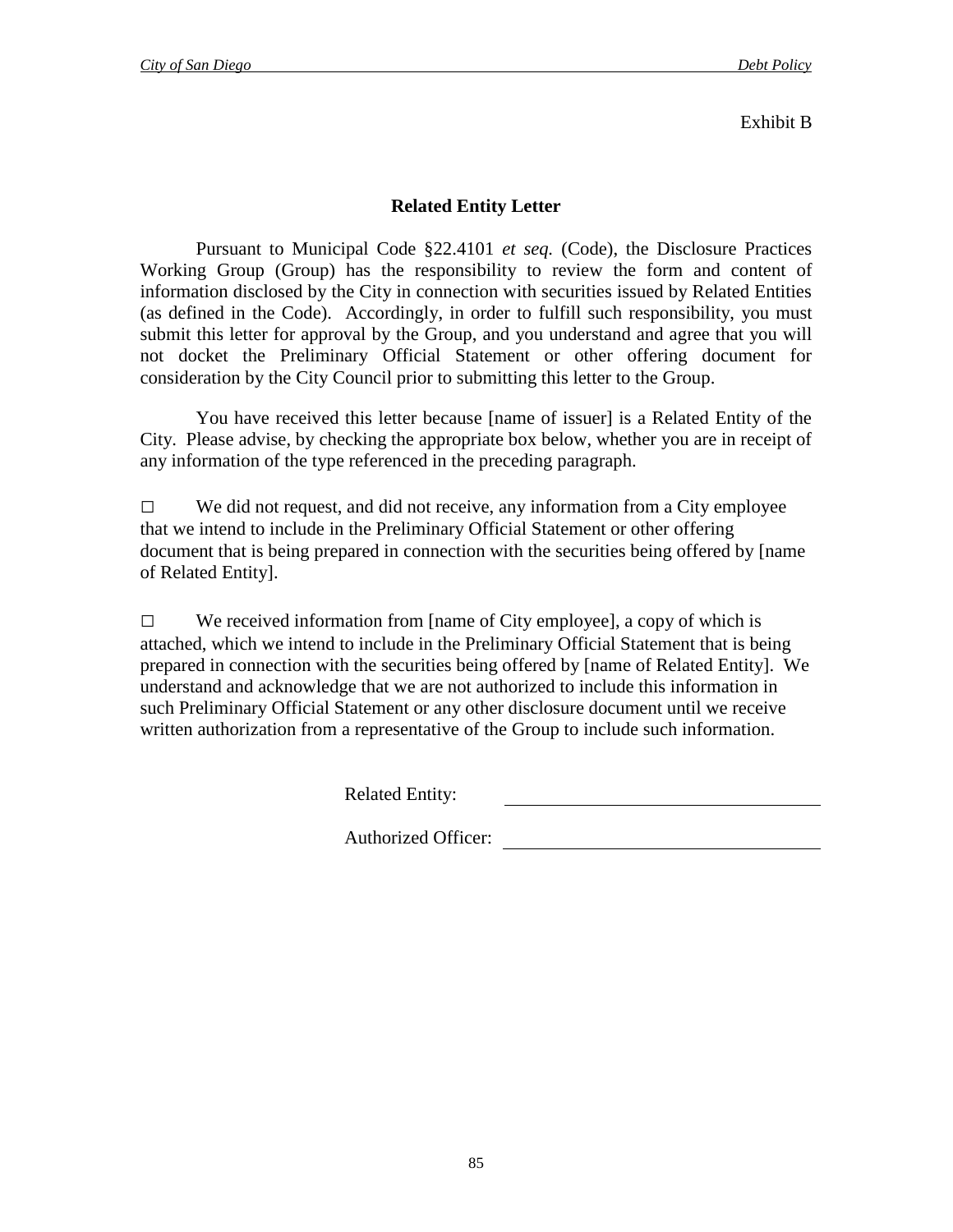## Exhibit C

## **Request for Information from Contributors**

The Debt Management department of the City is requesting information from [department or division name] to be included in a detailed disclosure of the City's financial and operating data for an [official statement] [annual report] to be issued by the City in connection with [the sale of bonds or other securities] [federal annual reporting requirements for municipal securities]. This information will be disseminated publicly to the investing public, including bondholders, rating agencies, financial advisors and other members of the investment community.

Federal securities laws require that the information be complete, accurate, and in no way misleading. Please review carefully and critically the information you are providing to be certain, to the best of your knowledge after reasonable inquiry of the appropriate persons, that it is accurate, complete and not misleading. Please be certain that the source documentation is reliable and auditable, should any future inquiry arise. Please provide a copy of all source documentation. Please describe any exceptions or other caveats to the information you are providing.

Please review the information in its entirety, rather than simply updating that which has already been provided, to determine whether any material changes have occurred or if any new or additional information should be included to make the information you are providing not misleading and as complete and accurate as possible.

Please provide the information by no later than [X date], and please advise of any subsequent changes to such information through [Y date].

If you require additional information regarding this request for information, please contact a contact and the set of  $\alpha$  at x and Thank you for your assistance.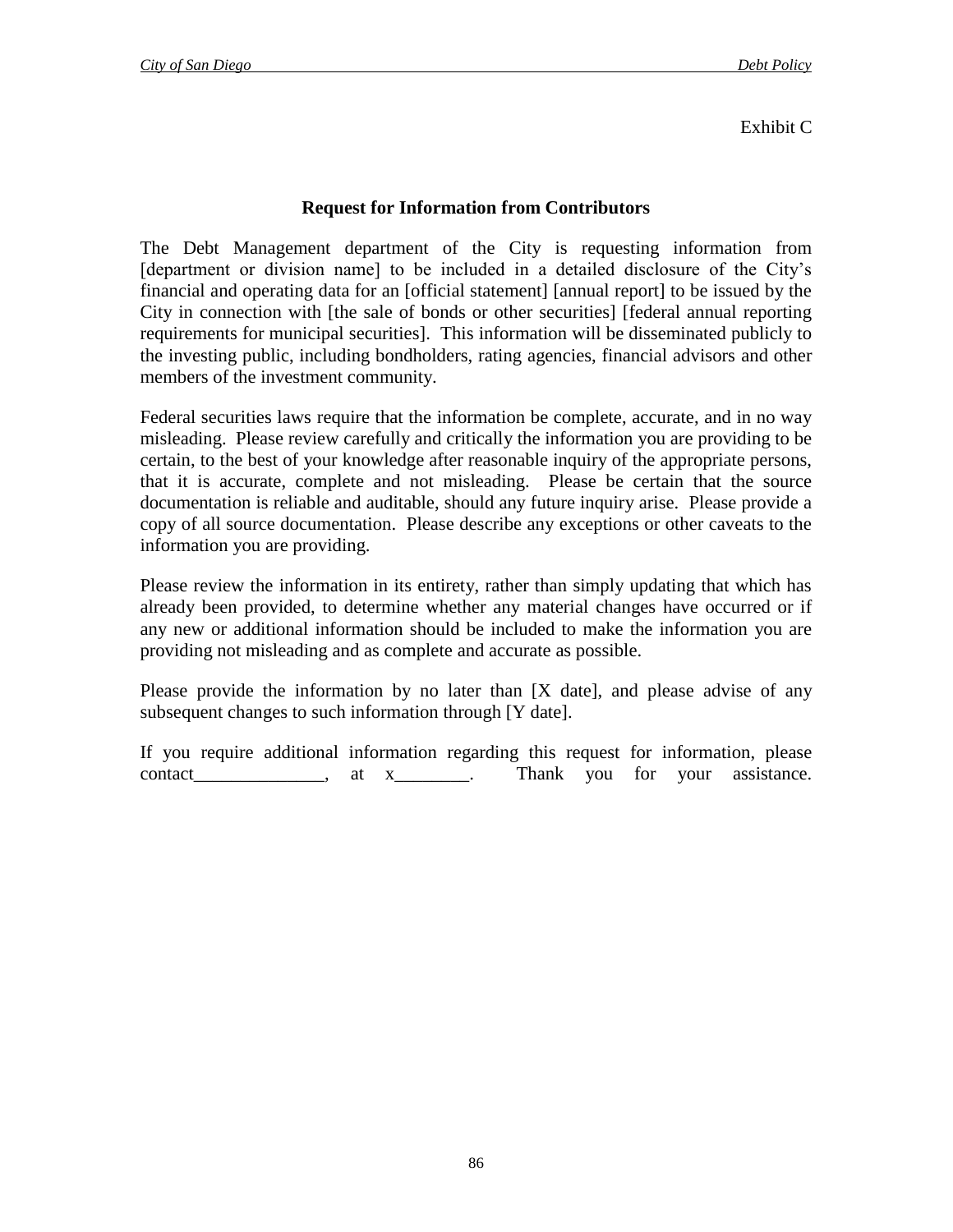Exhibit D

## **Transmittal by Department Director or Chief Operating Officer to Financing Group**

I am the [Department Director/Chief Operating Officer] responsible for reviewing the portion of the Disclosure Document that is attached. This disclosure has been reviewed by me and by each identified Contributor, and was discussed at a meeting of the \_\_\_\_\_\_\_\_\_ department. I have also attached copies of any materials that were a source for all or a portion of this disclosure. I have reviewed and complied with the procedures set forth in subsection C. of Section 4.3 of the Disclosure Controls and Procedures. I have attended the federal securities law training seminar conducted by the City's outside disclosure counsel or viewed a recorded version thereof. In the event of any material change to the attached disclosure between the date of this letter and the scheduled delivery date for the bonds (X date), I shall promptly advise the Financing Group.

> [Department Director/Chief Operating Officer]

\_\_\_\_\_\_\_\_\_\_\_\_\_\_\_\_\_\_\_\_\_\_\_\_\_\_\_\_\_\_\_\_\_\_\_

Attachments

- reviewed disclosure  $\bullet$
- source materials
- list of Contributors $\bullet$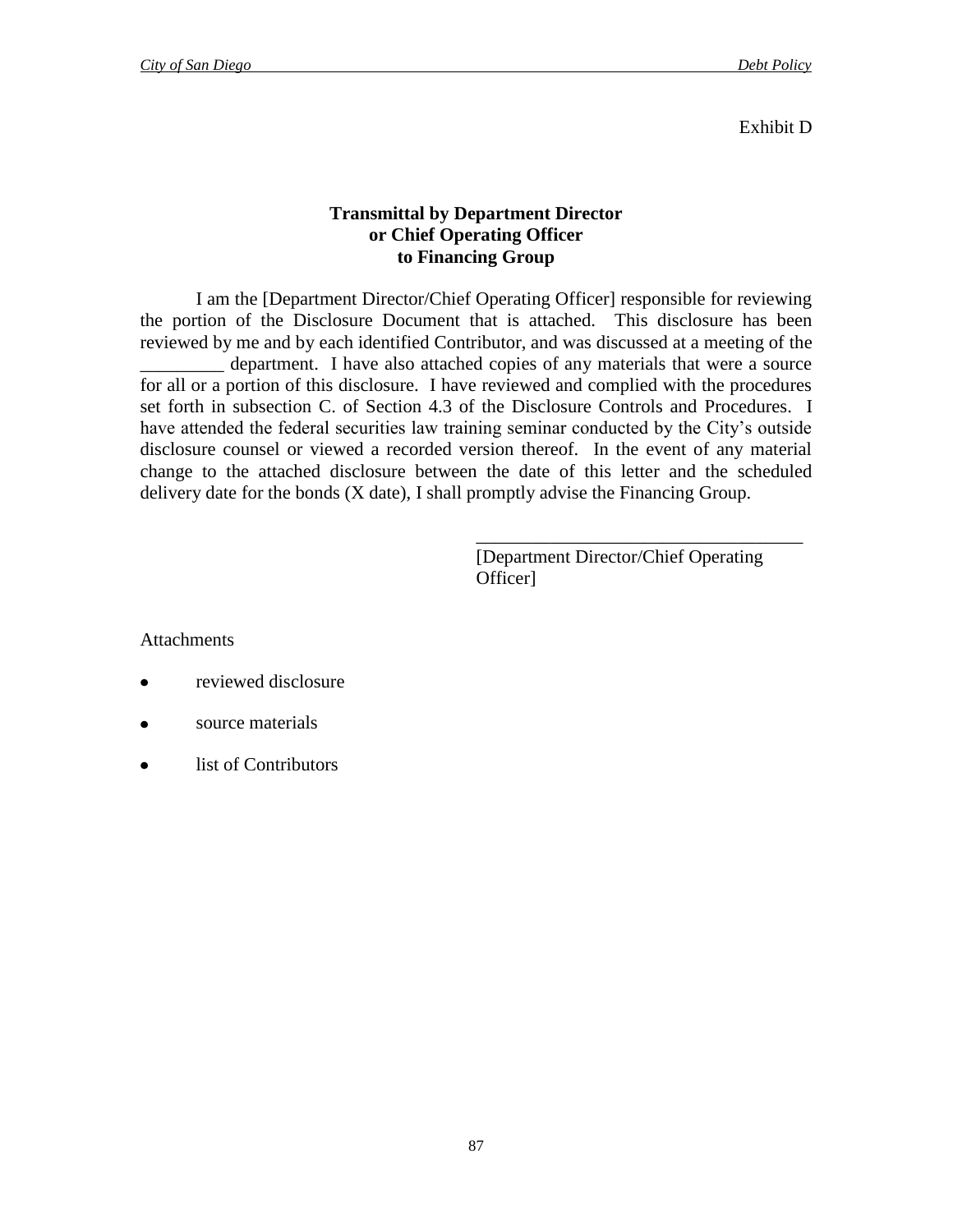Exhibit E

## **[Underwriter's/Financial Advisor's] Confidentiality Agreement**

The [Underwriter/Financial Advisor] acknowledges, represents and warrants to the City that in connection with the preparation for and offering and sale of the Bonds, the [Underwriter/Financial Advisor], its agents, employees and counsel involved in the offering have been and will be provided non-public information by or on behalf of the City, including but not limited to drafts of the Preliminary Official Statement and Official Statement; the [Underwriter/Financial Advisor], its agents, employees and counsel involved in the offering have been and will be provided such information for the purpose of the offering and sale of the Bonds and not for any other purpose; and the Preliminary Official Statement and Official Statement, and any supplements or amendments thereto in accordance with the provisions of the Bond Purchase Agreement, constitute the only documents authorized by the City for dissemination of such information.

The [Underwriter/Financial Advisor] covenants and agrees to protect and maintain the confidentiality of such information and to take appropriate steps to assure that its agents, employees and counsel involved in the offering will not make use of such information for any purpose other than the offer and sale of the Bonds.

Notwithstanding the preceding two paragraphs, the [Underwriter/Financial Advisor] has the right to use or to disclose any information: (i) which is, at the time of disclosure, generally known or available to the public (other than as a result of a breach of this Agreement); (ii) which becomes, at a later date, generally known or available to the public through no fault of the [Underwriter/Financial Advisor] and then only after said later date; (iii) which is disclosed to the [Underwriter/Financial Advisor] in good faith by a third party who, to [Underwriter/Financial Advisor]'s knowledge, has an independent right to such information and is under no known obligation not to disclose it to the [Underwriter/Financial Advisor]; (iv) which is possessed by the [Underwriter/Financial Advisor], as evidenced by such [Underwriter/Financial Advisor]'s written or other tangible evidence, before receipt thereof from the City; (v) to the extent expressly required by any governmental, judicial, supervisory or regulatory authorities pursuant to federal or state law, subpoena or similar legislative, administrative or judicial process; (vi) in connection with the offering and sale of the Bonds if the [Underwriter/Financial Advisor] or its counsel determines that confidential information is material (within the meaning of the federal securities laws) and therefore must be disclosed in connection with the offering and sale of the Bonds, provided, that the [Underwriter/Financial Advisor] shall provide prior written notice thereof to the City (to the extent permitted by law), including a copy of the proposed disclosure or other use, and shall have obtained the City's written consent to such use if the offering has not commenced; or (vii) the use of which is consented to by the express prior written consent of the City.

The [Underwriter/Financial Advisor] shall return all confidential material to the City when the bond transaction is completed or their services are otherwise completed.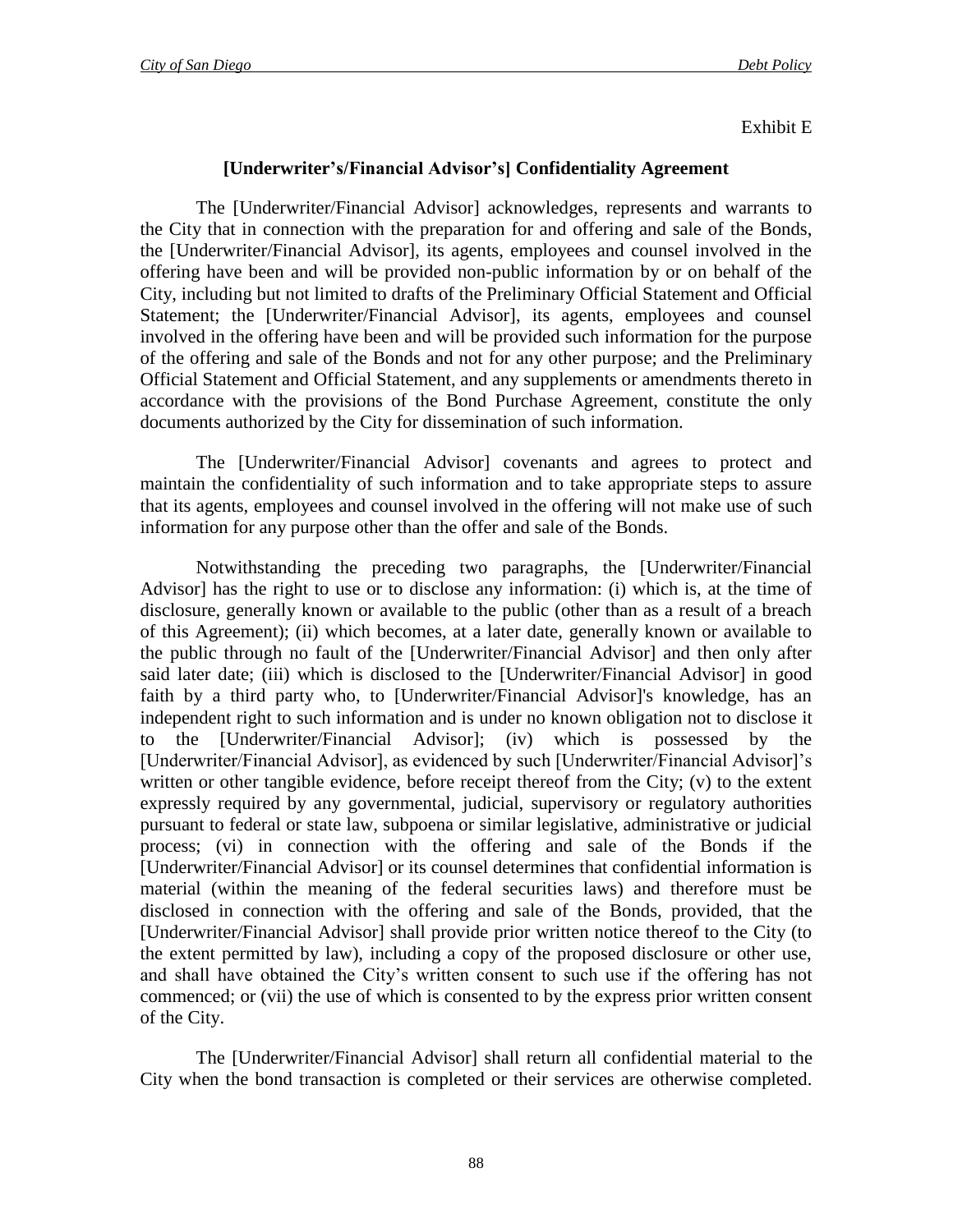Exhibit F

## **Letter from the Labor Relations Director**

Financing Group:

I have reviewed the information in the [Official Statement/Offering Memorandum] that relates to employee relations, collective bargaining, pensions and benefits, and litigation concerning current or former employees. I have also read and understand the directions that were provided to me in the letter from the Financing Group. In the event of any material change to the attached disclosure between the date of this letter and the scheduled delivery date for the bonds (X date), I shall immediately advise the Financing Group. [No information concerning the above categories was included./I have no comments./My comments are attached.]

Labor Relations Director

\_\_\_\_\_\_\_\_\_\_\_\_\_\_\_\_\_\_\_\_\_\_\_\_\_\_\_\_\_\_\_\_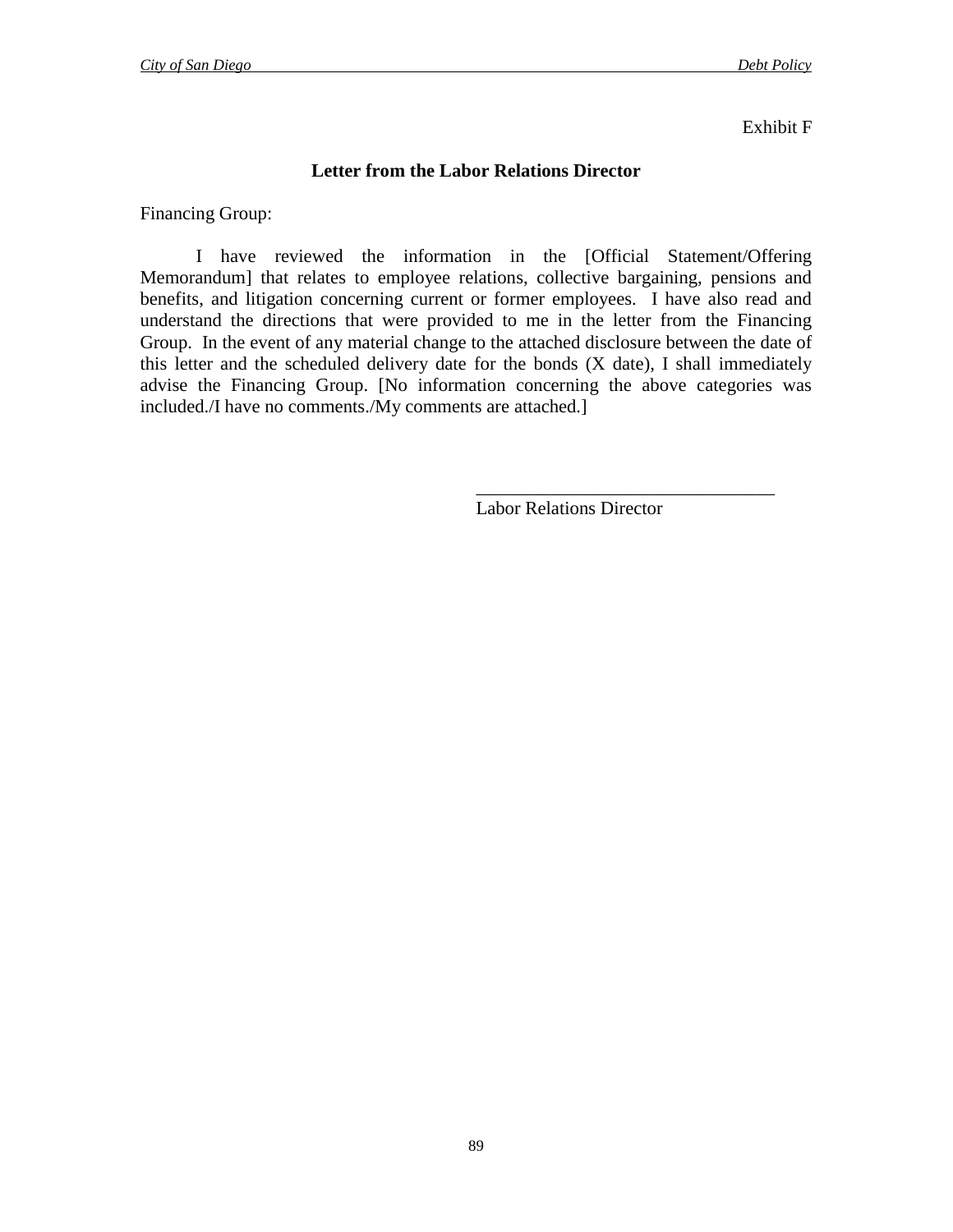Exhibit G

## **Letter from SDCERS Representative**

Financing Group:

I have reviewed the information in the [Official Statement/Offering Memorandum/CAFR] that relates to pension benefits and other retirement benefits, pension plan funding, and litigation concerning SDCERS. I have also read and understand the directions that were provided to me in the letter from the Financing Group. In the event of any material change to the attached disclosure between the date of this letter and the scheduled delivery date for the bonds (X date), I shall immediately advise the Financing Group. [No information concerning the above categories was included./I have no comments./My comments are attached.]

SDCERS Representative

\_\_\_\_\_\_\_\_\_\_\_\_\_\_\_\_\_\_\_\_\_\_\_\_\_\_\_\_\_\_\_\_\_\_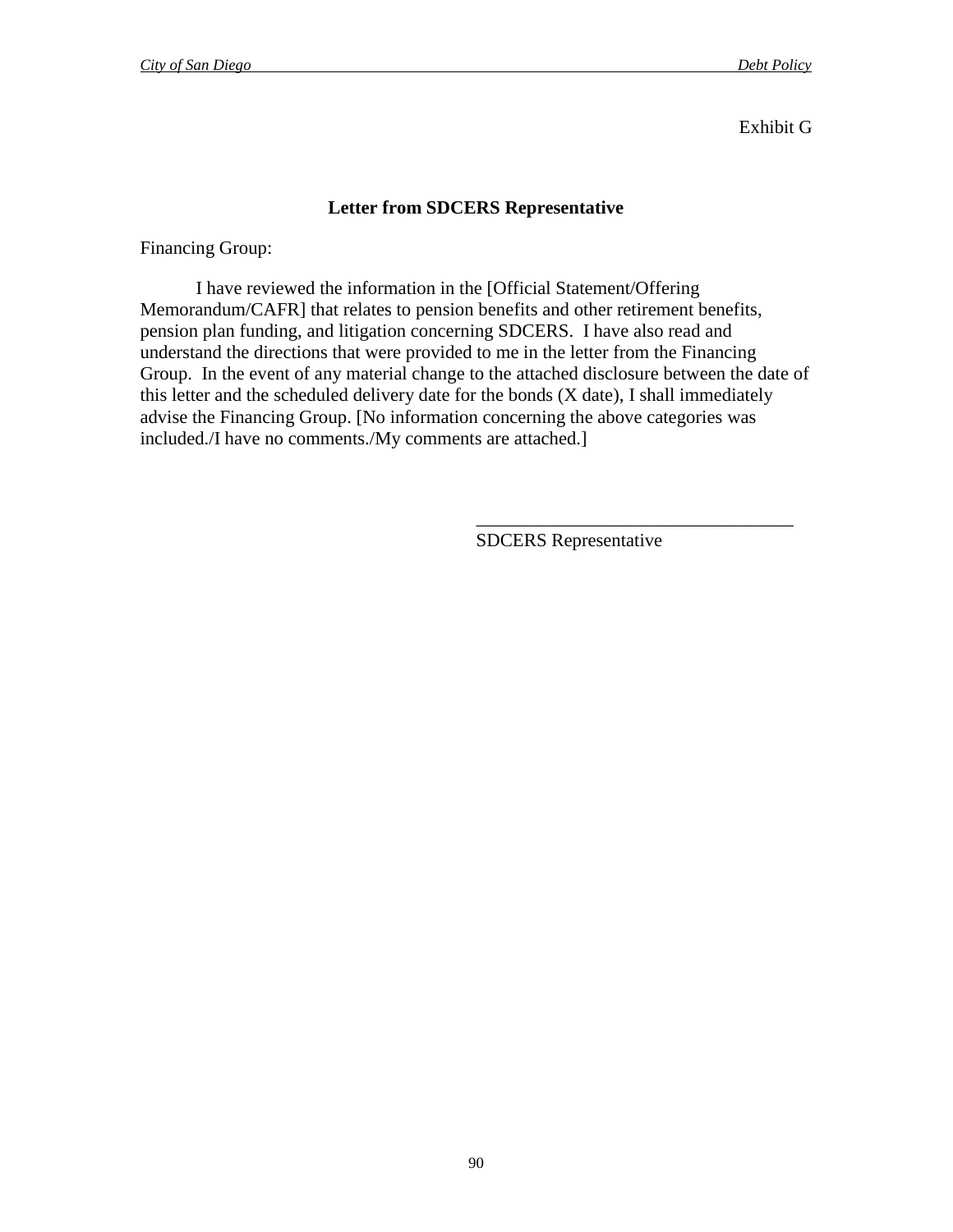### Exhibit H

## **Letter from City Attorney's Office Regarding Litigation**

Financing Group:

The litigation section of the Disclosure Document has been reviewed by the appropriate attorneys, and the attached disclosure reflects all material current, pending or threatened litigation, and describes any material settlements or court orders. For purposes of this letter, the term "material" means (i) any litigation threatened, pending or commenced against the City seeking to prohibit, restrain or enjoin the issuance, sale or delivery of the Bonds, or contesting or affecting the validity or enforceability of, the pledge of revenue for, or the power of the City to issue, the Bonds, (ii) any litigation or pending regulatory action the potential exposure for which is greater than \$5,000,000. In the event of any material change to such information between the date of this letter and the scheduled delivery date for the bonds  $(X \text{ date})$ , I shall immediately advise the Financing Group.

> Deputy City Attorney for Finance and **Disclosure**

\_\_\_\_\_\_\_\_\_\_\_\_\_\_\_\_\_\_\_\_\_\_\_\_\_\_\_\_\_\_\_\_\_\_\_\_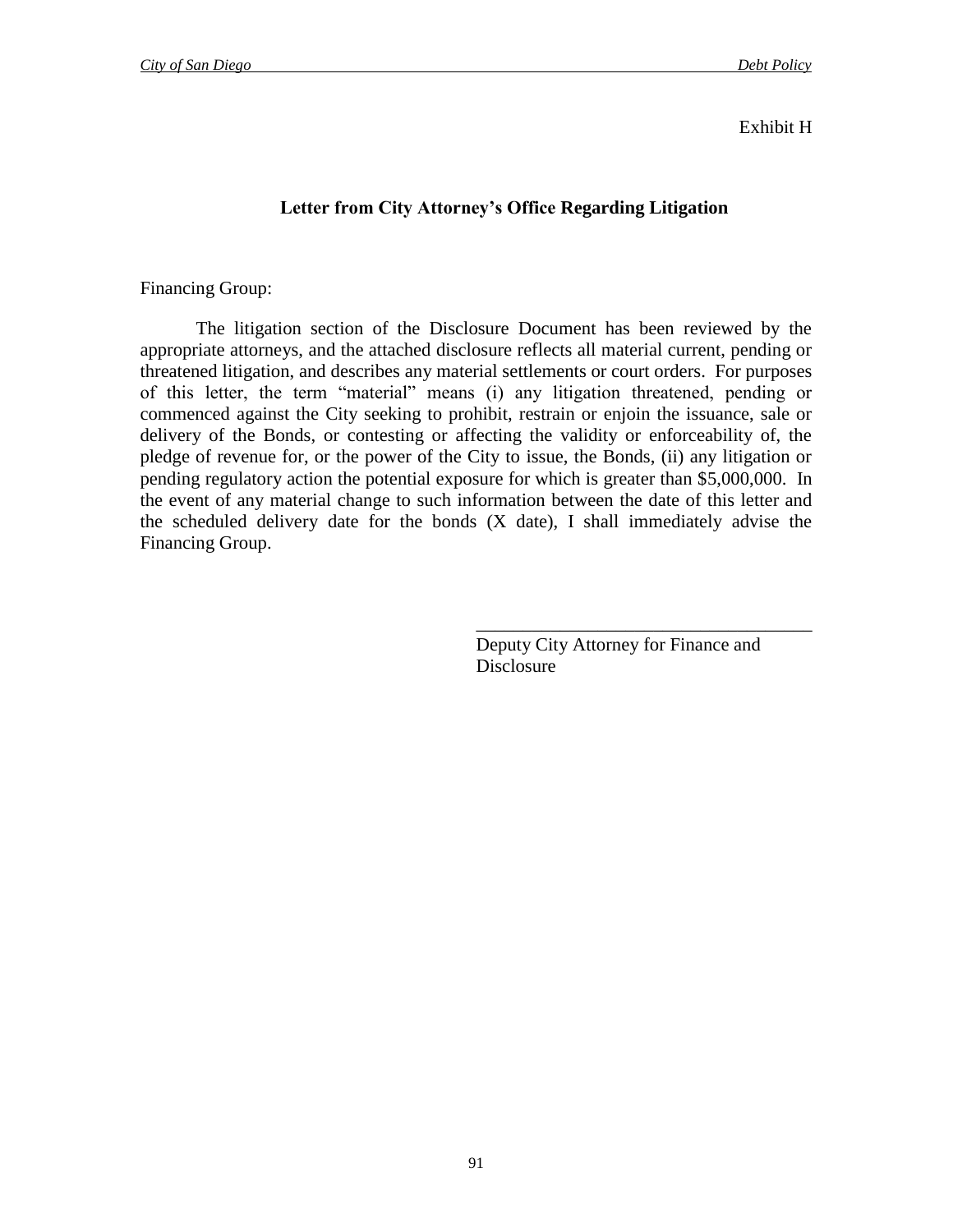Exhibit I

## **Letter from Chief Financial Officer**

Financing Group:

I have reviewed the information in the [Official Statement/Offering Memorandum], including particularly the financial disclosures, and I have compared the financial disclosures in the Disclosure Document to the City's Comprehensive Annual Financial Report. I have also read and understand the directions that were provided to me in the letter from the Financing Group. To the best of my knowledge, there are no misstatements or omissions in any sections of the Disclosure Document that contain descriptions of information prepared by or of interest to the Chief Financial Officer. In the event of any material change to the attached disclosure between the date of this letter and the scheduled delivery date for the bonds (X date), I shall immediately advise the Financing Group. [I have no comments./My comments are attached.]

Chief Financial Officer

\_\_\_\_\_\_\_\_\_\_\_\_\_\_\_\_\_\_\_\_\_\_\_\_\_\_\_\_\_\_\_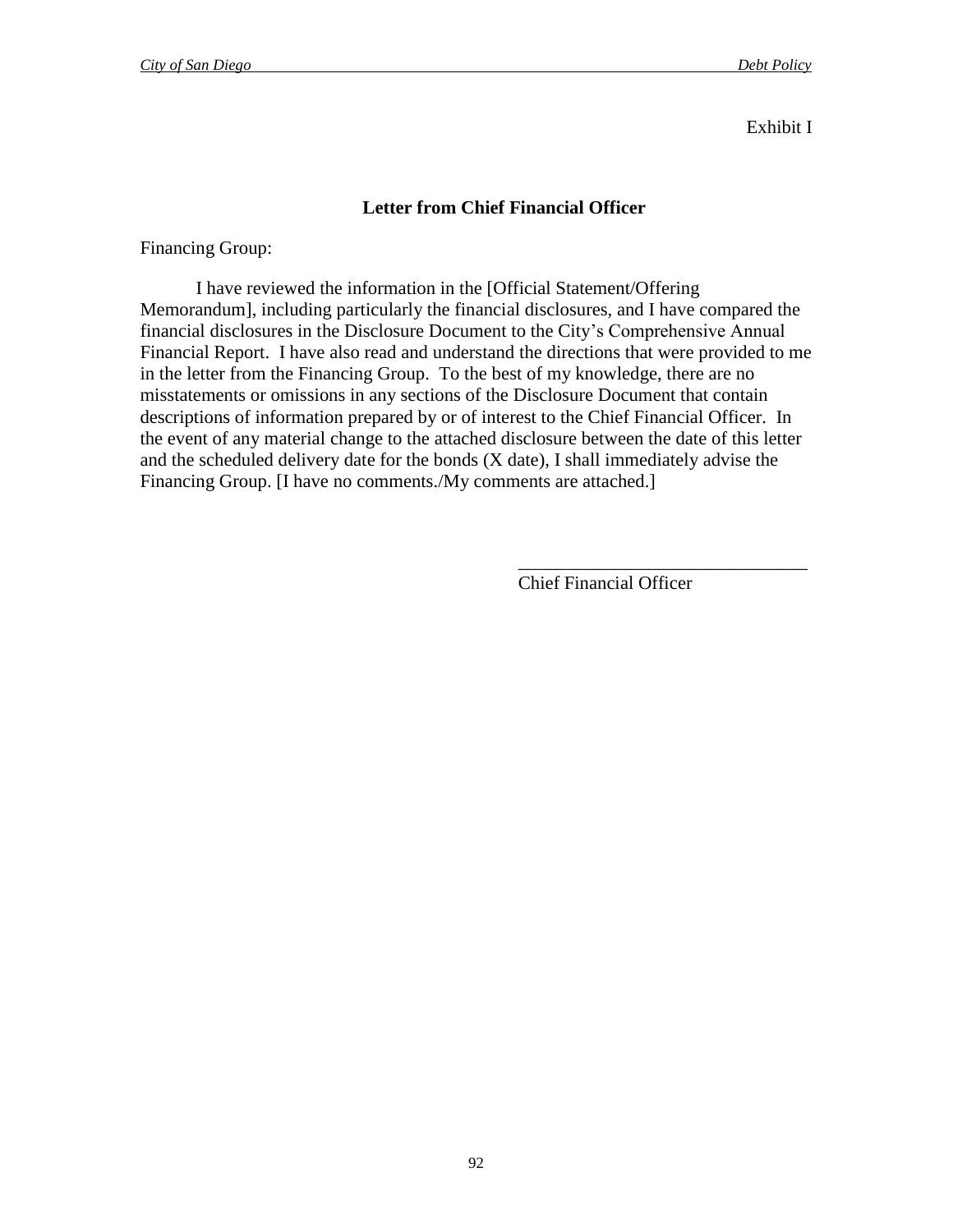## Exhibit J

## **Municipal Finance Disclosure Reference Materials**

- 1. Public Finance Criteria, Standard & Poor's (see www.standardandpoors.com, click on "Criteria and Definitions" under "Credit Ratings").
- 2. Questions to Ask Before You Approve a Bond Issue: A Pocket Guide for Elected and Other Public Officials, National League of Cities; National Association of Counties; National Association of State Auditors, Comptrollers, and Treasurers; and the Government Finance Officers Association, Dec. 1996
- 3. Disclosure Roles of Counsel in State and Local Government Securities Offerings, American Bar Association, State and Local Government Law, and National Association of Bond Lawyers, 1994.
- 4. Recommended Best Practices in Disclosure, National Federation of Municipal Analysts, 2004.
- 5. Making Good Disclosure: The Role and Responsibilities of State and Local Officials Under the Federal Securities Laws, Government Finance Officers Association, 2001.
- 6. Disclosure Guidelines for State and Local Government Securities, Government Finance Officers Association, 1991.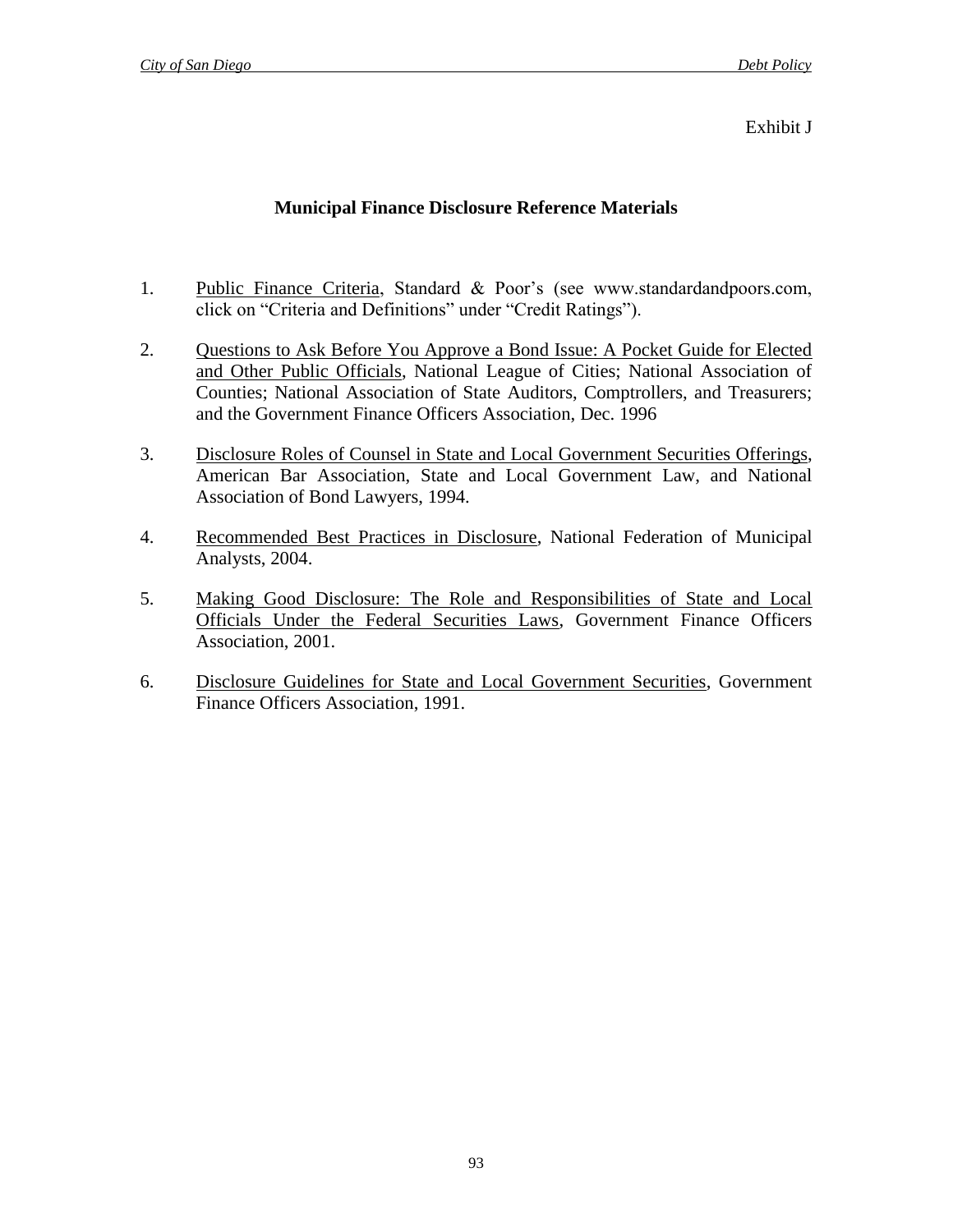### Exhibit K

## **Transmittal of Official Statement by Financing Group to Disclosure Group**

Disclosure Group:

The Financing Group has, with respect to the [Official Statement/Offering Memorandum], (i) performed the responsibilities set forth in subsection B. of Section 4.3 of the Disclosure Controls and Procedures, (ii) obtained all the approvals and source documentation described in said Section 4.3, copies of which are attached, and (iii) in our best judgment, the Disclosure Document is in substantially final form and ready for review by the Disclosure Group.

Representative of Financing Group

\_\_\_\_\_\_\_\_\_\_\_\_\_\_\_\_\_\_\_\_\_\_\_\_\_\_\_\_\_\_\_\_\_\_

[list names of members of Financing Group]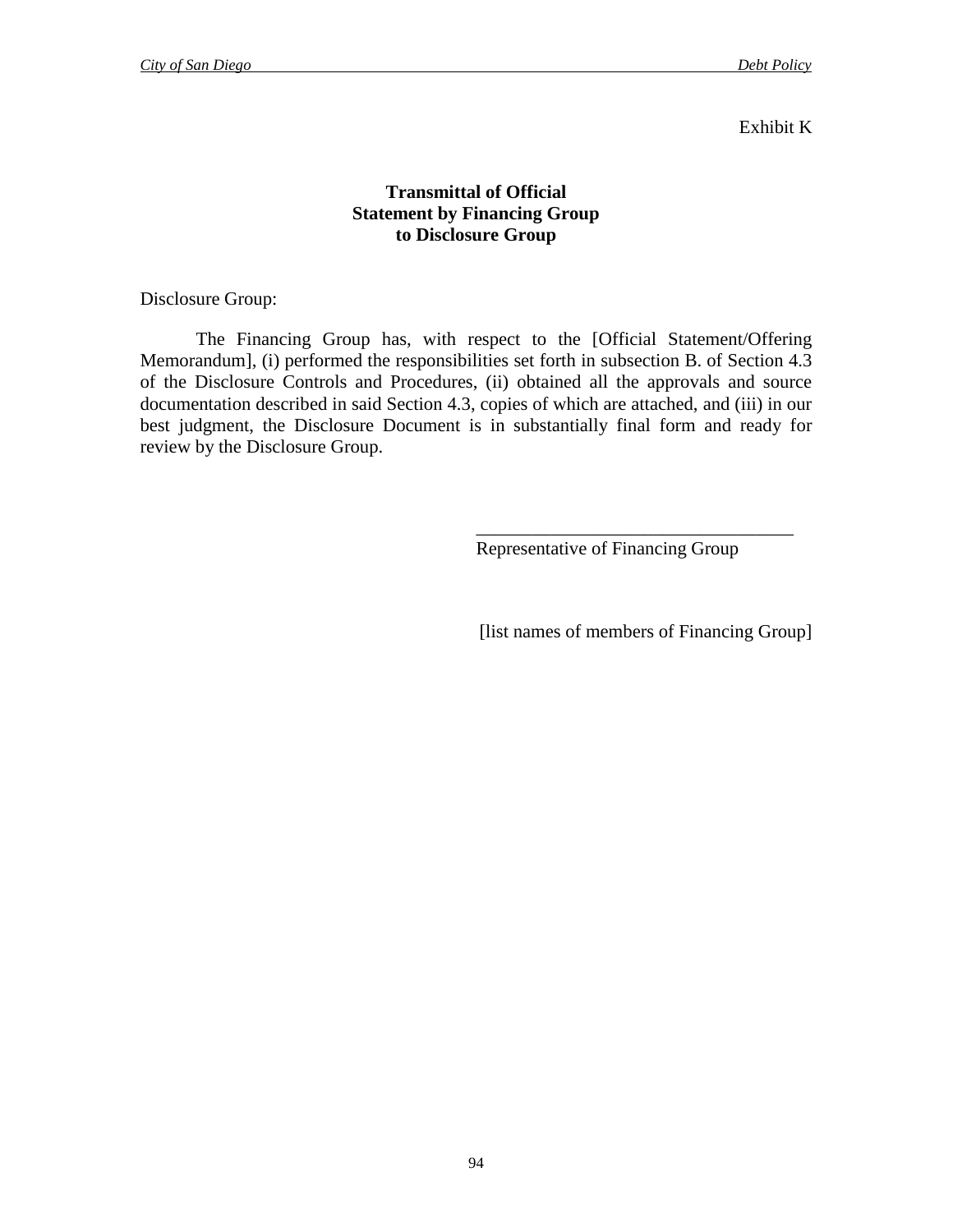### Exhibit L

## **Transmittal of Official Statement by Disclosure Group To City Manager and City Attorney**

City Manager and City Attorney:

The Disclosure Group has reviewed and approved the [Official Statement/Offering Memorandum] in accordance with the procedures set forth in Section 5.2 of the Disclosure Controls and Procedures. In the best judgment of the Disclosure Group, the Disclosure Document is in substantially final form and the Disclosure Group has complied with the Disclosure Controls and Procedures.

Representative of Disclosure Group

\_\_\_\_\_\_\_\_\_\_\_\_\_\_\_\_\_\_\_\_\_\_\_\_\_\_\_\_\_\_\_\_\_\_

[list names of members of Disclosure Group]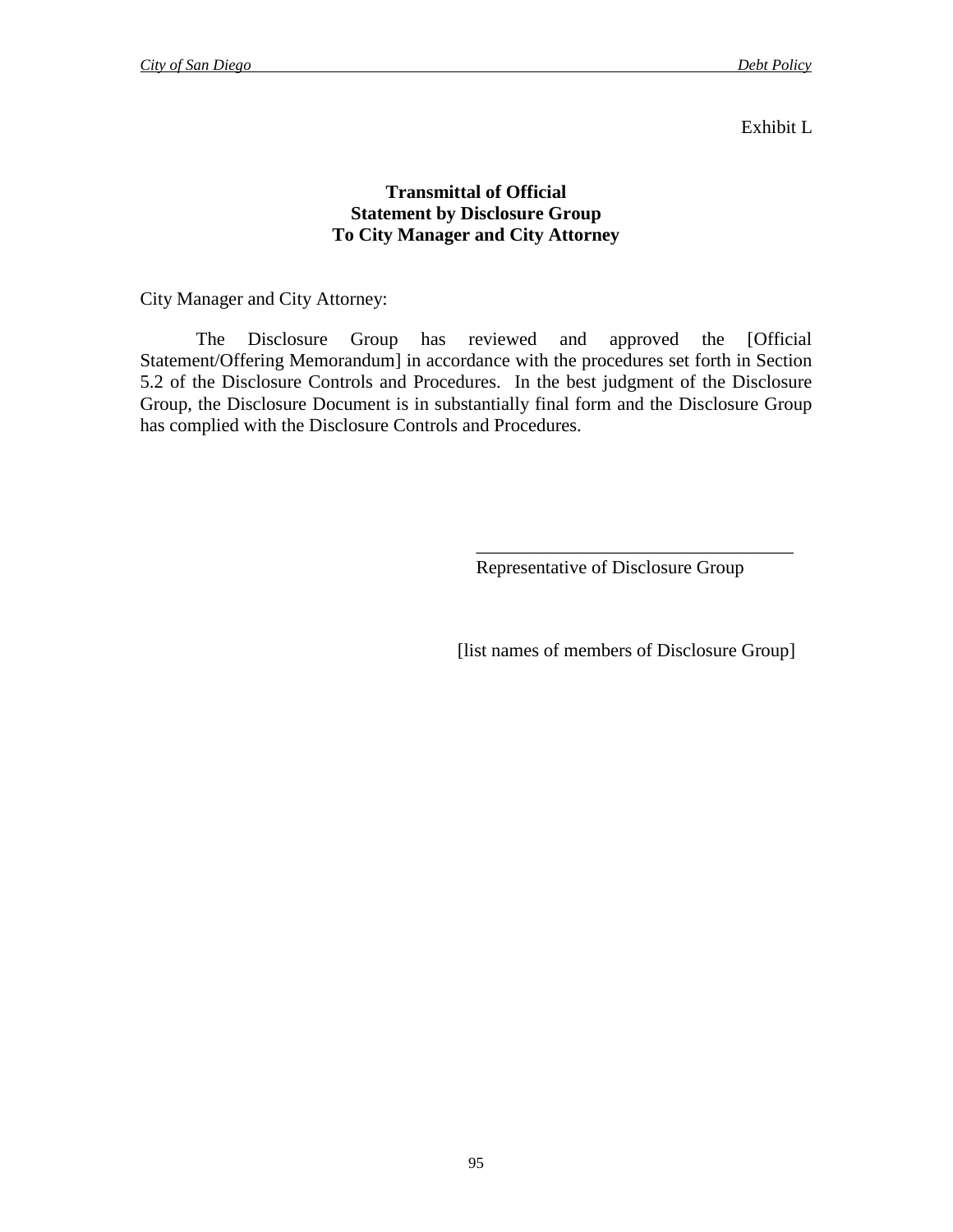Exhibit M

## **Certifications by City Attorney and City Manager**

City Council:

I have reviewed the [description of Official Statement or Offering Memorandum], and I have met with and asked questions of the Financing Group, the Disclosure Group, any Contributor, any other person who reviewed or drafted any section of the [Official Statement/Offering Memorandum], and any other person that I thought necessary or appropriate. I hereby certify that, to the best of my knowledge, the [Official Statement/Offering Memorandum] does not make any untrue statement of a material fact or omit to state a material fact necessary in order to make the statements made, in the light of the circumstances under which they were made, not misleading.

City Manager/City Attorney

\_\_\_\_\_\_\_\_\_\_\_\_\_\_\_\_\_\_\_\_\_\_\_\_\_\_\_\_\_\_\_\_\_\_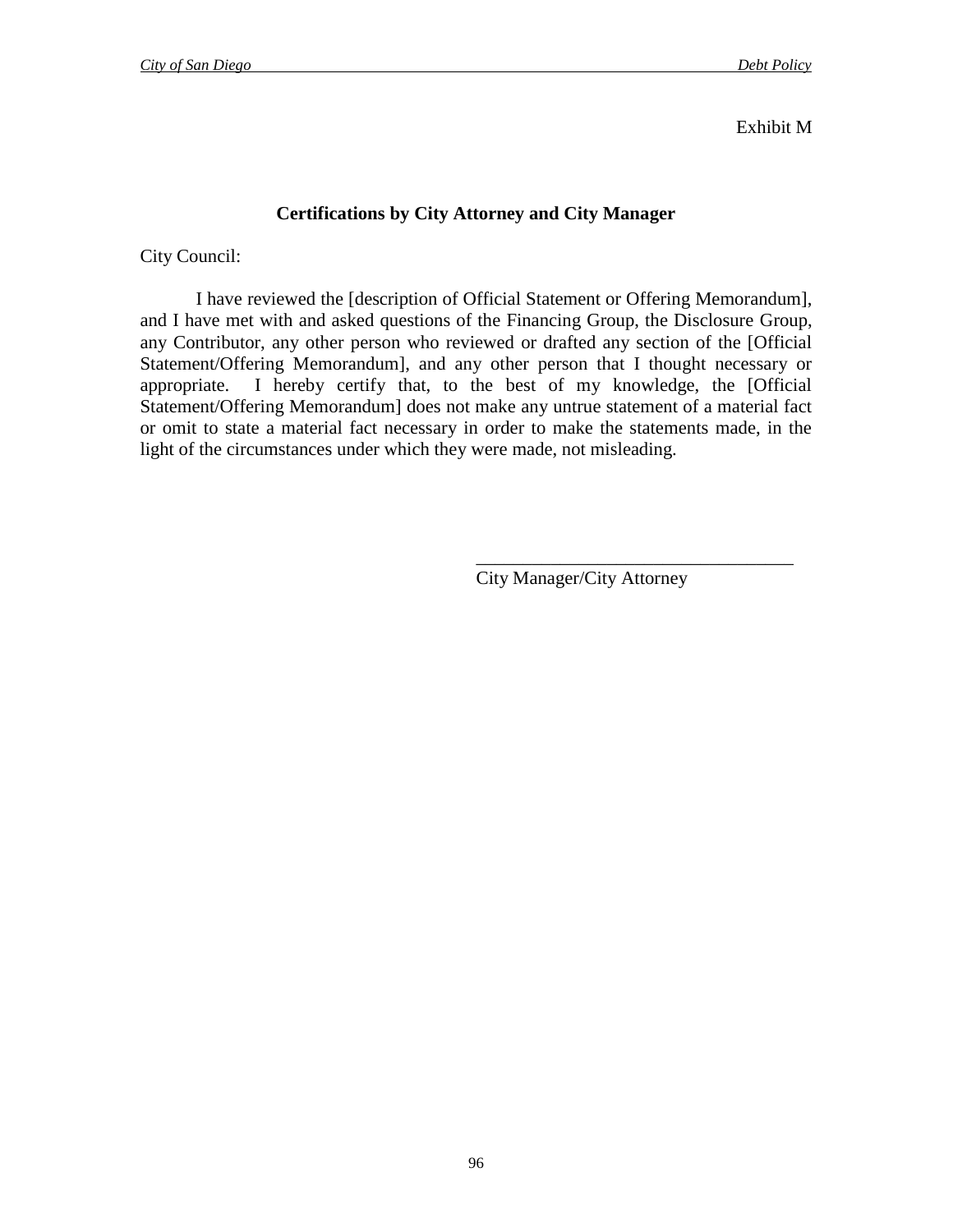## Exhibit N

## **Certification by Chief Financial Officer Regarding Official Statements**

City Council:

I have reviewed the [description of Official Statement or Offering Memorandum] and compared the City Financial Statements with the Disclosure Document. In addition, I have reviewed the Disclosure Document in full to identify any misstatement or omission in any sections that contain or omit descriptions of information prepared by or of interest to the Chief Financial Officer. I hereby certify that, to the best of my knowledge:

1. the Disclosure Document fairly presents, in all material respects, the financial condition and results of operations of the City;

2. the Disclosure Document does not make any untrue statement of a material fact or omit to state a material fact necessary in order to make the statements made, in the light of the circumstances under which they were made, not misleading; and

3. that the financial statements and other financial information from the City Financial Statements included in such Disclosure Document, if any, fairly present in all material respects the financial condition and results of operations of the City as of, and for, the periods presented in the City Financial Statements.

Chief Financial Officer

\_\_\_\_\_\_\_\_\_\_\_\_\_\_\_\_\_\_\_\_\_\_\_\_\_\_\_\_\_\_\_\_\_\_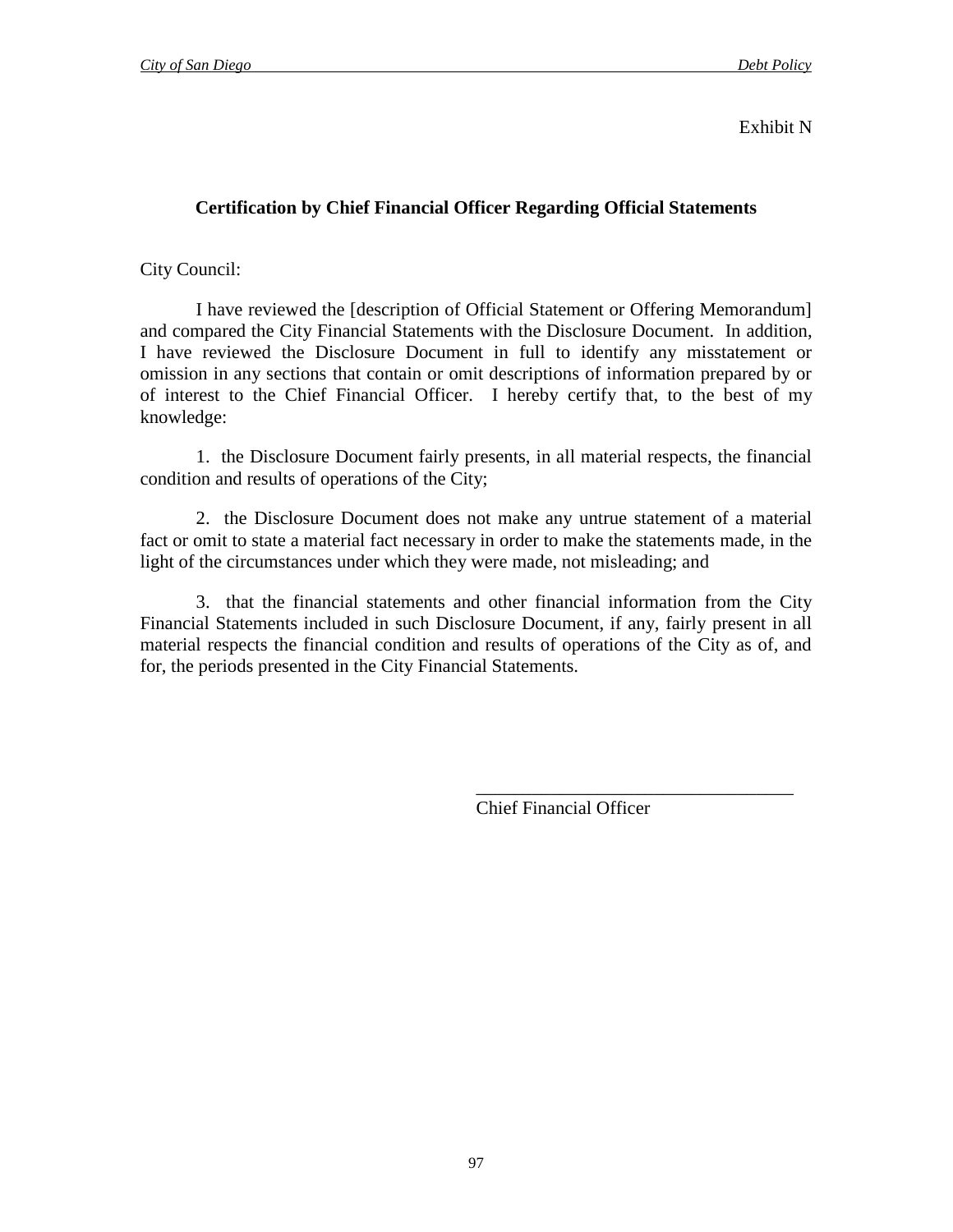Exhibit O

## **Certification by Chief Financial Officer Regarding CAFR**

City Council:

I hereby certify that, to the best of my knowledge, as of the date of the CAFR:

1. the information contained in the [Fiscal Year] CAFR fairly presents, in all material respects, the financial condition and results of operations of the City as of, and for, the periods presented in the CAFR; and

2. the CAFR does not make any untrue statement of a material fact or omit to state a material fact necessary in order to make the statements made, in the light of the circumstances under which they were made, not misleading.

> \_\_\_\_\_\_\_\_\_\_\_\_\_\_\_\_\_\_\_\_\_\_\_\_\_\_\_\_\_\_\_\_\_\_\_\_ Chief Financial Officer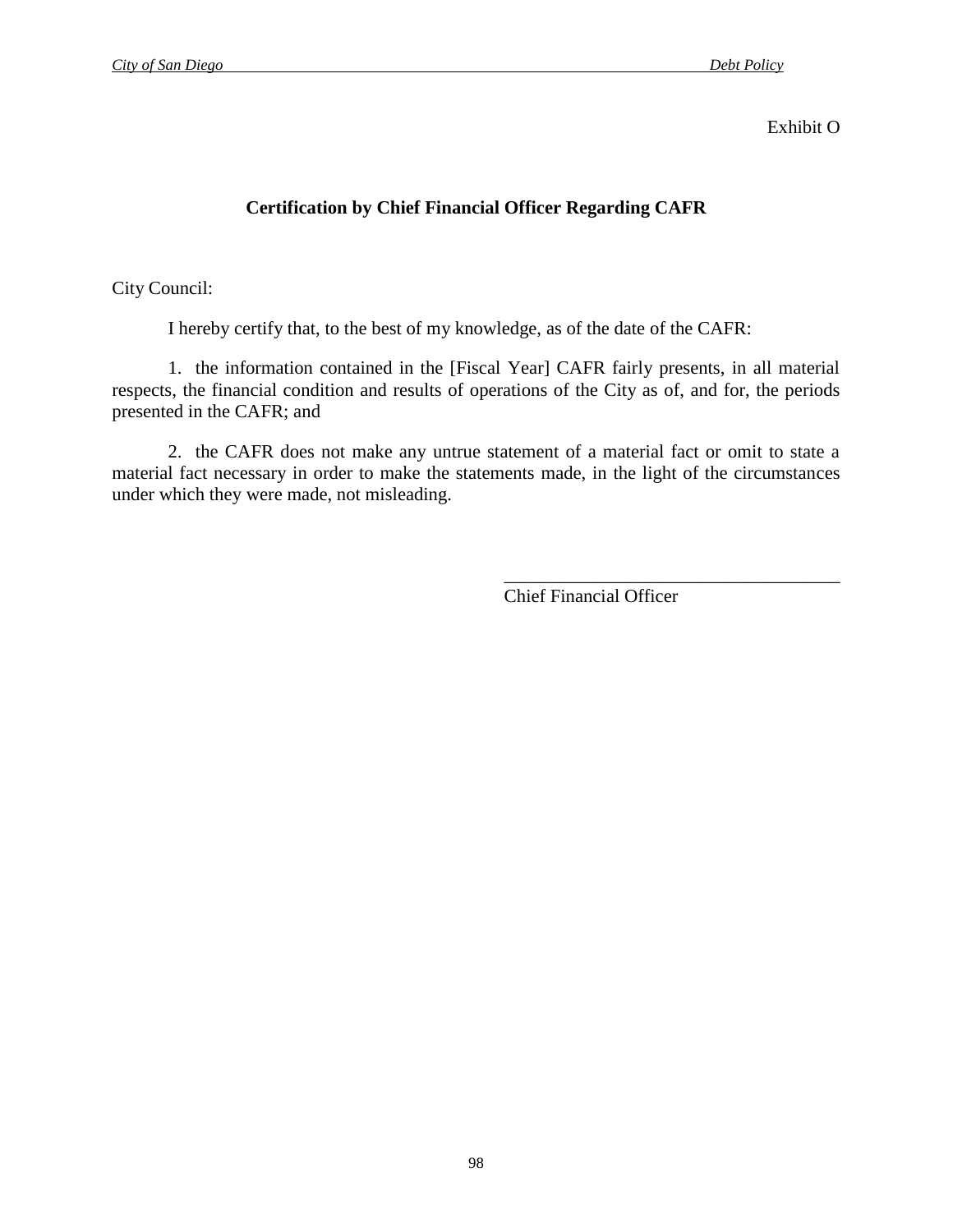## *APPENDIX G – GLOSSARY*

#### Arbitrage

With respect to municipal bonds, arbitrage is the profit made from investing the proceeds of tax-exempt bonds in higher-yielding securities.

#### Assessment

A charge levied against a parcel of land for the benefit that is generated by the underlying improvement project, or in certain cases public services. The governing body of the entity levying the Assessment must make a finding of special benefit in order to validate this process.

### Backloading

Debt repayment is scheduled towards the back-end.

#### Assessment District

A Special District formed by a local government agency and includes property that will receive direct benefit from the construction of a new public improvement or, in certain cases, from the maintenance of existing public improvements.

### Community Facilities District

A common and popular type of Special Tax district that can fund ongoing maintenance services, capital projects, or both. It is allowed under the Mello-Roos Community Facilities Act of 1982 and California Government Code Section 53311 et seq.

#### Conduit Financing

A financing in which the proceeds of the issue are loaned to a nongovernmental borrower who then applies the proceeds for a project financing or, if permitted by federal tax law for a qualified  $501(c)(3)$ bond, for working capital purposes.

#### Continuing Disclosure

The ongoing disclosure provided by an issuer or obligated person pursuant to an undertaking entered into to allow the underwriter to comply with SEC Rule 15c2-12.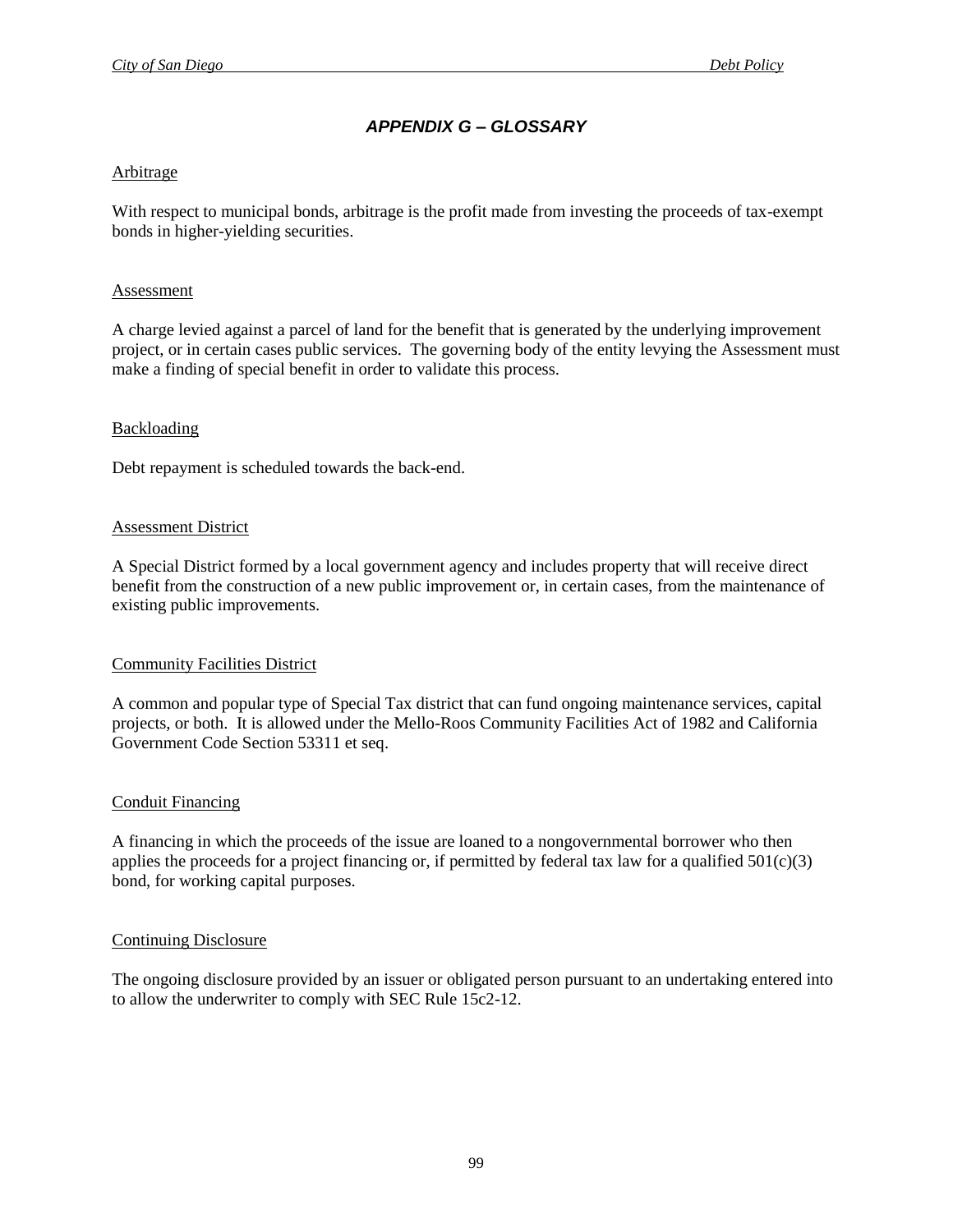### Debt Service

The total interest, principal and mandatory sinking fund payments due at any one time.

### Debt Service Reserve Fund

An account from which monies may be drawn to pay debt service on an issue of bonds if pledged revenues and other amounts available to pay debt service are insufficient. The size of the debt service reserve fund and investment of monies in the fund/account are subject to restrictions contained in Federal Tax law for tax-exempt bonds.

### Electronic Municipal Market Access (EMMA) System

The EMMA system created by the MSRB is a comprehensive, centralized online source for market transparency data, educational material about the municipal securities market, and free access to municipal disclosures. Effective July 1, 2009, EMMA became the single, official repository for continuing disclosure documents as a result of changes mandated by the SEC in December 2008.

### Escrow Agent

With respect to an advance refunding, the commercial bank or trust company retained to hold the investments purchased with the proceeds of the refunding and, customarily, to use the amounts received as payments on such investments to pay debt service on the refunded bonds.

### Generally Accepted Accounting Principles (GAAP)

A widely accepted set of rules, conventions, standards and procedures for reporting financial information, as established by the Financial Accounting Standards Board.

### Government Accounting Standards Board (GASB)

A standard-setting body, associated with the Financial Accounting Foundation, which prescribes standard accounting practices for governmental units.

### Joint Powers Authority

A public authority created by a joint exercise of powers agreement between any two or more governmental agencies. The authority may be given power to perform any function which both parties to the agreement are empower to perform and which will be of benefit to both parties.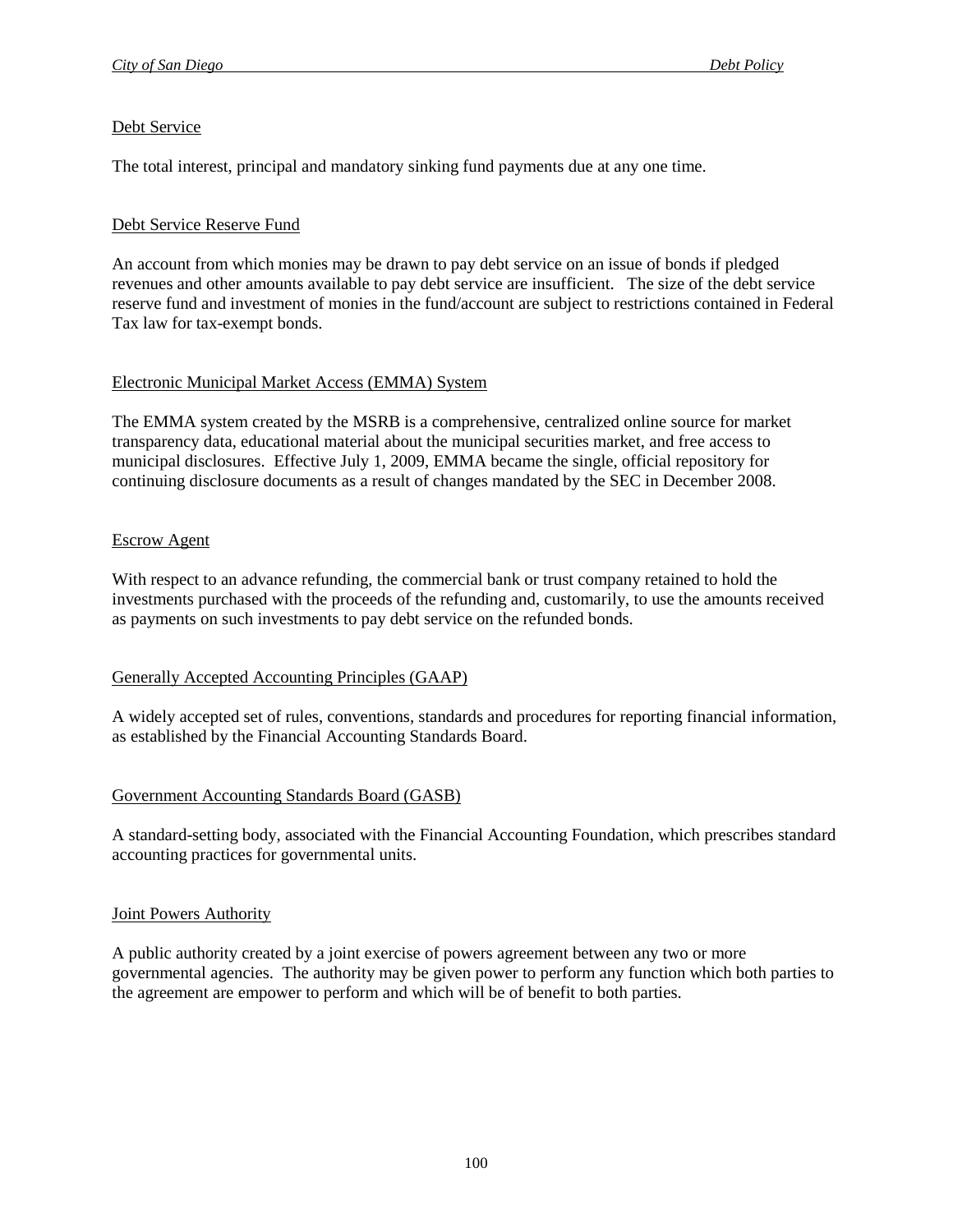### Municipal Standards Rulemaking Board (MSRB)

An independent self-regulatory organization established by the Securities Acts Amendments of 1975, which is charged with primary rulemaking authority over dealers, dealer banks, and brokers in municipal securities.

### Nationally Recognized Municipal Securities Information Repository (NRMSIR)

NRMSIR is an acronym for Nationally Recognized Municipal Securities Information Repository. NRMSIRs are the repositories for all annual reports and event notices filed under SEC Rule 15c2-12.

### SEC Rule 15c2-12

A rule promulgated by the SEC under the Securities Exchange Act of 1934 concerning disclosure and continuing disclosure requirements for municipal securities.

### Securities and Exchange Commission (SEC)

A federal agency which oversees and regulates stock, bond, and other financial markets.

### Special Assessment

See "Assessment"

### Special Tax

A financial charge that is calculated via some type of special tax formula (or Rate and Method of Apportionment, in the case of a Community Facilities District), and is levied annually on property for a defined period of years.

### State and Local Government Series (SLGS)

SLGS is an acronym (pronounced "slugs") for a type of U.S. Treasury obligation, the complete name of which is United States Treasury Securities – State and Local Government Series. SLGS are special United States Government securities sold by the Treasury to states, municipalities and other local government bodies through individual subscription agreements. The interest rates and maturities of SLGS are arranged to comply with arbitrage restrictions imposed under Section 103 of the Internal Revenue Code. SLGS are most commonly used for deposit in escrow in connection with the issuance of refunding bonds.